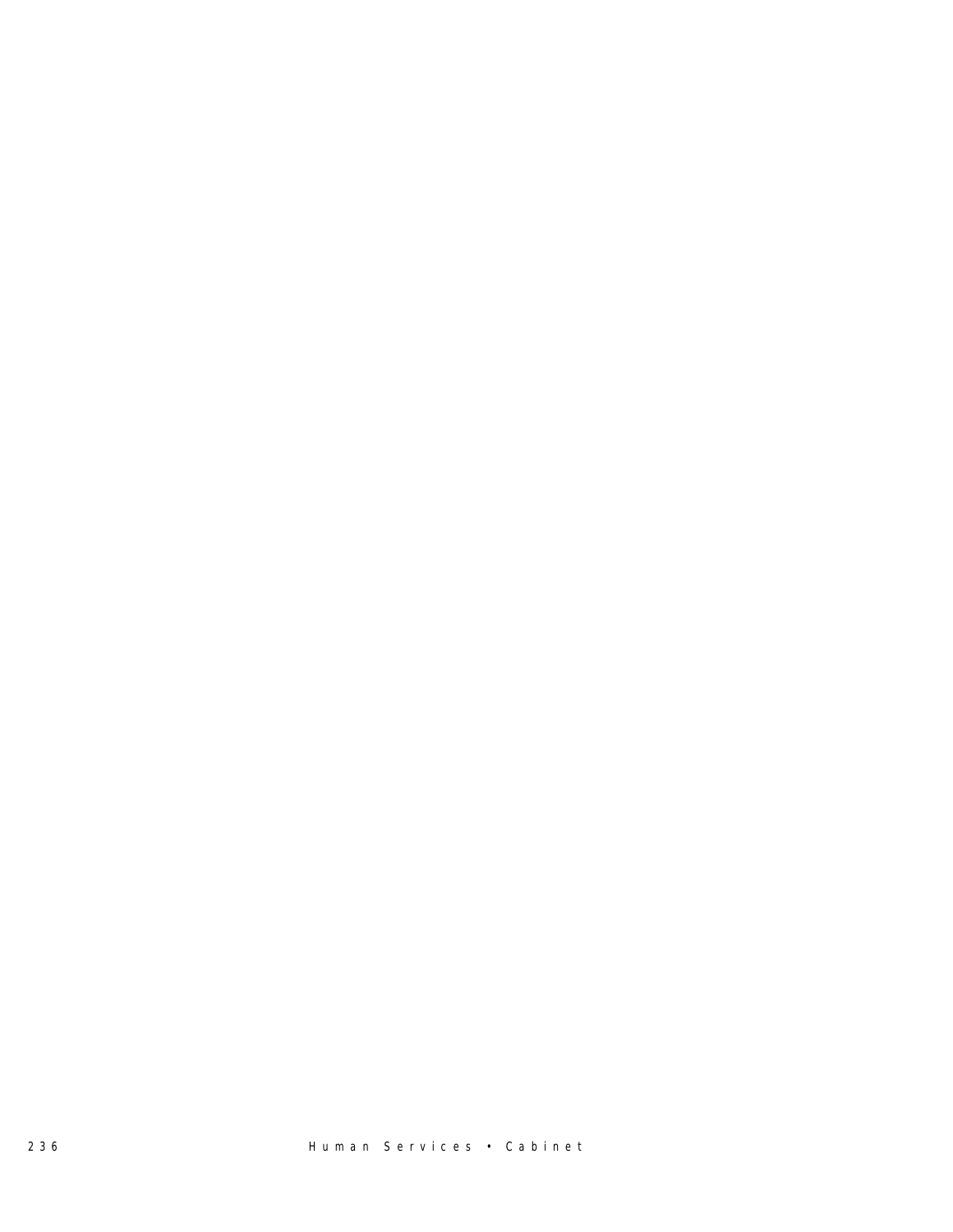### Human Services

### *J. Larry Mayes, Chief of Human Services*

### *Cabinet Mission*

The Human Services Cabinet is committed to promoting the health and well-being of the City's residents. The provision of social, recreational, and support services to city residents, particularly the homeless, women, the elderly, youth, and veterans, will be coordinated and made available in a customer-friendly and culturally sensitive manner. The Cabinet enforces all antidiscrimination laws and protections under the jurisdiction of the City, and advocates for the advancement of policies and legislation to address the needs of individuals and groups within the City.

| <b>Operating Budget</b>            | Program Name                        | <b>Total Actual '08</b> | <b>Total Actual '09</b> | <b>Total Approp '10</b> | Total Budget '11        |
|------------------------------------|-------------------------------------|-------------------------|-------------------------|-------------------------|-------------------------|
|                                    | Boston Centers for Youth & Families | 21,759,427              | 22,087,007              | 21,659,233              | 21,674,450              |
|                                    | Civil Rights                        | 316,433                 | 323,741                 | 321,197                 | 321,198                 |
|                                    | <b>Elderly Commission</b>           | 2.905.449               | 3,011,637               | 2,848,677               | 2,820,263               |
|                                    | <b>Emergency Shelter Commission</b> | 545.088                 | 567,747                 | 553,062                 | $\Omega$                |
|                                    | Veterans' Services Department       | 4,451,461               | 4,635,333               | 4,276,039               | 4,809,307               |
|                                    | Women's Commission                  | 157,388                 | 157,279                 | 159,800                 | 159,800                 |
|                                    | Youth Fund                          | 4,261,425               | 4,622,037               | 4,638,373               | 4,638,373               |
|                                    | Total                               | 34,396,671              | 35,404,781              | 34,456,381              | 34,423,391              |
| <b>Capital Budget Expenditures</b> |                                     | Actual '08              | Actual '09              | <b>Estimated '10</b>    | Projected '11           |
|                                    |                                     |                         |                         |                         |                         |
|                                    | Boston Centers for Youth & Families | 8,217,646               | 7,643,705               | 4,065,398               | 10,507,665              |
|                                    | <b>Total</b>                        | 8,217,646               | 7,643,705               | 4,065,398               | 10,507,665              |
| <b>External Funds Expenditures</b> |                                     | Total Actual '08        | <b>Total Actual '09</b> | Total Approp '10        | <b>Total Budget '11</b> |
|                                    | Boston Centers for Youth & Families | 1,784,002               | 1,336,861               | 868,737                 | 1,136,075               |
|                                    | Civil Rights                        | 527,999                 | 534,894                 | 1,013,712               | 838,056                 |
|                                    | <b>Elderly Commission</b>           | 6,547,241               | 5,580,969               | 6,527,627               | 6,305,556               |
|                                    | <b>Emergency Shelter Commission</b> | 81,598                  | 56,935                  | 19,236                  | $\Omega$                |
|                                    | Youth Fund                          | 1,408,832               | 1,726,440               | 2,111,135               | 1,402,000               |
|                                    | <b>Total</b>                        | 10,349,672              | 9,236,099               | 10,540,447              | 9,681,687               |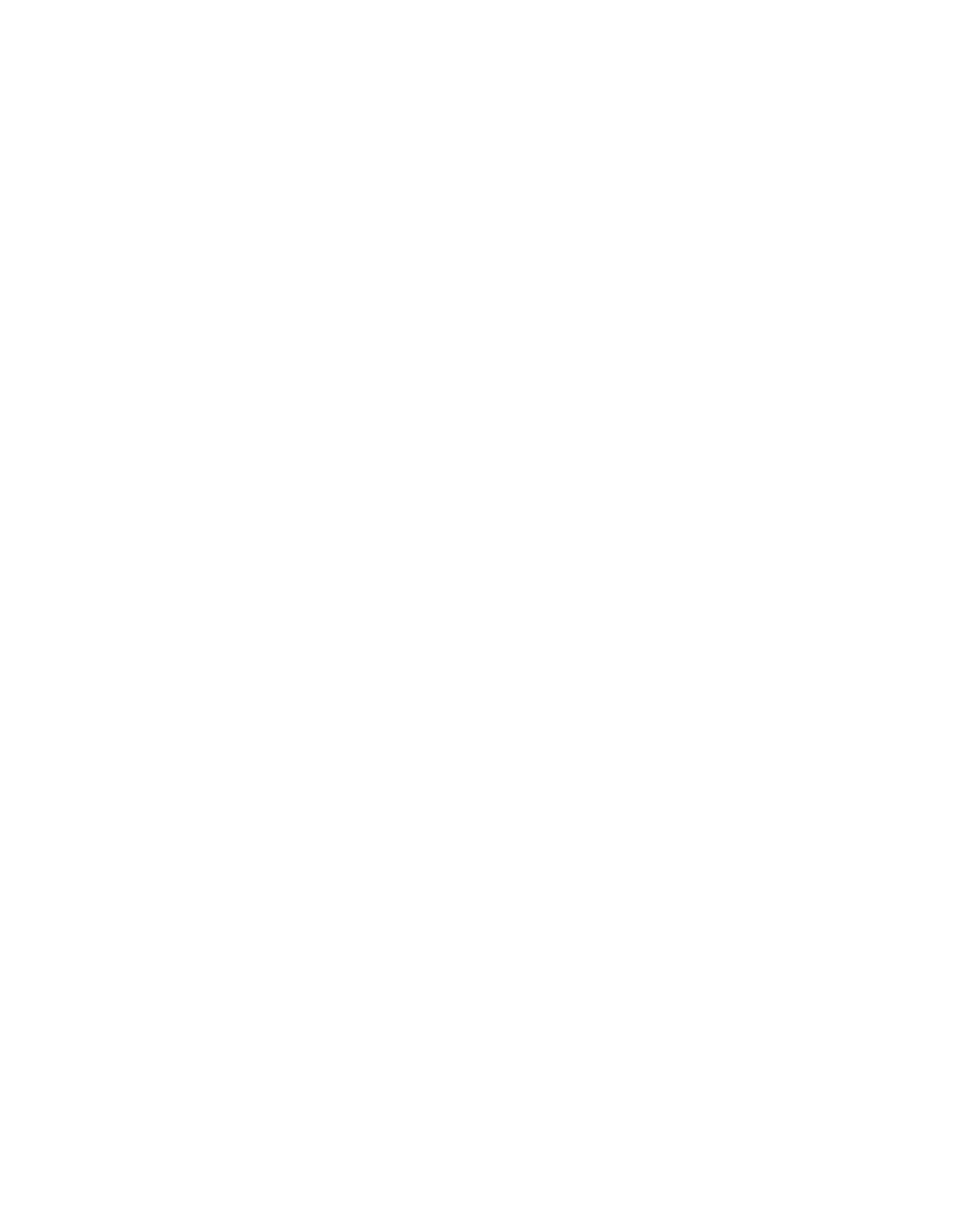# Boston Centers for Youth & Families Operating Budget

#### *Daphne Griffin, Executive Director Appropriation: 385*

### *Department Mission*

The mission of Boston Centers for Youth & Families (BCYF) is to enhance the quality of life for Boston residents by partnering with community center councils, agencies and businesses to support children, youth, individuals and families. BCYF accomplishes its mission through a wide range of comprehensive programs and services according to neighborhood needs.

### *FY11 Performance Strategies*

- To provide outreach, intervention, support, and referral services for youth.
- To provide safe and accessible facilities that are neighborhood hubs for information, activities, and services.
- To support health and wellness through community center sports, fitness, and recreation programming.

| <b>Operating Budget</b>            | Program Name                                                       | <b>Total Actual '08</b> | Total Actual '09        | Total Approp '10        | <b>Total Budget '11</b> |
|------------------------------------|--------------------------------------------------------------------|-------------------------|-------------------------|-------------------------|-------------------------|
|                                    | <b>Administrative Services</b><br>Sports & Recreation              | 11,791,465<br>3,888,700 | 11,989,940<br>3,999,161 | 11,383,665<br>4.296.075 | 11,638,482<br>4,460,843 |
|                                    | Youth & Family Services<br>Child Care & Out-of-School              | 3,133,616<br>2,945,646  | 3,091,269<br>3,006,637  | 3,369,679<br>2,609,814  | 3,173,845<br>2,401,280  |
|                                    | <b>Total</b>                                                       | 21,759,427              | 22,087,007              | 21.659.233              | 21,674,450              |
| <b>External Funds Budget</b>       | <b>Fund Name</b>                                                   | <b>Total Actual '08</b> | Total Actual '09        | Total Approp '10        | <b>Total Budget '11</b> |
|                                    | ARRA - Strengthening Communities                                   | 0                       | $\theta$                | 24.848                  | 224,832                 |
|                                    | ARRA - Summer Jobs Program                                         | 0                       | $\Omega$                | 100,000                 |                         |
|                                    | <b>Boston Foundation</b>                                           |                         | $\Omega$                | 0                       | 15,000                  |
|                                    | Center Based Daycare Program                                       | 306,275                 | 614,467                 | 198,431                 | 305,263                 |
|                                    | Child & Adult Care Food                                            | 61,211                  | $\Omega$                | 32,130                  | 4,860                   |
|                                    | City Hall Child Care                                               | 283,622                 | 339,367                 | 496.537                 | 493.233                 |
|                                    | Community Child Care                                               | 417,852                 | 337,878<br>$\Omega$     | 16,791                  | 10,450                  |
|                                    | Family Justice Center Initiative<br>James Curley Recreation Center | 254,905<br>443,506      | 45,148                  | 0<br>0                  |                         |
|                                    | Tiny Tots Program                                                  | $\Omega$                | $\Omega$                | 0                       | 82,438                  |
|                                    | Workforce Development Initiative                                   | 16,630                  | $\Omega$                | 0                       | $\Omega$                |
|                                    | Total                                                              | 1,784,001               | 1,336,860               | 868,737                 | 1,136,076               |
| <b>Selected Service Indicators</b> |                                                                    | Actual '08              | Actual '09              | Approp '10              | <b>Budget '11</b>       |
|                                    | <b>Personnel Services</b>                                          | 17.763.355              | 18,034,350              | 18,468,455              | 18,258,742              |
|                                    | Non Personnel                                                      | 3.996.072               | 4,052,657               | 3,190,778               | 3,415,708               |
|                                    | <b>Total</b>                                                       | 21,759,427              | 22,087,007              | 21,659,233              | 21,674,450              |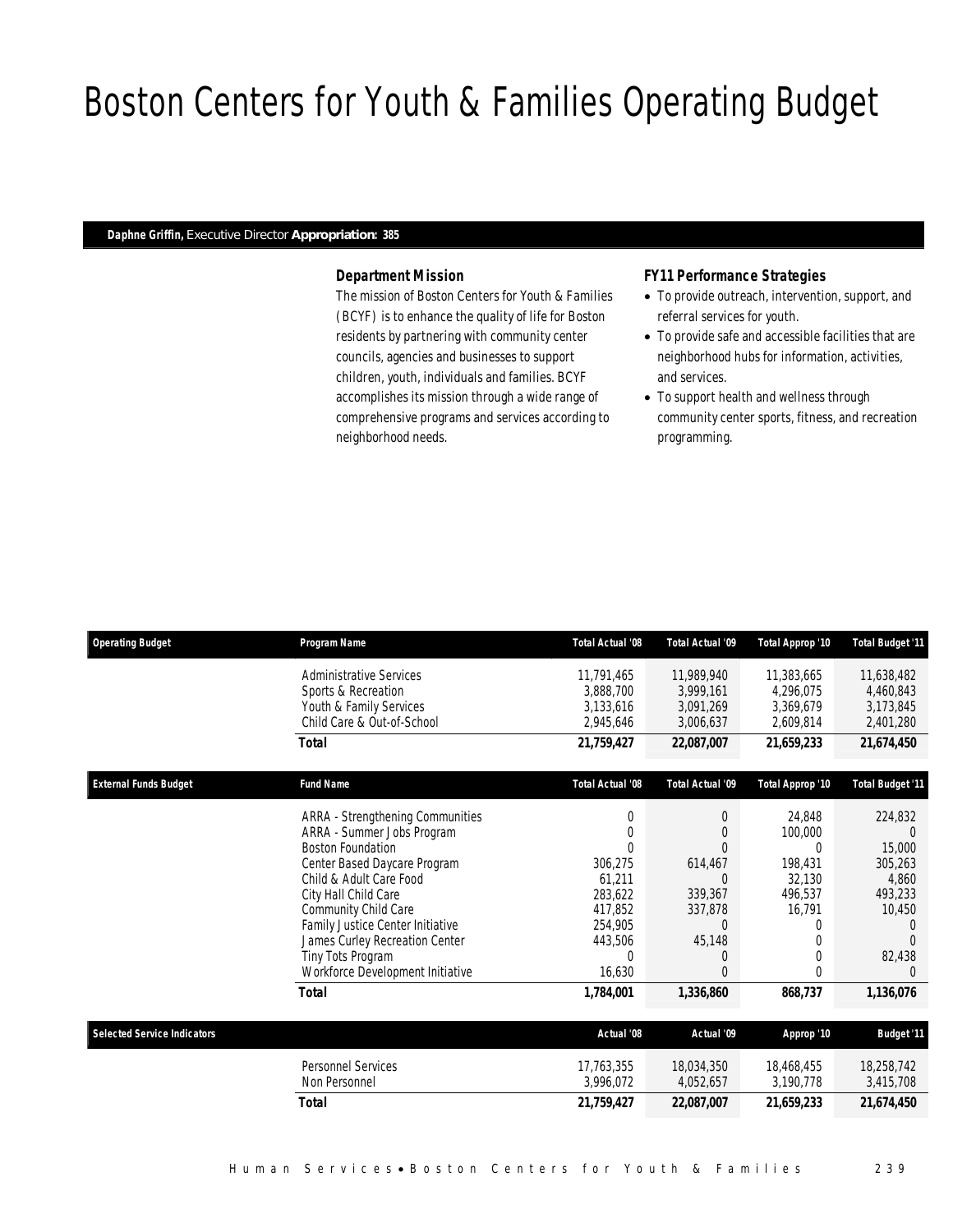# Boston Centers for Youth & Families Operating Budget



### *Authorizing Statutes*

• Community School Program, CBC Ord. §§ 8-1-8-

1.4.

Site Councils & Community

#### *Description of Services*

Boston Centers for Youth & Families (BCYF) provides accessible programs, services and resources for Boston residents of all ages through its facilities, pools and one beach. BCYF community centers offer programming for all ages that includes childcare, after-school, alternative education, computer instruction, preschool, youth leadership and skill development programs, adult education, senior programs, Camp Joy, sports, fitness and recreation and the Streetworker program. BCYF collaborates with other City departments and community partners, including community center local site councils, to enhance the provision of service and leverage additional resources to better serve Boston's children, youth and families.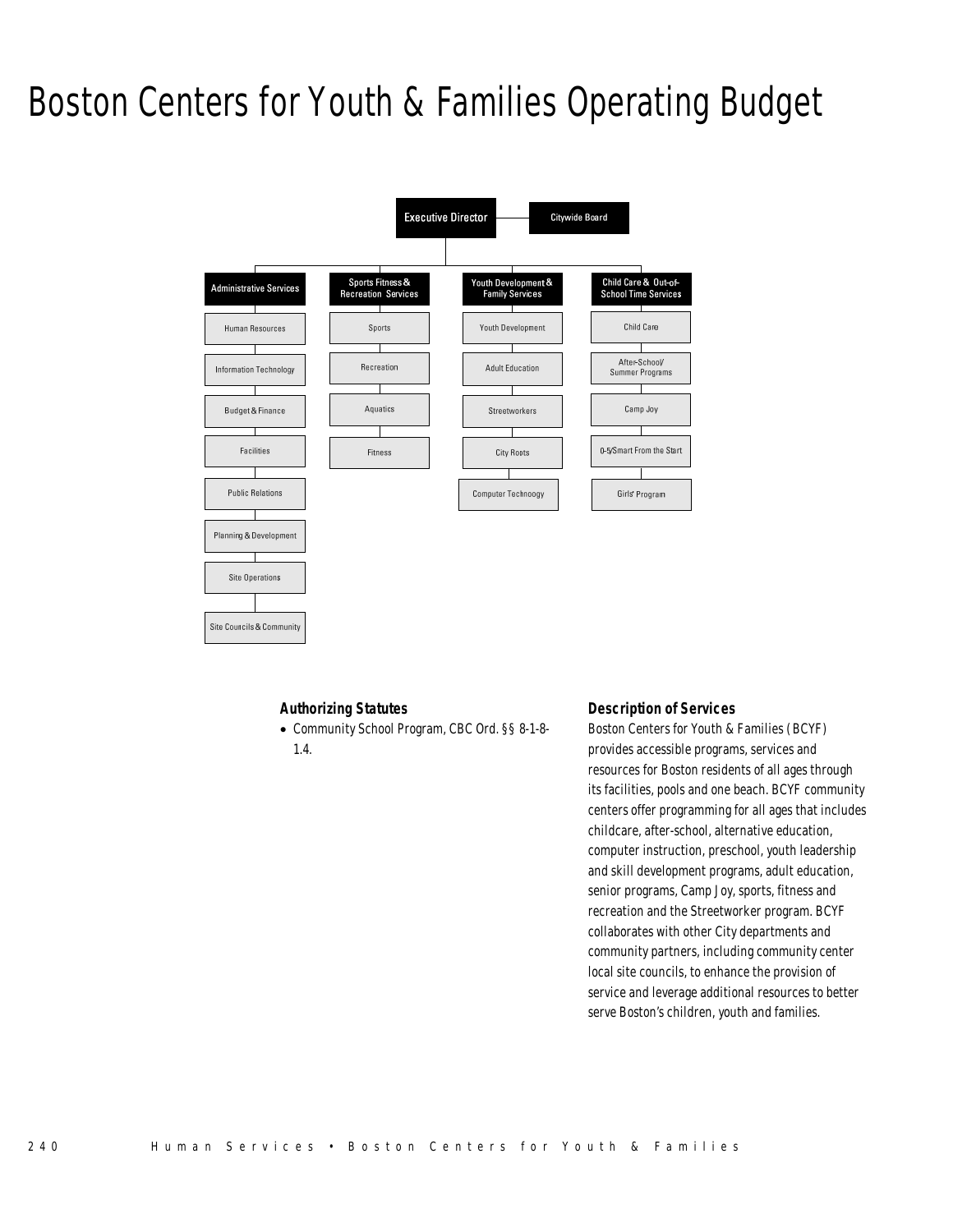# Department History

| <b>Personnel Services</b>       |                                                                                                                                                                                                                                                                                                      | FY08 Expenditure                                                                                                        | FY09 Expenditure                                                                                         | FY10 Appropriation                                                                             | FY11 Adopted                                                                                           | Inc/Dec 10 vs 11                                                                                                                   |
|---------------------------------|------------------------------------------------------------------------------------------------------------------------------------------------------------------------------------------------------------------------------------------------------------------------------------------------------|-------------------------------------------------------------------------------------------------------------------------|----------------------------------------------------------------------------------------------------------|------------------------------------------------------------------------------------------------|--------------------------------------------------------------------------------------------------------|------------------------------------------------------------------------------------------------------------------------------------|
|                                 | 51000 Permanent Employees<br>51100 Emergency Employees<br>51200 Overtime<br>51600 Unemployment Compensation<br>51700 Workers' Compensation<br><b>Total Personnel Services</b>                                                                                                                        | 16,997,439<br>504,376<br>179,149<br>47,499<br>34,892<br>17,763,355                                                      | 17,314,754<br>448,922<br>147,360<br>62,620<br>60,694<br>18,034,350                                       | 17,767,465<br>452,438<br>103,552<br>100,000<br>45,000<br>18,468,455                            | 17,568,847<br>441,343<br>103,552<br>100,000<br>45,000<br>18,258,742                                    | $-198,618$<br>$-11,095$<br>$\theta$<br>$\mathbf{0}$<br>$\overline{0}$<br>$-209,713$                                                |
| <b>Contractual Services</b>     |                                                                                                                                                                                                                                                                                                      | FY08 Expenditure                                                                                                        | FY09 Expenditure                                                                                         | FY10 Appropriation                                                                             | FY11 Adopted                                                                                           | Inc/Dec 10 vs 11                                                                                                                   |
|                                 | 52100 Communications<br>52200 Utilities<br>52400 Snow Removal<br>52500 Garbage/Waste Removal<br>52600 Repairs Buildings & Structures<br>52700 Repairs & Service of Equipment<br>52800 Transportation of Persons<br>52900 Contracted Services<br><b>Total Contractual Services</b>                    | 290,310<br>1,569,606<br>$\mathbf 0$<br>$\boldsymbol{0}$<br>$\mathbf{0}$<br>131,558<br>340,375<br>1,456,146<br>3,787,995 | 306,542<br>1,550,073<br>$\mathbf{0}$<br>3,600<br>$\Omega$<br>78,303<br>340,380<br>1,521,189<br>3,800,087 | 265,300<br>1.631.125<br>$\mathbf 0$<br>3,600<br>0<br>35,000<br>251,440<br>849,166<br>3,035,631 | 265,300<br>1,690,420<br>$\mathbf{0}$<br>3,600<br>$\Omega$<br>35,000<br>251,440<br>914,888<br>3,160,648 | $\mathbf 0$<br>59,295<br>$\mathbf{0}$<br>$\overline{0}$<br>$\overline{0}$<br>$\overline{0}$<br>$\overline{0}$<br>65,722<br>125,017 |
| <b>Supplies &amp; Materials</b> |                                                                                                                                                                                                                                                                                                      | FY08 Expenditure                                                                                                        | FY09 Expenditure                                                                                         | FY10 Appropriation                                                                             | FY11 Adopted                                                                                           | Inc/Dec 10 vs 11                                                                                                                   |
|                                 | 53000 Auto Energy Supplies<br>53200 Food Supplies<br>53400 Custodial Supplies<br>53500 Med, Dental, & Hosp Supply<br>53600 Office Supplies and Materials<br>53700 Clothing Allowance<br>53800 Educational Supplies & Mat<br>53900 Misc Supplies & Materials<br><b>Total Supplies &amp; Materials</b> | 35,206<br>4,641<br>27,255<br>1,999<br>23,267<br>$\boldsymbol{0}$<br>$\boldsymbol{0}$<br>34,945<br>127,313               | 26,033<br>3,264<br>42,821<br>733<br>18,142<br>0<br>$\mathbf{0}$<br>18,813<br>109,806                     | 26,300<br>3,265<br>27,000<br>1,600<br>19,189<br>$\theta$<br>$\overline{0}$<br>19,975<br>97,329 | 30,553<br>3,000<br>27,000<br>1,600<br>19,580<br>0<br>$\mathbf{0}$<br>29,000<br>110,733                 | 4,253<br>$-265$<br>$\mathbf{0}$<br>$\overline{0}$<br>391<br>$\mathbf{0}$<br>$\mathbf{0}$<br>9,025<br>13,404                        |
| <b>Current Chgs &amp; Oblig</b> |                                                                                                                                                                                                                                                                                                      | FY08 Expenditure                                                                                                        | FY09 Expenditure                                                                                         | FY10 Appropriation                                                                             | FY11 Adopted                                                                                           | Inc/Dec 10 vs 11                                                                                                                   |
|                                 | 54300 Workers' Comp Medical<br>54400 Legal Liabilities<br>54500 Aid To Veterans<br>54600 Current Charges H&I<br>54700 Indemnification<br>54900 Other Current Charges<br>Total Current Chgs & Oblig                                                                                                   | 29,252<br>$\mathbf 0$<br>0<br>$\mathbf 0$<br>$\Omega$<br>28,216<br>57,468                                               | 45,630<br>32,271<br>$\mathbf 0$<br>$\mathbf 0$<br>$\theta$<br>19,005<br>96,906                           | $\mathbf 0$<br>30,315<br>0<br>$\mathbf 0$<br>$\overline{0}$<br>15,558<br>45,873                | $\boldsymbol{0}$<br>30,315<br>$\mathbf{0}$<br>$\mathbf{0}$<br>$\theta$<br>103,567<br>133,882           | $\mathbf{0}$<br>$\mathbf{0}$<br>$\overline{0}$<br>$\overline{0}$<br>$\overline{0}$<br>88,009<br>88,009                             |
| Equipment                       |                                                                                                                                                                                                                                                                                                      | FY08 Expenditure                                                                                                        | FY09 Expenditure                                                                                         | FY10 Appropriation                                                                             | FY11 Adopted                                                                                           | Inc/Dec 10 vs 11                                                                                                                   |
|                                 | 55000 Automotive Equipment<br>55400 Lease/Purchase<br>55600 Office Furniture & Equipment<br>55900 Misc Equipment<br><b>Total Equipment</b>                                                                                                                                                           | $\boldsymbol{0}$<br>$\mathbf{0}$<br>859<br>22,437<br>23,296                                                             | $\boldsymbol{0}$<br>$\mathbf 0$<br>0<br>45,858<br>45,858                                                 | $\mathbf 0$<br>7,245<br>$\boldsymbol{0}$<br>4,700<br>11,945                                    | $\mathbf 0$<br>7,245<br>$\boldsymbol{0}$<br>3,200<br>10,445                                            | $\mathbf 0$<br>$\overline{0}$<br>$\mathbf 0$<br>$-1,500$<br>$-1,500$                                                               |
| <b>Other</b>                    |                                                                                                                                                                                                                                                                                                      | FY08 Expenditure                                                                                                        | FY09 Expenditure                                                                                         | FY10 Appropriation                                                                             | FY11 Adopted                                                                                           | Inc/Dec 10 vs 11                                                                                                                   |
|                                 | 56200 Special Appropriation<br>57200 Structures & Improvements<br>58000 Land & Non-Structure<br><b>Total Other</b>                                                                                                                                                                                   | $\boldsymbol{0}$<br>$\boldsymbol{0}$<br>0<br>$\pmb{0}$                                                                  | 0<br>0<br>0<br>0                                                                                         | $\boldsymbol{0}$<br>$\mathbf 0$<br>0<br>0                                                      | $\boldsymbol{0}$<br>0<br>$\mathbf 0$<br>0                                                              | 0<br>0<br>0<br>0                                                                                                                   |
|                                 | <b>Grand Total</b>                                                                                                                                                                                                                                                                                   | 21,759,427                                                                                                              | 22,087,007                                                                                               | 21,659,233                                                                                     | 21,674,450                                                                                             | 15,217                                                                                                                             |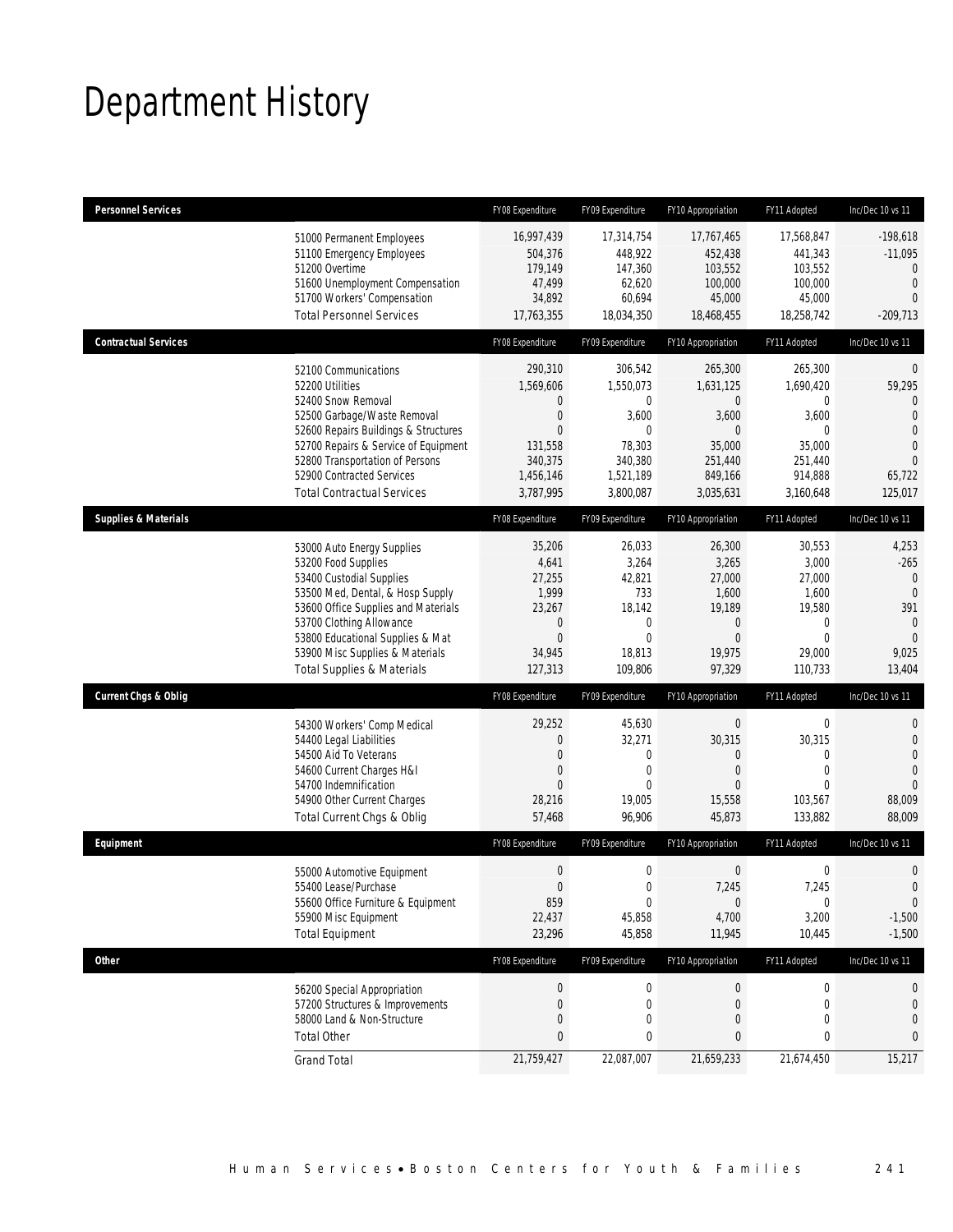# Department Personnel

| Title                                | Code            | Union Grade | Position | FY11 Salary | Title                         | Union<br>Code   | Grade  | Position | FY11 Salary |
|--------------------------------------|-----------------|-------------|----------|-------------|-------------------------------|-----------------|--------|----------|-------------|
|                                      |                 |             |          |             |                               |                 |        |          |             |
| Assoc Dir                            | <b>MYN</b>      | <b>NG</b>   | 1.00     | 67,753      | Network Administrator         | SE <sub>2</sub> | 08     | 1.00     | 86,844      |
| <b>Spec Asst</b>                     | <b>MYN</b>      | <b>NG</b>   | 1.00     | 76,223      | Youth Worker                  | SU <sub>5</sub> | $08\,$ | 34.00    | 1,300,658   |
| Exec Dir (BCC)                       | CDH             | NG          | 1.00     | 100,274     | Prin Admin Assistant          | SE1             | 08     | 1.00     | 86,844      |
| Director                             | <b>MYN</b>      | <b>NG</b>   | 1.00     | 84,691      | Exec Sec (P&R)                | SE1             | $08\,$ | 1.00     | 86,844      |
| Program Administrator                | EXM             | NG          | 1.00     | 82,001      | Athletic Director             | SU <sub>5</sub> | 07     | 29.00    | 1,134,557   |
| Spec Asst to Chief of Human Services | <b>MYN</b>      | NG          | 1.00     | 63,002      | <b>Grants Manager</b>         | SE <sub>2</sub> | 07     | 2.00     | 158,918     |
| Resource Development Assts.          | <b>MYN</b>      | <b>NG</b>   | 1.00     | 45,316      | <b>Elderly Service Worker</b> | SU <sub>5</sub> | 07     | 1.00     | 41,091      |
| Dir-Operations                       | <b>MYN</b>      | <b>NG</b>   | 1.00     | 76,223      | Facilities Manager            | SE <sub>2</sub> | 07     | 1.00     | 79,459      |
| Dir of Programming                   | <b>MYN</b>      | NG          | 1.00     | 89,625      | Unit Manager                  | SE <sub>2</sub> | 07     | 2.00     | 158,918     |
| Chief Of Human Services              | CDH             | NG          | 1.00     | 118,495     | Unit Manager-Youth Services   | SE <sub>2</sub> | 07     | 1.00     | 54,563      |
| Recreation Supv I                    | SU4             | 15          | 1.00     | 56,667      | Personnel Officer             | SE <sub>2</sub> | 07     | 1.00     | 67,228      |
| <b>Administrative Assistant</b>      | AFE             | 15          | 2.00     | 108,820     | <b>Executive Assistant</b>    | MY <sub>0</sub> | 07     | 2.00     | 121,569     |
| Computer Instructor                  | SU <sub>5</sub> | 14          | 10.00    | 520,088     | Supervisor Athletic Facil     | SE1             | 07     | 1.00     | 79,458      |
| <b>Head Storekeeper</b>              | AFG             | 14          | 1.00     | 40,934      | Program Manager               | SE <sub>2</sub> | 06     | 7.00     | 495,164     |
| Payroll Clerk                        | SU <sub>5</sub> | 13          | 2.00     | 103,902     | <b>Building Manager</b>       | SU <sub>5</sub> | 07     | 15.00    | 585,539     |
| Admin Teacher                        | SU <sub>5</sub> | 13          | 1.00     | 51,951      | Maint Worker/Custodian        | SU <sub>5</sub> | 06     | 18.00    | 667,704     |
| <b>GED Tester</b>                    | SU <sub>5</sub> | 13          | 1.00     | 47,592      | Office Assistant              | SU <sub>5</sub> | 06     | 7.00     | 275,728     |
| <b>Director</b>                      | SU <sub>5</sub> | 13          | 3.00     | 155,197     | MaintWkr/Custodian            | SU <sub>5</sub> | 06     | 1.00     | 39,146      |
| <b>Technology Specialist</b>         | SU <sub>5</sub> | 13          | 1.00     | 51,951      | <b>Head Lifeguard</b>         | SU <sub>5</sub> | 07     | 2.00     | 72,355      |
| Director of Youth Services           | MY <sub>0</sub> | 13          | 1.00     | 77,354      | Exec Asst (CC)                | SE <sub>2</sub> | 06     | 5.00     | 336,122     |
| Asst Dir. of Operations II           | MY <sub>0</sub> | 12          | 3.00     | 261,603     | Prin Admin Asst (P&R)         | SE <sub>1</sub> | 06     | 2.00     | 144,627     |
| Special Assistant for CCBP           | MY <sub>0</sub> | 12          | 1.00     | 89,597      | Lifeguard II                  | SU <sub>5</sub> | 05     | 14.00    | 457,664     |
| <b>Head Teacher</b>                  | SU <sub>5</sub> | 11          | 1.00     | 40,440      | Staff Asst                    | MY <sub>0</sub> | $05\,$ | 2.00     | 105,960     |
| Sr Streetworker                      | SU <sub>5</sub> | 11          | 4.00     | 181,408     | Program Assistant II          | SU <sub>5</sub> | $05\,$ | 1.00     | 39,040      |
| Dep Dir Human Services               | <b>MYO</b>      | 11          | 1.00     | 86,285      | Program Assistant II          | SU <sub>5</sub> | 04     | 1.00     | 36,546      |
| Bookkeeper                           | SU <sub>5</sub> | 10          | 1.00     | 46,202      | Special Assistan tl           | SE <sub>2</sub> | 05     | 4.00     | 239,844     |
| <b>Staff Assist</b>                  | SU <sub>5</sub> | 10          | 19.00    | 828,644     | Resources Development Manager | SE <sub>2</sub> | $05\,$ | 3.00     | 180,484     |
| Lead Teacher                         | SU <sub>5</sub> | 10          | 1.00     | 41,914      | <b>Aquatics Manager</b>       | SE <sub>2</sub> | 05     | 2.00     | 110,460     |
| Exec Asst (Obpe)                     | EXM             | 10          | 1.00     | 100,901     | Lifeguard                     | SU <sub>5</sub> | 04     | 33.00    | 1,007,621   |
| Cluster Administrator                | SE <sub>2</sub> | 09          | 11.00    | 995,326     | Program Supv                  | SE <sub>2</sub> | 04     | 29.00    | 1,676,090   |
| Streetworkers                        | SU <sub>5</sub> | 09          | 26.00    | 1,002,264   | Staff Asst I                  | MY <sub>0</sub> | 04     | 1.00     | 45,453      |
| Admin Coordinator                    | SE <sub>2</sub> | 08          | 11.00    | 876,351     | Pool Manager                  | SE <sub>2</sub> | 04     | 4.00     | 208,419     |
| Youth Advocate                       | SU <sub>5</sub> | 08          | 8.00     | 315,318     | <b>Athletic Assistant</b>     | SU <sub>5</sub> | 04     | 29.00    | 948,090     |
| Teacher I                            | SU <sub>5</sub> | 08          | 3.00     | 128,186     | Program Assistant I           | SU <sub>5</sub> | 03     | 5.00     | 160,508     |
| Prj Manager                          | <b>MYO</b>      | 08          | 1.00     | 58,804      | <b>Building Asst</b>          | SU <sub>5</sub> | 03     | 11.00    | 345,556     |
| SafeFutures Juvenile Program Mng     | <b>MYO</b>      | 08          | 1.00     | 50,457      | Asst Pool Manager             | SE <sub>2</sub> | 03     | 3.00     | 133,956     |
|                                      |                 |             |          |             | Receptionist                  | SU <sub>5</sub> | 03     | 1.00     | 30,469      |
|                                      |                 |             |          |             | <b>Total</b>                  |                 |        | 403      | 18,921,256  |
|                                      |                 |             |          |             |                               |                 |        |          |             |
|                                      |                 |             |          |             | <b>Adiustments</b>            |                 |        |          |             |

| <b>FY11 Total Request</b> | 17,568,845   |
|---------------------------|--------------|
| <b>Salary Savings</b>     | $-1,274,754$ |
| Chargebacks               | $-221,700$   |
| Other                     | 144,043      |
| Differential Payments     | 0            |
| Adjustments               |              |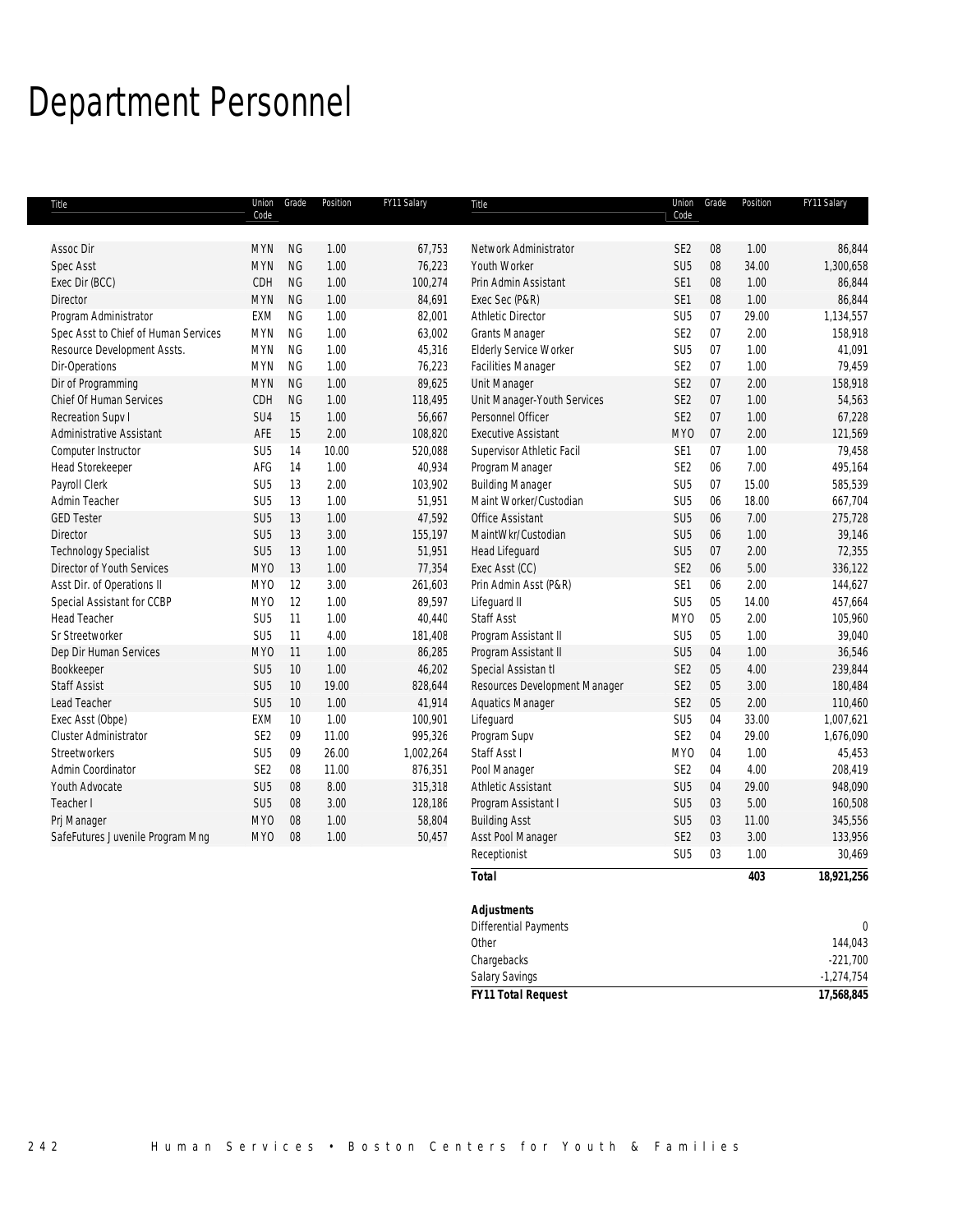# External Funds History

| Personnel Services              |                                                                     | FY08 Expenditure         | FY09 Expenditure      | FY10 Appropriation                 | FY11 Adopted                 | Inc/Dec 10 vs 11                 |
|---------------------------------|---------------------------------------------------------------------|--------------------------|-----------------------|------------------------------------|------------------------------|----------------------------------|
|                                 | 51000 Permanent Employees                                           | 869,599                  | 890,505               | 606,418                            | 714,848                      | 108,430                          |
|                                 | 51100 Emergency Employees                                           | $\theta$                 | 0                     | $\overline{0}$                     | $\mathbf 0$                  | $\overline{0}$                   |
|                                 | 51200 Overtime<br>51300 Part Time Employees                         | 1,610<br>$\theta$        | 709<br>$\theta$       | $\boldsymbol{0}$<br>$\overline{0}$ | $\mathbf 0$<br>$\mathbf{0}$  | $\overline{0}$<br>$\overline{0}$ |
|                                 | 51400 Health Insurance                                              | 87,648                   | 88,832                | 13,467                             | 18,885                       | 5,418                            |
|                                 | 51500 Pension & Annunity                                            | 99,335                   | 105,796               | 60,429                             | 52,871                       | $-7,558$                         |
|                                 | 51600 Unemployment Compensation                                     | $\theta$                 | 0                     | $\mathbf 0$                        | $\boldsymbol{0}$             | $\mathbf{0}$                     |
|                                 | 51700 Workers' Compensation                                         | $\mathbf 0$              | $\overline{0}$        | $\overline{0}$                     | $\mathbf 0$                  | $\overline{0}$                   |
|                                 | 51800 Indirect Costs                                                | 24,346                   | 122,815               | 8,308                              | 15,748                       | 7,440                            |
|                                 | 51900 Medicare<br><b>Total Personnel Services</b>                   | 5,818                    | 4,937                 | 1,217                              | 1,992                        | 775                              |
|                                 |                                                                     | 1,088,356                | 1,213,594             | 689,839                            | 804,344                      | 114,505                          |
| <b>Contractual Services</b>     |                                                                     | FY08 Expenditure         | FY09 Expenditure      | FY10 Appropriation                 | FY11 Adopted                 | Inc/Dec 10 vs 11                 |
|                                 | 52100 Communications                                                | 3,768                    | $\boldsymbol{0}$      | $\boldsymbol{0}$                   | $\boldsymbol{0}$             | $\mathbf 0$                      |
|                                 | 52200 Utilities                                                     | 992                      | $\overline{0}$        | $\overline{0}$                     | $\mathbf 0$                  | $\mathbf{0}$                     |
|                                 | 52400 Snow Removal                                                  | $\overline{0}$           | $\overline{0}$        | $\overline{0}$                     | $\mathbf{0}$                 | $\overline{0}$                   |
|                                 | 52500 Garbage/Waste Removal<br>52600 Repairs Buildings & Structures | 4,644<br>2,991           | 0<br>0                | 0<br>$\Omega$                      | $\mathbf{0}$<br>$\mathbf{0}$ | $\overline{0}$<br>$\mathbf 0$    |
|                                 | 52700 Repairs & Service of Equipment                                | $\theta$                 | 0                     | $\overline{0}$                     | $\mathbf 0$                  | $\Omega$                         |
|                                 | 52800 Transportation of Persons                                     | 4,200                    | $\theta$              | 5,048                              | 3,632                        | $-1,416$                         |
|                                 | 52900 Contracted Services                                           | 298,745                  | 80,100                | 55,400                             | 290,600                      | 235,200                          |
|                                 | <b>Total Contractual Services</b>                                   | 315,340                  | 80,100                | 60,448                             | 294,232                      | 233,784                          |
| <b>Supplies &amp; Materials</b> |                                                                     | FY08 Expenditure         | FY09 Expenditure      | FY10 Appropriation                 | FY11 Adopted                 | Inc/Dec 10 vs 11                 |
|                                 | 53000 Auto Energy Supplies                                          | $\theta$                 | $\boldsymbol{0}$      | $\theta$                           | $\boldsymbol{0}$             | $\mathbf{0}$                     |
|                                 | 53200 Food Supplies                                                 | 4,980                    | $\mathbf 0$           | 400                                | 400                          | $\mathbf{0}$                     |
|                                 | 53400 Custodial Supplies                                            | 577                      | $\overline{0}$        | 0                                  | $\mathbf{0}$                 | $\overline{0}$                   |
|                                 | 53500 Med, Dental, & Hosp Supply                                    | $\theta$                 | $\overline{0}$        | $\overline{0}$                     | 850                          | 850                              |
|                                 | 53600 Office Supplies and Materials                                 | 6,169                    | 0                     | 1,500                              | 8,850                        | 7,350                            |
|                                 | 53700 Clothing Allowance                                            | $\theta$                 | $\overline{0}$        | $\overline{0}$                     | $\mathbf 0$                  | $\theta$                         |
|                                 | 53900 Misc Supplies & Materials                                     | 13,487                   | 9,878                 | 8,500                              | 11,200                       | 2,700                            |
|                                 | <b>Total Supplies &amp; Materials</b>                               | 25,213                   | 9,878                 | 10,400                             | 21,300                       | 10,900                           |
| <b>Current Chgs &amp; Oblig</b> |                                                                     | FY08 Expenditure         | FY09 Expenditure      | FY10 Appropriation                 | FY11 Adopted                 | Inc/Dec 10 vs 11                 |
|                                 | 54300 Workers' Comp Medical                                         | $\boldsymbol{0}$         | 0                     | $\mathbf 0$                        | $\mathbf 0$                  | $\mathbf 0$                      |
|                                 | 54400 Legal Liabilities                                             | $\mathbf 0$              | $\mathbf 0$           | 0                                  | $\mathbf 0$                  | $\mathbf{0}$                     |
|                                 | 54600 Current Charges H&I                                           | 0                        | 0                     | 0                                  | $\mathbf{0}$                 | $\mathbf{0}$                     |
|                                 | 54700 Indemnification<br>54900 Other Current Charges                | $\overline{0}$<br>12,764 | $\theta$<br>9,165     | $\overline{0}$<br>3,050            | $\mathbf{0}$<br>2,750        | $\mathbf{0}$<br>$-300$           |
|                                 | Total Current Chgs & Oblig                                          | 12,764                   | 9,165                 | 3,050                              | 2,750                        | $-300$                           |
| Fauinment                       |                                                                     | FY08 Expenditure         | FY09 Expenditure      | FY10 Annronriation                 | FY11 Adopted                 | Inc/Dec 10 vs 11                 |
|                                 |                                                                     |                          |                       |                                    |                              |                                  |
|                                 | 55000 Automotive Equipment                                          | $\mathbf 0$              | 0                     | 0                                  | $\mathbf 0$                  | 0                                |
|                                 | 55400 Lease/Purchase                                                | $\overline{0}$           | 0                     | $\boldsymbol{0}$                   | $\mathbf 0$                  | $\overline{0}$                   |
|                                 | 55600 Office Furniture & Equipment<br>55900 Misc Equipment          | 11,650<br>330,678        | $\mathbf 0$<br>24,123 | $\boldsymbol{0}$<br>5,000          | $\mathbf 0$<br>13,450        | $\overline{0}$<br>8,450          |
|                                 | <b>Total Equipment</b>                                              | 342,328                  | 24,123                | 5,000                              | 13,450                       | 8,450                            |
| <b>Other</b>                    |                                                                     | FY08 Expenditure         | FY09 Expenditure      | FY10 Appropriation                 |                              |                                  |
|                                 |                                                                     |                          |                       |                                    | FY11 Adopted                 | Inc/Dec 10 vs 11                 |
|                                 | 56200 Special Appropriation                                         | $\boldsymbol{0}$         | $\boldsymbol{0}$      | 100,000                            | $\boldsymbol{0}$             | $-100,000$                       |
|                                 | 57200 Structures & Improvements                                     | $\mathbf 0$              | $\mathbf 0$           | $\boldsymbol{0}$                   | $\boldsymbol{0}$             | $\theta$                         |
|                                 | 58000 Land & Non-Structure<br><b>Total Other</b>                    | 0<br>0                   | 0<br>0                | $\mathbf 0$                        | 0<br>0                       | $\theta$<br>$-100,000$           |
|                                 |                                                                     | 1,784,001                | 1,336,860             | 100,000<br>868,737                 | 1,136,076                    | 267,339                          |
|                                 | <b>Grand Total</b>                                                  |                          |                       |                                    |                              |                                  |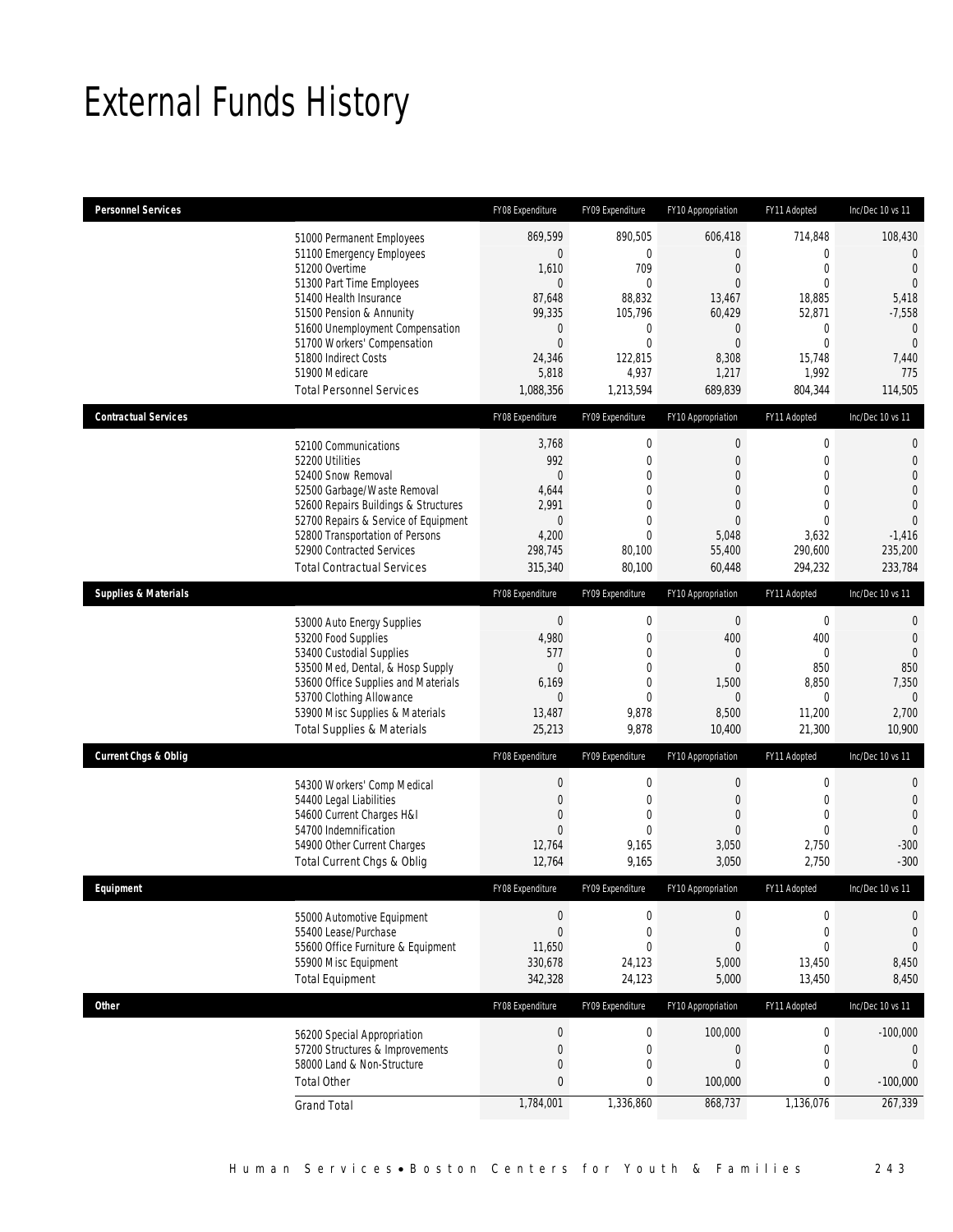# External Funds Personnel

| Title        | Union<br>Code   | Grade | Position | FY11 Salary | Title                        | Union<br>Code   | Grade | Position | FY11 Salary    |
|--------------|-----------------|-------|----------|-------------|------------------------------|-----------------|-------|----------|----------------|
|              |                 |       |          |             |                              |                 |       |          |                |
| Director     | SU <sub>5</sub> | 13    | 2.00     | 103,902     | Teacher I                    | SU <sub>5</sub> | 08    | 9.00     | 384,557        |
| Lead Teacher | SU <sub>5</sub> | 10    | 2.00     | 92,404      | Asst Teacher                 | SU <sub>5</sub> | 04    | 1.00     | 36,546         |
|              |                 |       |          |             | Total                        |                 |       | 14       | 617,409        |
|              |                 |       |          |             | <b>Adjustments</b>           |                 |       |          |                |
|              |                 |       |          |             | <b>Differential Payments</b> |                 |       |          | $\overline{0}$ |
|              |                 |       |          |             | Other                        |                 |       |          | 82,438         |
|              |                 |       |          |             | Chargebacks                  |                 |       |          | 15,000         |
|              |                 |       |          |             | Salary Savings               |                 |       |          | $\overline{0}$ |
|              |                 |       |          |             | <b>FY11 Total Request</b>    |                 |       |          | 714,847        |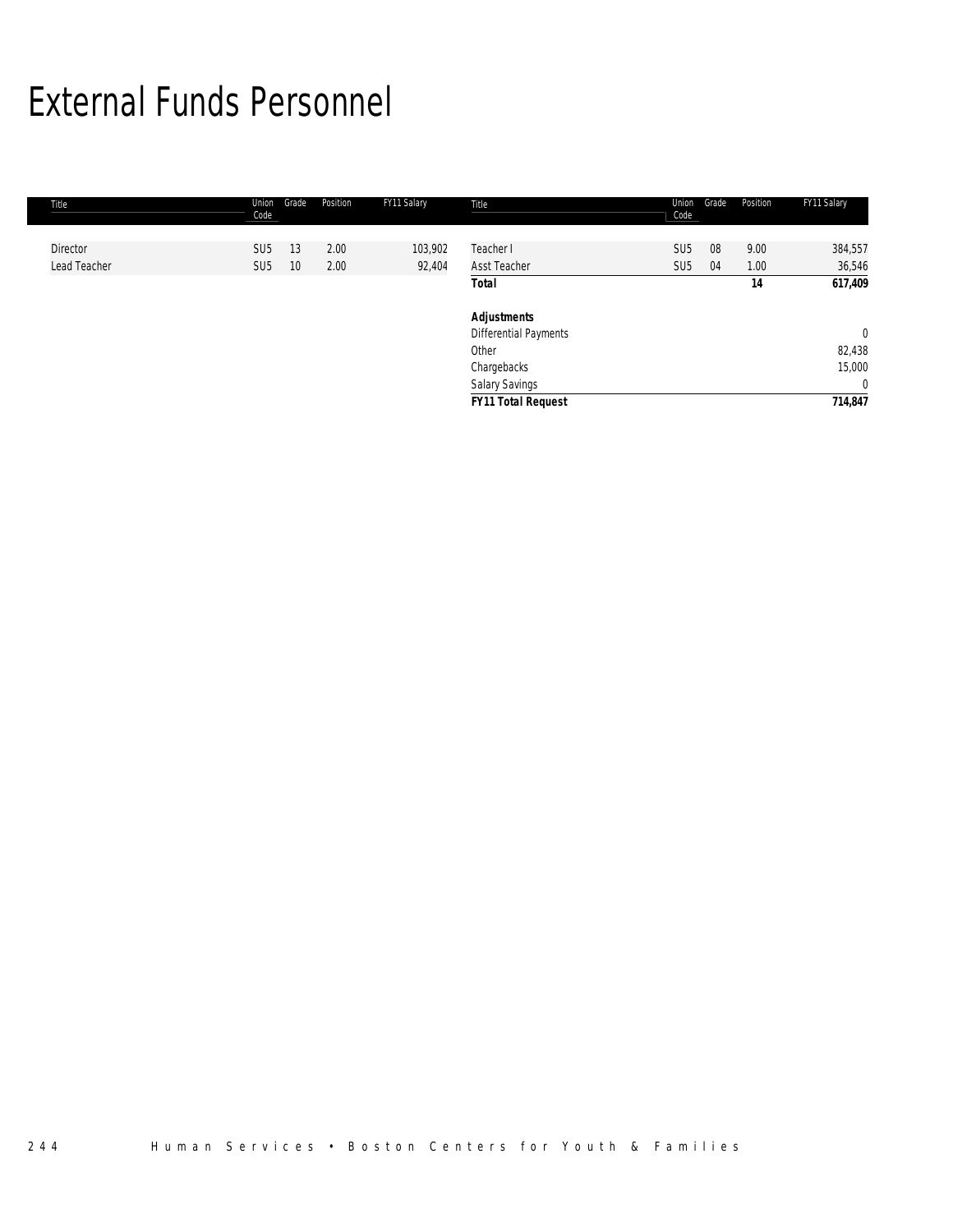# Program 1. Administrative Services

### *Daphne Griffin, Manager Organization: 385100*

#### *Program Description*

The Administrative Services Division is responsible for the overall operation of BCYF and includes budget and finance, human resources, facilities management, public relations, planning and development and information technology. The division is responsible for ensuring the fiscal integrity and effectiveness of BCYF, training BCYF staff and leveraging additional resources. The division works with community centers to build their capacity to serve as neighborhood hubs for services, resources and programming and supports community outreach and partnership development, including the development of local community center site councils.

### *Program Strategies*

• To provide safe and accessible facilities that are neighborhood hubs for information, activities, and services.

| <b>Performance Measures</b>        |                                                     | Actual '08             | Actual '09             | Projected '10          | Target '11             |
|------------------------------------|-----------------------------------------------------|------------------------|------------------------|------------------------|------------------------|
|                                    | Community center visits<br>Total hours of operation | 3,387,045<br>128,616   | 2.827.949<br>134,418   | 2,311,305<br>133,199   | 3,000,000<br>130,000   |
| <b>Selected Service Indicators</b> |                                                     | Actual '08             | Actual '09             | Approp '10             | <b>Budget '11</b>      |
|                                    | Personnel Services<br>Non Personnel                 | 9.246.693<br>2.544.772 | 9.505.548<br>2,484,392 | 9.287.778<br>2.095.887 | 9,307,505<br>2,330,977 |
|                                    | <b>Total</b>                                        | 11,791,465             | 11,989,940             | 11,383,665             | 11,638,482             |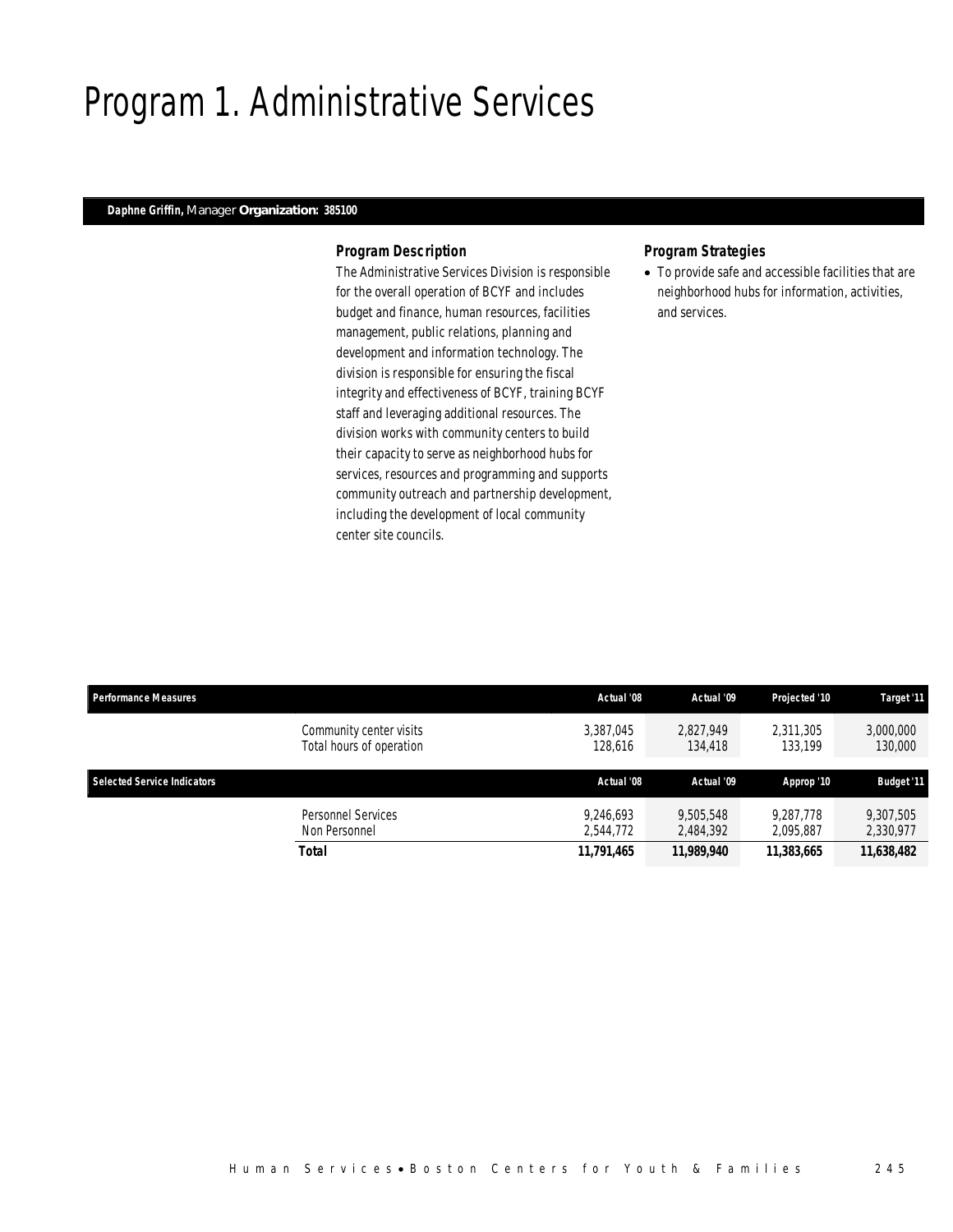### Program 2. Sports & Recreation

### *Ryan Fitzgerald, Manager Organization: 385200*

#### *Program Description*

The Sports, Fitness and Recreation Division is responsible for developing and coordinating citywide sports and fitness programming for children and youth including clinics, tournaments, leagues, camps and classes. The division works to address the obesity epidemic and support the health and wellness of Boston residents through partnerships and programming. The division also provides training for community center athletic staff and volunteers.

- To develop sports and fitness activities throughout the City.
- To support health and wellness through community center sports, fitness, and recreation programming.

| <b>Performance Measures</b>        |                                                | Actual '08                 | Actual '09                  | Projected '10             | Target '11                  |
|------------------------------------|------------------------------------------------|----------------------------|-----------------------------|---------------------------|-----------------------------|
|                                    | <b>BNBL</b> teams<br>Gym visits<br>Pool visits | 200<br>,406,273<br>528,112 | 206<br>1.167.198<br>401,919 | 199<br>955.596<br>457,233 | 200<br>1,000,000<br>550,000 |
| <b>Selected Service Indicators</b> |                                                |                            |                             |                           |                             |
|                                    |                                                | Actual '08                 | Actual '09                  | Approp '10                | <b>Budget '11</b>           |
|                                    | Personnel Services<br>Non Personnel            | 3,786,113<br>102.587       | 3,877,583<br>121.578        | 4,252,449<br>43,626       | 4,423,377<br>37,466         |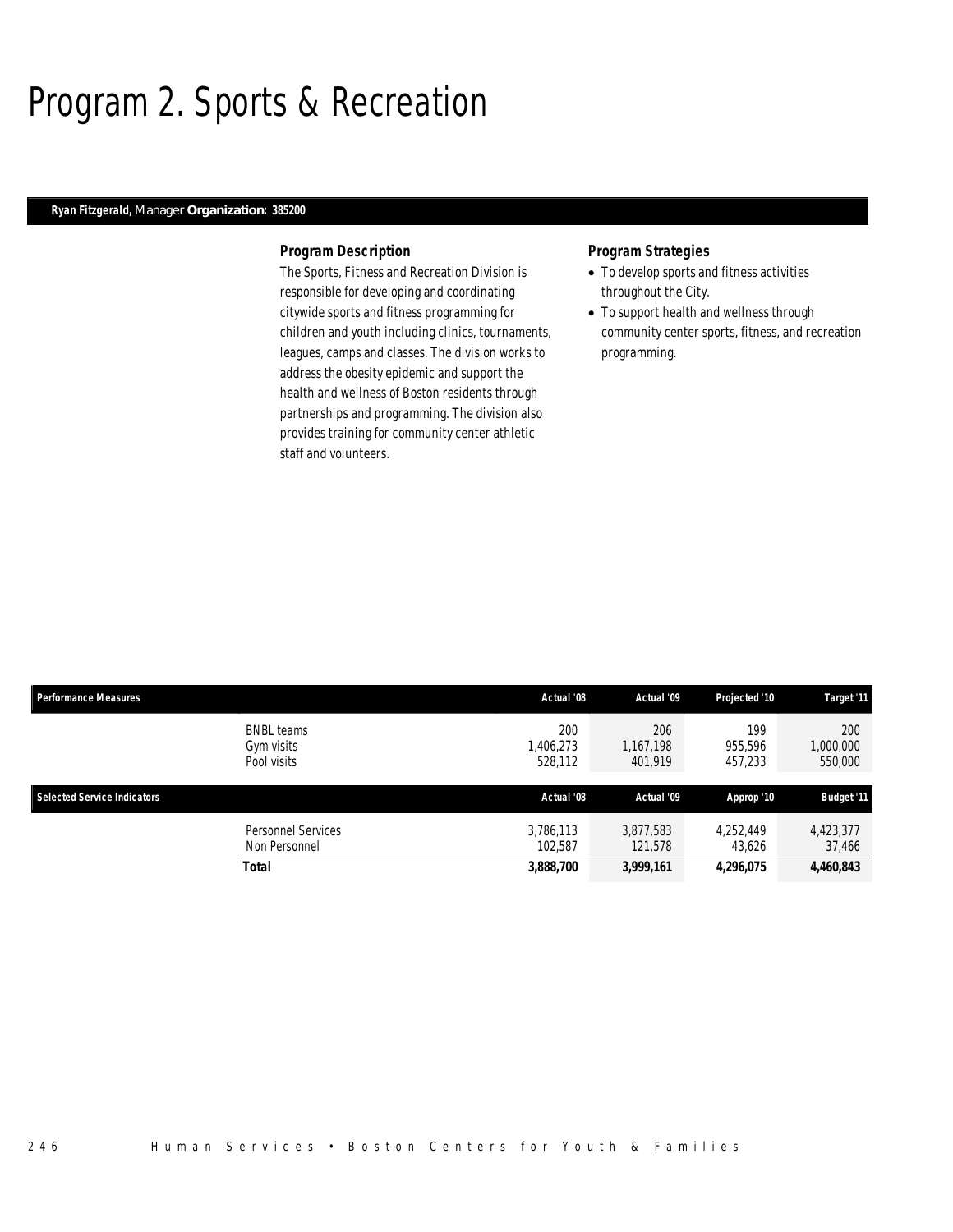# Program 3. Youth & Family Services

### *Daphne Griffin, Manager Organization: 385300*

#### *Program Description*

The Youth Development and Family Services Division is responsible for providing resources and access to educational and skill development programming for youth and adults. The division oversees adult education, City Roots, and youth leadership. The division also includes the Streetworker outreach and intervention program.

- To develop sports and fitness activities throughout the City.
- To increase BCYF visibility by marketing programs and resources available.
- To provide outreach, intervention, support, and referral services for youth.
- To provide youth leadership and skill development opportunities.

| <b>Performance Measures</b>        |                                                                                | Actual '08          | Actual '09          | Projected '10       | Target '11          |
|------------------------------------|--------------------------------------------------------------------------------|---------------------|---------------------|---------------------|---------------------|
|                                    | Arts programs                                                                  |                     |                     | 180                 | 150                 |
|                                    | Citywide special event participants                                            |                     |                     | 118,773             | 121,000             |
|                                    | Citywide special events                                                        |                     |                     | 362                 | 300                 |
|                                    | Civic engagement and leadership programs                                       |                     |                     | 297                 | 250                 |
|                                    | Education programs                                                             |                     |                     | 316                 | 275                 |
|                                    | Sports and fitness programs                                                    |                     |                     | 384                 | 365                 |
|                                    | Youth engaged by Streetworkers<br>Youth referred for services by Streetworkers | 21,462<br>2,155     | 17.534<br>2,070     | 25.472<br>2,163     | 22,500<br>2,250     |
| <b>Selected Service Indicators</b> |                                                                                | Actual '08          | Actual '09          | Approp '10          | <b>Budget '11</b>   |
|                                    | <b>Personnel Services</b><br>Non Personnel                                     | 3.116.492<br>17,124 | 3,078,007<br>13,262 | 3,341,434<br>28,245 | 3,149,600<br>24,245 |
|                                    | Total                                                                          | 3,133,616           | 3,091,269           | 3,369,679           | 3,173,845           |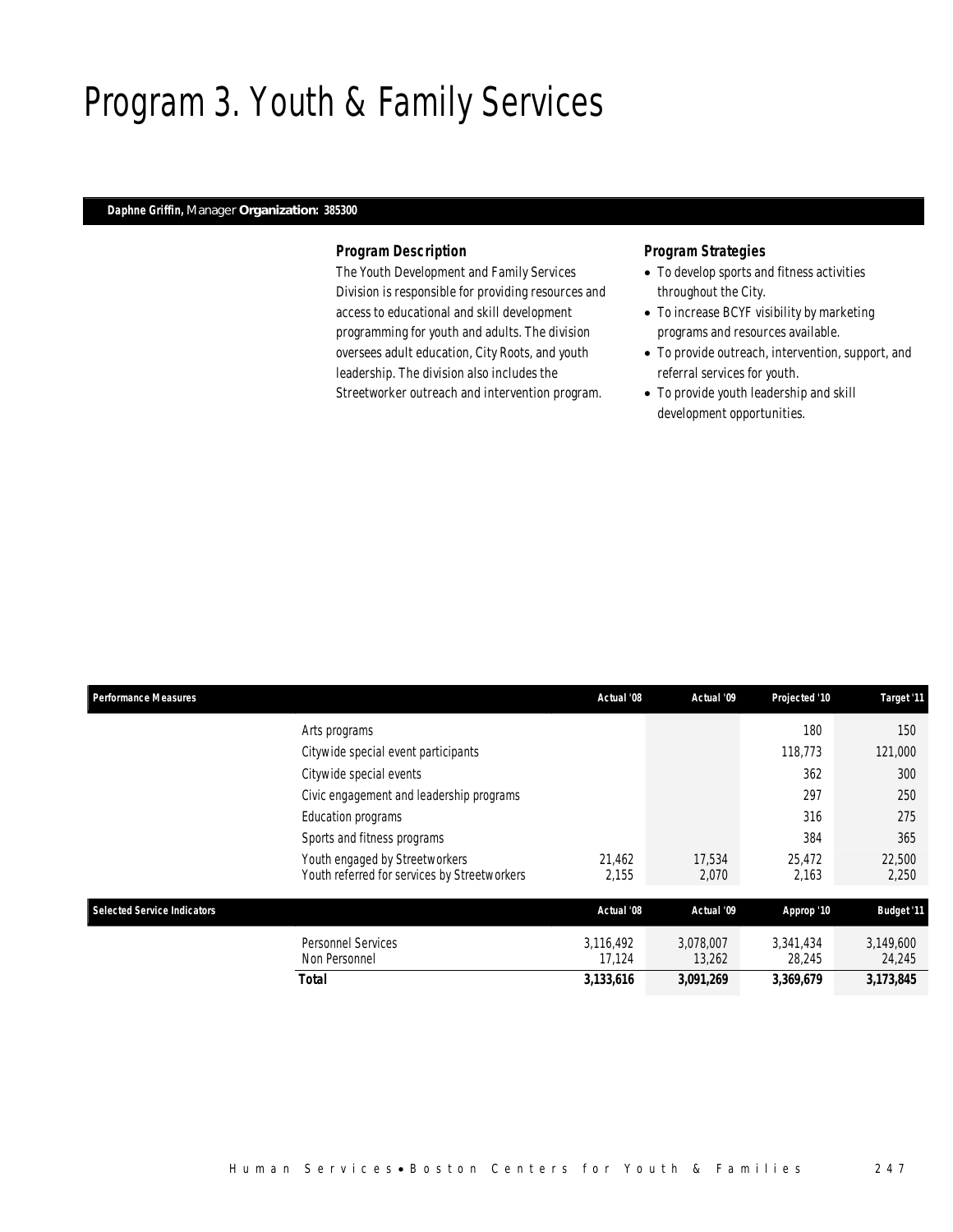# Program 4. Child Care & Out-of-School

### *Diane Joyce, Manager Organization: 385400*

#### *Program Description*

The Child Care and Out-Of-School Division oversees all childcare, out-of-school time, summer, preschool, girls and family programming at community centers, ensuring that it is high-quality, outcome driven and responsive to neighborhood needs. The division is responsible for the implementation of the City of Boston's 0-5/Smart from the Start initiative at community centers. The division also oversees Camp Joy, a therapeutic recreation program for children and adults with special needs.

- To provide high-quality preschool programs.
- To provide quality, affordable programs for Boston residents.

| <b>Performance Measures</b>                                                                                     | Actual '08                                                                   | Actual '09                 | Projected '10          | Target '11                 |
|-----------------------------------------------------------------------------------------------------------------|------------------------------------------------------------------------------|----------------------------|------------------------|----------------------------|
| Out-of-school children served<br>Total preschool program participants<br>Total preschool programs<br>and Winter | 14.500<br>489<br>10<br>350<br>Youth with disabilities served/Camp Joy Summer | 16.442<br>493<br>18<br>316 | 19.479<br>332<br>308   | 16.750<br>450<br>18<br>300 |
| <b>Selected Service Indicators</b>                                                                              | Actual '08                                                                   | Actual '09                 | Approp '10             | <b>Budget '11</b>          |
| <b>Personnel Services</b><br>Non Personnel                                                                      | 1.614.057<br>1.331.589                                                       | 1.573.212<br>1,433,425     | 1.586.794<br>1,023,020 | 1,378,260<br>1,023,020     |
| <b>Total</b>                                                                                                    | 2,945,646                                                                    | 3,006,637                  | 2,609,814              | 2,401,280                  |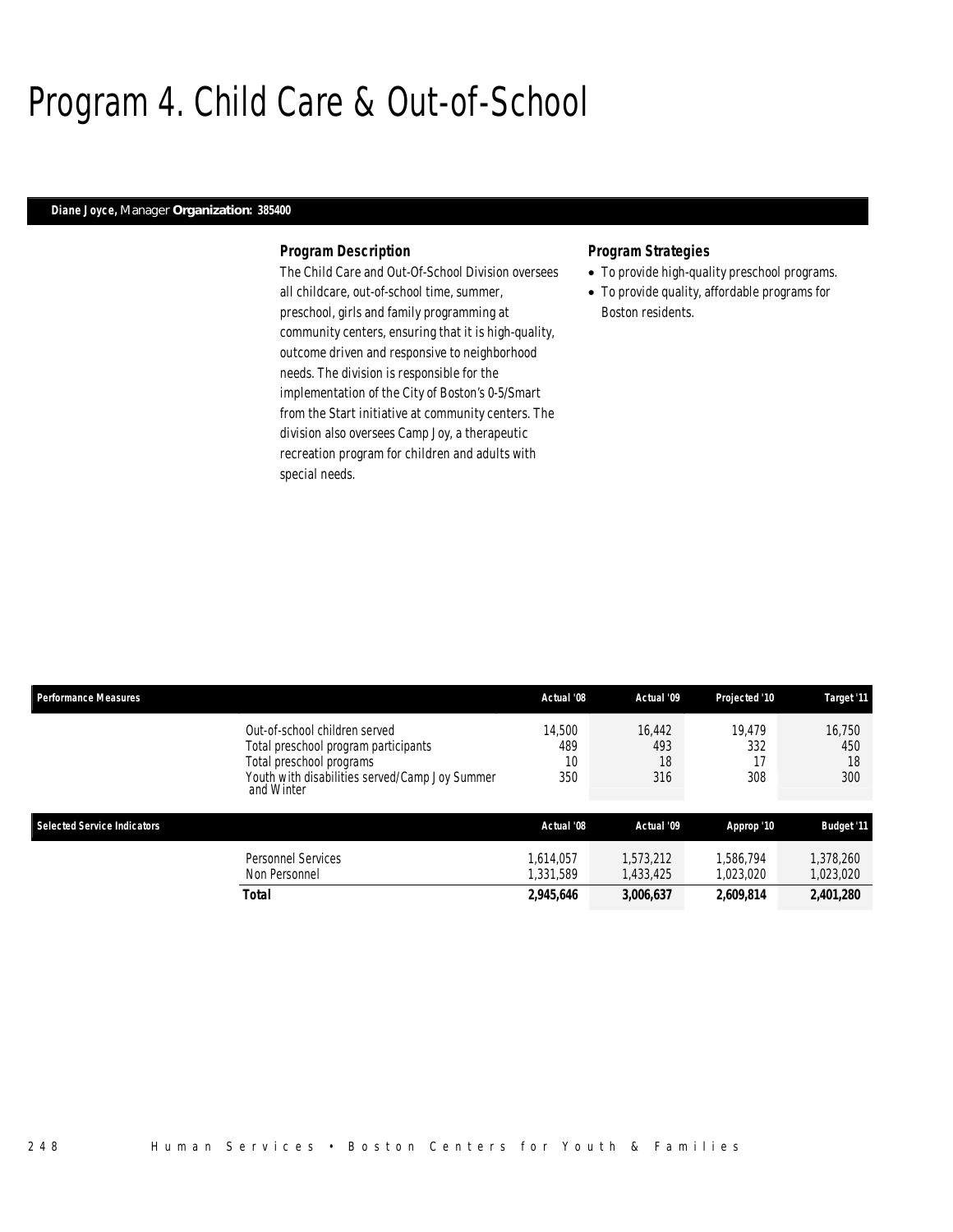### External Funds Projects

*ARRA - Strengthening Communities* 

#### *Project Mission*

Boston Centers for Youth & Families (BCYF) has been awarded funds totaling \$249,680 from the Department of Health & Human Services, Administration for Children and Families for the purposes of building the capacity of BCYF to develop a network of adult education and career services providers as part of BCYF's Full-Service Neighborhoods Model.

*ARRA - Summer Jobs Program* 

#### *Project Mission*

Under the American Recovery and Reinvestment Act, BCYF is administering a summer jobs program for atrisk youth. The Economic Development Corporation of Boston's Office of Jobs and Community Services will reimburse the City on a cost-reimbursement basis.

*Boston Foundation StreetSafe Initiative Grant* 

#### *Project Mission*

Boston Centers for Youth & Families (BCYF) has been awarded funds totaling \$15,000 from the Boston Foundation for its participation in the StreetSafe Boston Initiative. StreetSafe Boston is a targeted, strategic effort developed in conjunction with the City of Boston and community and faith-based partners that addresses violence and crime among youth by intervening directly with gang members and potential gang members.

*Bureau of Nutrition Child & Adult Care Food Program* 

#### *Project Mission*

BCYF child care programs participate in the USDA Child and Adult Care Food Program. Meals are provided by Boston Public Schools and are available without a separate charge to participating children. Annual funding is provided by the Commonwealth of Massachusetts, Department of Early Education and Care.

*Center Based Day Care Program* 

#### *Project Mission*

The Center Based Day Care Program provides quality preschool and school age care for children and their families. Annual funding is provided by the Commonwealth of Massachusetts, Department of Early Education and Care and parental fees.

#### *Community Child Care*

#### *Project Mission*

The Community Child Care Program provides quality preschool and school age care for children and their families. The curriculum is designed to encourage the development of the child's social, physical, emotional, cognitive and creative skills. Annual funding is provided by the Commonwealth of Massachusetts, Department of Early Education and Care and parental fees.

*Family Justice Center* 

#### *Project Mission*

The Family Justice Center is a one-stop location of state, local, and community-based programs with a mutual goal of ending domestic violence, sexual assault and child abuse. Currently supported by an 18 month President's Family Justice Center grant from the Office on Violence Against Women, the Center will be administered by a non-profit agency established for the purpose of sustaining the services at the FJCB.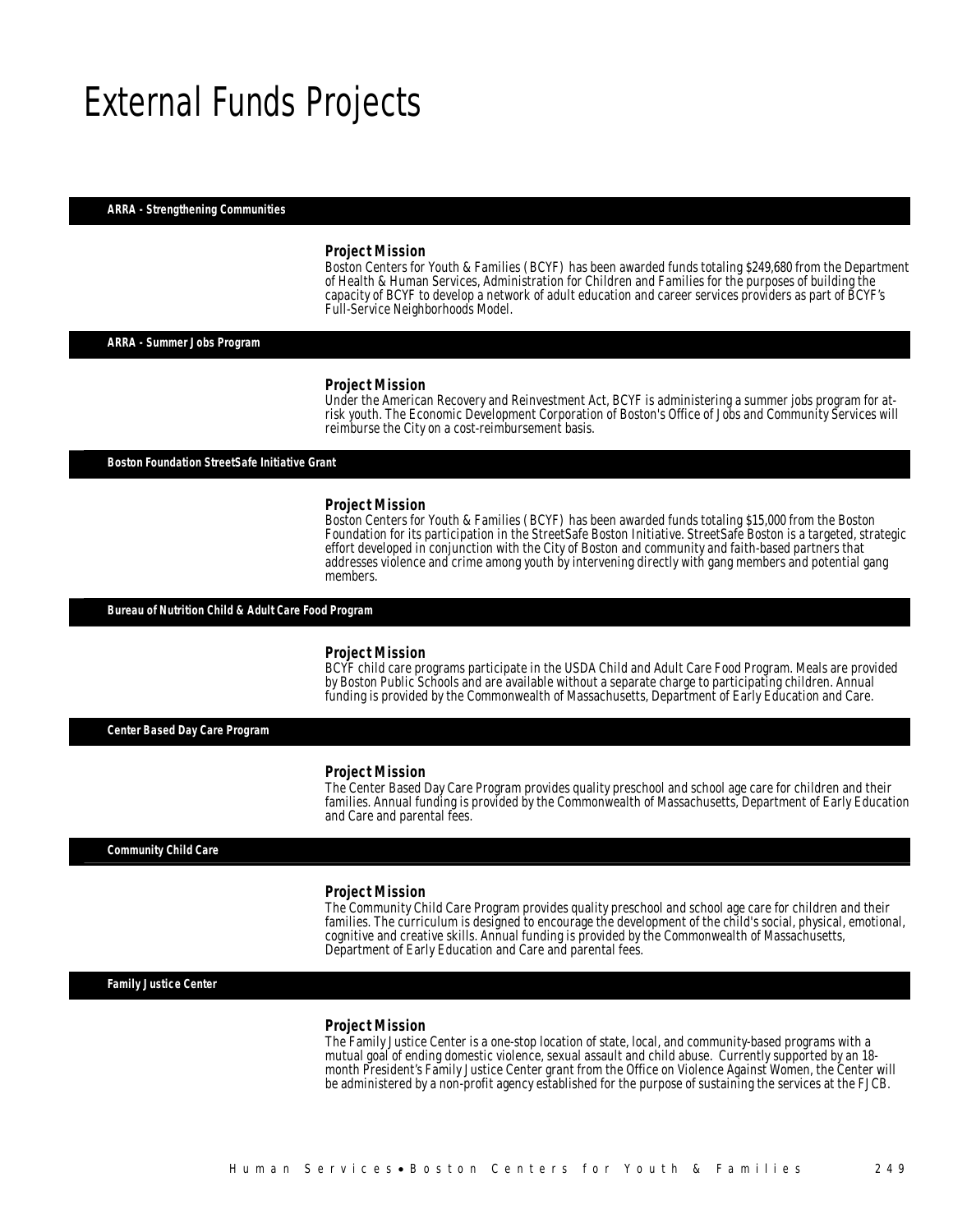#### *Project Mission*

The James Michael Curley Recreation Center is a community-based Community Center that strives to enhance the quality of life for South Boston residents, in particular, and that of other surrounding communities. The recreation center is open year-round, seven days a week for 362 days per year. It provides enrichment, recreation, education, child care, special needs, and senior services to individuals of all ages.

#### *Tiny Tots Program*

#### *Project Mission*

The Tiny Tots Program is funding provided by community center site councils to support the personnel and fringe costs for existing city employees that staff the Tiny Tots programs at each center. This three-year plan will ultimately result in the site councils covering 100% of the costs of the operations for the Tiny Tots programming.

#### *Workforce Development Initiative*

#### *Project Mission*

Î

The Workforce Development Initiative grant was provided by U.S. Department of Education that sought to improve workforce development by coordinating, organizing, and developing a competency-based continuum of training for out-of-school and youth programs at community centers . This grant was fully expended in FY08.

#### *Youth Worker Program*

#### *Project Mission*

This one-time grant from the Boston Housing Authority (BHA) funds youth workers at community center sites closest to BHA housing developments.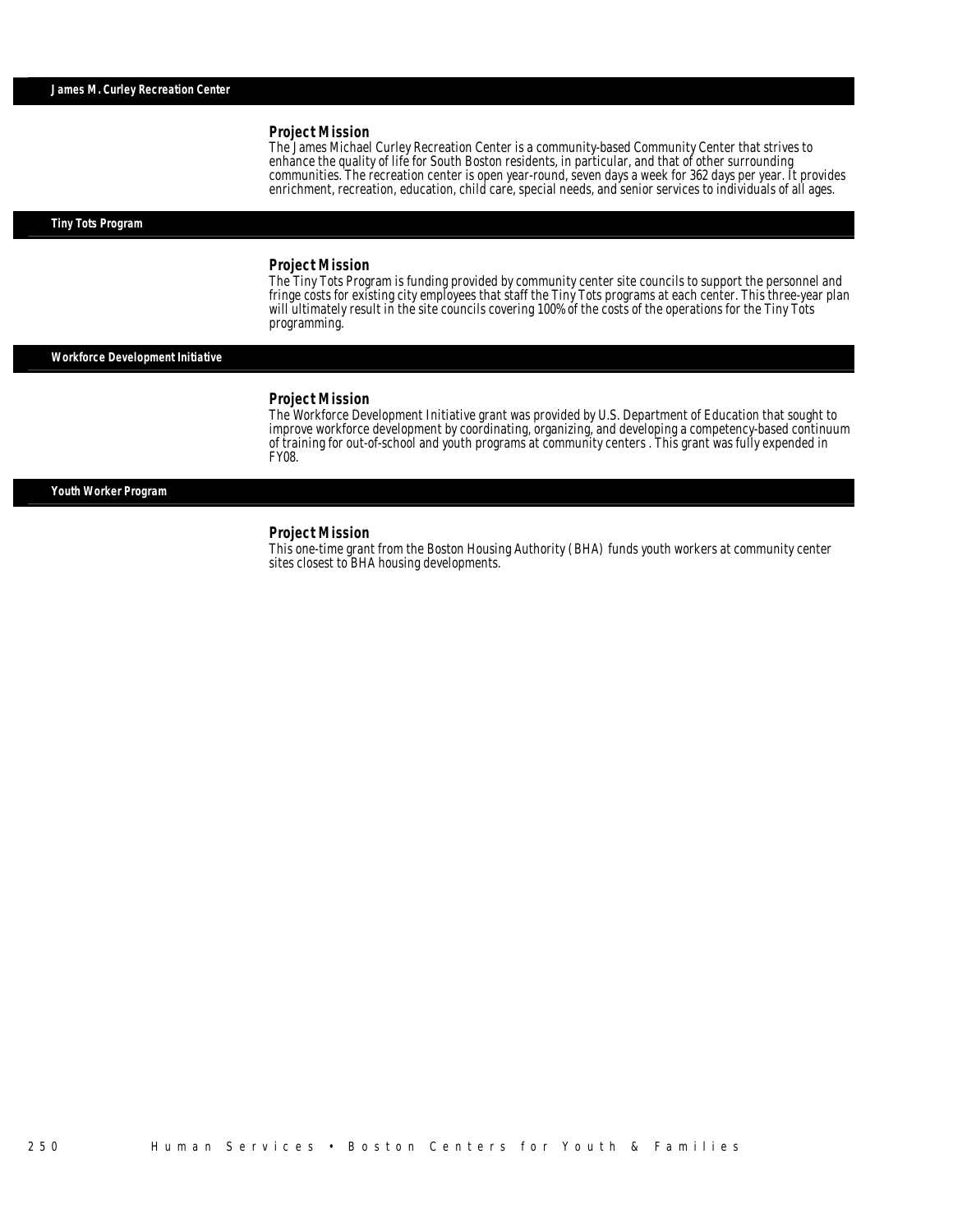### Boston Centers for Youth & Families Capital Budget

### *Overview*

The City's Capital Plan is targeted at increasing the programming capacity of the City's community centers and providing high-quality facilities. Community centers provide families, children and teens with enriching programs such as daycare, athletics, job and computer training.

### *FY11 Major Initiatives*

- Begin design for major rehabilitation of the Flaherty and Draper pools. This work will include new roofs, gutters and masonry repairs, pool repairs, locker room and office upgrades, new mechanical and dehumidification systems, driveway and parking area resurfacing, and interior painting.
- Continue renovation of the Shelburne Community Center interior and exterior facility which includes upgrade of mechanical systems, masonry repairs, window replacement, athletic facilities, teledata equipment, and furnishings.
- Continue renovations at Curtis Hall including a new roof, interior lights, painting, masonry, HVAC work, new boilers and controls, and electrical and plumbing upgrades.

| <b>Capital Budget Expenditures</b> |                         | Total Actual '08 | Total Actual '09 |           | <b>Estimated '10 Total Projected '11</b> |
|------------------------------------|-------------------------|------------------|------------------|-----------|------------------------------------------|
|                                    | <b>Total Department</b> | 8,217,646        | 7,643,705        | 4.065.398 | 10,507,665                               |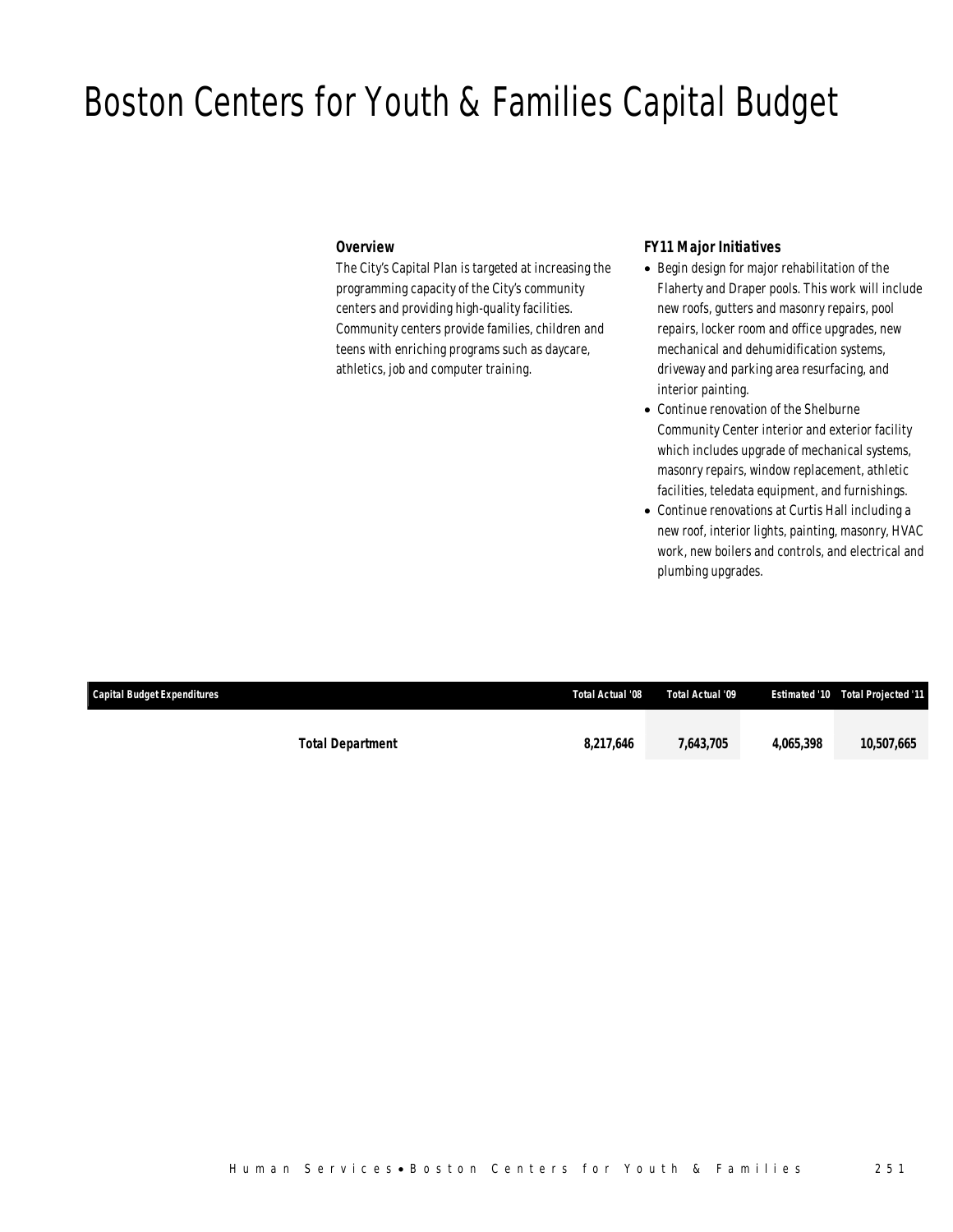#### *CRITICAL FACILITY REPAIRS*

### *Project Mission*

A critical repair fund for emergency repairs to community center facilities including roofs, windows, masonry, electrical and HVAC systems.

*Managing Department,* Boston Center for Youth and Families *Status,* Annual Program

*Location,* Citywide *Operating Impact,* No

| <b>Authorizations</b>                    |          |             |             |             |           |
|------------------------------------------|----------|-------------|-------------|-------------|-----------|
|                                          |          |             |             | Non Capital |           |
| Source                                   | Existing | <b>FY11</b> | Future      | Fund        | Total     |
| City Capital                             | 701.812  | 0           | 1.000.000   | 0           | 1,701,812 |
| Grants/Other                             | 0        | 0           |             | 0           | 0         |
| Total                                    | 701,812  | $\theta$    | 1,000,000   | 0           | 1,701,812 |
| <b>Expenditures (Actual and Planned)</b> |          |             |             |             |           |
|                                          | Thru     |             |             |             |           |
| Source                                   | 6/30/09  | <b>FY10</b> | <b>FY11</b> | FY12-15     | Total     |
| City Capital                             | 210.462  | 150,000     | 150,000     | 1.191.350   | 1,701,812 |
| Grants/Other                             | 0        | 0           | 0           | 0           | 0         |
| Total                                    | 210.462  | 150,000     | 150,000     | 1,191,350   | 1.701.812 |

### *CURLEY COMMUNITY CENTER*

*Project Mission* 

Replace the flat roof sections and rooftop mechanical units. *Managing Department,* Construction Management *Status,* In Construction *Location,* South Boston *Operating Impact,* No

| <b>Authorizations</b>                    |           |              |             |             |                  |
|------------------------------------------|-----------|--------------|-------------|-------------|------------------|
|                                          |           |              |             | Non Capital |                  |
| Source                                   | Existing  | <b>FY11</b>  | Future      | Fund        | Total            |
| City Capital                             | 2,271,485 | 0            | 0           | $\Omega$    | 2,271,485        |
| Grants/Other                             | 0         | 0            | 0           | 626,325     | 626,325          |
| Total                                    | 2,271,485 | $\mathbf{0}$ | $\theta$    | 626,325     | 2,897,810        |
| <b>Expenditures (Actual and Planned)</b> |           |              |             |             |                  |
|                                          | Thru      |              |             |             |                  |
| Source                                   | 6/30/09   | <b>FY10</b>  | <b>FY11</b> | FY12-15     | Total            |
| City Capital                             | 0         | 1.171.410    | 500,000     | 600.075     | 2.271.485        |
| Grants/Other                             | 0         |              |             |             | $\left( \right)$ |
| Total                                    | 0         | 1.171.410    | 500,000     | 600.075     | 2,271,485        |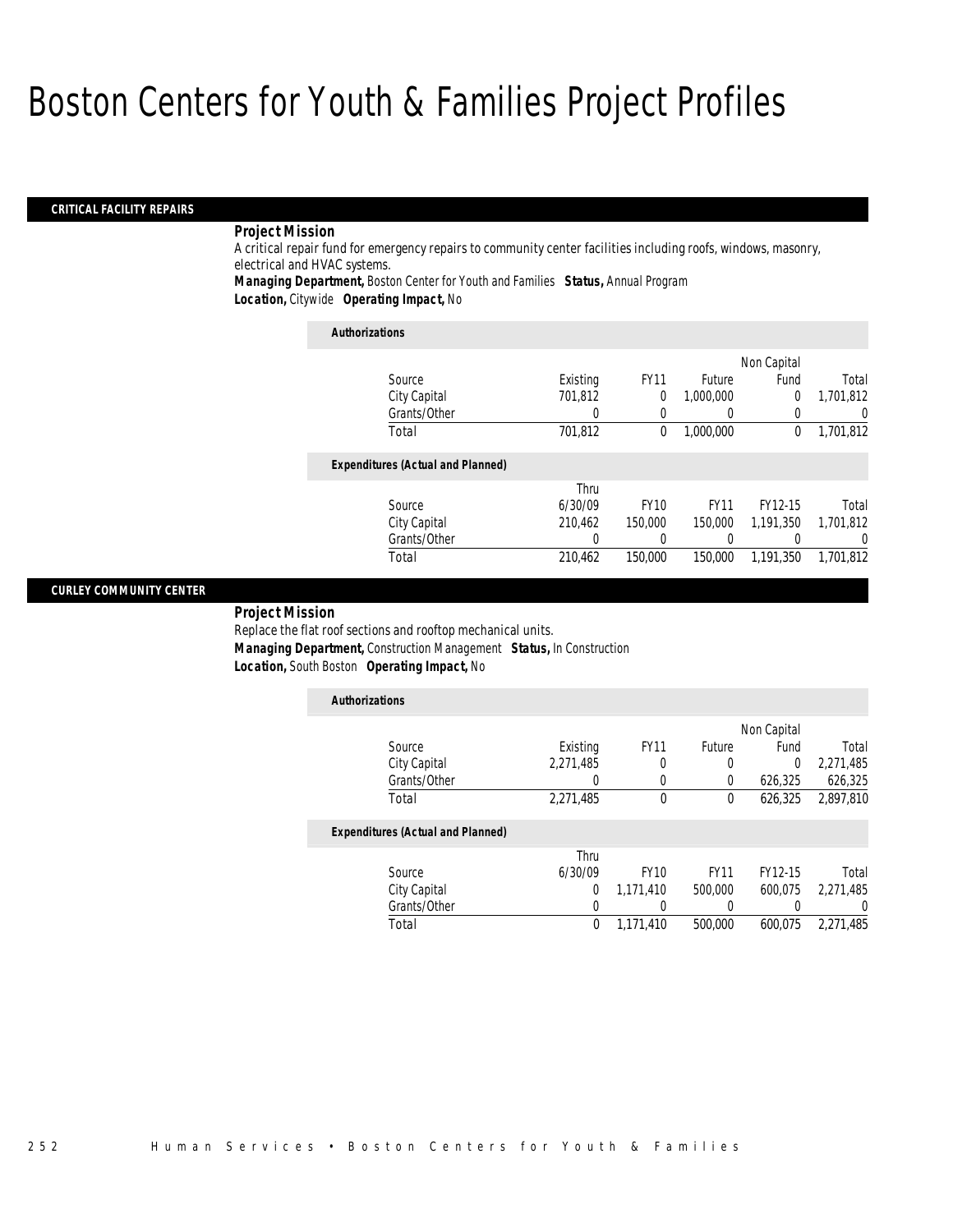#### *CURLEY COMMUNITY CENTER INTERIOR HVAC*

*Project Mission* 

HVAC systems upgrades including ventilation, air flow balancing and the energy recovery unit. *Managing Department,* Construction Management *Status,* To Be Scheduled *Location,* South Boston *Operating Impact,* No

### *Authorizations*

|                                          |           |             |             | Non Capital    |           |
|------------------------------------------|-----------|-------------|-------------|----------------|-----------|
| Source                                   | Existing  | <b>FY11</b> | Future      | Fund           | Total     |
| City Capital                             | 1,126,325 |             | 0           | $\overline{0}$ | 1,126,325 |
| Grants/Other                             | 0         | $\left($    |             |                | 0         |
| Total                                    | 1,126,325 | $\theta$    | $\mathbf 0$ | 0              | 1,126,325 |
| <b>Expenditures (Actual and Planned)</b> |           |             |             |                |           |
|                                          | Thru      |             |             |                |           |
| Source                                   | 6/30/09   | <b>FY10</b> | <b>FY11</b> | FY12-15        | Total     |
| City Capital                             | 0         | $\Omega$    | 455,000     | 671,325        | 1,126,325 |
| Grants/Other                             | 0         |             |             |                | 0         |
| Total                                    | 0         | $\theta$    | 455,000     | 671,325        | 1,126,325 |
|                                          |           |             |             |                |           |

#### *CURTIS HALL COMMUNITY CENTER RENOVATIONS PHASE II*

#### *Project Mission*

Facility renovations including a new roof, interior lights, painting, masonry, HVAC work, new boilers and controls, electrical and plumbing upgrades, teledata equipment, and furnishings.

*Managing Department,* Construction Management *Status,* In Design

*Location,* Jamaica Plain *Operating Impact,* No

| <b>Authorizations</b>                    |           |             |             |                |           |
|------------------------------------------|-----------|-------------|-------------|----------------|-----------|
|                                          |           |             |             | Non Capital    |           |
| Source                                   | Existing  | <b>FY11</b> | Future      | Fund           | Total     |
| City Capital                             | 5,508,225 | 0           | 0           | $\overline{0}$ | 5.508.225 |
| Grants/Other                             |           |             |             |                |           |
| Total                                    | 5,508,225 | $\theta$    | 0           | 0              | 5,508,225 |
| <b>Expenditures (Actual and Planned)</b> |           |             |             |                |           |
|                                          | Thru      |             |             |                |           |
| Source                                   | 6/30/09   | <b>FY10</b> | <b>FY11</b> | FY12-15        | Total     |
| City Capital                             | 209.212   | 125,328     | 2.700.000   | 2.473.685      | 5.508.225 |
| Grants/Other                             |           |             |             |                | $\left($  |
| Total                                    | 209.212   | 125,328     | 2.700.000   | 2.473.685      | 5,508,225 |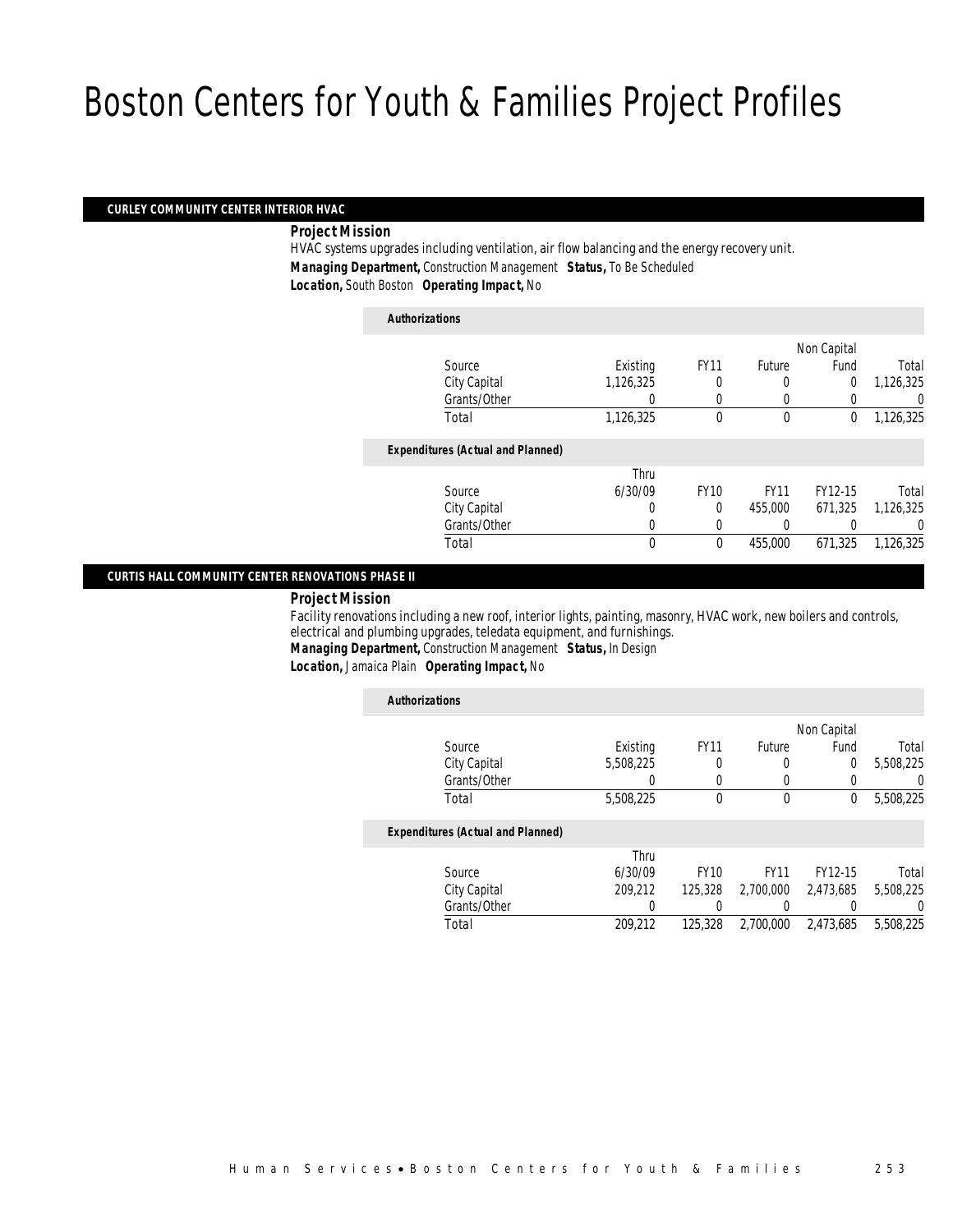#### *DRAPER POOL*

#### *Project Mission*

A complete rehabilitation of the building including a new roof, gutters and masonry repairs, pool repairs, locker room and office upgrades, new mechanical and dehumidification systems, driveway and parking area resurfacing, and interior painting.

*Managing Department,* Construction Management *Status,* To Be Scheduled *Location,* West Roxbury *Operating Impact,* No

| <b>Authorizations</b>                    |           |             |             |             |           |
|------------------------------------------|-----------|-------------|-------------|-------------|-----------|
|                                          |           |             |             | Non Capital |           |
| Source                                   | Existing  | <b>FY11</b> | Future      | Fund        | Total     |
| City Capital                             | 1,269,000 | 0           | 995,000     | 0           | 2,264,000 |
| Grants/Other                             | 0         | 0           | 0           |             | 0         |
| Total                                    | 1,269,000 | 0           | 995,000     | 0           | 2,264,000 |
| <b>Expenditures (Actual and Planned)</b> |           |             |             |             |           |
|                                          | Thru      |             |             |             |           |
| Source                                   | 6/30/09   | <b>FY10</b> | <b>FY11</b> | FY12-15     | Total     |
| City Capital                             | 0         | 0           | 175,000     | 2.089.000   | 2,264,000 |
| Grants/Other                             | 0         | 0           |             |             | $\Omega$  |
| Total                                    | 0         | 0           | 175,000     | 2.089.000   | 2.264.000 |

#### *FIRE ALARM IMPROVEMENTS*

#### *Project Mission*

Replace fire alarm and pull stations at the following community centers: Paris Street CC, East Boston; and Tobin CC, Roxbury.

*Managing Department,* Construction Management *Status,* To Be Scheduled *Location,* Various neighborhoods *Operating Impact,* No

*Authorizations*

| <b>Authorizations</b>                    |                  |             |             |             |                  |
|------------------------------------------|------------------|-------------|-------------|-------------|------------------|
|                                          |                  |             |             | Non Capital |                  |
| Source                                   | Existing         | <b>FY11</b> | Future      | Fund        | Total            |
| City Capital                             | 295,200          | 0           |             | 0           | 295,200          |
| Grants/Other                             | $\left( \right)$ |             |             |             | $\cup$           |
| Total                                    | 295,200          | 0           | $\theta$    | 0           | 295,200          |
| <b>Expenditures (Actual and Planned)</b> |                  |             |             |             |                  |
|                                          | Thru             |             |             |             |                  |
| Source                                   | 6/30/09          | <b>FY10</b> | <b>FY11</b> | FY12-15     | Total            |
| City Capital                             | 0                | 0           | 0           | 295,200     | 295,200          |
| Grants/Other                             | 0                | 0           |             |             | $\left( \right)$ |
| Total                                    | 0                | 0           | $\theta$    | 295,200     | 295,200          |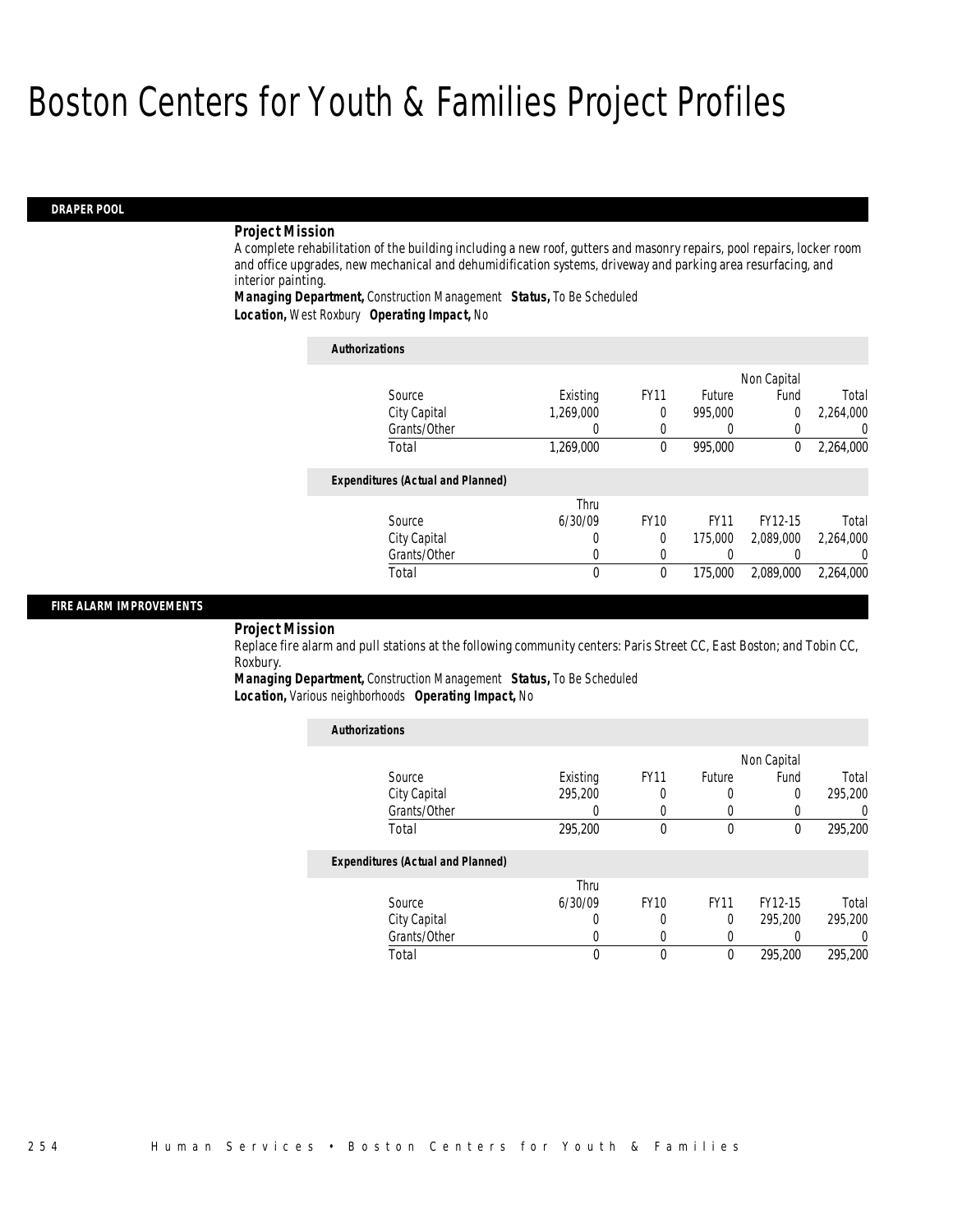### *FLAHERTY POOL RENOVATION*

#### *Project Mission*

Complete building renovation including exterior masonry repairs, roof and gutter replacement, pool and locker room upgrades, mechanical systems replacement, new dehumidification system, and interior painting. *Managing Department,* Construction Management *Status,* To Be Scheduled

*Location,* Roslindale *Operating Impact,* No

| <b>Authorizations</b>                    |          |             |             |                |           |
|------------------------------------------|----------|-------------|-------------|----------------|-----------|
|                                          |          |             |             | Non Capital    |           |
| Source                                   | Existing | <b>FY11</b> | Future      | Fund           | Total     |
| City Capital                             | 250,000  | 0           | 3.050.000   | $\overline{0}$ | 3,300,000 |
| Grants/Other                             | 0        | 0           | $\left($    | 0              | 0         |
| Total                                    | 250,000  | 0           | 3,050,000   | 0              | 3,300,000 |
| <b>Expenditures (Actual and Planned)</b> |          |             |             |                |           |
|                                          | Thru     |             |             |                |           |
| Source                                   | 6/30/09  | <b>FY10</b> | <b>FY11</b> | FY12-15        | Total     |
| City Capital                             | 0        | 0           | 250,000     | 3,050,000      | 3,300,000 |
| Grants/Other                             | 0        | $\left($    |             |                | 0         |
| Total                                    | 0        | 0           | 250,000     | 3.050.000      | 3.300.000 |
|                                          |          |             |             |                |           |

#### *MATTAHUNT COMMUNITY CENTER*

#### *Project Mission*

Complete building renovation including exterior masonry repairs, pool, locker room and athletic area upgrades, pool mechanical and dehumidification systems, plumbing, electrical and interior painting. *Managing Department,* Construction Management *Status,* To Be Scheduled

*Location,* Mattapan *Operating Impact,* No

|           |              |               |             |          | <b>Authorizations</b>                    |
|-----------|--------------|---------------|-------------|----------|------------------------------------------|
|           | Non Capital  |               |             |          |                                          |
| Total     | Fund         | <b>Future</b> | <b>FY11</b> | Existing | Source                                   |
| 5,767,500 | $\Omega$     | 4,950,000     | 0           | 817,500  | City Capital                             |
| U         | $\Omega$     |               | 0           | 0        | Grants/Other                             |
| 5,767,500 | $\mathbf{0}$ | 4,950,000     | $\theta$    | 817,500  | Total                                    |
|           |              |               |             |          | <b>Expenditures (Actual and Planned)</b> |
|           |              |               |             | Thru     |                                          |
| Total     | FY12-15      | <b>FY11</b>   | <b>FY10</b> | 6/30/09  | Source                                   |
| 5,767,500 | 5,580,232    | $\Omega$      | 42,000      | 145,268  | City Capital                             |
| 0         |              | $\left($      | 0           | 0        | Grants/Other                             |
| 5.767.500 | 5,580,232    | 0             | 42,000      | 145,268  | Total                                    |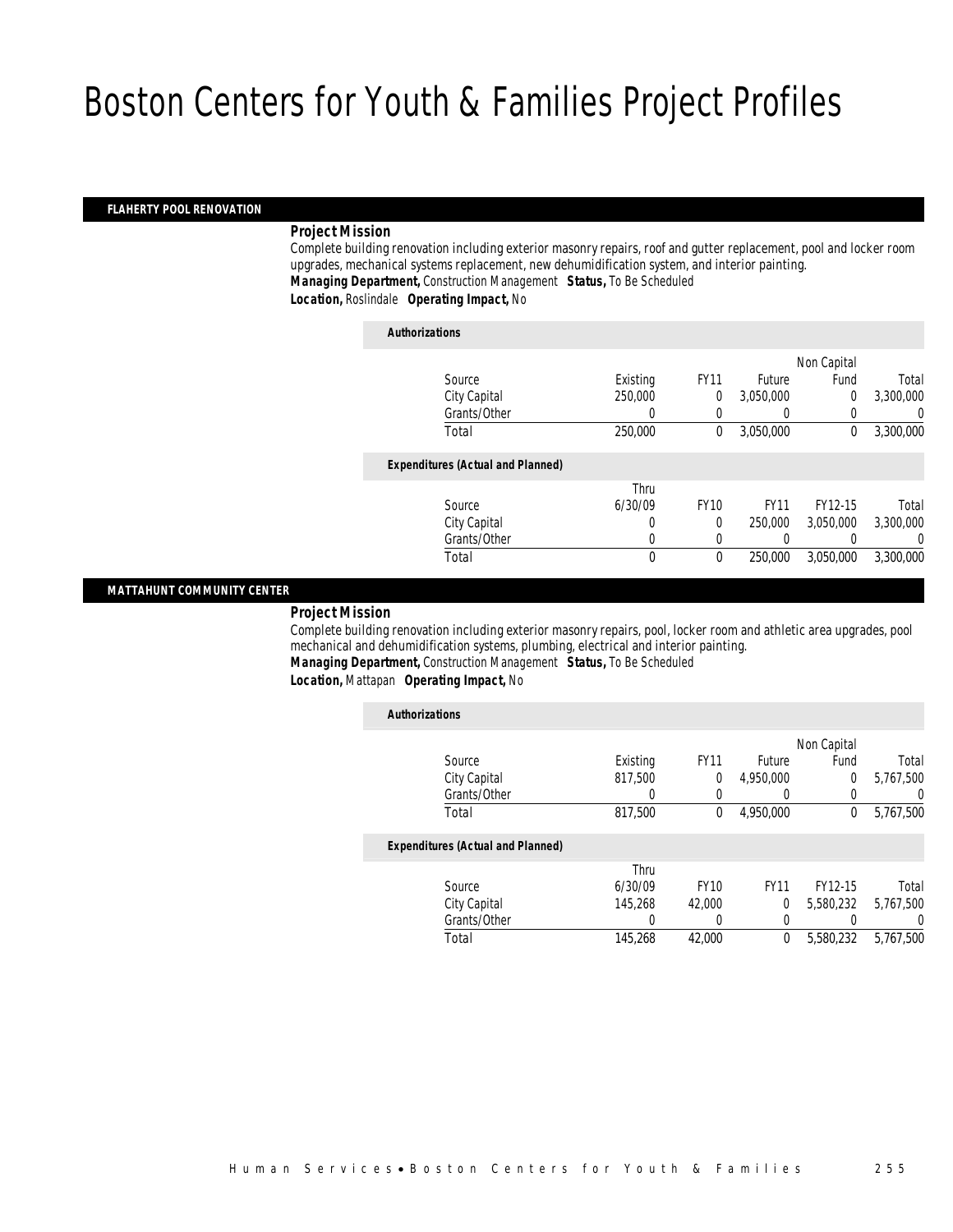### *MIRABELLA POOL AND SEAWALL REPAIRS*

### *Project Mission*

Repair cracks in both pool shells. Replace mechanical systems. Repair seawall. *Managing Department,* Construction Management *Status,* In Construction *Location,* North End *Operating Impact,* No

| <b>Authorizations</b>                    |          |             |             |             |          |
|------------------------------------------|----------|-------------|-------------|-------------|----------|
|                                          |          |             |             | Non Capital |          |
| Source                                   | Existing | <b>FY11</b> | Future      | Fund        | Total    |
| City Capital                             | 482.665  | 0           | 0           | 0           | 482.665  |
| Grants/Other                             | 0        | 0           | 0           | 0           | 0        |
| Total                                    | 482,665  | 0           | 0           | 0           | 482,665  |
| <b>Expenditures (Actual and Planned)</b> |          |             |             |             |          |
|                                          | Thru     |             |             |             |          |
| Source                                   | 6/30/09  | <b>FY10</b> | <b>FY11</b> | FY12-15     | Total    |
| City Capital                             | 0        | 430,000     | 52,665      | $\Omega$    | 482.665  |
| Grants/Other                             | 0        | 0           | 0           | 0           | $\Omega$ |
| Total                                    | 0        | 430,000     | 52,665      | $\theta$    | 482.665  |

#### *MURPHY COMMUNITY CENTER*

*Project Mission* 

Various renovations including improvements to locker rooms. *Managing Department,* Construction Management *Status,* To Be Scheduled *Location,* Dorchester *Operating Impact,* No

| <b>Authorizations</b>                    |          |             |             |                |         |
|------------------------------------------|----------|-------------|-------------|----------------|---------|
|                                          |          |             |             | Non Capital    |         |
| Source                                   | Existing | <b>FY11</b> | Future      | Fund           | Total   |
| City Capital                             | 200,000  | 0           | 0           | $\overline{0}$ | 200,000 |
| Grants/Other                             |          | 0           |             |                |         |
| Total                                    | 200,000  | $\Omega$    | 0           | 0              | 200,000 |
| <b>Expenditures (Actual and Planned)</b> |          |             |             |                |         |
|                                          | Thru     |             |             |                |         |
| Source                                   | 6/30/09  | <b>FY10</b> | <b>FY11</b> | FY12-15        | Total   |
| City Capital                             | 0        | 150,000     | 50,000      | $\Omega$       | 200,000 |
| Grants/Other                             | 0        | 0           |             | 0              |         |

Total 0 150,000 50,000 0 200,000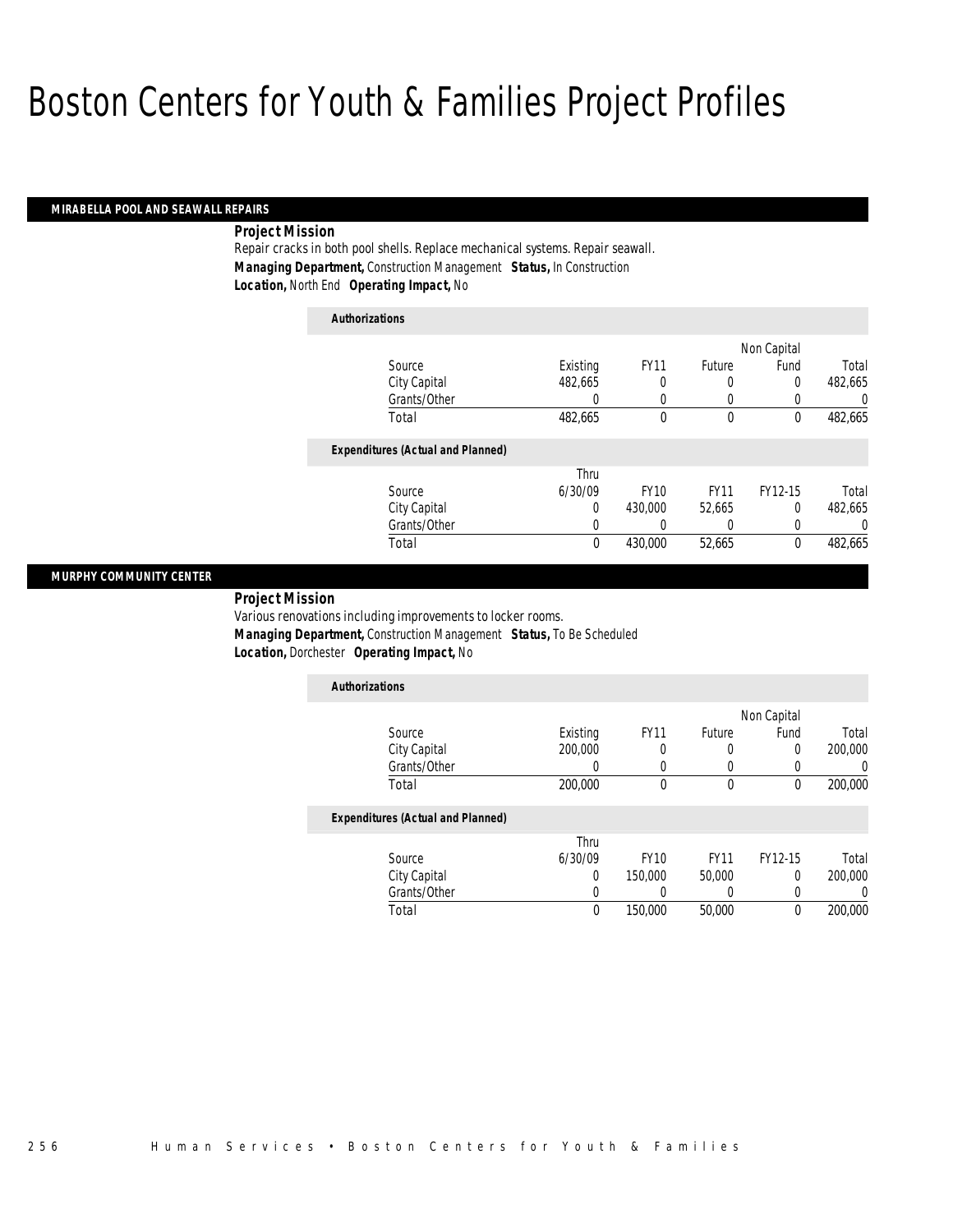#### *PARIS STREET COMMUNITY CENTER MASONRY*

*Project Mission* 

Exterior masonry repairs and repairs to the pitched tiled roof. *Managing Department,* Construction Management *Status,* In Design *Location,* East Boston *Operating Impact,* No

*Authorizations*

|                                          |          |             |             | Non Capital |         |
|------------------------------------------|----------|-------------|-------------|-------------|---------|
| Source                                   | Existing | <b>FY11</b> | Future      | Fund        | Total   |
| City Capital                             | 834,600  | 0           | 0           | 0           | 834,600 |
| Grants/Other                             | 0        | 0           | $\left($    |             | 0       |
| Total                                    | 834,600  | $\theta$    | $\mathbf 0$ | 0           | 834,600 |
| <b>Expenditures (Actual and Planned)</b> |          |             |             |             |         |
|                                          | Thru     |             |             |             |         |
| Source                                   | 6/30/09  | <b>FY10</b> | <b>FY11</b> | FY12-15     | Total   |
| City Capital                             | 0        | $\theta$    | 200,000     | 634.600     | 834,600 |
| Grants/Other                             | 0        |             |             |             | 0       |
| Total                                    | 0        | $\theta$    | 200,000     | 634,600     | 834,600 |
|                                          |          |             |             |             |         |

*POOL REPAIRS* 

#### *Project Mission*

Renovate and upgrade locker rooms and pools including new filtration systems, pool liners, dehumidification and HVAC systems at various BCYF/BPS pool facilities.

*Managing Department,* Construction Management *Status,* Annual Program *Location,* Citywide *Operating Impact,* No

| <b>Authorizations</b>                    |          |             |             |             |           |
|------------------------------------------|----------|-------------|-------------|-------------|-----------|
|                                          |          |             |             | Non Capital |           |
| Source                                   | Existing | <b>FY11</b> | Future      | Fund        | Total     |
| City Capital                             | 876.262  | 1,000,000   | 1,307,700   | 0           | 3,183,962 |
| Grants/Other                             |          |             |             | 0           | 0         |
| Total                                    | 876,262  | 1.000.000   | 1,307,700   | 0           | 3,183,962 |
| <b>Expenditures (Actual and Planned)</b> |          |             |             |             |           |
|                                          | Thru     |             |             |             |           |
| Source                                   | 6/30/09  | <b>FY10</b> | <b>FY11</b> | FY12-15     | Total     |
| City Capital                             | 330,010  | 170,000     | 766.400     | 1.917.552   | 3.183.962 |
| Grants/Other                             | 0        |             | 0           |             | $\left($  |
| Total                                    | 330.010  | 170,000     | 766.400     | 1,917,552   | 3.183.962 |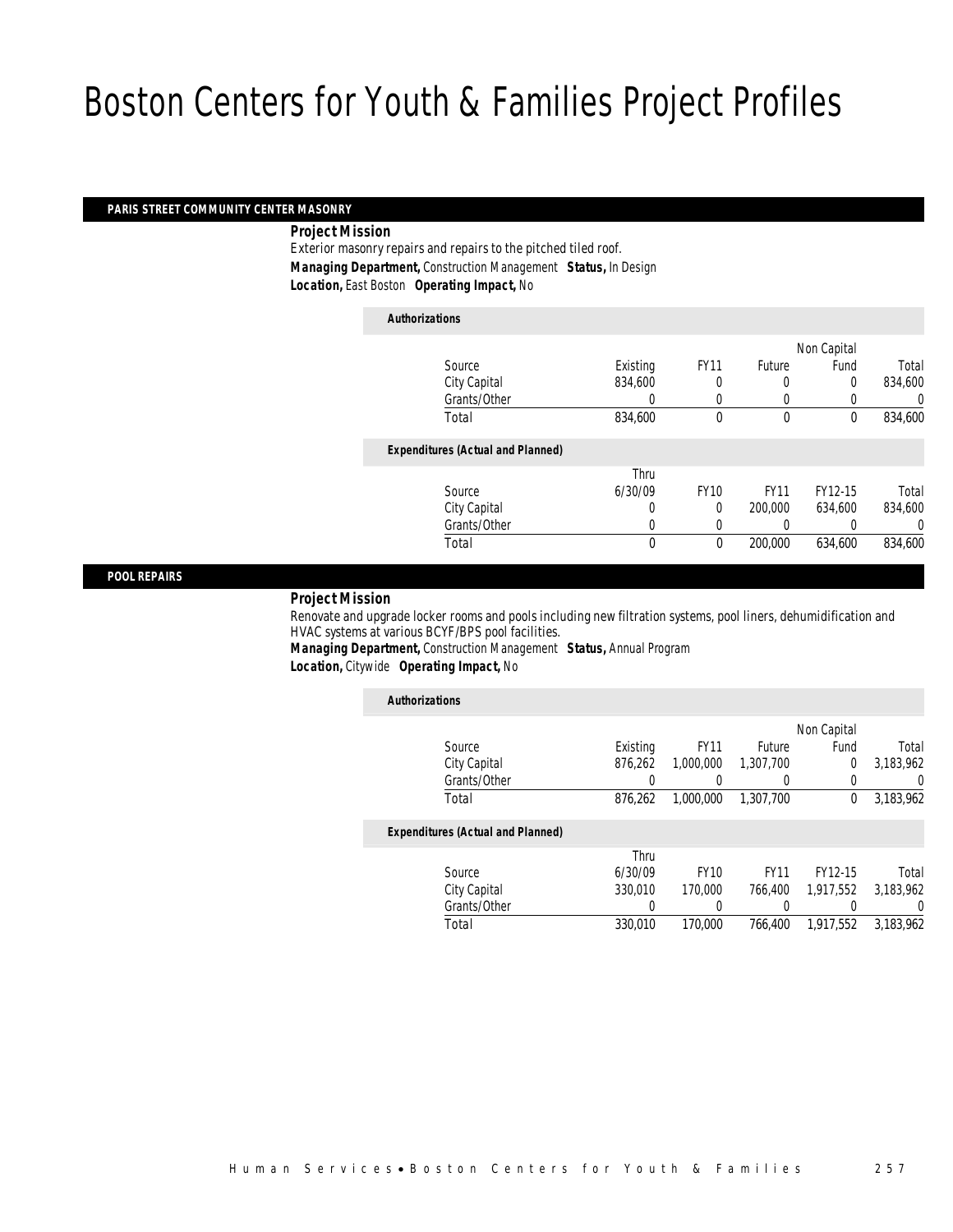#### *POOL REPAIRS AT UMANA SCHOOL*

 *Project Mission* Renovate pool and locker rooms. *Managing Department,* School Department *Status,* In Construction *Location,* East Boston *Operating Impact,* No

| <b>Authorizations</b>                    |           |             |             |                |           |
|------------------------------------------|-----------|-------------|-------------|----------------|-----------|
|                                          |           |             |             | Non Capital    |           |
| Source                                   | Existing  | <b>FY11</b> | Future      | Fund           | Total     |
| City Capital                             | 1,028,600 | 0           | 0           | 0              | 1,028,600 |
| Grants/Other                             | 0         | 0           | 0           | 0              | 0         |
| Total                                    | 1,028,600 | 0           | $\mathbf 0$ | 0              | 1,028,600 |
| <b>Expenditures (Actual and Planned)</b> |           |             |             |                |           |
|                                          | Thru      |             |             |                |           |
| Source                                   | 6/30/09   | <b>FY10</b> | <b>FY11</b> | FY12-15        | Total     |
| City Capital                             | 0         | 670,000     | 358,600     | $\overline{0}$ | 1,028,600 |
| Grants/Other                             | 0         | 0           | 0           | 0              | 0         |
| Total                                    | $\theta$  | 670.000     | 358,600     | $\theta$       | 1.028.600 |

#### *ROOF AND GYM FLOOR AT ORCHARD GARDENS COMMUNITY CENTER*

 *Project Mission* Replace roof and gym floor. *Managing Department,* Construction Management *Status,* In Construction *Location,* Roxbury *Operating Impact,* No

| <b>Authorizations</b>                                                                                                               |          |             |               |             |         |
|-------------------------------------------------------------------------------------------------------------------------------------|----------|-------------|---------------|-------------|---------|
|                                                                                                                                     |          |             |               | Non Capital |         |
| Source                                                                                                                              | Existing | <b>FY11</b> | <b>Future</b> | Fund        | Total   |
| City Capital                                                                                                                        | 690,440  |             |               | 0           | 690,440 |
| Grants/Other                                                                                                                        |          |             |               |             |         |
| Total                                                                                                                               | 690,440  |             | 0             | 0           | 690.440 |
| $\mathbf{F}$ and $\mathbf{F}$ and $\mathbf{F}$ and $\mathbf{F}$ and $\mathbf{F}$ and $\mathbf{F}$ and $\mathbf{F}$ and $\mathbf{F}$ |          |             |               |             |         |

#### *Expenditures (Actual and Planned)*

|              | Thru    |         |             |         |         |
|--------------|---------|---------|-------------|---------|---------|
| Source       | 6/30/09 | FY10    | <b>FY11</b> | FY12-15 | Total   |
| City Capital |         | 629.705 |             | 60.735  | 690.440 |
| Grants/Other |         |         |             |         |         |
| Total        |         | 629.705 |             | 60.735  | 690.440 |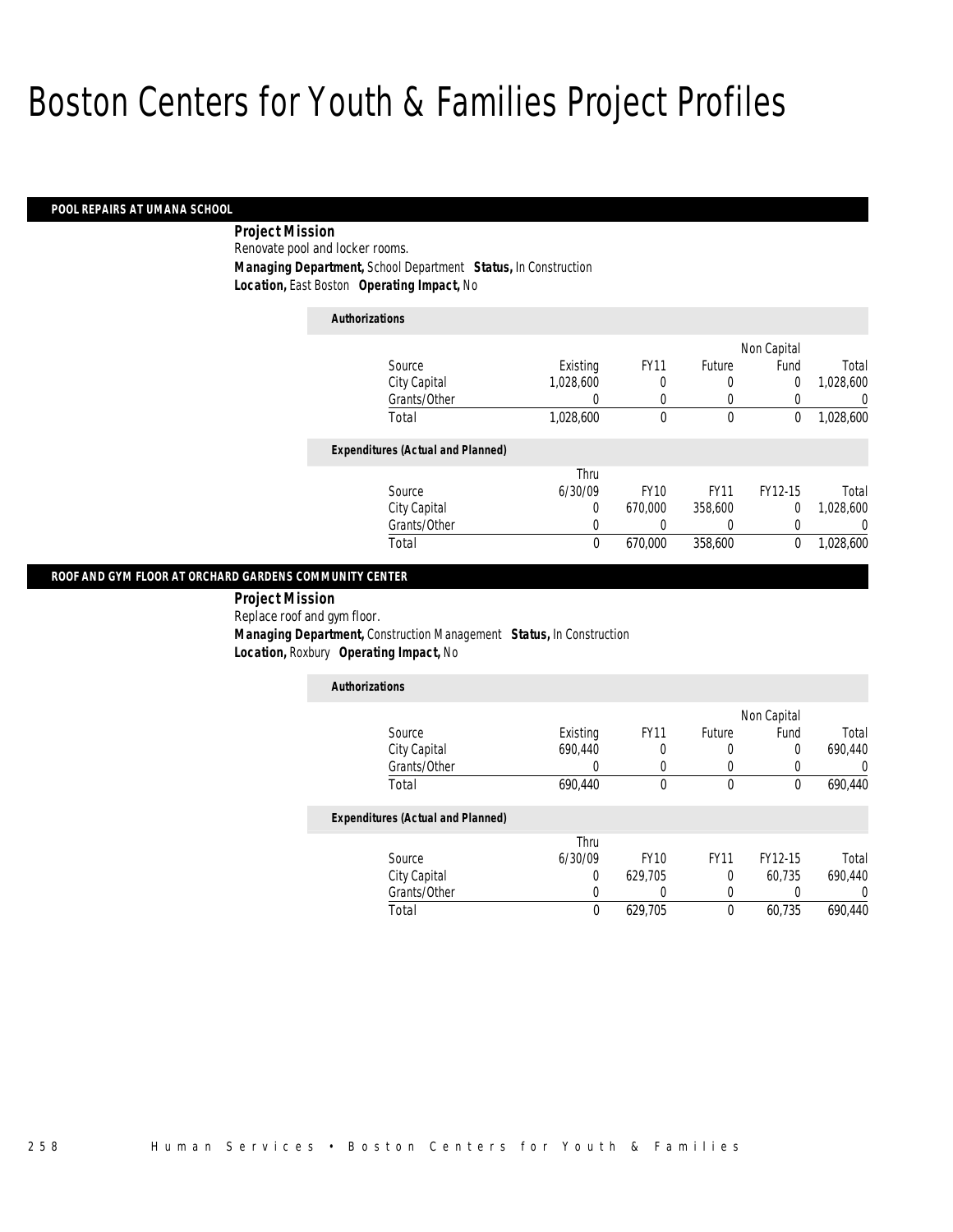#### *ROOF AND GYM FLOOR REPLACEMENTS*

#### *Project Mission*

Replace gym floors and roofs. Make building envelope repairs at various BCYF facilities including Archdale Community Center.

*Managing Department,* Construction Management *Status,* In Design

*Location,* Various neighborhoods *Operating Impact,* No

| <b>Authorizations</b>                    |           |             |             |                |           |
|------------------------------------------|-----------|-------------|-------------|----------------|-----------|
|                                          |           |             |             | Non Capital    |           |
| Source                                   | Existing  | <b>FY11</b> | Future      | Fund           | Total     |
| City Capital                             | 1,359,898 | 0           | 3,077,500   | $\overline{0}$ | 4,437,398 |
| Grants/Other                             |           | 0           |             |                | 0         |
| Total                                    | 1.359.898 | 0           | 3.077.500   | 0              | 4.437.398 |
| <b>Expenditures (Actual and Planned)</b> |           |             |             |                |           |
|                                          | Thru      |             |             |                |           |
| Source                                   | 6/30/09   | <b>FY10</b> | <b>FY11</b> | FY12-15        | Total     |
| City Capital                             | 191.180   | 20.296      | 600,000     | 3.625.922      | 4,437,398 |
| Grants/Other                             | 0         | 0           |             |                | 0         |
| Total                                    | 191,180   | 20.296      | 600.000     | 3.625.922      | 4.437.398 |
|                                          |           |             |             |                |           |

#### *SHELBURNE COMMUNITY CENTER RENOVATION*

#### *Project Mission*

Interior and exterior facility repairs and upgrades. Renovations include: upgrade of mechanical systems, masonry repairs, window replacement, athletic facility upgrades, teledata equipment, and furnishings. *Managing Department,* Construction Management *Status,* In Design

*Location,* Roxbury *Operating Impact,* No

|           |                |             |             |           | <b>Authorizations</b>                    |
|-----------|----------------|-------------|-------------|-----------|------------------------------------------|
|           | Non Capital    |             |             |           |                                          |
| Total     | Fund           | Future      | <b>FY11</b> | Existing  | Source                                   |
| 7.306.805 | $\overline{0}$ | 0           | 0           | 7.306.805 | City Capital                             |
| 0         | 0              | 0           | 0           | 0         | Grants/Other                             |
| 7,306,805 | 0              | $\mathbf 0$ | 0           | 7,306,805 | Total                                    |
|           |                |             |             |           | <b>Expenditures (Actual and Planned)</b> |
|           |                |             |             | Thru      |                                          |
| Total     | FY12-15        | <b>FY11</b> | <b>FY10</b> | 6/30/09   | Source                                   |
| 7.306.805 | 3.707.476      | 2,900,000   | 443.344     | 255,985   | City Capital                             |
| $\left($  |                |             |             | 0         | Grants/Other                             |
| 7.306.805 | 3.707.476      | 2.900.000   | 443,344     | 255,985   | Total                                    |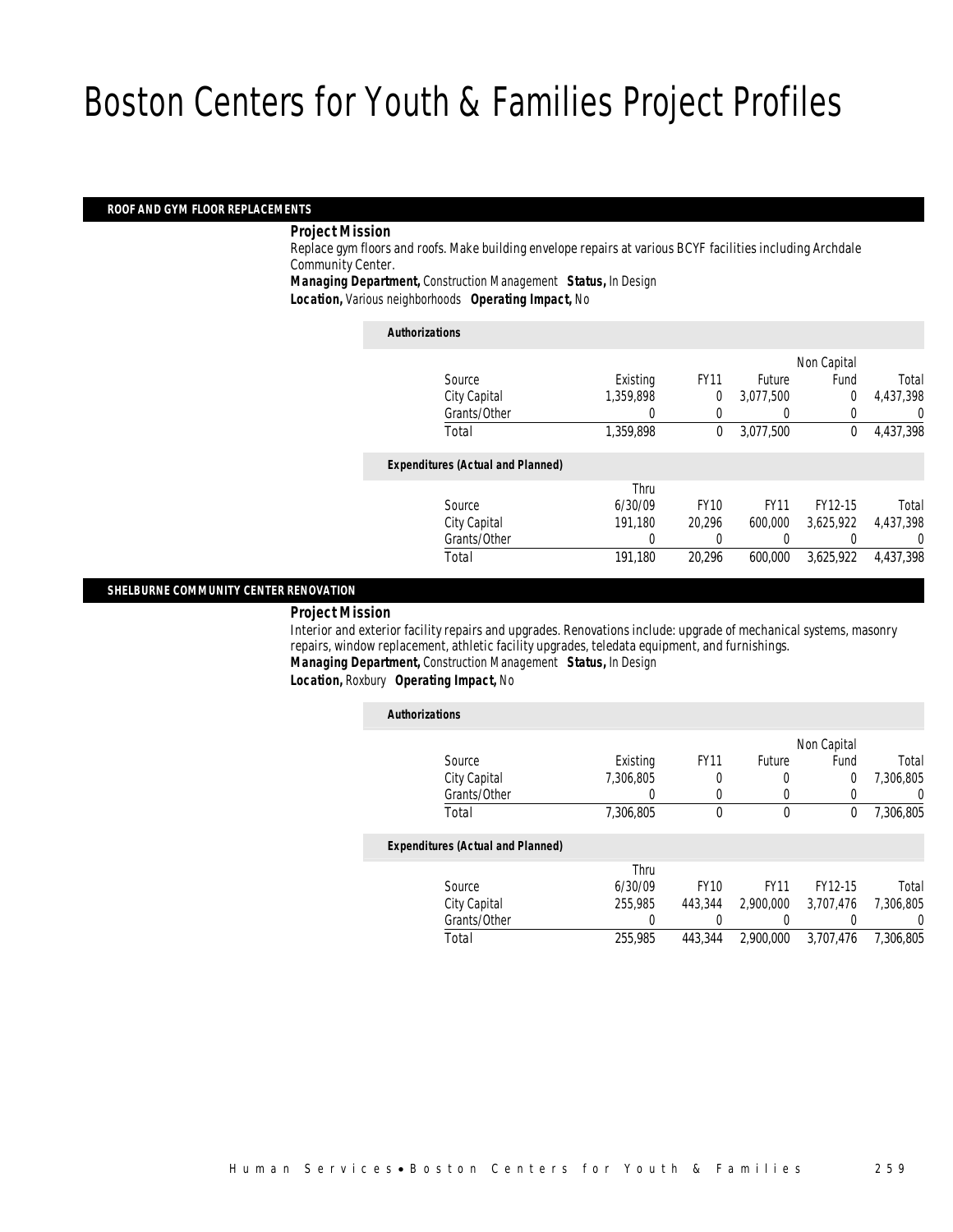#### *TOBIN COMMUNITY CENTER*

#### *Project Mission*

Update public bathrooms adjacent to the lobby and in the basement. Replace the roof and windows in the gym. *Managing Department,* Construction Management *Status,* In Design *Location,* Roxbury *Operating Impact,* No

| <b>Authorizations</b>                    |           |             |             |             |           |
|------------------------------------------|-----------|-------------|-------------|-------------|-----------|
|                                          |           |             |             | Non Capital |           |
| Source                                   | Existing  | <b>FY11</b> | Future      | Fund        | Total     |
| City Capital                             | 1,050,152 | 0           | 0           | $\Omega$    | 1,050,152 |
| Grants/Other                             |           |             | $\left($    |             | 0         |
| Total                                    | 1,050,152 | $\theta$    | 0           | 0           | 1,050,152 |
| <b>Expenditures (Actual and Planned)</b> |           |             |             |             |           |
|                                          | Thru      |             |             |             |           |
| Source                                   | 6/30/09   | <b>FY10</b> | <b>FY11</b> | FY12-15     | Total     |
| City Capital                             | 8.468     | 21,000      | 700,000     | 320.684     | 1,050,152 |
| Grants/Other                             | 0         |             |             |             | $\Omega$  |
| Total                                    | 8,468     | 21,000      | 700,000     | 320.684     | 1.050.152 |

#### *VINE STREET COMMUNITY CENTER*

### *Project Mission*

Waterproof building exterior including repointing masonry, weatherproofing doors and caulking and repairing windows.

*Managing Department,* Construction Management *Status,* In Design *Location,* Roxbury *Operating Impact,* No

| <b>Authorizations</b>                    |          |             |             |             |                  |
|------------------------------------------|----------|-------------|-------------|-------------|------------------|
|                                          |          |             |             | Non Capital |                  |
| Source                                   | Existing | <b>FY11</b> | Future      | Fund        | Total            |
| City Capital                             | 300,000  | 675,000     |             | $\Omega$    | 975,000          |
| Grants/Other                             | 0        | 0           |             |             | 0                |
| Total                                    | 300,000  | 675,000     | 0           | $\theta$    | 975,000          |
| <b>Expenditures (Actual and Planned)</b> |          |             |             |             |                  |
|                                          | Thru     |             |             |             |                  |
| Source                                   | 6/30/09  | <b>FY10</b> | <b>FY11</b> | FY12-15     | Total            |
| City Capital                             | 2.288    | 20,000      | 650,000     | 302.712     | 975,000          |
| Grants/Other                             | 0        |             |             |             | $\left( \right)$ |
| Total                                    | 2,288    | 20,000      | 650,000     | 302.712     | 975,000          |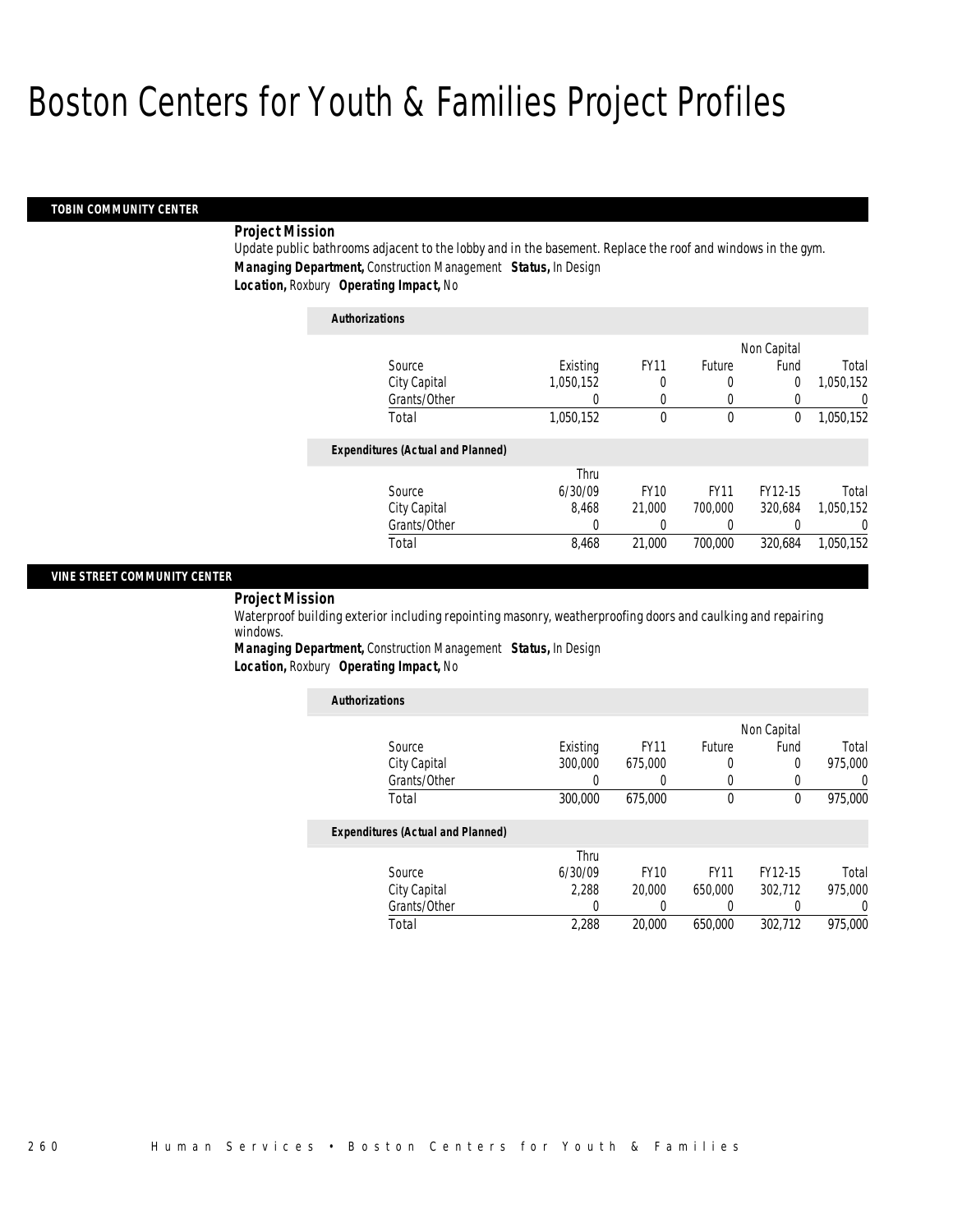# Civil Rights Operating Budget

### *Victoria L. Williams, Director Appropriation: 403*

### *Department Mission*

The mission of the Office of Civil Rights is to eliminate discrimination and ensure fair and equal access to housing, public services, accommodations and participation in activities. The Office strives to reduce procedural, attitudinal and communication barriers for persons living and working in the City of Boston.

### *FY11 Performance Strategies*

- To facilitate access to affordable housing for low and middle income households through Metrolist and housing counseling.
- To improve the quality and efficiency of affirmative marketing plans.
- To investigate and conciliate housing discrimination complaints in an efficient manner.
- To provide information and services to the disabled on rights, benefits and resources.
- To provide technical assistance to the City of Boston on issues pertaining to the Americans with Disabilities Act.

| <b>Operating Budget</b>                                                                                                                                                                                        | Program Name                          | Total Actual '08                   | Total Actual '09                     | Total Approp '10                       | <b>Total Budget '11</b>      |
|----------------------------------------------------------------------------------------------------------------------------------------------------------------------------------------------------------------|---------------------------------------|------------------------------------|--------------------------------------|----------------------------------------|------------------------------|
| Fair Housing Commission<br>Human Rights Commission<br><b>Total</b><br><b>Fund Name</b><br><b>CDBG</b><br>Fair Housing Asst Prog<br>Housing Choice Program<br>ROC.<br><b>Total</b><br><b>Personnel Services</b> | Commission For Persons W/Disabilities | 121,807<br>2,867<br>191,759        | 126,570<br>2.777<br>194,394          | 130,610<br>0<br>190,587                | 129,421<br>191,776           |
|                                                                                                                                                                                                                |                                       | 316,433                            | 323,741                              | 321,197                                | 321,197                      |
| <b>External Funds Budget</b>                                                                                                                                                                                   |                                       | Total Actual '08                   | <b>Total Actual '09</b>              | Total Approp '10                       | <b>Total Budget '11</b>      |
|                                                                                                                                                                                                                |                                       | 421,921<br>25,320<br>545<br>80,213 | 455,547<br>22,863<br>3,169<br>53,315 | 604,884<br>94,531<br>18,645<br>295,652 | 507,387<br>95,890<br>234,779 |
|                                                                                                                                                                                                                |                                       | 527,999                            | 534,894                              | 1,013,712                              | 838,056                      |
| <b>Selected Service Indicators</b>                                                                                                                                                                             |                                       | Actual '08                         | Actual '09                           | Approp '10                             | <b>Budget '11</b>            |
|                                                                                                                                                                                                                | Non Personnel                         | 284,188<br>32,245                  | 290.894<br>32,847                    | 292.177<br>29,020                      | 292,178<br>29,020            |
|                                                                                                                                                                                                                | Total                                 | 316,433                            | 323,741                              | 321,197                                | 321,197                      |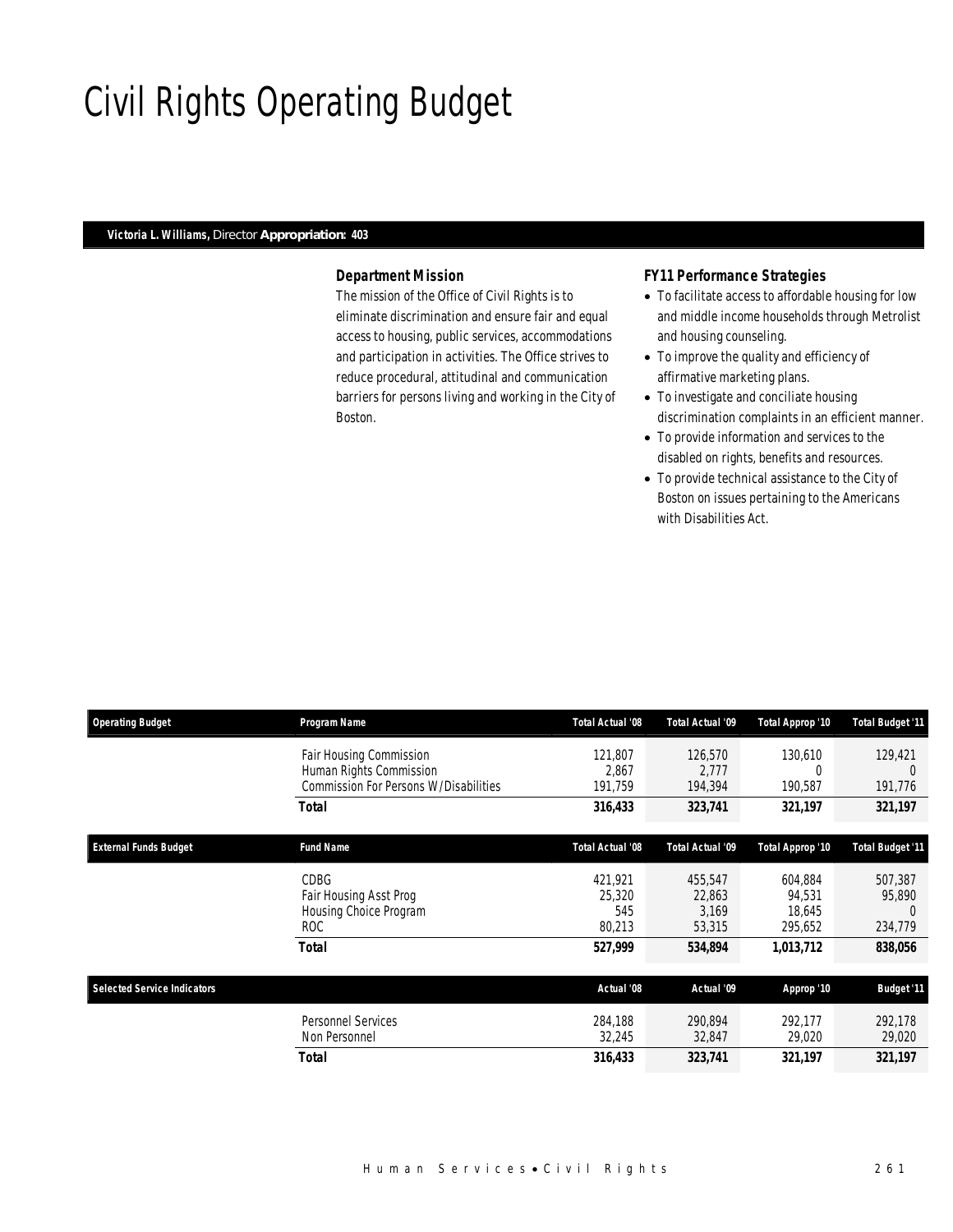# Civil Rights Operating Budget



### *Authorizing Statutes*

- Enabling Legislation, CBC Ord. §§ 10-3.1-10-3.6.
- Enabling Legislation, CBC Ord. §§ 12-9.1-12-9.15.
- Powers and Duties of Executive Director, CBC Ord. §§ 12-9.1-12-9.15.
- Procedures, CBC Ord. §§ 12-9.1-12-9.15.
- Enabling Legislation, CBC Ord. §§ 12-4.1-12-4.9.
- Powers and Duties, CBC Ord. §§ 12-4.1-12-4.9.
- Responsibilities of City Agencies, CBC Ord. §§ 12- 4.1-12-4.9.
- Access to Public Buildings by Physically Handicapped, CBC Ord. §§ 21-4.1-21-4.10.
- Issuance of Temporary Parking Permits, CBC Ord. § 6-7.3.

#### *Description of Services*

The Department is responsible for investigating and enforcing anti-discrimination laws, providing information and referral services, advocating in support of civil rights issues, conducting education and outreach to constituents, and coordinating the City's compliance with the Americans with Disabilities Act (ADA).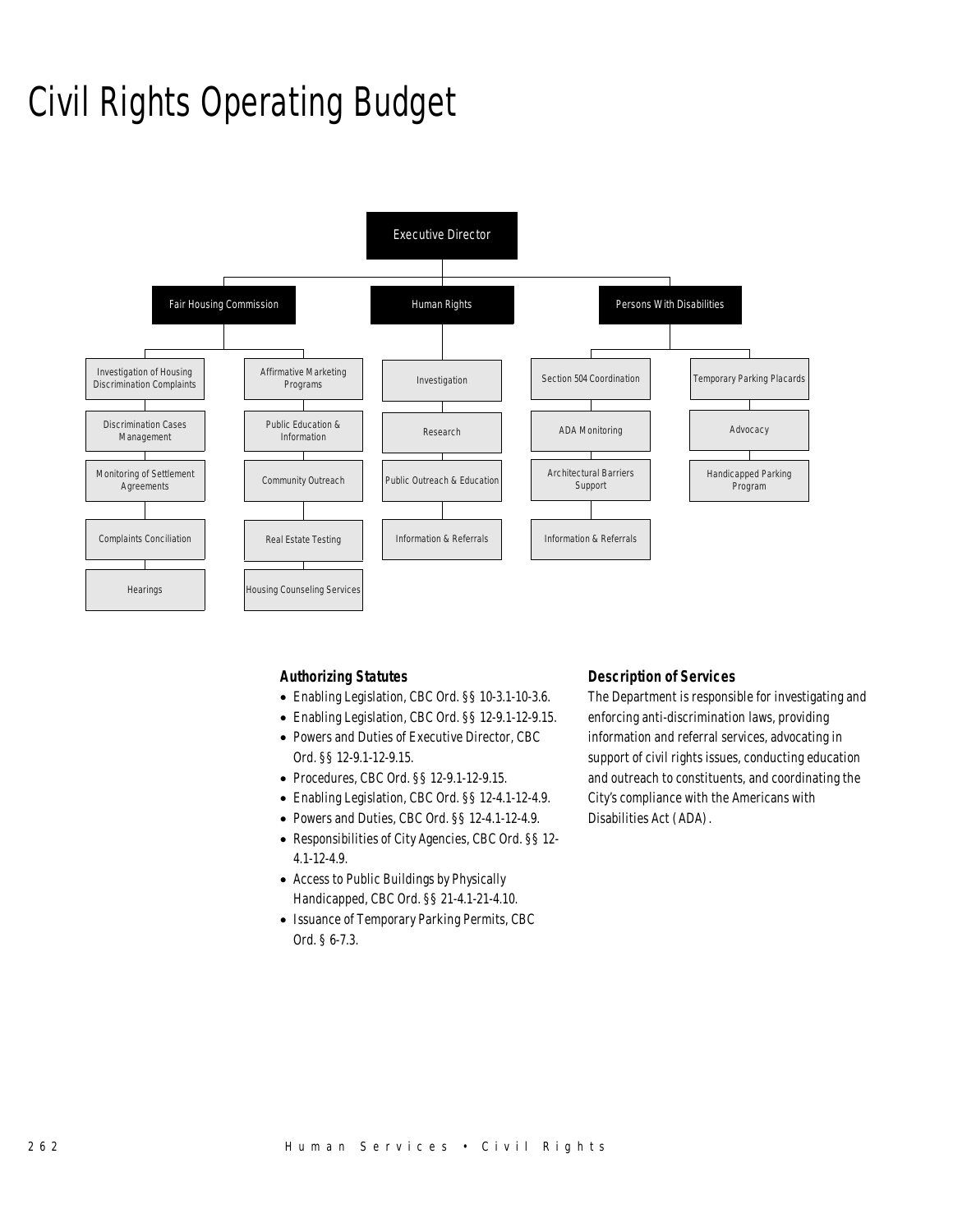# Department History

| <b>Personnel Services</b>       |                                                                                                                                                                                                                                                                                                      | FY08 Expenditure                                                                        | FY09 Expenditure                                                                                            | FY10 Appropriation                                                                                | FY11 Adopted                                                                                                                    | Inc/Dec 10 vs 11                                                              |
|---------------------------------|------------------------------------------------------------------------------------------------------------------------------------------------------------------------------------------------------------------------------------------------------------------------------------------------------|-----------------------------------------------------------------------------------------|-------------------------------------------------------------------------------------------------------------|---------------------------------------------------------------------------------------------------|---------------------------------------------------------------------------------------------------------------------------------|-------------------------------------------------------------------------------|
|                                 | 51000 Permanent Employees<br>51100 Emergency Employees<br>51200 Overtime<br>51600 Unemployment Compensation<br>51700 Workers' Compensation<br><b>Total Personnel Services</b>                                                                                                                        | 284,188<br>$\mathbf 0$<br>0<br>0<br>0<br>284,188                                        | 290,894<br>$\overline{0}$<br>0<br>$\overline{0}$<br>0<br>290,894                                            | 292,177<br>$\mathbf 0$<br>0<br>$\overline{0}$<br>0<br>292,177                                     | 292,177<br>$\mathbf 0$<br>$\mathbf 0$<br>$\mathbf{0}$<br>$\mathbf{0}$<br>292,177                                                | 0<br>0<br>$\overline{0}$<br>0<br>0<br>0                                       |
| <b>Contractual Services</b>     |                                                                                                                                                                                                                                                                                                      | FY08 Expenditure                                                                        | FY09 Expenditure                                                                                            | FY10 Appropriation                                                                                | FY11 Adopted                                                                                                                    | Inc/Dec 10 vs 11                                                              |
|                                 | 52100 Communications<br>52200 Utilities<br>52400 Snow Removal<br>52500 Garbage/Waste Removal<br>52600 Repairs Buildings & Structures<br>52700 Repairs & Service of Equipment<br>52800 Transportation of Persons<br>52900 Contracted Services<br><b>Total Contractual Services</b>                    | 24,795<br>$\mathbf 0$<br>0<br>0<br>$\overline{0}$<br>4,066<br>$\theta$<br>258<br>29,119 | 23,713<br>$\mathbf 0$<br>0<br>0<br>$\overline{0}$<br>4,242<br>0<br>689<br>28,644                            | 24,020<br>$\mathbf 0$<br>0<br>0<br>$\overline{0}$<br>1,500<br>$\mathbf 0$<br>2,500<br>28,020      | 24,020<br>$\mathbf 0$<br>$\mathbf{0}$<br>$\mathbf 0$<br>$\mathbf{0}$<br>1,500<br>$\mathbf{0}$<br>2,500<br>28,020                | 0<br>$\mathbf 0$<br>$\overline{0}$<br>0<br>0<br>$\overline{0}$<br>0<br>0<br>0 |
| <b>Supplies &amp; Materials</b> |                                                                                                                                                                                                                                                                                                      | FY08 Expenditure                                                                        | FY09 Expenditure                                                                                            | FY10 Appropriation                                                                                | FY11 Adopted                                                                                                                    | Inc/Dec 10 vs 11                                                              |
|                                 | 53000 Auto Energy Supplies<br>53200 Food Supplies<br>53400 Custodial Supplies<br>53500 Med, Dental, & Hosp Supply<br>53600 Office Supplies and Materials<br>53700 Clothing Allowance<br>53800 Educational Supplies & Mat<br>53900 Misc Supplies & Materials<br><b>Total Supplies &amp; Materials</b> | $\boldsymbol{0}$<br>$\mathbf 0$<br>0<br>0<br>2,866<br>0<br>$\mathbf 0$<br>0<br>2,866    | 0<br>$\mathbf 0$<br>0<br>$\overline{0}$<br>3,829<br>$\mathbf{0}$<br>$\overline{0}$<br>$\mathbf{0}$<br>3,829 | $\boldsymbol{0}$<br>$\mathbf 0$<br>0<br>$\overline{0}$<br>1,000<br>0<br>$\mathbf 0$<br>0<br>1,000 | $\boldsymbol{0}$<br>$\mathbf 0$<br>$\mathbf{0}$<br>$\mathbf{0}$<br>1,000<br>$\mathbf 0$<br>$\mathbf 0$<br>$\mathbf{0}$<br>1,000 | 0<br>$\mathbf 0$<br>$\overline{0}$<br>0<br>0<br>0<br>0<br>0<br>0              |
| <b>Current Chgs &amp; Oblig</b> |                                                                                                                                                                                                                                                                                                      | FY08 Expenditure                                                                        | FY09 Expenditure                                                                                            | FY10 Appropriation                                                                                | FY11 Adopted                                                                                                                    | Inc/Dec 10 vs 11                                                              |
|                                 | 54300 Workers' Comp Medical<br>54400 Legal Liabilities<br>54500 Aid To Veterans<br>54600 Current Charges H&I<br>54700 Indemnification<br>54900 Other Current Charges<br>Total Current Chgs & Oblig                                                                                                   | $\theta$<br>0<br>0<br>0<br>$\mathbf 0$<br>260<br>260                                    | 192<br>$\boldsymbol{0}$<br>0<br>0<br>$\overline{0}$<br>182<br>374                                           | $\boldsymbol{0}$<br>0<br>0<br>0<br>$\overline{0}$<br>0<br>0                                       | $\boldsymbol{0}$<br>$\mathbf 0$<br>$\mathbf{0}$<br>$\overline{0}$<br>$\mathbf{0}$<br>$\mathbf 0$<br>$\mathbf 0$                 | 0<br>$\mathbf 0$<br>$\overline{0}$<br>0<br>0<br>0<br>0                        |
| Equipment                       |                                                                                                                                                                                                                                                                                                      | FY08 Expenditure                                                                        | FY09 Expenditure                                                                                            | FY10 Appropriation                                                                                | FY11 Adopted                                                                                                                    | Inc/Dec 10 vs 11                                                              |
|                                 | 55000 Automotive Equipment<br>55400 Lease/Purchase<br>55600 Office Furniture & Equipment<br>55900 Misc Equipment<br><b>Total Equipment</b>                                                                                                                                                           | $\boldsymbol{0}$<br>$\Omega$<br>$\boldsymbol{0}$<br>0<br>0                              | $\mathbf 0$<br>$\Omega$<br>$\boldsymbol{0}$<br>0<br>0                                                       | $\mathbf 0$<br>$\Omega$<br>$\boldsymbol{0}$<br>0<br>0                                             | $\boldsymbol{0}$<br>$\boldsymbol{0}$<br>$\boldsymbol{0}$<br>$\mathbf 0$<br>$\pmb{0}$                                            | 0<br>0<br>0<br>0<br>0                                                         |
| <b>Other</b>                    |                                                                                                                                                                                                                                                                                                      | FY08 Expenditure                                                                        | FY09 Expenditure                                                                                            | FY10 Appropriation                                                                                | FY11 Adopted                                                                                                                    | Inc/Dec 10 vs 11                                                              |
|                                 | 56200 Special Appropriation<br>57200 Structures & Improvements<br>58000 Land & Non-Structure<br><b>Total Other</b>                                                                                                                                                                                   | $\theta$<br>$\boldsymbol{0}$<br>0<br>0<br>316,433                                       | 0<br>$\boldsymbol{0}$<br>0<br>0<br>323,741                                                                  | $\boldsymbol{0}$<br>$\mathbf 0$<br>0<br>0<br>321,197                                              | $\boldsymbol{0}$<br>$\boldsymbol{0}$<br>$\mathbf{0}$<br>$\pmb{0}$<br>321,197                                                    | 0<br>0<br>0<br>0<br>$\mathbf 0$                                               |
|                                 | <b>Grand Total</b>                                                                                                                                                                                                                                                                                   |                                                                                         |                                                                                                             |                                                                                                   |                                                                                                                                 |                                                                               |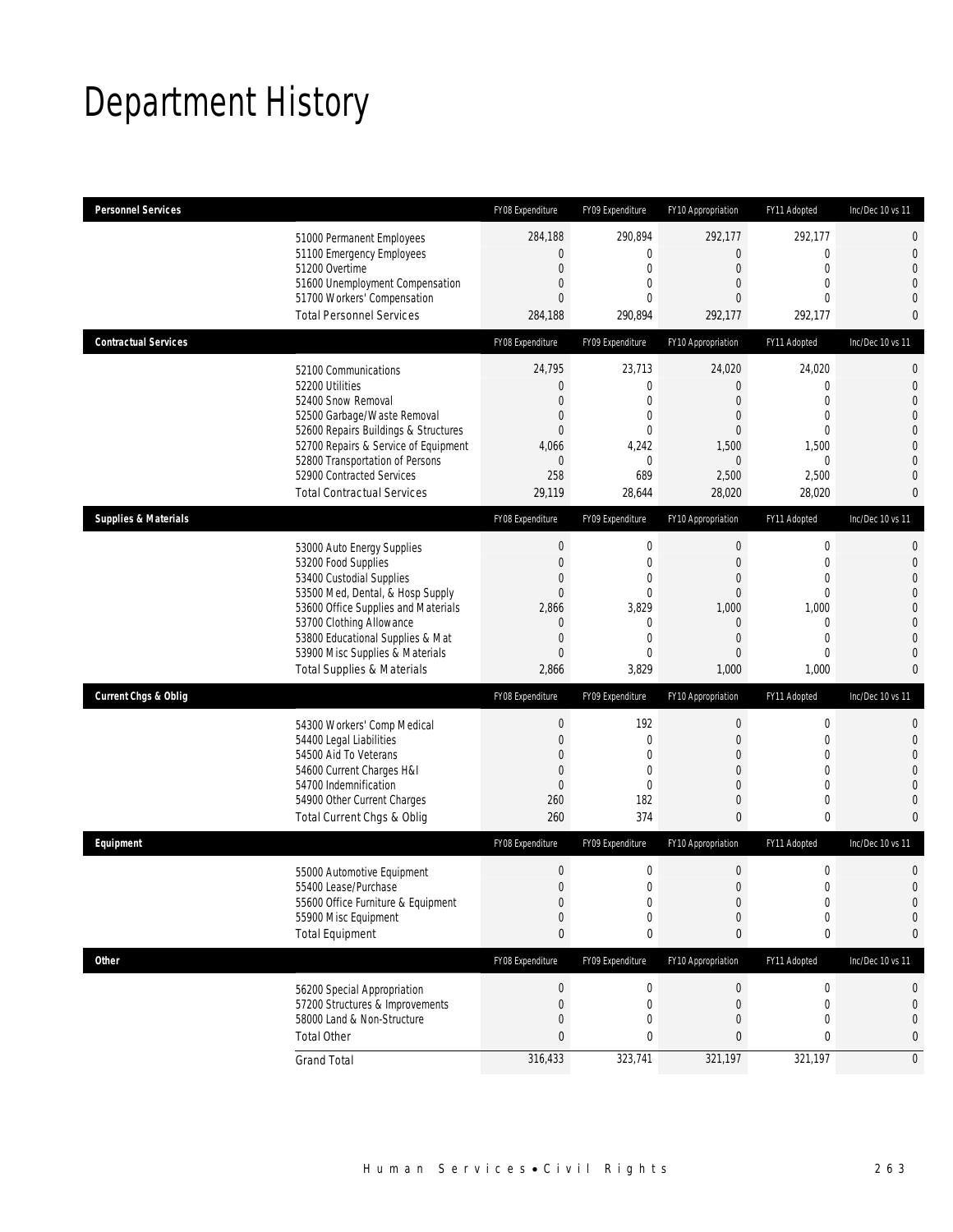# Department Personnel

I.

| Title                    | Union<br>Code   | Grade     | Position | FY11 Salary | Title                     | Union<br>Code | Grade | Position | FY11 Salary    |
|--------------------------|-----------------|-----------|----------|-------------|---------------------------|---------------|-------|----------|----------------|
|                          |                 |           |          |             |                           |               |       |          |                |
| Commissioner             | <b>CDH</b>      | <b>NG</b> | 1.00     | 80,493      | Ad Asst                   | <b>MYG</b>    | 16    | 1.00     | 44,318         |
| Member-Fair Housing Comm | EX <sub>0</sub> | <b>NG</b> | 5.00     | 52,143      | Admin Asst                | <b>MYG</b>    | 14    | 1.00     | 36,632         |
| <b>Exec Director</b>     | CDH             | NG        | 1.00     | 96,901      | Prin Clerk                | <b>MYG</b>    | -11   | 1.00     | 30,333         |
|                          |                 |           |          |             | <b>Total</b>              |               |       | 10       | 340,820        |
|                          |                 |           |          |             | <b>Adjustments</b>        |               |       |          |                |
|                          |                 |           |          |             | Differential Payments     |               |       |          | $\overline{0}$ |
|                          |                 |           |          |             | Other                     |               |       |          | 3,500          |
|                          |                 |           |          |             | Chargebacks               |               |       |          | $-52,143$      |
|                          |                 |           |          |             | Salary Savings            |               |       |          | $\overline{0}$ |
|                          |                 |           |          |             | <b>FY11 Total Request</b> |               |       |          | 292,177        |
|                          |                 |           |          |             |                           |               |       |          |                |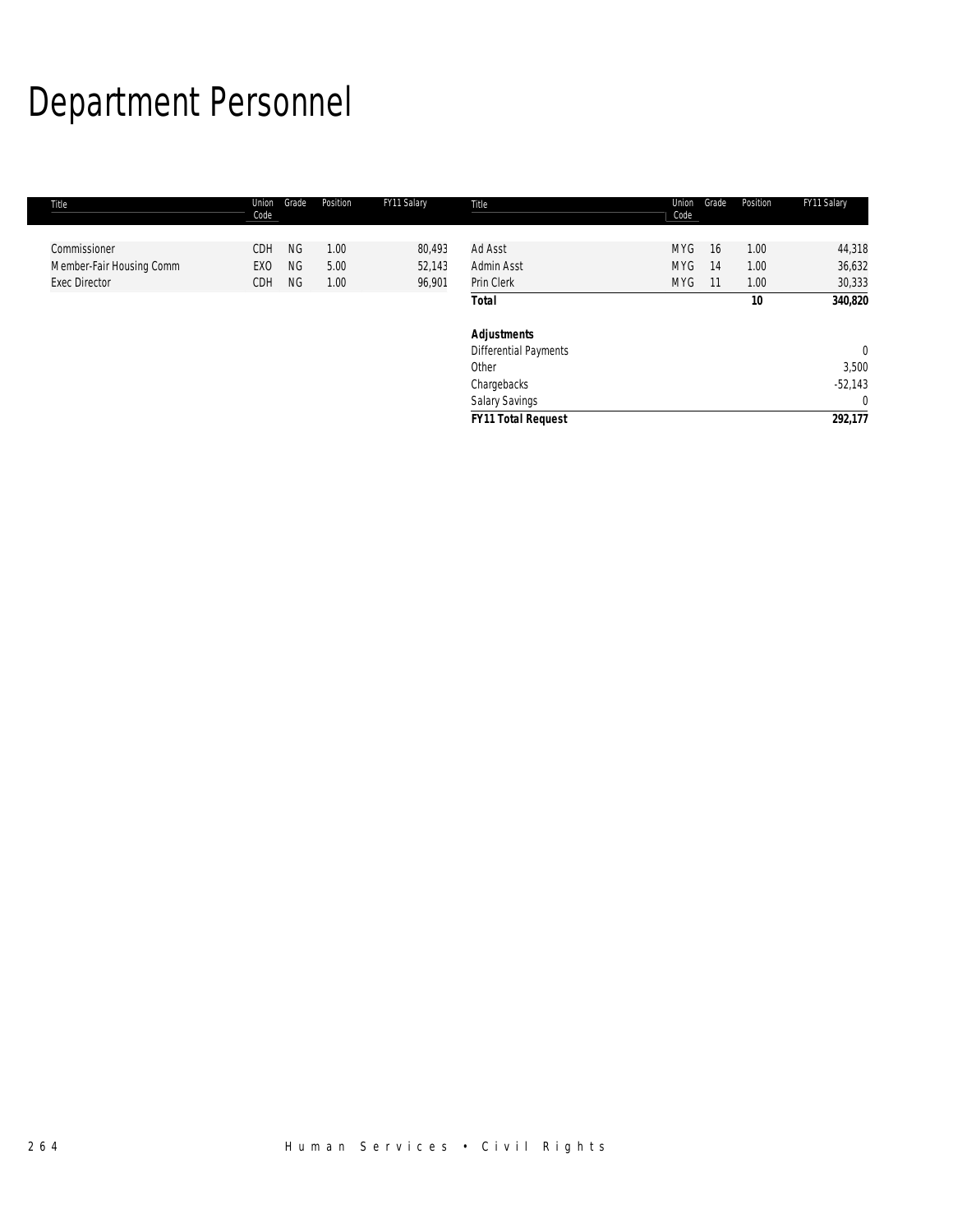# External Funds History

| <b>Personnel Services</b>       |                                                                     | FY08 Expenditure                   | FY09 Expenditure                     | FY10 Appropriation         | FY11 Adopted                    | Inc/Dec 10 vs 11                 |
|---------------------------------|---------------------------------------------------------------------|------------------------------------|--------------------------------------|----------------------------|---------------------------------|----------------------------------|
|                                 | 51000 Permanent Employees                                           | 395,294                            | 411,967                              | 673,891                    | 578,233                         | $-95,658$                        |
|                                 | 51100 Emergency Employees                                           | 0                                  | $\boldsymbol{0}$                     | $\overline{0}$             | $\mathbf 0$                     | $\overline{0}$                   |
|                                 | 51200 Overtime                                                      | $\boldsymbol{0}$                   | $\boldsymbol{0}$                     | $\mathbf 0$                | $\mathbf 0$                     | $\overline{0}$                   |
|                                 | 51300 Part Time Employees                                           | $\mathbf{0}$                       | $\mathbf 0$                          | $\overline{0}$             | $\mathbf 0$                     | $\overline{0}$                   |
|                                 | 51400 Health Insurance<br>51500 Pension & Annunity                  | 47,144<br>31,958                   | 47,409<br>36,757                     | 95,438<br>54,424           | 82,222<br>48,475                | $-13,216$<br>$-5,949$            |
|                                 | 51600 Unemployment Compensation                                     | 13,447                             | 0                                    | 15,000                     | 10,000                          | $-5,000$                         |
|                                 | 51700 Workers' Compensation                                         | 0                                  | $\boldsymbol{0}$                     | 1,000                      | 5,000                           | 4,000                            |
|                                 | 51800 Indirect Costs                                                | $\overline{0}$                     | $\mathbf 0$                          | 20,675                     | 19,592                          | $-1,083$                         |
|                                 | 51900 Medicare                                                      | 3,824                              | 3,918                                | 11,133                     | 7,568                           | $-3,565$                         |
|                                 | <b>Total Personnel Services</b>                                     | 491,667                            | 500,051                              | 871,561                    | 751,090                         | $-120,471$                       |
| <b>Contractual Services</b>     |                                                                     | FY08 Expenditure                   | FY09 Expenditure                     | FY10 Appropriation         | FY11 Adopted                    | Inc/Dec 10 vs 11                 |
|                                 | 52100 Communications                                                | 3,127                              | 3,194                                | 8,000                      | 5,000                           | $-3,000$                         |
|                                 | 52200 Utilities                                                     | $\boldsymbol{0}$                   | $\boldsymbol{0}$                     | 0                          | $\mathbf{0}$                    | $\mathbf 0$                      |
|                                 | 52400 Snow Removal                                                  | $\mathbf{0}$<br>$\mathbf{0}$       | $\mathbf 0$                          | 0                          | $\mathbf 0$<br>$\mathbf{0}$     | $\overline{0}$<br>$\overline{0}$ |
|                                 | 52500 Garbage/Waste Removal<br>52600 Repairs Buildings & Structures | 0                                  | $\boldsymbol{0}$<br>$\mathbf 0$      | 0<br>0                     | $\Omega$                        | $\theta$                         |
|                                 | 52700 Repairs & Service of Equipment                                | $\mathbf{0}$                       | $\mathbf 0$                          | 3,245                      | $\mathbf 0$                     | $-3,245$                         |
|                                 | 52800 Transportation of Persons                                     | 7,365                              | 3,593                                | 12,935                     | 18,000                          | 5,065                            |
|                                 | 52900 Contracted Services                                           | 12,068                             | 16,650                               | 54,846                     | 41,000                          | $-13,846$                        |
|                                 | <b>Total Contractual Services</b>                                   | 22,560                             | 23,437                               | 79,026                     | 64,000                          | $-15,026$                        |
| <b>Supplies &amp; Materials</b> |                                                                     | FY08 Expenditure                   | FY09 Expenditure                     | FY10 Appropriation         | FY11 Adopted                    | Inc/Dec 10 vs 11                 |
|                                 | 53000 Auto Energy Supplies                                          | $\boldsymbol{0}$                   | $\boldsymbol{0}$                     | $\boldsymbol{0}$           | $\boldsymbol{0}$                | $\mathbf{0}$                     |
|                                 | 53200 Food Supplies                                                 | $\boldsymbol{0}$                   | $\boldsymbol{0}$                     | 1,000                      | $\mathbf{0}$                    | $-1,000$                         |
|                                 | 53400 Custodial Supplies                                            | $\mathbf{0}$                       | $\mathbf 0$                          | 0                          | $\mathbf 0$                     | $\overline{0}$                   |
|                                 | 53500 Med, Dental, & Hosp Supply                                    | $\boldsymbol{0}$                   | $\boldsymbol{0}$<br>105              | $\overline{0}$             | $\mathbf 0$                     | $\Omega$                         |
|                                 | 53600 Office Supplies and Materials<br>53700 Clothing Allowance     | 614<br>$\boldsymbol{0}$            | $\boldsymbol{0}$                     | 13,324<br>0                | 8,966<br>$\mathbf 0$            | $-4,358$<br>$\overline{0}$       |
|                                 | 53900 Misc Supplies & Materials                                     | $\mathbf{0}$                       | $\boldsymbol{0}$                     | $\overline{0}$             | $\mathbf{0}$                    | $\Omega$                         |
|                                 | <b>Total Supplies &amp; Materials</b>                               | 614                                | 105                                  | 14,324                     | 8,966                           | $-5,358$                         |
| <b>Current Chgs &amp; Oblig</b> |                                                                     | FY08 Expenditure                   | FY09 Expenditure                     | FY10 Appropriation         | FY11 Adopted                    | Inc/Dec 10 vs 11                 |
|                                 | 54300 Workers' Comp Medical                                         | 88                                 | 0                                    | 10,000                     | 0                               | $-10,000$                        |
|                                 | 54400 Legal Liabilities                                             | $\boldsymbol{0}$                   | 0                                    | $\mathbf 0$                | 0                               | $\overline{0}$                   |
|                                 | 54600 Current Charges H&I                                           | $\boldsymbol{0}$                   | $\boldsymbol{0}$                     | $\mathbf 0$                | $\mathbf{0}$                    | $\theta$                         |
|                                 | 54700 Indemnification                                               | $\Omega$<br>13,070                 | $\Omega$<br>11,123                   | $\Omega$                   | $\mathbf{0}$<br>4,000           | $\Omega$<br>$-12,945$            |
|                                 | 54900 Other Current Charges<br>Total Current Chgs & Oblig           | 13,158                             | 11,123                               | 16,945<br>26,945           | 4,000                           | $-22,945$                        |
| <b>Fauinment</b>                |                                                                     | FY08 Expenditure                   | FY09 Expenditure                     | FY10 Appropriation         | FY11 Adopted                    | Inc/Dec 10 vs 11                 |
|                                 |                                                                     |                                    |                                      |                            |                                 |                                  |
|                                 | 55000 Automotive Equipment                                          | 0                                  | 0                                    | $\mathbf 0$                | $\mathbf 0$                     | $\boldsymbol{0}$                 |
|                                 | 55400 Lease/Purchase                                                | $\overline{0}$<br>$\boldsymbol{0}$ | $\boldsymbol{0}$<br>$\boldsymbol{0}$ | $\mathbf 0$<br>$\mathbf 0$ | $\boldsymbol{0}$<br>$\mathbf 0$ | $\mathbf{0}$<br>$\overline{0}$   |
|                                 | 55600 Office Furniture & Equipment<br>55900 Misc Equipment          | $\boldsymbol{0}$                   | 178                                  | 21,856                     | 10,000                          | $-11,856$                        |
|                                 | <b>Total Equipment</b>                                              | $\mathbf{0}$                       | 178                                  | 21,856                     | 10,000                          | $-11,856$                        |
| <b>Other</b>                    |                                                                     | FY08 Expenditure                   | FY09 Expenditure                     | FY10 Appropriation         | FY11 Adopted                    | Inc/Dec 10 vs 11                 |
|                                 | 56200 Special Appropriation                                         | $\boldsymbol{0}$                   | $\boldsymbol{0}$                     | 0                          | $\boldsymbol{0}$                | $\mathbf 0$                      |
|                                 | 57200 Structures & Improvements                                     | $\boldsymbol{0}$                   | $\boldsymbol{0}$                     | $\mathbf 0$                | $\mathbf 0$                     | $\overline{0}$                   |
|                                 | 58000 Land & Non-Structure                                          | $\boldsymbol{0}$                   | $\boldsymbol{0}$                     | $\mathbf 0$                | $\mathbf 0$                     | $\mathbf 0$                      |
|                                 | <b>Total Other</b>                                                  | 0                                  | 0                                    | 0                          | 0                               | $\mathbf{0}$                     |
|                                 | <b>Grand Total</b>                                                  | 527,999                            | 534,894                              | 1,013,712                  | 838,056                         | $-175,656$                       |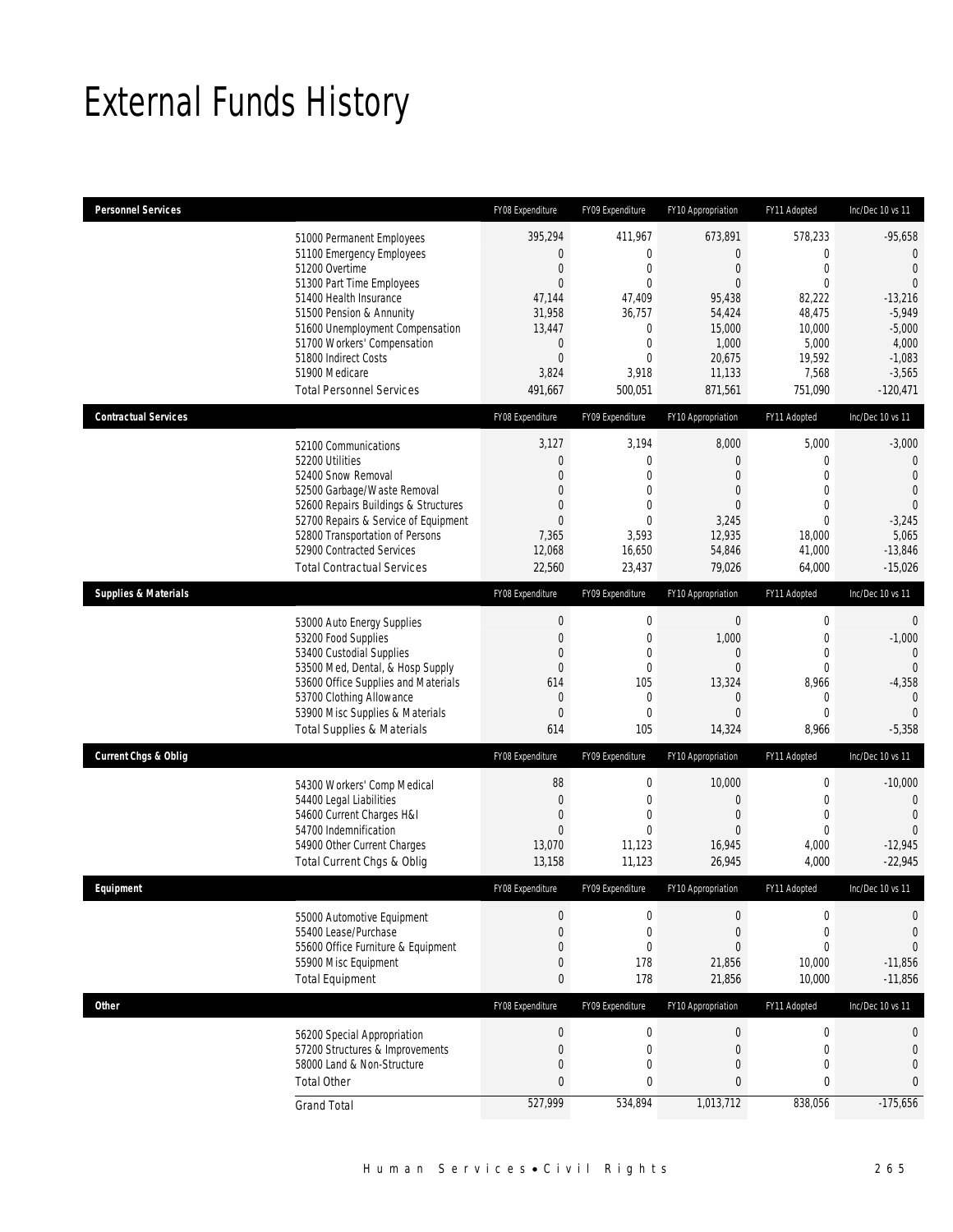# External Funds Personnel

| Title                       | Union<br>Code | Grade     | Position | FY11 Salary | Title                        | Union<br>Code   | Grade | Position | FY11 Salary  |
|-----------------------------|---------------|-----------|----------|-------------|------------------------------|-----------------|-------|----------|--------------|
|                             |               |           |          |             |                              |                 |       |          |              |
| Deputy Director             | EXM           | <b>NG</b> | 1.00     | 91,785      | Receptionist/Secretary       | MYG             | 14    | 1.00     | 36,632       |
| Affirm Marketing Specialist | <b>MYG</b>    | 20        | 1.00     | 62,562      | Program Assistant            | <b>MYG</b>      | 14    | 1.00     | 26,200       |
| Sr Investigator             | <b>MYG</b>    | 19        | 1.00     | 53,456      | Dir - Investigations         | MY <sub>0</sub> | 09    | 1.00     | 74,988       |
| <b>Housing Specialist</b>   | <b>MYG</b>    | 17        | 1.00     | 34,697      | <b>Policy Analyst</b>        | MY <sub>0</sub> | 08    | 1.00     | 50,457       |
| Education & Outreach Spec   | MYG           | 16        | 1.00     | 33,295      | Metrolist Coord              | MY <sub>0</sub> | 08    | 1.00     | 55,557       |
| <b>Housing Counselor</b>    | MYG           | 15        | 2.00     | 60,268      | <b>Executive Assistant</b>   | MY <sub>0</sub> | 07    | 1.00     | 45,817       |
|                             |               |           |          |             | <b>Total</b>                 |                 |       | 13       | 625,713      |
|                             |               |           |          |             | <b>Adjustments</b>           |                 |       |          |              |
|                             |               |           |          |             | <b>Differential Payments</b> |                 |       |          | $\mathbf{0}$ |
|                             |               |           |          |             | Other                        |                 |       |          | $\mathbf 0$  |
|                             |               |           |          |             | Chargebacks                  |                 |       |          | 52,143       |
|                             |               |           |          |             | Salary Savings               |                 |       |          | $-99,623$    |
|                             |               |           |          |             | <b>FY11 Total Request</b>    |                 |       |          | 578,233      |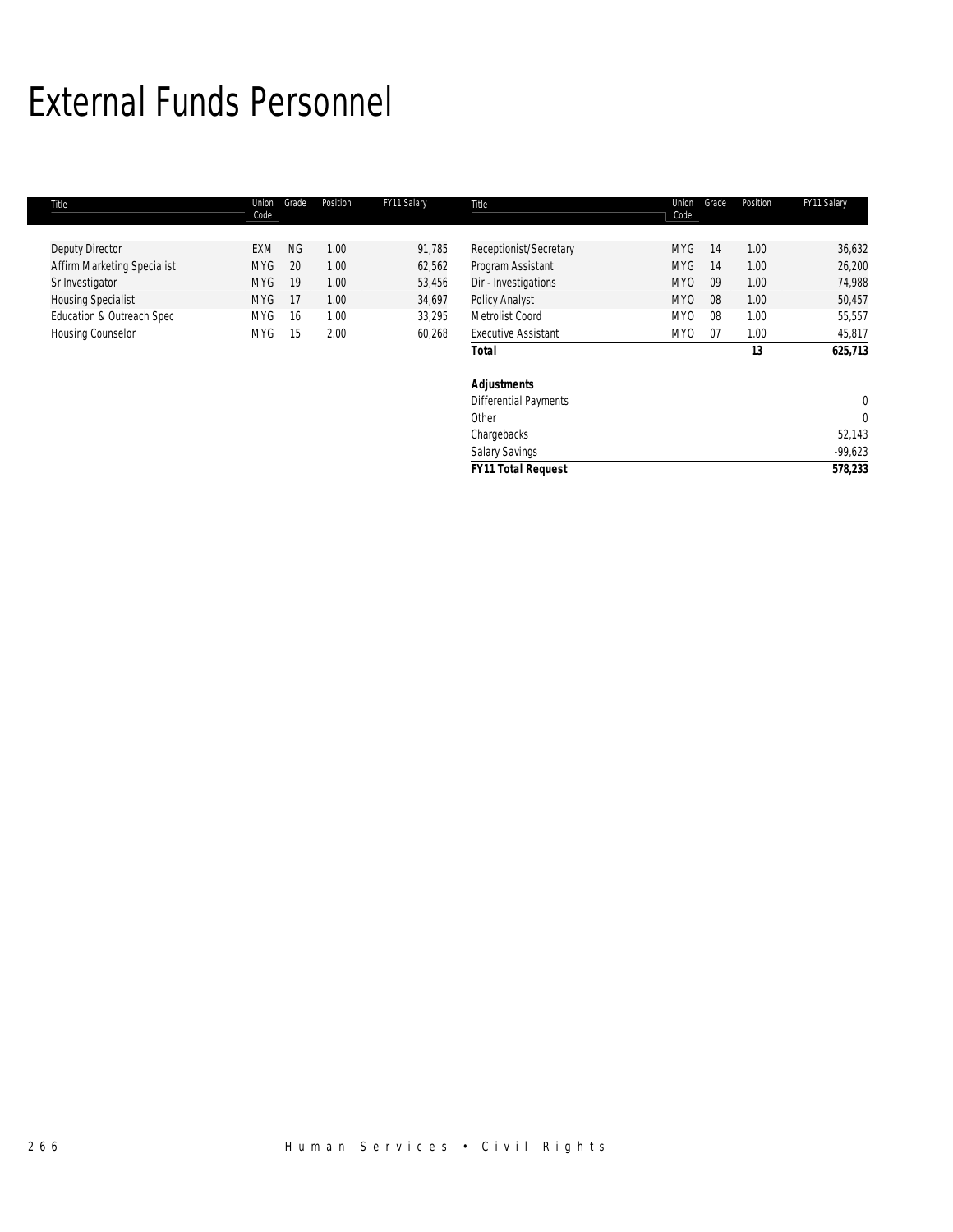# Program 1. Fair Housing Commission

#### *Victoria L. Williams, Manager Organization: 403100*

#### *Program Description*

The Fair Housing Commission works to eliminate discrimination and increase access to housing in Boston through investigation and enforcement, affirmative marketing, and interagency coordination. The Fair Housing Commission also manages a computerized listing service of available housing opportunities in an effort to provide lowincome households increased access to housing in metropolitan Boston in 106 cities and towns.

- To facilitate access to affordable housing for low and middle income households through Metrolist and housing counseling.
- To improve the quality and efficiency of affirmative marketing plans.
- To investigate and conciliate housing discrimination complaints in an efficient manner.

| <b>Performance Measures</b>        |                                                                                                                                                                                                                                                                             | Actual '08                            | Actual '09                            | Projected '10                        | Target '11                           |
|------------------------------------|-----------------------------------------------------------------------------------------------------------------------------------------------------------------------------------------------------------------------------------------------------------------------------|---------------------------------------|---------------------------------------|--------------------------------------|--------------------------------------|
|                                    | % of affirmative marketing plans evaluated<br>within 15 days<br>% of clients placed in housing or on waiting lists<br>% of current year cases resolved within 100 days<br>Total affirmative marketing plans received<br>Total cases investigated<br>Total clients counseled | 100%<br>53%<br>77%<br>32<br>35<br>774 | 100%<br>49%<br>89%<br>26<br>35<br>848 | 90%<br>51%<br>79%<br>21<br>40<br>699 | 90%<br>40%<br>85%<br>22<br>25<br>600 |
| <b>Selected Service Indicators</b> |                                                                                                                                                                                                                                                                             | Actual '08                            | Actual '09                            | Approp '10                           | <b>Budget '11</b>                    |
|                                    | Personnel Services<br>Non Personnel<br><b>Total</b>                                                                                                                                                                                                                         | 95.680<br>26,127<br>121,807           | 99.414<br>27.156<br>126,570           | 101.590<br>29,020<br>130.610         | 100.401<br>29,020<br>129,421         |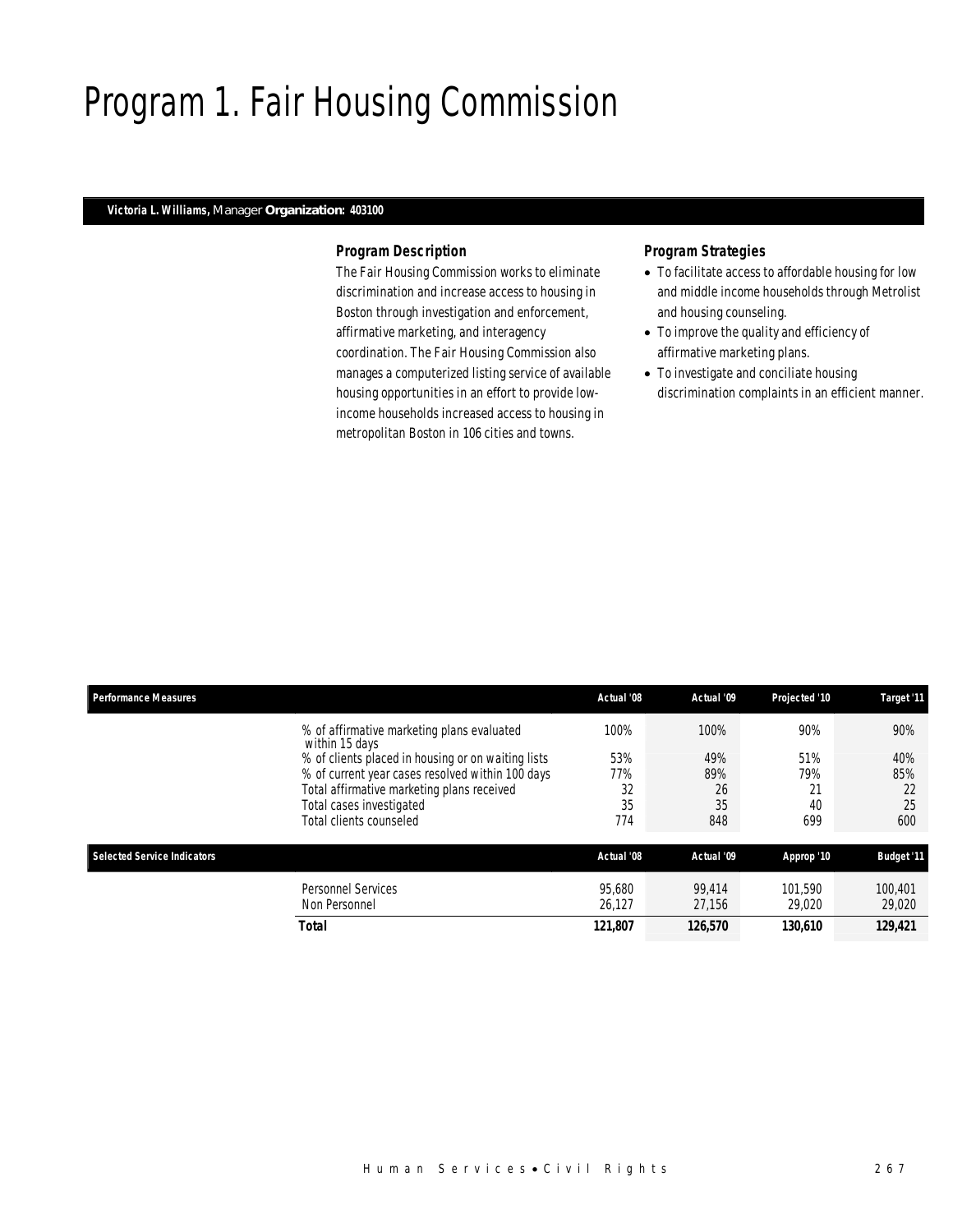# Program 2. Human Rights Commission

### *Victoria L. Williams, Manager Organization: 403200*

#### *Program Description*

The Boston Human Rights Commission works to ensure full and equal access to public services and accommodations. The Commission receives and investigates complaints, resolves cases through mediation and adjudicatory hearings, and advocates in support of human rights issues in partnership with state and federal agencies.

| <b>Selected Service Indicators</b>  | Actual '08  | Actual '09 | Approp '10 | <b>Budget '11</b> |
|-------------------------------------|-------------|------------|------------|-------------------|
| Personnel Services<br>Non Personnel | ι.<br>2.867 | 2,777      |            |                   |
| Total                               | 2,867       | 2,777      |            | 0                 |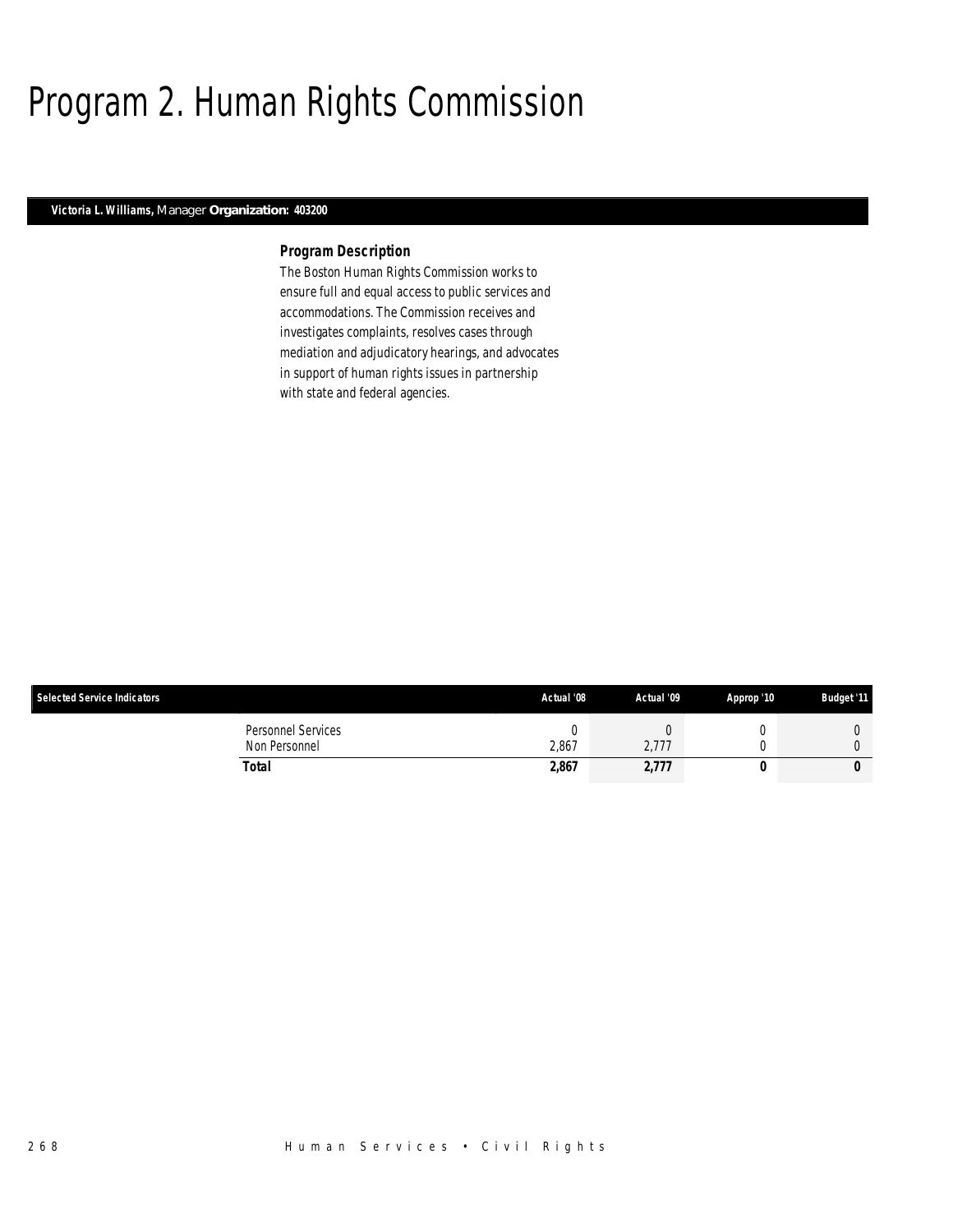# Program 3. Commission For Persons With Disabilities

### *Stephen M. Spinetto, Manager Organization: 403300*

### *Program Description*

The Commission facilitates full and equal participation in all aspects of life by persons with disabilities in the City of Boston. The Commission strives to reduce architectural, procedural, attitudinal, and communication barriers which affect persons with disabilities. The Commission coordinates and monitors the City's compliance with civil rights laws for persons with disabilities.

- To provide information and services to the disabled on rights, benefits and resources.
- To provide technical assistance to the City of Boston on issues pertaining to the Americans with Disabilities Act.

| Performance Measures                                                                              | Actual '08       | Actual '09       | Projected '10 | Target '11        |
|---------------------------------------------------------------------------------------------------|------------------|------------------|---------------|-------------------|
| % of advocacy cases resolved on the first call<br>% of technical assistance requests responded to | 98%<br>100%      | 95%<br>98%       | 95%<br>100%   | 90%<br>90%        |
| <b>Selected Service Indicators</b>                                                                | Actual '08       | Actual '09       | Approp '10    | <b>Budget '11</b> |
| Personnel Services<br>Non Personnel                                                               | 188,508<br>3.251 | 191.480<br>2.914 | 190.587       | 191.777           |
| Total                                                                                             | 191.759          | 194,394          | 190.587       | 191,777           |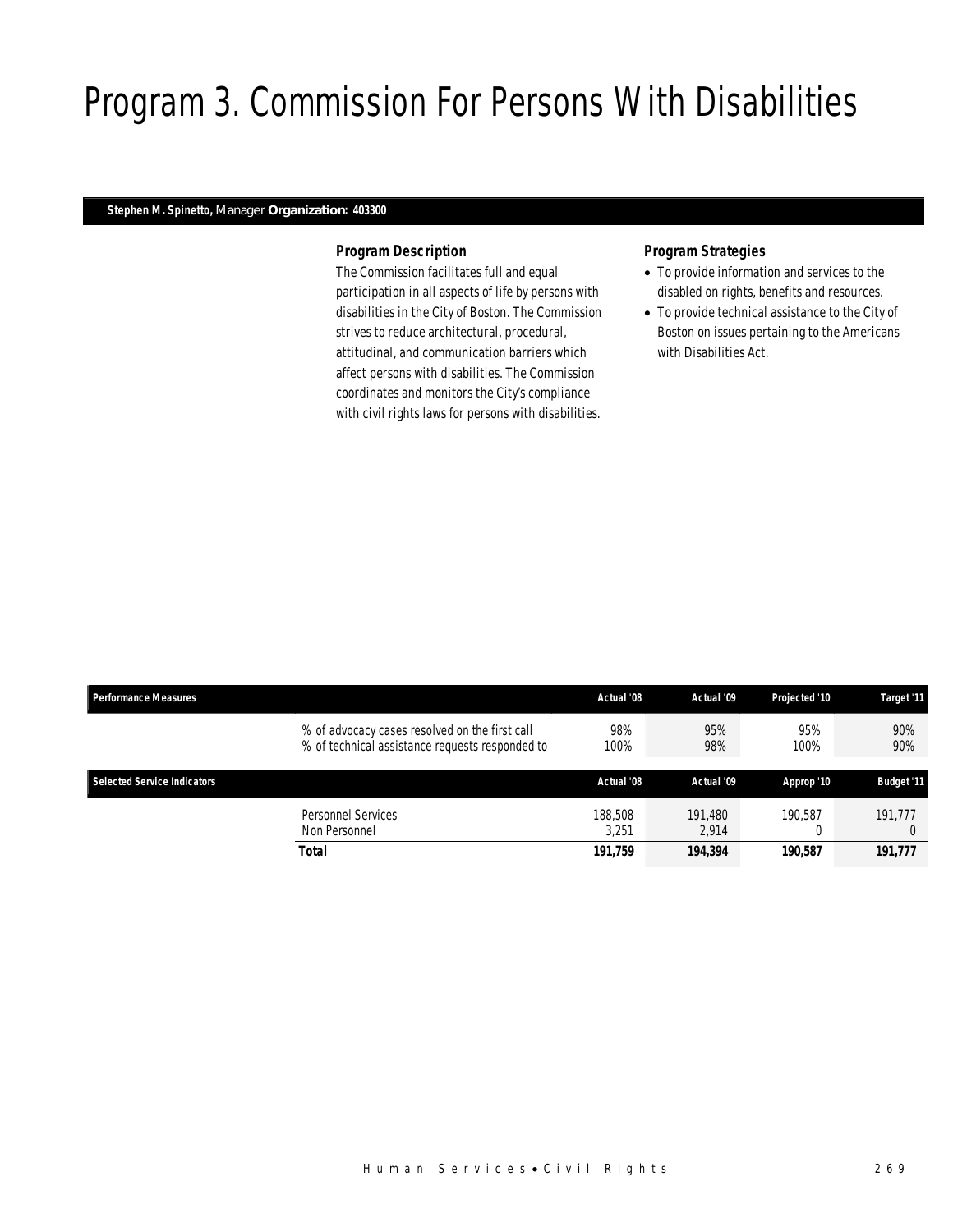# External Funds Projects

*Community Development Block Grant* 

#### *Project Mission*

The Fair Housing Program works to eliminate discrimination and increase access to housing in Boston through investigation and enforcement, education and outreach, affirmative marketing, and interagency coordination. The Boston Fair Housing Commission (BFHC) provides low income households with increased access to housing opportunities throughout the Boston Metropolitan Area (106 cities and towns). The BFHC operates a computerized listing service ("Metrolist") of available housing opportunities and provides education, outreach, and referrals to local, state, and federal resources.

#### *Fair Housing Assistance Program (FHAP)*

#### *Project Mission*

The Fair Housing Commission (BFHC) under an Interim Agreement with the US Department of Housing and Urban Development (HUD) will build administrative capacity to handle and process housing discrimination complaints filed under the Fair Housing Act and the fair housing law enforced by the BFHC.

#### *Housing Choice Program*

*Project Mission*<br>The Housing Choice Counseling Program is designed to promote housing choice and ti increase housing access for recipients of Section 8 vouchers awarded as a result of a consent decree.

*Regional Opportunity Counseling Program (ROC)* 

#### *Project Mission*

The ROC program provides housing and counseling to clients using the Metropolitan Housing Opportunity Clearing Center (METROLIST). The mission of Metrolist is to expand housing opportunities for Boston residents by providing a broad range of renter counseling services. These services include rental listings for government-assisted and private market housing located through out the Metropolitan area; housing search counseling; and referral to local agencies which provide resources for maintaining existing housing or locating new housing.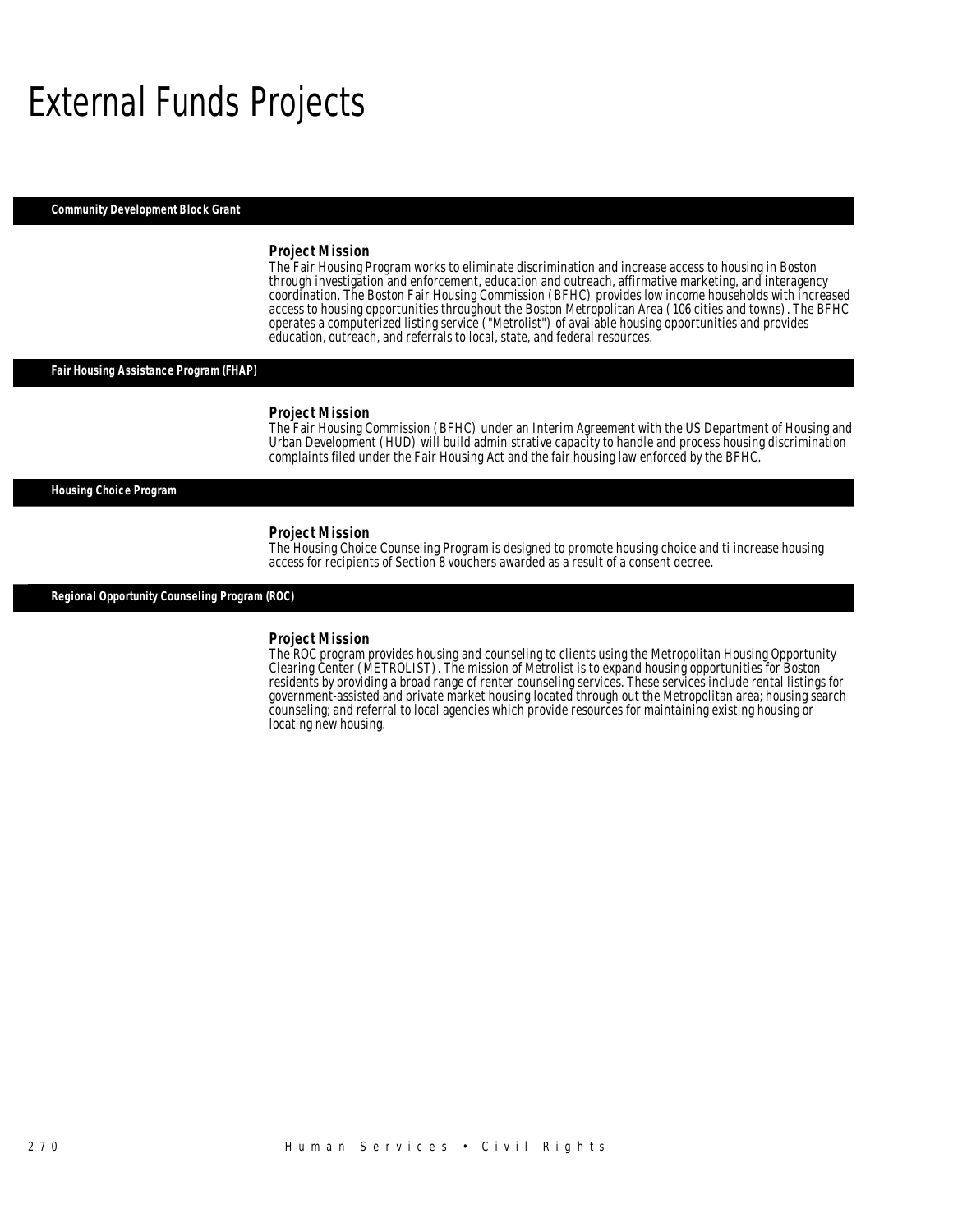# Elderly Commission Operating Budget

#### *Eliza Greenberg, Commissioner Appropriation: 387*

## *Department Mission*

The mission of the Elderly Commission is to enhance the quality of life for Boston's senior citizens through developing, planning, coordinating, implementing, and monitoring the delivery of programs and services to the elderly in an efficient and effective manner. These activities are provided in collaboration with various federal, state, and City agencies, along with neighborhood service providers and senior citizen groups.

### *FY11 Performance Strategies*

- To assess and address the needs of Boston's seniors.
- To develop resources to support the elder community.
- To improve access to and awareness of government benefits and services.
- To increase availability and accessibility of transportation services.
- To provide meaningful volunteer opportunities and increase the number of senior volunteers.

| <b>Operating Budget</b>            | Program Name                                    | <b>Total Actual '08</b> | <b>Total Actual '09</b> | Total Approp '10 | <b>Total Budget '11</b> |
|------------------------------------|-------------------------------------------------|-------------------------|-------------------------|------------------|-------------------------|
|                                    | <b>Elderly Administration</b>                   | 640,207                 | 668,785                 | 585,520          | 578,793                 |
|                                    | <b>Community Relations</b>                      | 312.572                 | 397,142                 | 397.090          | 307.146                 |
|                                    | <b>Elderly Transportation</b>                   | 1,486,754               | 1,409,764               | 1,430,834        | 1,465,873               |
|                                    | Program Services                                | 465,916                 | 535,946                 | 435,233          | 468,451                 |
|                                    | <b>Total</b>                                    | 2,905,449               | 3,011,637               | 2,848,677        | 2,820,263               |
| <b>External Funds Budget</b>       | <b>Fund Name</b>                                | Total Actual '08        | Total Actual '09        | Total Approp '10 | Total Budget '11        |
|                                    | <b>ARRA - Congregate Nutrition Services</b>     | 0                       | $\theta$                | 232,667          | $\theta$                |
|                                    | <b>ARRA - Home Delivered Nutrition Services</b> | 0                       | $\Omega$                | 114,544          | $\Omega$                |
|                                    | Area Agency On Aging (AAA)                      | 4,613,395               | 3,777,481               | 4,185,889        | 4,344,947               |
|                                    | E.O.E.A. Formula Grant                          | 427.237                 | 578.040                 | 557.244          | 560.430                 |
|                                    | <b>Elderly Universal Funds</b>                  | 60,932                  | 29.940                  | 23.616           | 40,000                  |
|                                    | Keep Seniors Connect                            | 0                       | 17,026                  | 30.534           | $\Omega$                |
|                                    | Mobility Assistance Program                     | $\Omega$                | $\Omega$                | 39,912           | $\Omega$                |
|                                    | Nutrition Services Incentive Program            | 484,271                 | 396,018                 | 434,237          | 430,216                 |
|                                    | Reach 2010                                      | 1,322                   | 500                     | $\Omega$         | $\Omega$                |
|                                    | Retired Senior Volunteers Program               | 126,526                 | 109,248                 | 132,413          | 126.779                 |
|                                    | S.H.I.N.E.                                      | 3,594                   | $\Omega$                | <sup>0</sup>     | $\Omega$                |
|                                    | Senior Companion Program                        | 228.789                 | 229.671                 | 226.571          | 233.454                 |
|                                    | State Elder Lunch Program                       | 601,175                 | 443,045                 | 550,000          | 569,730                 |
|                                    | <b>Total</b>                                    | 6,547,241               | 5,580,969               | 6,527,627        | 6,305,556               |
| <b>Selected Service Indicators</b> |                                                 | Actual '08              | Actual '09              | Approp '10       | <b>Budget '11</b>       |
|                                    | <b>Personnel Services</b>                       | 2,464,749               | 2,687,078               | 2,611,353        | 2,545,637               |
|                                    | Non Personnel                                   | 440,700                 | 324,559                 | 237,324          | 274,626                 |
|                                    | <b>Total</b>                                    | 2,905,449               | 3,011,637               | 2,848,677        | 2,820,263               |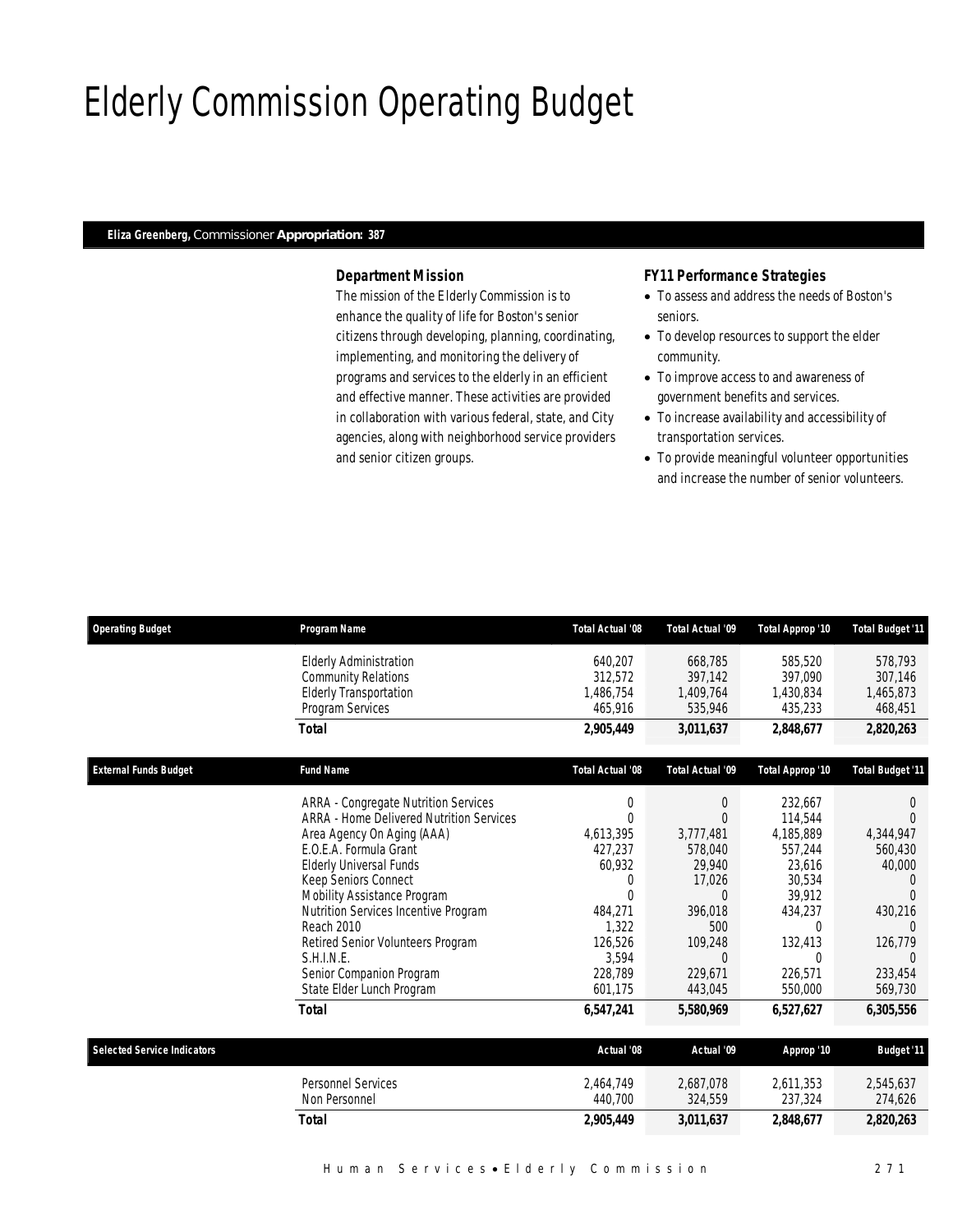# Elderly Commission Operating Budget



### *Authorizing Statutes*

- Enabling Legislation, CBC Ord. § 12-3.1.
- Powers and Duties, CBC Ord. § 12-3.2.

### *Description of Services*

Those services which are developed, planned, coordinated, and delivered by the Elderly Commission include assistance in applying for government benefits and community-based services, discount programs, health screening programs, housing programs, transportation, advocacy, employment and volunteer programs, counseling services and information and referrals. The Commission also coordinates and monitors neighborhood-based nutrition, legal, health, transportation and other elderly services, and senior centers.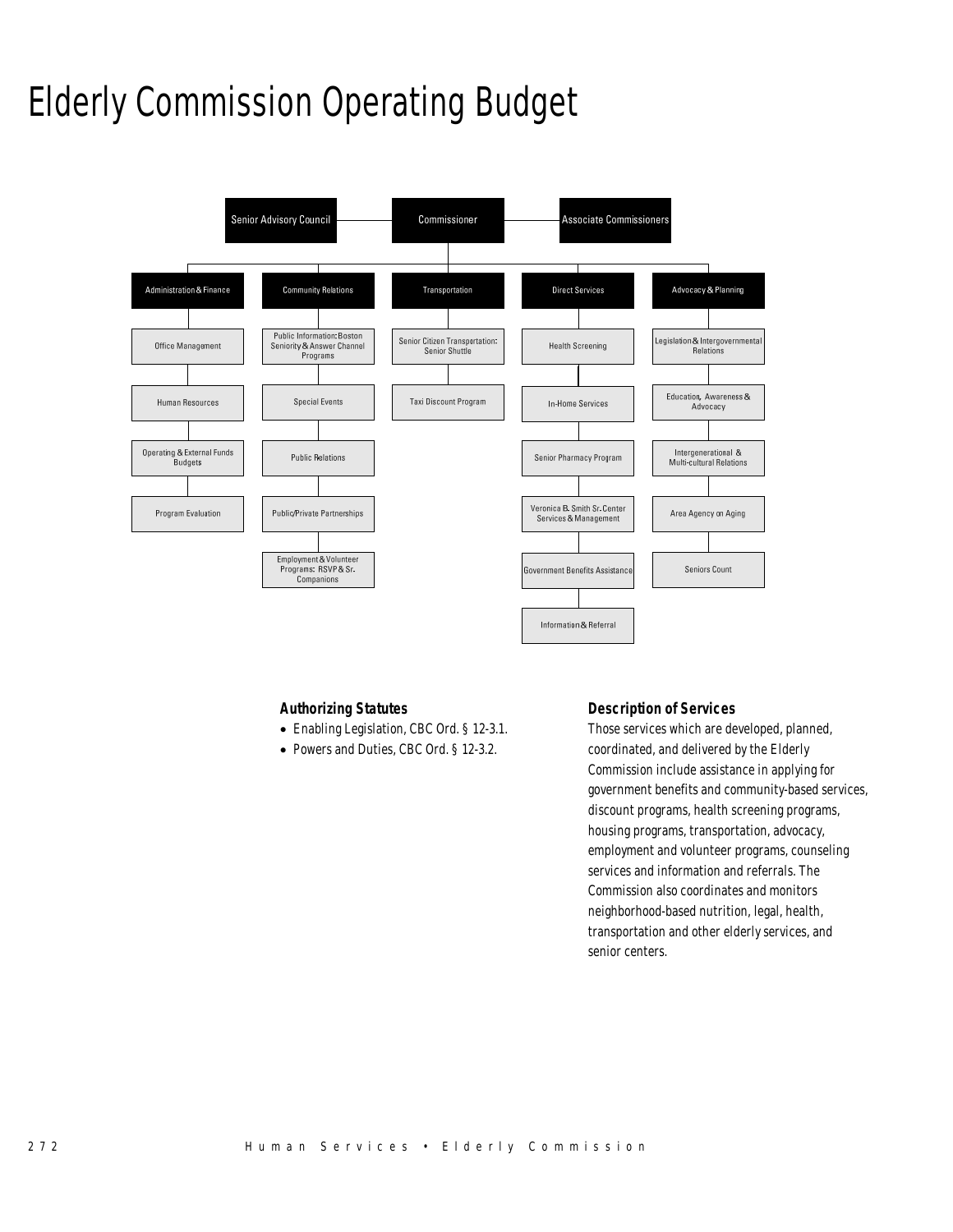# Department History

| <b>Personnel Services</b>       |                                                                                                                                                                                                                                                                                                      | FY08 Expenditure                                                                                        | FY09 Expenditure                                                                                                       | FY10 Appropriation                                                                            | FY11 Adopted                                                                                                    | Inc/Dec 10 vs 11                                                                                               |
|---------------------------------|------------------------------------------------------------------------------------------------------------------------------------------------------------------------------------------------------------------------------------------------------------------------------------------------------|---------------------------------------------------------------------------------------------------------|------------------------------------------------------------------------------------------------------------------------|-----------------------------------------------------------------------------------------------|-----------------------------------------------------------------------------------------------------------------|----------------------------------------------------------------------------------------------------------------|
|                                 | 51000 Permanent Employees<br>51100 Emergency Employees<br>51200 Overtime<br>51600 Unemployment Compensation<br>51700 Workers' Compensation<br><b>Total Personnel Services</b>                                                                                                                        | 2,446,256<br>$\mathbf 0$<br>15,819<br>$\overline{0}$<br>2,674<br>2,464,749                              | 2,669,451<br>$\mathbf 0$<br>12,008<br>1,941<br>3,678<br>2,687,078                                                      | 2,575,553<br>$\mathbf 0$<br>18,050<br>12,750<br>5,000<br>2,611,353                            | 2,520,387<br>$\mathbf 0$<br>15,250<br>5,000<br>5,000<br>2,545,637                                               | $-55,166$<br>$\overline{0}$<br>$-2,800$<br>$-7,750$<br>$\overline{0}$<br>$-65,716$                             |
| <b>Contractual Services</b>     |                                                                                                                                                                                                                                                                                                      | FY08 Expenditure                                                                                        | FY09 Expenditure                                                                                                       | FY10 Appropriation                                                                            | FY11 Adopted                                                                                                    | Inc/Dec 10 vs 11                                                                                               |
|                                 | 52100 Communications<br>52200 Utilities<br>52400 Snow Removal<br>52500 Garbage/Waste Removal<br>52600 Repairs Buildings & Structures<br>52700 Repairs & Service of Equipment<br>52800 Transportation of Persons<br>52900 Contracted Services<br><b>Total Contractual Services</b>                    | 64,383<br>$\mathbf 0$<br>$\overline{0}$<br>0<br>$\overline{0}$<br>54,937<br>43,790<br>64,212<br>227,322 | 58,430<br>$\boldsymbol{0}$<br>$\overline{0}$<br>$\overline{0}$<br>$\mathbf 0$<br>53,814<br>37,097<br>50,938<br>200,279 | 37,918<br>0<br>$\overline{0}$<br>0<br>$\overline{0}$<br>43,517<br>39,150<br>34,000<br>154,585 | 46,177<br>$\mathbf{0}$<br>$\mathbf{0}$<br>$\mathbf{0}$<br>$\mathbf{0}$<br>45,000<br>31,500<br>38,510<br>161,187 | 8,259<br>$\theta$<br>$\mathbf{0}$<br>$\overline{0}$<br>$\mathbf{0}$<br>1,483<br>$-7,650$<br>4,510<br>6,602     |
| <b>Supplies &amp; Materials</b> |                                                                                                                                                                                                                                                                                                      | FY08 Expenditure                                                                                        | FY09 Expenditure                                                                                                       | FY10 Appropriation                                                                            | FY11 Adopted                                                                                                    | Inc/Dec 10 vs 11                                                                                               |
|                                 | 53000 Auto Energy Supplies<br>53200 Food Supplies<br>53400 Custodial Supplies<br>53500 Med, Dental, & Hosp Supply<br>53600 Office Supplies and Materials<br>53700 Clothing Allowance<br>53800 Educational Supplies & Mat<br>53900 Misc Supplies & Materials<br><b>Total Supplies &amp; Materials</b> | 104,410<br>29,101<br>$\mathbf 0$<br>$\mathbf 0$<br>13,226<br>1,750<br>$\mathbf 0$<br>500<br>148,987     | 76,177<br>25,951<br>0<br>$\mathbf 0$<br>13,112<br>2,050<br>$\mathbf{0}$<br>$\Omega$<br>117,290                         | 68,400<br>7,277<br>0<br>$\mathbf 0$<br>1,250<br>1,750<br>0<br>$\overline{0}$<br>78,677        | 75,600<br>22,500<br>0<br>$\overline{0}$<br>8,621<br>1,750<br>$\mathbf{0}$<br>$\mathbf{0}$<br>108,471            | 7,200<br>15,223<br>$\mathbf{0}$<br>$\overline{0}$<br>7,371<br>$\theta$<br>$\overline{0}$<br>$\Omega$<br>29,794 |
| <b>Current Chgs &amp; Oblig</b> |                                                                                                                                                                                                                                                                                                      | FY08 Expenditure                                                                                        | FY09 Expenditure                                                                                                       | FY10 Appropriation                                                                            | FY11 Adopted                                                                                                    | Inc/Dec 10 vs 11                                                                                               |
|                                 | 54300 Workers' Comp Medical<br>54400 Legal Liabilities<br>54500 Aid To Veterans<br>54600 Current Charges H&I<br>54700 Indemnification<br>54900 Other Current Charges<br>Total Current Chgs & Oblig                                                                                                   | 7,398<br>4,297<br>0<br>$\mathbf 0$<br>$\overline{0}$<br>576<br>12,271                                   | 3,105<br>3,385<br>$\mathbf 0$<br>$\mathbf 0$<br>$\mathbf 0$<br>500<br>6,990                                            | $\boldsymbol{0}$<br>4,062<br>0<br>$\overline{0}$<br>0<br>$\mathbf 0$<br>4,062                 | $\mathbf 0$<br>4,468<br>$\mathbf{0}$<br>$\mathbf{0}$<br>$\mathbf{0}$<br>500<br>4,968                            | $\mathbf 0$<br>406<br>$\mathbf{0}$<br>$\overline{0}$<br>$\mathbf 0$<br>500<br>906                              |
| Equipment                       |                                                                                                                                                                                                                                                                                                      | FY08 Expenditure                                                                                        | FY09 Expenditure                                                                                                       | FY10 Appropriation                                                                            | FY11 Adopted                                                                                                    | Inc/Dec 10 vs 11                                                                                               |
|                                 | 55000 Automotive Equipment<br>55400 Lease/Purchase<br>55600 Office Furniture & Equipment<br>55900 Misc Equipment<br><b>Total Equipment</b>                                                                                                                                                           | 52,120<br>$\Omega$<br>$\boldsymbol{0}$<br>$\overline{0}$<br>52,120                                      | 0<br>$\theta$<br>$\boldsymbol{0}$<br>0<br>0                                                                            | 0<br>$\Omega$<br>$\mathbf 0$<br>0<br>0                                                        | $\mathbf 0$<br>$\Omega$<br>$\mathbf 0$<br>$\mathbf 0$<br>0                                                      | $\mathbf 0$<br>$\Omega$<br>$\mathbf 0$<br>$\mathbf 0$<br>0                                                     |
| <b>Other</b>                    |                                                                                                                                                                                                                                                                                                      | FY08 Expenditure                                                                                        | FY09 Expenditure                                                                                                       | FY10 Appropriation                                                                            | FY11 Adopted                                                                                                    | Inc/Dec 10 vs 11                                                                                               |
|                                 | 56200 Special Appropriation<br>57200 Structures & Improvements<br>58000 Land & Non-Structure<br><b>Total Other</b>                                                                                                                                                                                   | $\boldsymbol{0}$<br>0<br>0<br>0                                                                         | 0<br>0<br>0<br>0                                                                                                       | $\pmb{0}$<br>$\mathbf 0$<br>0<br>0                                                            | $\boldsymbol{0}$<br>0<br>$\mathbf{0}$<br>0                                                                      | 0<br>$\mathbf 0$<br>$\mathbf 0$<br>0                                                                           |
|                                 | <b>Grand Total</b>                                                                                                                                                                                                                                                                                   | 2,905,449                                                                                               | 3,011,637                                                                                                              | 2,848,677                                                                                     | 2,820,263                                                                                                       | $-28,414$                                                                                                      |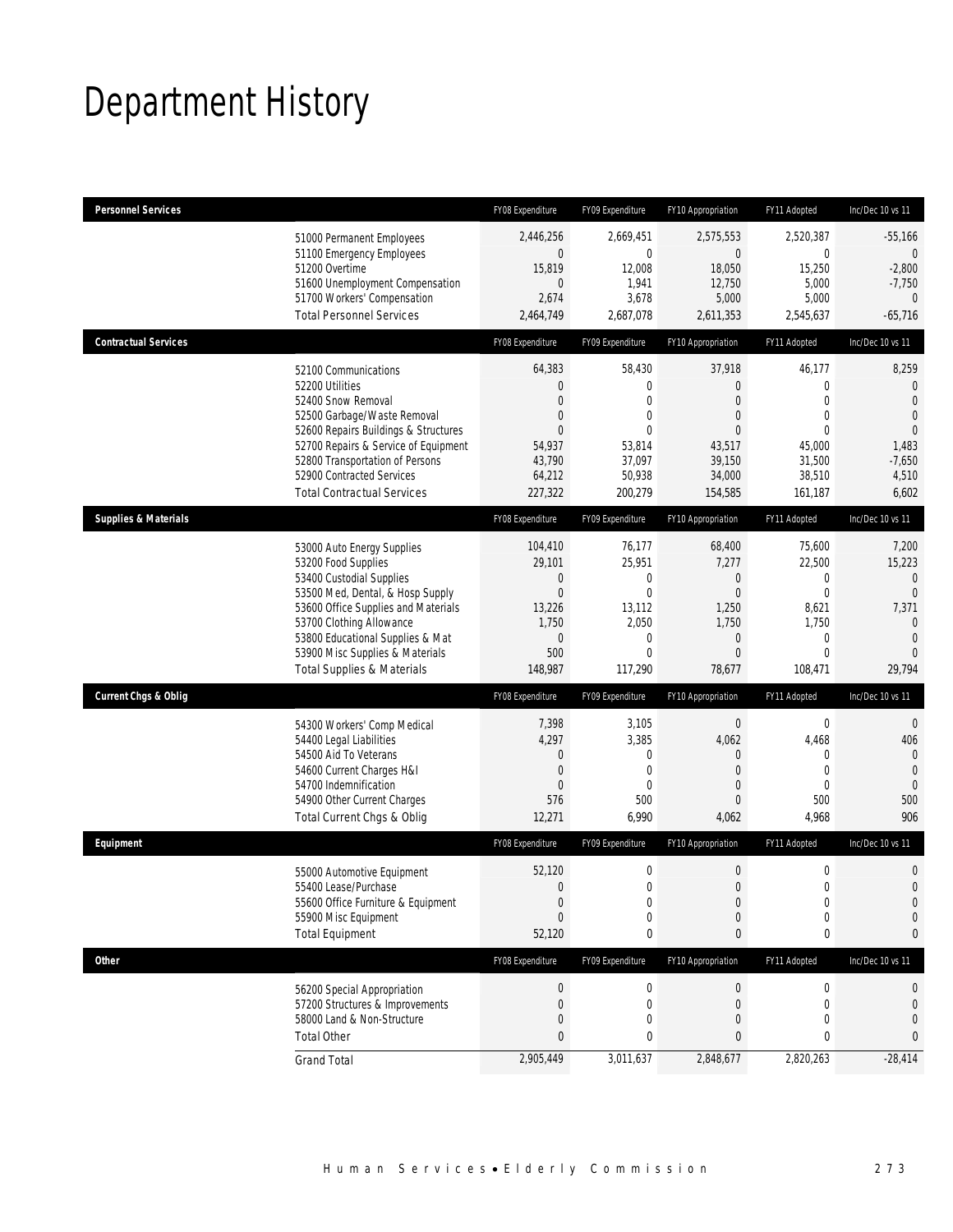# Department Personnel

| Title                               | Union<br>Code   | Grade     | Position | FY11 Salary | Title                            | Union<br>Code   | Grade | Position | FY11 Salary |
|-------------------------------------|-----------------|-----------|----------|-------------|----------------------------------|-----------------|-------|----------|-------------|
|                                     |                 |           |          |             |                                  |                 |       |          |             |
| Dep Commissioner                    | <b>MYN</b>      | <b>NG</b> | 3.00     | 181,247     | <b>Driver</b>                    | AFT             | 10    | 25.00    | 967,482     |
| Dep Commissioner                    | MY0             | <b>NG</b> | 1.00     | 58,310      | Scheduler                        | AFT             | 10    | 4.00     | 151,394     |
| <b>Commissioner Elderly Affairs</b> | CDH             | <b>NG</b> | 1.00     | 96,941      | Community Services/Advocate      | SU <sub>6</sub> | 09    | 7.00     | 311,905     |
| Dep Comm Admin/Finance              | MY0             | <b>NG</b> | 1.00     | 60,666      | <b>Executive Director</b>        | MY <sub>0</sub> | 08    | 1.00     | 69,732      |
| Chief of Staff                      | <b>MYN</b>      | <b>NG</b> | 1.00     | 60,804      | Dispatcher                       | AFT             | 08    | 1.00     | 32,142      |
| Officer Manager                     | SU <sub>6</sub> | 15        | 1.00     | 58.440      | <b>Fiscal Admin Assistant</b>    | SU <sub>6</sub> | 07    | 1.00     | 37,275      |
| Director of Fundraising             | SU <sub>6</sub> | 15        | 1.00     | 58,074      | Admin Asst I                     | SU <sub>6</sub> | 07    | 3.00     | 117,374     |
| Dir of Grants Procurement Mangmnt   | SU <sub>6</sub> | 15        | 1.00     | 46,827      | <b>Exec Asst</b>                 | MY0             | 06    | 1.00     | 52,312      |
| Scheduling Manager                  | SU <sub>6</sub> | 15        | 1.00     | 58,440      | Receptionist                     | SU <sub>6</sub> | 06    | 1.00     | 34,150      |
| Inform & ReferrI and SHINE Dir      | SU <sub>6</sub> | 15        | 1.00     | 52,821      | Sr Budget Analyst (Eld/Fiscal)   | SE <sub>1</sub> | 06    | 1.00     | 72,313      |
| Special Events Director             | SU <sub>6</sub> | 15        | 1.00     | 58,440      | Prin Personnel Officer (Elderly) | SE <sub>1</sub> | 06    | 1.00     | 72,313      |
| NutritionAdvocacy&PlanningDir       | SU <sub>6</sub> | 15        | 1.00     | 49,001      | Asst Dir                         | MY <sub>0</sub> | 05    | 1.00     | 52,980      |
| <b>Constituent Relations Coord</b>  | SU <sub>6</sub> | 13        | 1.00     | 40,303      | Staff Assistant I                | MY <sub>0</sub> | 05    | 1.00     | 46,390      |
| Fleet Main Manager                  | SU <sub>6</sub> | 12        | 1.00     | 49,899      | Shine Assistant                  | SU <sub>6</sub> | 04    | 1.00     | 31,886      |
|                                     |                 |           |          |             | Office Clerk                     | SU <sub>6</sub> | 04    | 1.00     | 38,017      |
|                                     |                 |           |          |             | <b>Total</b>                     |                 |       | 66       | 3,017,878   |

| <b>Total</b>                 | 66          | 3,017,878  |
|------------------------------|-------------|------------|
| <b>Adjustments</b>           |             |            |
| <b>Differential Payments</b> |             |            |
| Other                        |             | 19,000     |
|                              |             | $-399,986$ |
| <b>Salary Savings</b>        |             | $-116,504$ |
| <b>FY11 Total Request</b>    |             | 2,520,388  |
|                              | Chargebacks |            |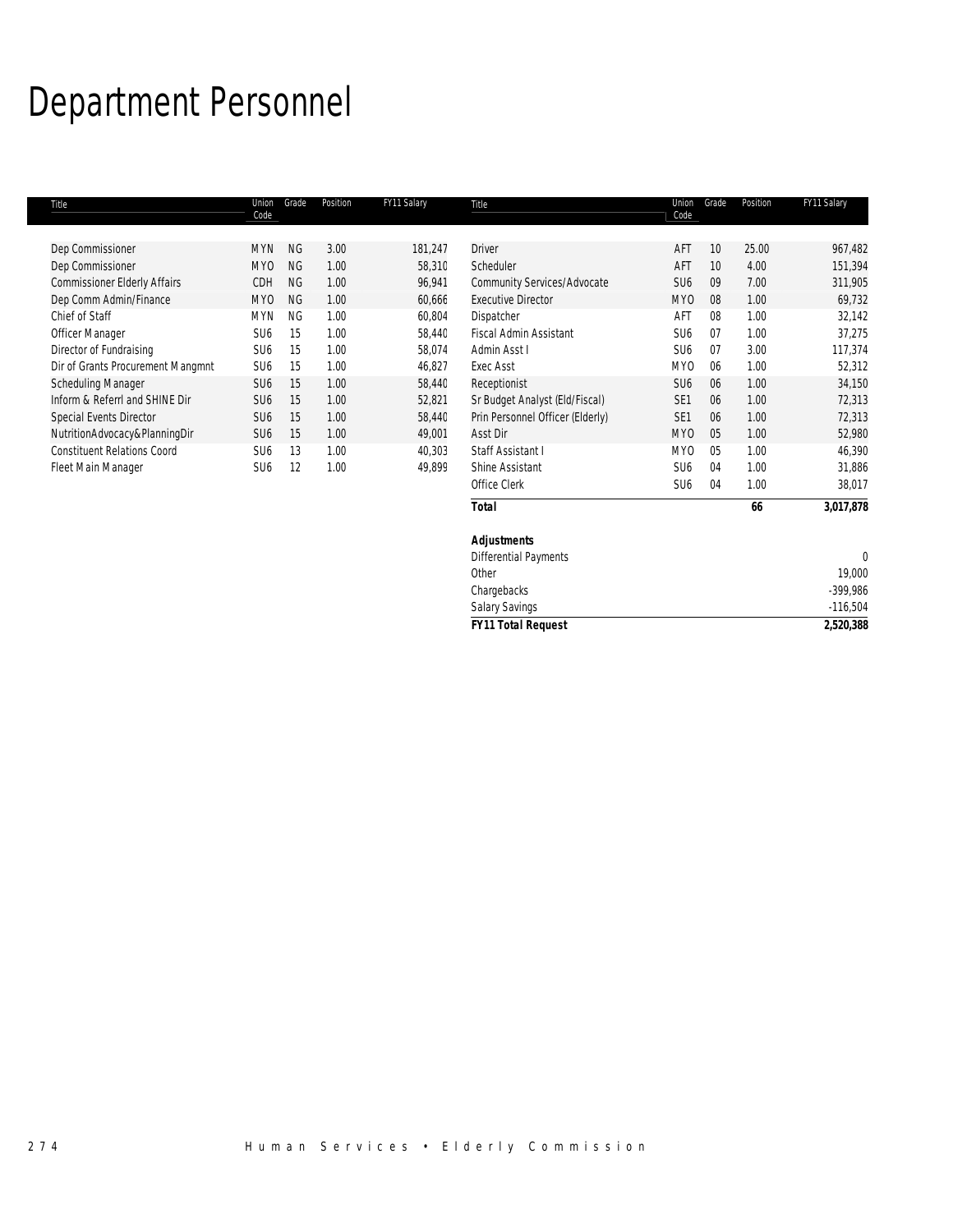# External Funds History

| <b>Personnel Services</b>       |                                                                                                                                                                                                                                                                                                            | FY08 Expenditure                                                                                                                 | FY09 Expenditure                                                                                                           | FY10 Appropriation                                                                                                                        | FY11 Adopted                                                                                                           | Inc/Dec 10 vs 11                                                                                                                 |
|---------------------------------|------------------------------------------------------------------------------------------------------------------------------------------------------------------------------------------------------------------------------------------------------------------------------------------------------------|----------------------------------------------------------------------------------------------------------------------------------|----------------------------------------------------------------------------------------------------------------------------|-------------------------------------------------------------------------------------------------------------------------------------------|------------------------------------------------------------------------------------------------------------------------|----------------------------------------------------------------------------------------------------------------------------------|
|                                 | 51000 Permanent Employees<br>51100 Emergency Employees<br>51200 Overtime<br>51300 Part Time Employees<br>51400 Health Insurance<br>51500 Pension & Annunity<br>51600 Unemployment Compensation<br>51700 Workers' Compensation<br>51800 Indirect Costs<br>51900 Medicare<br><b>Total Personnel Services</b> | 901,325<br>125,607<br>95<br>$\mathbf 0$<br>67,339<br>46,060<br>$\mathbf 0$<br>$\theta$<br>$\boldsymbol{0}$<br>5,072<br>1,145,498 | 847,763<br>137,850<br>0<br>$\mathbf{0}$<br>99,203<br>52,206<br>$\mathbf{0}$<br>$\mathbf 0$<br>27,431<br>5,386<br>1,169,839 | 1,004,094<br>130,051<br>$\mathbf 0$<br>$\mathbf 0$<br>151,331<br>81,817<br>$\mathbf 0$<br>$\overline{0}$<br>24,445<br>13,680<br>1,405,418 | 1,084,234<br>130,030<br>0<br>$\mathbf 0$<br>146,924<br>90,474<br>0<br>$\mathbf 0$<br>24,300<br>22,023<br>1,497,985     | 80,140<br>$-21$<br>$\theta$<br>$\overline{0}$<br>$-4,407$<br>8,657<br>$\mathbf 0$<br>$\overline{0}$<br>$-145$<br>8,343<br>92,567 |
| <b>Contractual Services</b>     |                                                                                                                                                                                                                                                                                                            | FY08 Expenditure                                                                                                                 | FY09 Expenditure                                                                                                           | FY10 Appropriation                                                                                                                        | FY11 Adopted                                                                                                           | Inc/Dec 10 vs 11                                                                                                                 |
|                                 | 52100 Communications<br>52200 Utilities<br>52400 Snow Removal<br>52500 Garbage/Waste Removal<br>52600 Repairs Buildings & Structures<br>52700 Repairs & Service of Equipment<br>52800 Transportation of Persons<br>52900 Contracted Services<br><b>Total Contractual Services</b>                          | 2,611<br>$\mathbf 0$<br>$\overline{0}$<br>$\mathbf 0$<br>$\overline{0}$<br>$\overline{0}$<br>38,461<br>5,290,469<br>5,331,541    | 4,744<br>$\boldsymbol{0}$<br>$\mathbf{0}$<br>$\mathbf{0}$<br>0<br>$\Omega$<br>59,235<br>4,251,169<br>4,315,148             | 15,361<br>$\boldsymbol{0}$<br>0<br>$\overline{0}$<br>$\overline{0}$<br>$\Omega$<br>32,313<br>4,968,859<br>5,016,533                       | 15,355<br>$\mathbf{0}$<br>$\mathbf{0}$<br>$\mathbf{0}$<br>$\mathbf{0}$<br>$\Omega$<br>51,678<br>4,685,420<br>4,752,453 | -6<br>$\mathbf{0}$<br>$\overline{0}$<br>$\overline{0}$<br>$\overline{0}$<br>$\Omega$<br>19,365<br>$-283,439$<br>$-264,080$       |
| <b>Supplies &amp; Materials</b> |                                                                                                                                                                                                                                                                                                            | FY08 Expenditure                                                                                                                 | FY09 Expenditure                                                                                                           | FY10 Appropriation                                                                                                                        | FY11 Adopted                                                                                                           | Inc/Dec 10 vs 11                                                                                                                 |
|                                 | 53000 Auto Energy Supplies<br>53200 Food Supplies<br>53400 Custodial Supplies<br>53500 Med, Dental, & Hosp Supply<br>53600 Office Supplies and Materials<br>53700 Clothing Allowance<br>53900 Misc Supplies & Materials<br><b>Total Supplies &amp; Materials</b>                                           | $\boldsymbol{0}$<br>27,641<br>0<br>$\mathbf 0$<br>28,796<br>$\theta$<br>7,977<br>64,414                                          | $\mathbf 0$<br>25,355<br>0<br>$\mathbf 0$<br>18,807<br>$\mathbf{0}$<br>18,596<br>62,758                                    | $\boldsymbol{0}$<br>35,964<br>0<br>$\mathbf 0$<br>28,334<br>$\theta$<br>1,204<br>65,502                                                   | $\boldsymbol{0}$<br>36,652<br>$\mathbf{0}$<br>$\mathbf 0$<br>14,394<br>$\mathbf 0$<br>2,962<br>54,008                  | $\mathbf{0}$<br>688<br>$\overline{0}$<br>$\mathbf{0}$<br>$-13,940$<br>$\Omega$<br>1,758<br>$-11,494$                             |
| <b>Current Chgs &amp; Oblig</b> |                                                                                                                                                                                                                                                                                                            | FY08 Expenditure                                                                                                                 | FY09 Expenditure                                                                                                           | FY10 Appropriation                                                                                                                        | FY11 Adopted                                                                                                           | Inc/Dec 10 vs 11                                                                                                                 |
|                                 | 54300 Workers' Comp Medical<br>54400 Legal Liabilities<br>54600 Current Charges H&I<br>54700 Indemnification<br>54900 Other Current Charges<br>Total Current Chgs & Oblig                                                                                                                                  | $\boldsymbol{0}$<br>$\mathbf 0$<br>$\boldsymbol{0}$<br>$\overline{0}$<br>2,784<br>2,784                                          | 0<br>$\mathbf 0$<br>$\overline{0}$<br>0<br>3,213<br>3,213                                                                  | $\boldsymbol{0}$<br>$\mathbf 0$<br>$\mathbf{0}$<br>$\overline{0}$<br>262<br>262                                                           | $\mathbf 0$<br>$\mathbf 0$<br>$\mathbf{0}$<br>$\mathbf{0}$<br>1,110<br>1,110                                           | 0<br>$\mathbf 0$<br>$\mathbf 0$<br>$\mathbf 0$<br>848<br>848                                                                     |
| Eauipment                       |                                                                                                                                                                                                                                                                                                            | FY08 Expenditure                                                                                                                 | FY09 Expenditure                                                                                                           | FY10 Appropriation                                                                                                                        | FY11 Adopted                                                                                                           | Inc/Dec 10 vs 11                                                                                                                 |
|                                 | 55000 Automotive Equipment<br>55400 Lease/Purchase<br>55600 Office Furniture & Equipment<br>55900 Misc Equipment<br><b>Total Equipment</b>                                                                                                                                                                 | $\boldsymbol{0}$<br>$\theta$<br>$\overline{0}$<br>3,004<br>3,004                                                                 | 26,181<br>$\mathbf 0$<br>$\overline{0}$<br>3,830<br>30,011                                                                 | 39,912<br>0<br>$\mathbf 0$<br>0<br>39,912                                                                                                 | $\mathbf 0$<br>$\boldsymbol{0}$<br>$\mathbf 0$<br>$\mathbf 0$<br>0                                                     | $-39,912$<br>0<br>$\theta$<br>$\overline{0}$<br>$-39,912$                                                                        |
| <b>Other</b>                    |                                                                                                                                                                                                                                                                                                            | FY08 Expenditure                                                                                                                 | FY09 Expenditure                                                                                                           | FY10 Appropriation                                                                                                                        | FY11 Adopted                                                                                                           | Inc/Dec 10 vs 11                                                                                                                 |
|                                 | 56200 Special Appropriation<br>57200 Structures & Improvements<br>58000 Land & Non-Structure<br><b>Total Other</b><br><b>Grand Total</b>                                                                                                                                                                   | $\boldsymbol{0}$<br>$\boldsymbol{0}$<br>$\boldsymbol{0}$<br>0<br>6,547,241                                                       | $\boldsymbol{0}$<br>$\mathbf 0$<br>$\overline{0}$<br>0<br>5,580,969                                                        | $\boldsymbol{0}$<br>$\mathbf 0$<br>$\mathbf 0$<br>0<br>6,527,627                                                                          | $\boldsymbol{0}$<br>$\mathbf 0$<br>$\mathbf 0$<br>0<br>6,305,556                                                       | $\mathbf 0$<br>$\mathbf 0$<br>$\mathbf 0$<br>$\mathbf{0}$<br>$-222,071$                                                          |
|                                 |                                                                                                                                                                                                                                                                                                            |                                                                                                                                  |                                                                                                                            |                                                                                                                                           |                                                                                                                        |                                                                                                                                  |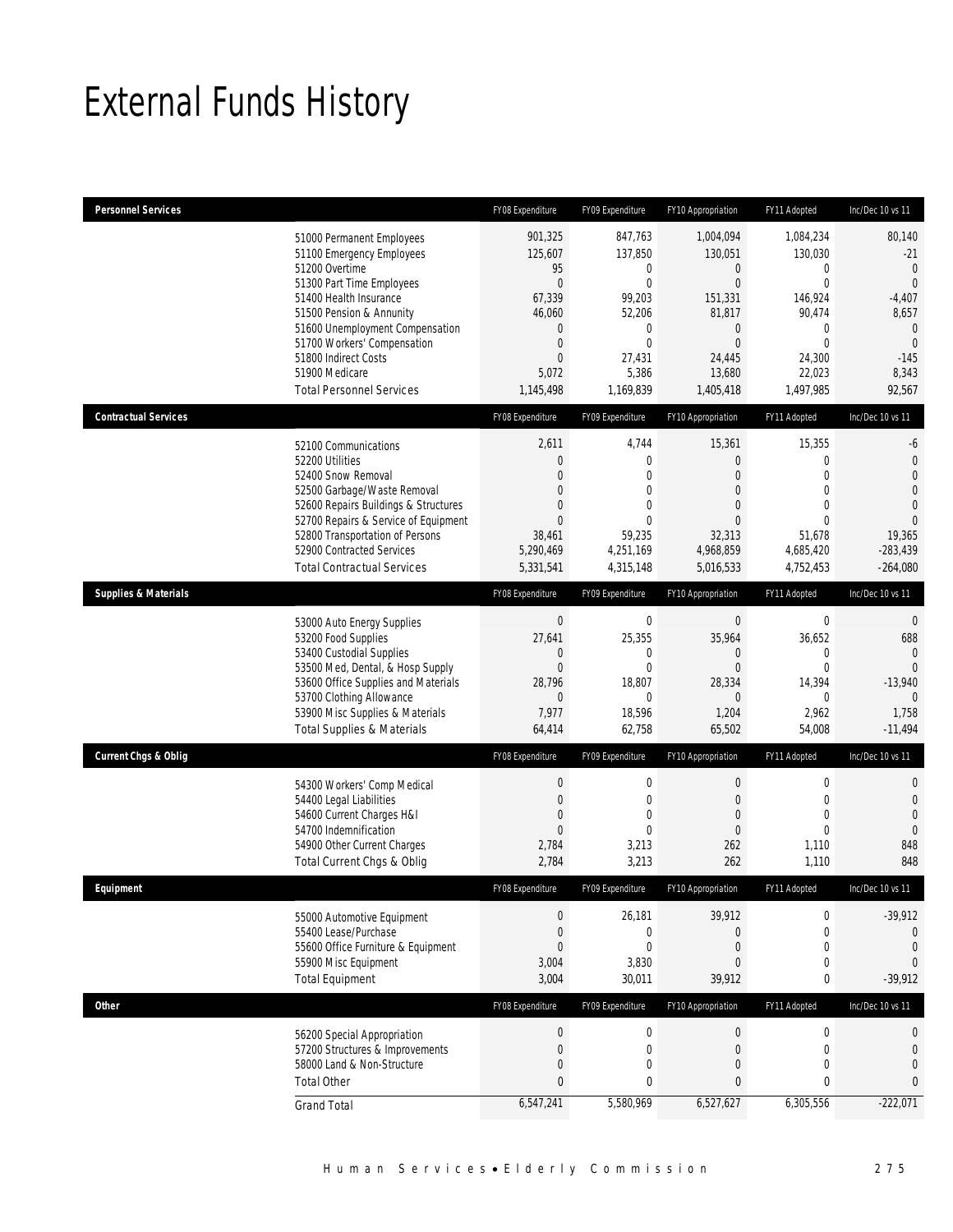# External Funds Personnel

| Title                         | Union<br>Code   | Grade | Position | FY11 Salary | Title                                 | Union<br>Code   | Grade | Position | FY11 Salary  |
|-------------------------------|-----------------|-------|----------|-------------|---------------------------------------|-----------------|-------|----------|--------------|
|                               |                 |       |          |             |                                       |                 |       |          |              |
| <b>Coord Field Services</b>   | SU <sub>6</sub> | 15    | 1.00     | 58,440      | <b>Grants and Payroll Coordinator</b> | SU <sub>6</sub> | 13    | 1.00     | 49,984       |
| Dir Of Caregiver Support Serv | SU <sub>6</sub> | 15    | 1.00     | 58,440      | Editor/Sr Citizen Newspaper           | SU <sub>6</sub> | 13    | 1.00     | 45,468       |
| Sr Companion Director         | SU <sub>6</sub> | 15    | 1.00     | 58,440      | Program Monitor Supervisor            | SU <sub>6</sub> | 12    | 1.00     | 46,528       |
| Coord Area Agency On Aging    | SU <sub>6</sub> | 15    | 1.00     | 43,580      | Program Monitor                       | SU <sub>6</sub> | 10    | 2.00     | 83,910       |
| Special Asst (Health&Housing) | SU <sub>6</sub> | 15    | 1.00     | 58,440      | Housing Advocate                      | SU <sub>6</sub> | 09    | 1.00     | 46,220       |
| <b>RSVP Director</b>          | SU <sub>6</sub> | 15    | 1.00     | 45,175      | <b>Health Service Advocate</b>        | SU <sub>6</sub> | 09    | 4.00     | 149,641      |
| Taxi Coupon Coordinator       | SU <sub>6</sub> | 13    | 1.00     | 54,042      | Health & Fitness Advocate             | SU <sub>6</sub> | 09    | 1.00     | 46,220       |
|                               |                 |       |          |             | <b>Total</b>                          |                 |       | 18       | 844,528      |
|                               |                 |       |          |             | <b>Adjustments</b>                    |                 |       |          |              |
|                               |                 |       |          |             | <b>Differential Payments</b>          |                 |       |          | $\mathbf{0}$ |
|                               |                 |       |          |             | Other                                 |                 |       |          | $\Omega$     |
|                               |                 |       |          |             | Chargebacks                           |                 |       |          | 399,986      |
|                               |                 |       |          |             | <b>Salary Savings</b>                 |                 |       |          | $-160,278$   |
|                               |                 |       |          |             | <b>FY11 Total Request</b>             |                 |       |          | 1,084,236    |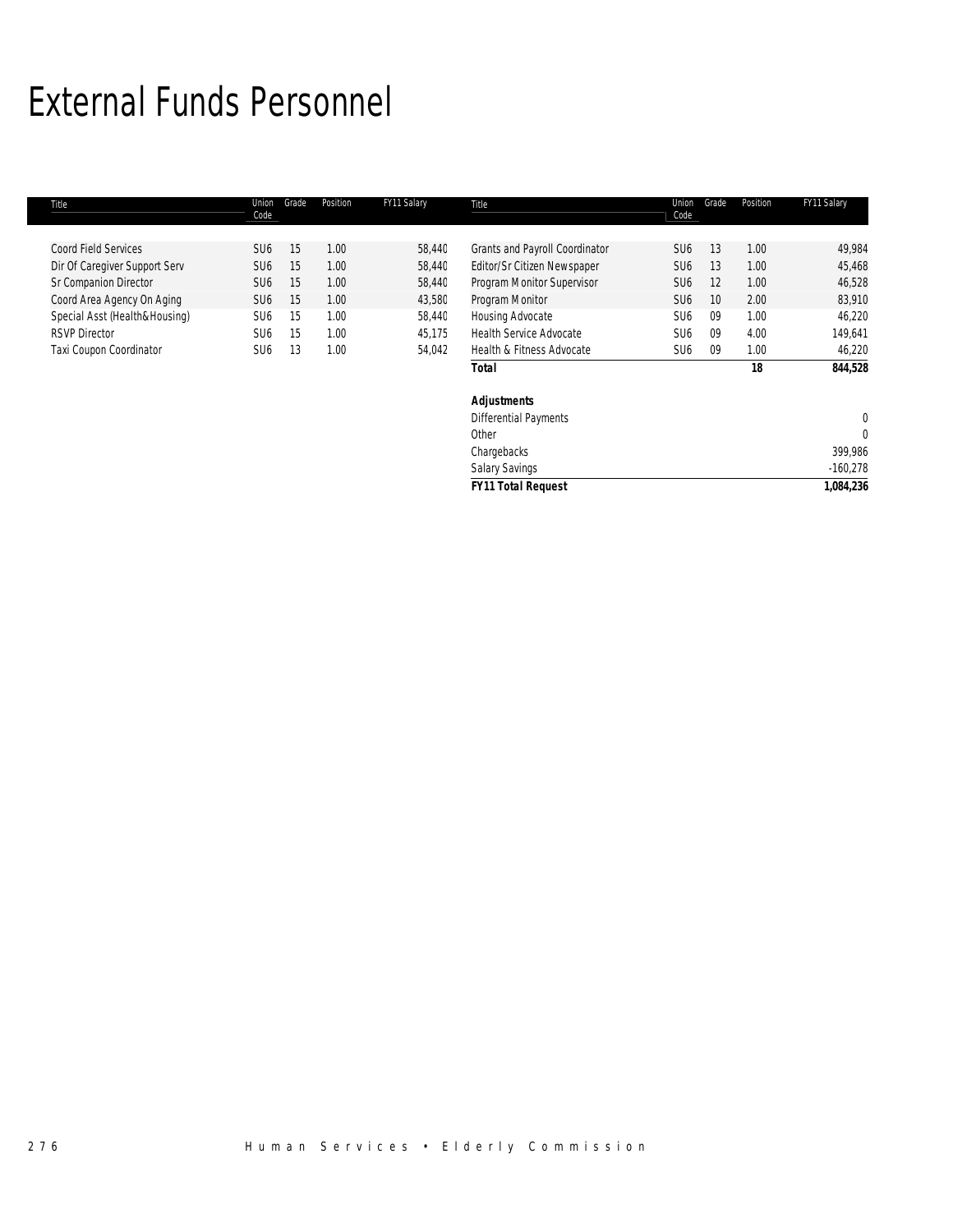# Program 1. Elderly Administration

### *Francis Thomas, Manager Organization: 387100*

### *Program Description*

The Administration Program provides fiscal supervision of all Commission programs, and procures resources to ensure that all programs perform their mission on time and on budget. The program provides data management, purchasing, staff training, program evaluation and analysis. Administration maintains a close relationship with senior citizen groups, and service providers through administrating and monitoring providers supported by Area Agency on Aging grants. Administration staff is responsible for initiating systems that increase productivity and community outreach. Administration is also responsible for financially preparing the Commission to serve the growing needs of our multicultural and linguistically diverse clients and staff and the eventual boom in the elder population.

### *Program Strategies*

• To develop resources to support the elder community.

| <b>Performance Measures</b> |                                            | Actual '08         | Actual '09         | Projected '10     | Target '11        |
|-----------------------------|--------------------------------------------|--------------------|--------------------|-------------------|-------------------|
|                             | Monetary and in-kind donations             | 59.700             | 51,510             | 308.062           | 200,000           |
|                             |                                            |                    |                    |                   |                   |
| Selected Service Indicators |                                            | Actual '08         | Actual '09         | Approp '10        | <b>Budget '11</b> |
|                             | <b>Personnel Services</b><br>Non Personnel | 523,484<br>116.723 | 548.294<br>120.491 | 543.740<br>41.780 | 526.549<br>52,244 |
|                             | <b>Total</b>                               | 640.207            | 668,785            | 585,520           | 578,793           |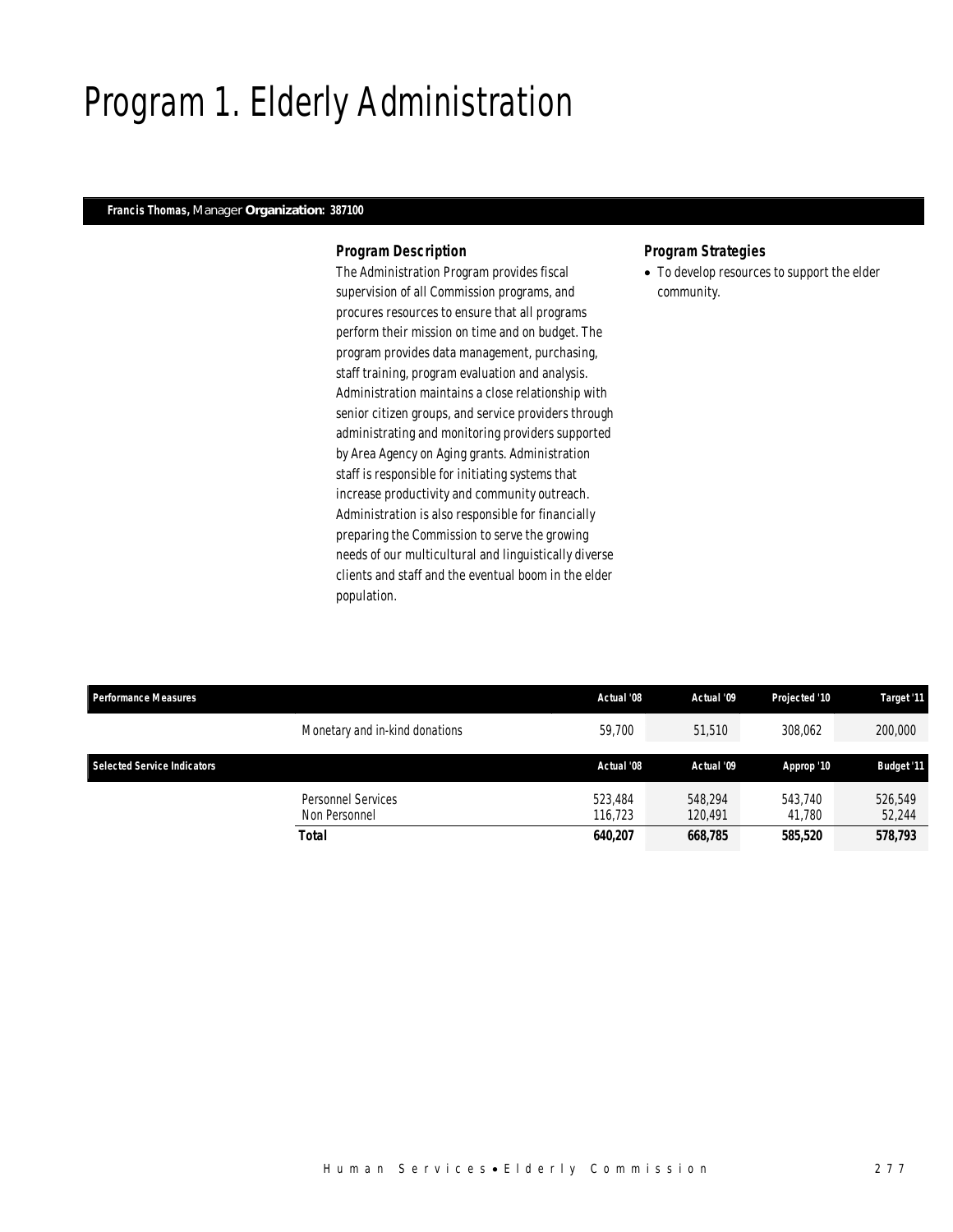# Program 2. Community Relations

#### *Kathleen Giordano, Manager Organization: 387200*

### *Program Description*

The Community Relations Program provides seniors, caregivers, and the general public with essential information that helps to improve the quality and safety of seniors' lives. The monthly newspaper and web site offer articles and information of special interest to seniors. The Commission produces television shows for Boston Neighborhood Network and the Boston cable channel. The Community Relations program creates and manages internal and external relationships aimed at developing and maintaining staff, city, neighborhood, public, media and business relationships. This program promotes employment and volunteer opportunities for seniors and helps to develop, coordinate and support intergenerational and multicultural activities. It also coordinates special fundraising, recreation, health and fitness events to reduce isolation and encourage community involvement of seniors.

### *Program Strategies*

- To encourage senior participation in social and recreational events.
- To provide meaningful volunteer opportunities and increase the number of senior volunteers.

|                           |                           | Projected '10       | Target '11                |
|---------------------------|---------------------------|---------------------|---------------------------|
| 18.391<br>495<br>52<br>68 | 14,666<br>537<br>92<br>76 | 12.191<br>579<br>80 | 15,000<br>577<br>65<br>78 |
|                           |                           |                     |                           |
| Actual '08                | Actual '09                | Approp '10          | <b>Budget '11</b>         |
| 262.017<br>50,555         | 334,086<br>63,056         | 336,313<br>60.777   | 234,636<br>72,510         |
|                           | Actual '08                | Actual '09          |                           |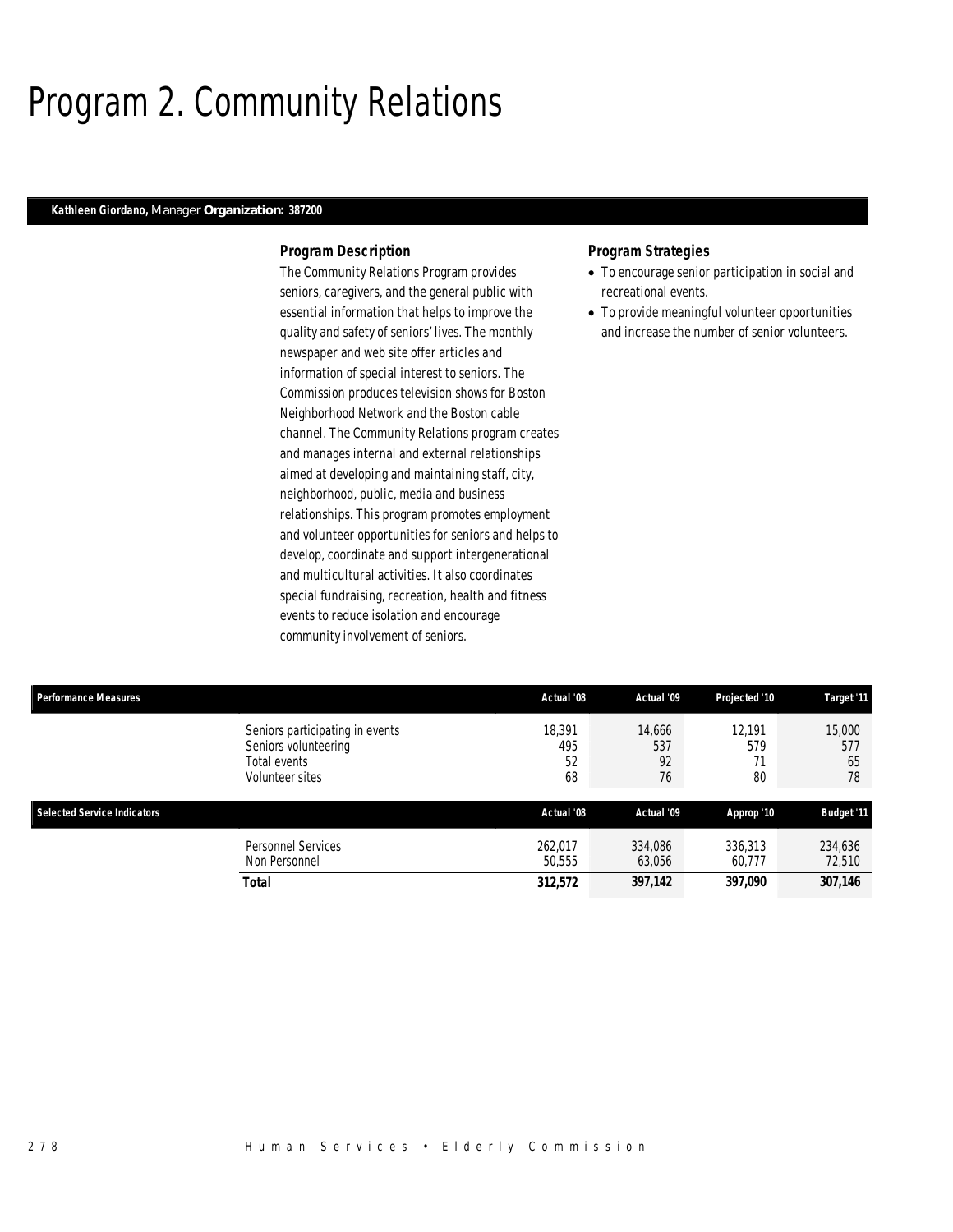# Program 3. Elderly Transportation

## *Michael Killoran, Manager Organization: 387300*

### *Program Description*

Through the Senior Shuttle, the Transportation Program provides curb-to-curb transportation to Boston's elderly. The shuttle operates scheduled trips within Boston with medical appointments receiving highest priority, followed by grocery shopping. Social and recreational activities are provided based on availability. The Transportation Program also oversees the Taxi Discount Coupon Program and develops and maintains collaborations with other senior transportation providers, elder service organizations and city agencies to provide access to other transportation services and to help educate our seniors on pedestrian safety and safe driver issues.

### *Program Strategies*

• To increase availability and accessibility of transportation services.

| <b>Performance Measures</b>        |                                                                                                                                                                                                 | Actual '08                                                  | Actual '09                                                  | Projected '10                                                | Target '11                                                  |
|------------------------------------|-------------------------------------------------------------------------------------------------------------------------------------------------------------------------------------------------|-------------------------------------------------------------|-------------------------------------------------------------|--------------------------------------------------------------|-------------------------------------------------------------|
|                                    | % available Senior Shuttle driver time worked<br>% of medical trip requests fulfilled<br>Medical rides<br>Shopping rides<br>Social and recreational rides<br>Taxi coupon clients<br>Total rides | 78%<br>98%<br>27.263<br>14,339<br>4,358<br>19.861<br>45,987 | 77%<br>98%<br>25,709<br>13,952<br>3.649<br>21,345<br>42,431 | 76%<br>100%<br>24,830<br>12.931<br>2.706<br>21,812<br>40.314 | 82%<br>98%<br>24.500<br>13,500<br>3.000<br>20,000<br>40,000 |
| <b>Selected Service Indicators</b> |                                                                                                                                                                                                 | Actual '08                                                  | Actual '09                                                  | Approp '10                                                   | <b>Budget '11</b>                                           |
|                                    | <b>Personnel Services</b><br>Non Personnel                                                                                                                                                      | 1.223.617<br>263.137                                        | 1.275.026<br>134,738                                        | 1.297.767<br>133,067                                         | 1,319,451<br>146,422                                        |
|                                    | <b>Total</b>                                                                                                                                                                                    | 1,486,754                                                   | 1,409,764                                                   | 1,430,834                                                    | 1,465,873                                                   |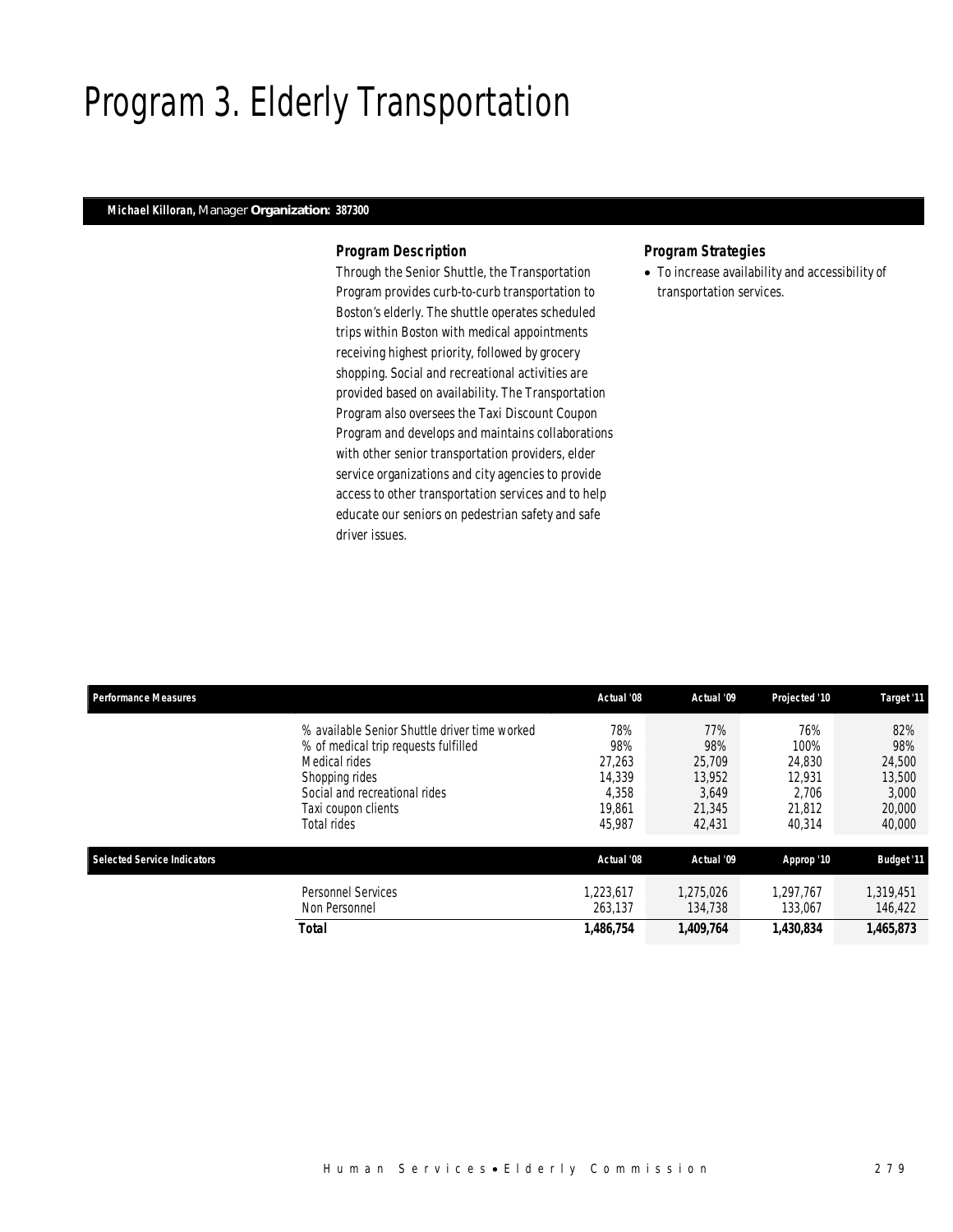## Program 4. Program Services

#### *Melissa Carlson, Manager Organization: 387400*

#### *Program Description*

Program Services is comprised of the three units. The Direct Services unit's advocates provide faceto-face assistance with government benefits, and programs that promote healthy and independent living. The unit is also responsible for assessing the needs of elders through community forums, and the Seniors Count Program. The Advocacy and Planning unit develops and implements strategies related to emerging issues and concerns of seniors. Advocacy and Planning provides assistance to elder tenants and homeowners and coordinates health promotion programs. Advocacy and Planning is developing the Kinship Program to serve seniors and their caregivers in intergenerational and multicultural households that will provide information, educational and life-long learning opportunities for grandparents raising grandchildren, seniors in other kinship households, caregivers and senior service providers.

### *Program Strategies*

- To assess and address the needs of Boston's seniors.
- To improve access to and awareness of government benefits and services.
- To increase availability and accessibility of transportation services.
- To monitor the provision of meals to elders and the operation of the elder nutrition program to ensure compliance with federal, state and local requirements.

| <b>Performance Measures</b>        |                                                | Actual '08 | Actual '09 | Projected '10 | Target '11        |
|------------------------------------|------------------------------------------------|------------|------------|---------------|-------------------|
|                                    | Boston Seniority News distributed              | 144,000    | 142,000    | 112,000       | 140,000           |
|                                    | Community presentations                        | 242        | 205        | 203           | 200               |
|                                    | Congregate meals                               | 241.396    | 237.639    | 240.722       | 242,000           |
|                                    | Ethnic meals                                   | 98.957     | 88.169     | 91.275        | 94,000            |
|                                    | Home-delivered meals                           | 241.469    | 233,055    | 263,412       | 240,000           |
|                                    | Information and referral services              | 9.337      | 50.399     | 9.402         | 9,760             |
|                                    | New government benefits applied for by seniors | 770        | 1,067      | 341           | 525               |
| <b>Selected Service Indicators</b> |                                                | Actual '08 | Actual '09 | Approp '10    | <b>Budget '11</b> |
|                                    | <b>Personnel Services</b>                      | 455.631    | 529.672    | 433.533       | 465.001           |
|                                    | Non Personnel                                  | 10.285     | 6,274      | 1.700         | 3,450             |
|                                    | Total                                          | 465,916    | 535,946    | 435,233       | 468,451           |
|                                    |                                                |            |            |               |                   |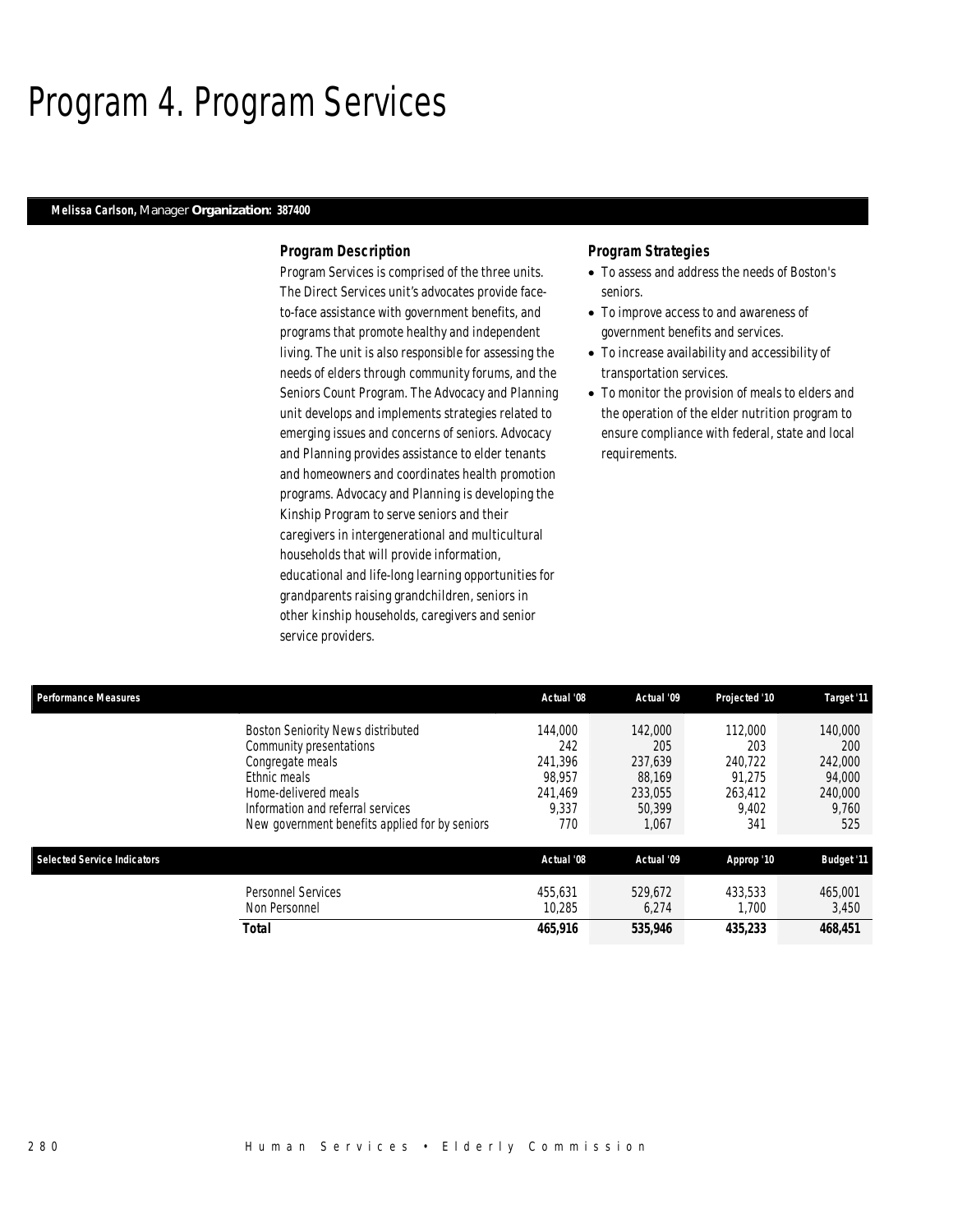## External Funds Projects

#### *ARRA - Congregate Nutrition Services*

#### *Project Mission*

This grant will be used to support the ongoing efforts to provide congregant nutrition services to the elderly. As part of the American Recovery and Reinvestment Act, the US Department of Health and Human Services will support the City of Boston's efforts for 14 months.

#### *ARRA - Home Delivered Nutrition Services*

#### *Project Mission*

This grant will be used to support the ongoing efforts to provide home delivered nutrition services to the elderly. As part of the American Recovery and Reinvestment Act, the US Department of Health and Human Services will support the City of Boston's efforts for 14 months.

*Area Agency on Aging* 

#### *Project Mission*

As Boston's Area Agency on Aging (AAA), the Elderly Commission is a sub-grantee of federal Title III funding through the Massachusetts Executive Office of Elder Affairs. The federal funding source of this annual grant is the Agency on Aging, an agency of the Department of Health and Human Services. The AAA plans and coordinates public, private and voluntary programs to provide the best possible service for Boston's older citizens. The AAA also provides direct funding for elderly-related services throughout Boston. The AAA Unit of the Elderly Commission monitors the agencies providing services and provides technical assistance as needed. 

#### *EOEA Elder Lunch Program (State)*

#### *Project Mission*

Î

This annual grant is provided by the Massachusetts Executive Office of Elder Affairs for the purpose of providing direct funding to nutritional service providers.

*EOEA Formula Award* 

#### *Project Mission*

As Boston's Council on Aging, the Elderly Commission receives the Formula Grant from the Massachusetts Executive Office of Elder Affairs. The annual grant funds the Direct Services Unit, which works with community service and health advocates. The Health Unit provides free health screening services, blood pressure screenings at neighborhood locations, Sound Screen (free hearing tests for seniors who have not been examined within the past two years by a qualified hearing specialist), dental screenings and health education campaigns. The Housing Unit provides information, referral and direct assistance to Boston's elder tenants and homeowners.

*Keeping Seniors Connected Campaign* 

#### *Project Mission*

The Elderly Commission received funding from the National Association of Area Agencies on Aging to become a local partner on the National Keeping Seniors Connected Campaign. This campaign allowed the Elderly Commission to offer outreach, education, and individualized assistance to help seniors make the transition from analog to digital television. This one-time grant was expended in FY09 and FY10.

*Mobility Assistance Program* 

#### *Project Mission*

The Massachusetts Department of Transportation has provided funding to purchase a Senior Shuttle vehicle to provide transportation services to Boston elderly persons, persons with disabilities, and others on a seatavailable basis under the Mobility Assistance Program. This vehicle will be acquired during FY10.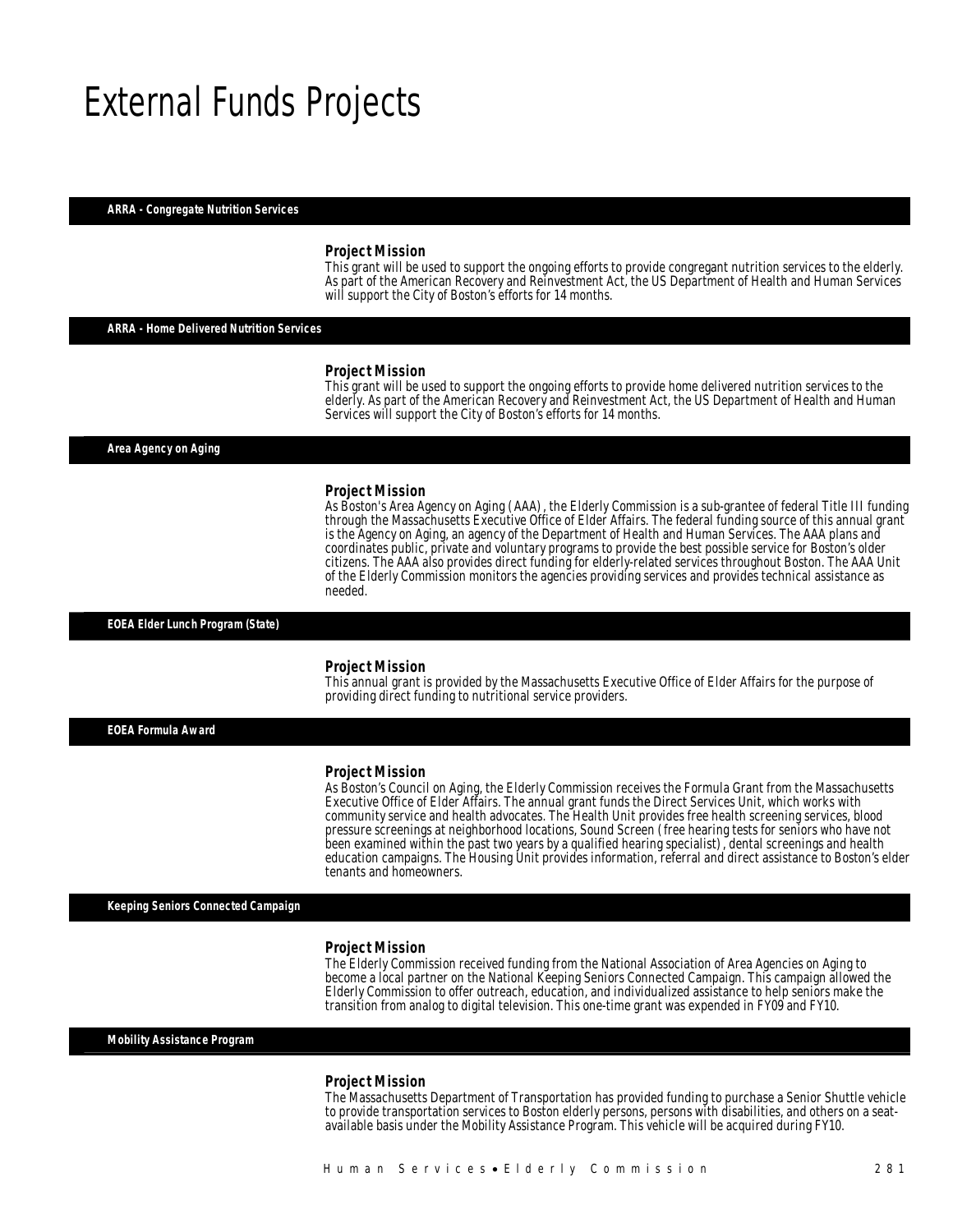#### *Project Mission*

The Nutrition Services Incentive Program (NSIP) was formerly called the USDA Elder Lunch Program. The Elderly Commission receives federal funding for the NSIP through the Massachusetts Executive Office of Elder Affairs. The federal funding source of this annual grant is the Agency on Aging within the U.S. Department of Health and Human Services. The NSIP program provides direct funding to nutritional service providers. Î

#### *REACH Boston Elders 2010*

#### *Project Mission*

REACH Boston Elders 2010 is funded by a multi-year grant from the Centers for Disease Control. The Elderly Commission receives the funds through the Boston Public Health Commission. REACH Boston Elders 2010 seeks to reduce health disparities for African-American elders. REACH has developed culturally appropriate consumer education, outreach and clinical services—including a model of culturally-informed chronic care based at Boston Medical Center (BMC).

#### *Retired Sr. Volunteer Program (Federal)*

#### *Project Mission*

The federal funding for the Retired Senior Volunteer Program (RSVP) comes from the Corporation for National and Community Service. The purpose of RSVP is to develop a recognized role in the community and a meaningful life in retirement for older adults through significant volunteer services. RSVP recruits and places approximately 500 senior volunteers in opportunities allowing them to use their skills, acquire new skills and/or explore new interests. Volunteers are partially reimbursed for meals and transportation and receive insurance coverage. Volunteers must be at least 55 years old to participate. RSVP also recruits and retains Seniors Count volunteers to work at sites through out Boston's neighborhoods to ensure that the needs of Boston's seniors are assessed and met and that resources and services are accessible and responsive.

#### *Senior Companion Program (Federal)*

#### *Project Mission*

The Elderly Commission receives federal funding for the Senior Companion Program annually from the Corporation for National and Community Service. The Senior Companion Program offers part-time stipendiary community service opportunities for low-income persons who are 55 years and older. Volunteers provide assistance to adults with exceptional needs, development and disabilities, or other special needs throughout Boston's neighborhoods. These volunteers work 20 hours weekly and receive accident insurance in addition to a meal and travel allowance. Program volunteers also work with the Boston Medical Center to provide direct peer-to-peer support to aid elderly clients as they transition from the healthcare setting to their homes.

#### *Serving Health Information Needs - Elders (SHINE)*

#### *Project Mission*

SHINE is funded by the Massachusetts Executive Office of Elder Affairs. This program offers information, counseling, and assistance around health insurance and benefit options for elders.

#### *Universal Fund*

#### *Project Mission*

The Universal Fund is the repository for funds donated to the Commission on Affairs of the Elderly to support events and services provided by the Commission for the seniors of Boston.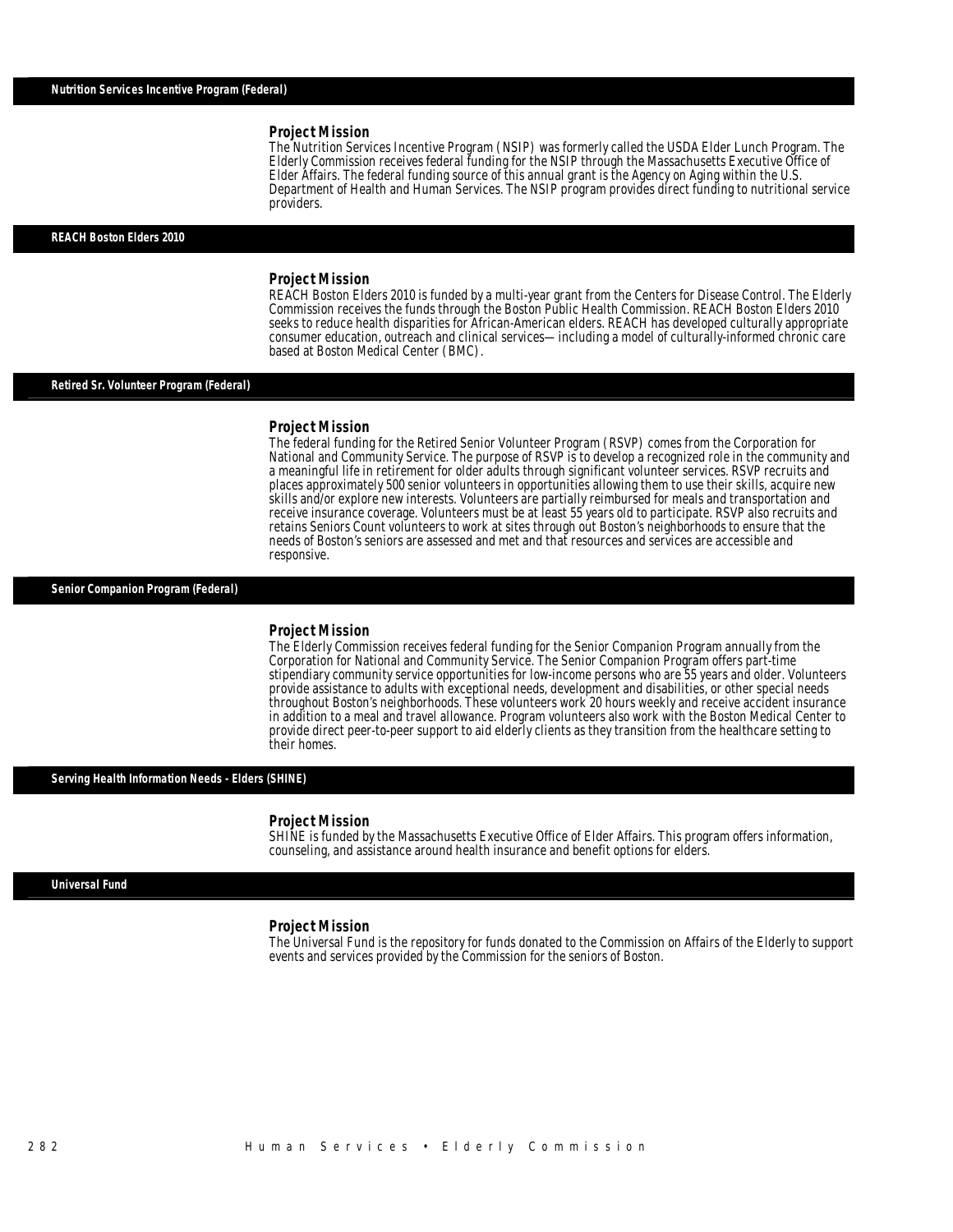# Emergency Shelter Commission Operating Budget \*

#### *James Greene, Executive Director Appropriation: 406*

## *Department Mission*

The mission of the Emergency Shelter Commission is to coordinate a safety net of services for Boston's homeless and for persons in need of food assistance.

\* In FY11, Emergency Shelter Commission was consolidated into the Public Health Commission.

### *FY11 Performance Strategies*

- To issue reports on the number of residents in need of shelter and food assistance.
- To provide food assistance to families and individuals who are at risk of hunger.
- To provide information and referrals to individuals and families in need of shelter, food or housing assistance.
- To secure funding for programs that assist homeless persons in moving into permanent housing.

| <b>Operating Budget</b>            | Program Name                                              | Total Actual '08   | Total Actual '09   | Total Approp '10   | <b>Total Budget '11</b> |
|------------------------------------|-----------------------------------------------------------|--------------------|--------------------|--------------------|-------------------------|
|                                    | <b>Emergency Shelter Commission</b>                       | 545,088            | 567,747            | 553,062            | 0                       |
|                                    | Total                                                     | 545,088            | 567,747            | 553,062            | 0                       |
| <b>External Funds Budget</b>       | <b>Fund Name</b>                                          | Total Actual '08   | Total Actual '09   | Total Approp '10   | <b>Total Budget '11</b> |
|                                    | Can Share/Project Bread<br><b>Elderly Street Homeless</b> | 20.518<br>61,080   | 10.550<br>46,385   | 10.856<br>8,380    | 0                       |
|                                    | Total                                                     | 81,598             | 56,935             | 19,236             | 0                       |
| <b>Selected Service Indicators</b> |                                                           | Actual '08         | Actual '09         | Approp '10         | <b>Budget '11</b>       |
|                                    | Personnel Services<br>Non Personnel                       | 241.036<br>304,052 | 257.174<br>310,573 | 256,332<br>296,730 | 0                       |
|                                    | Total                                                     | 545,088            | 567,747            | 553,062            | 0                       |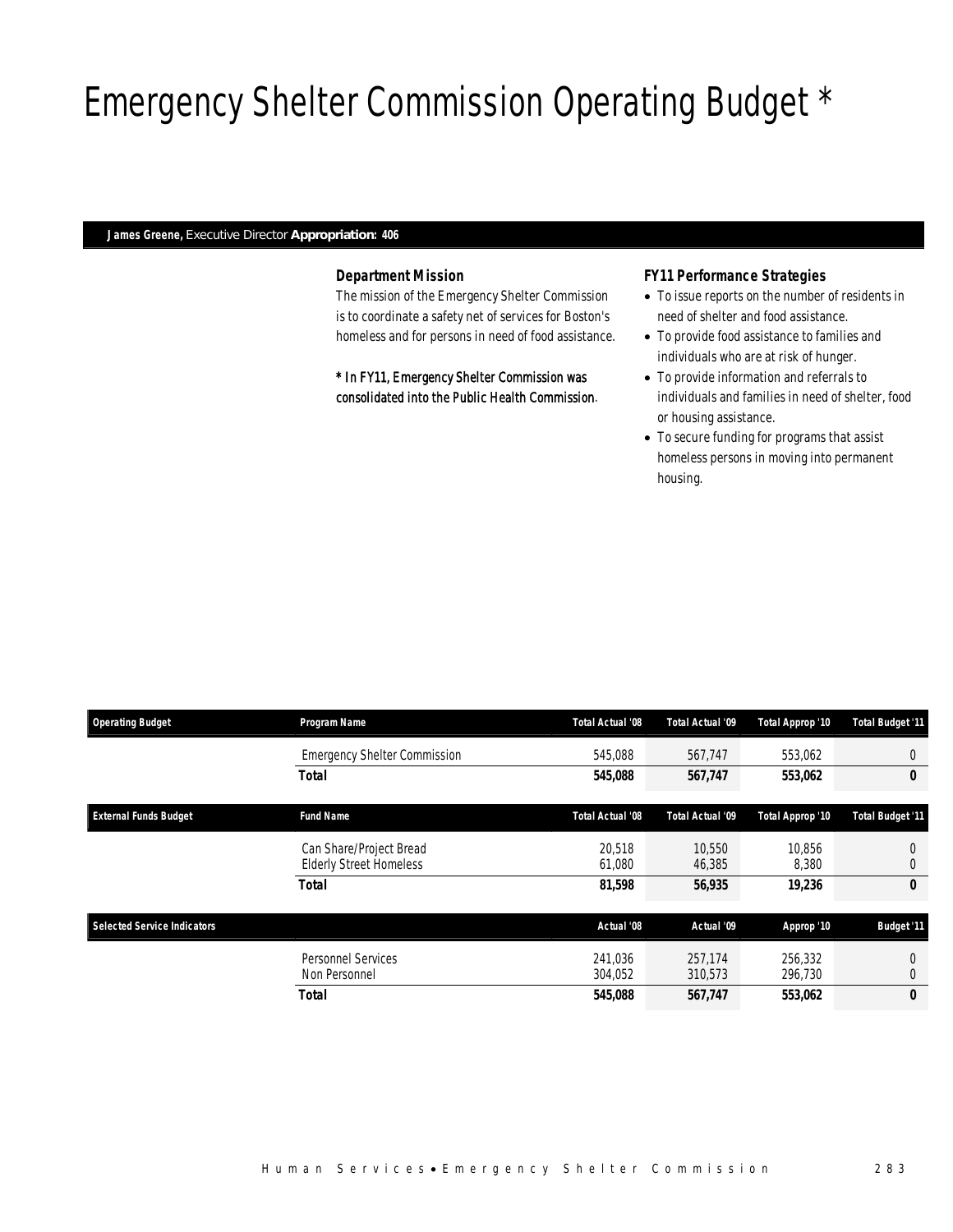# Emergency Shelter Commission Operating Budget



## *Authorizing Statutes*

• Enabling Legislation, Ord. 1983, c.10, s. 200.

## *Description of Services*

The Commission monitors the number of shelter beds available in the City and provides homeless persons and those in need of food assistance with information and referral to appropriate services. The Commission also provides funding assistance to homeless and emergency food providers, coordinates federal funding applications, and monitors federal and state policy issues which impact homeless and hunger programs.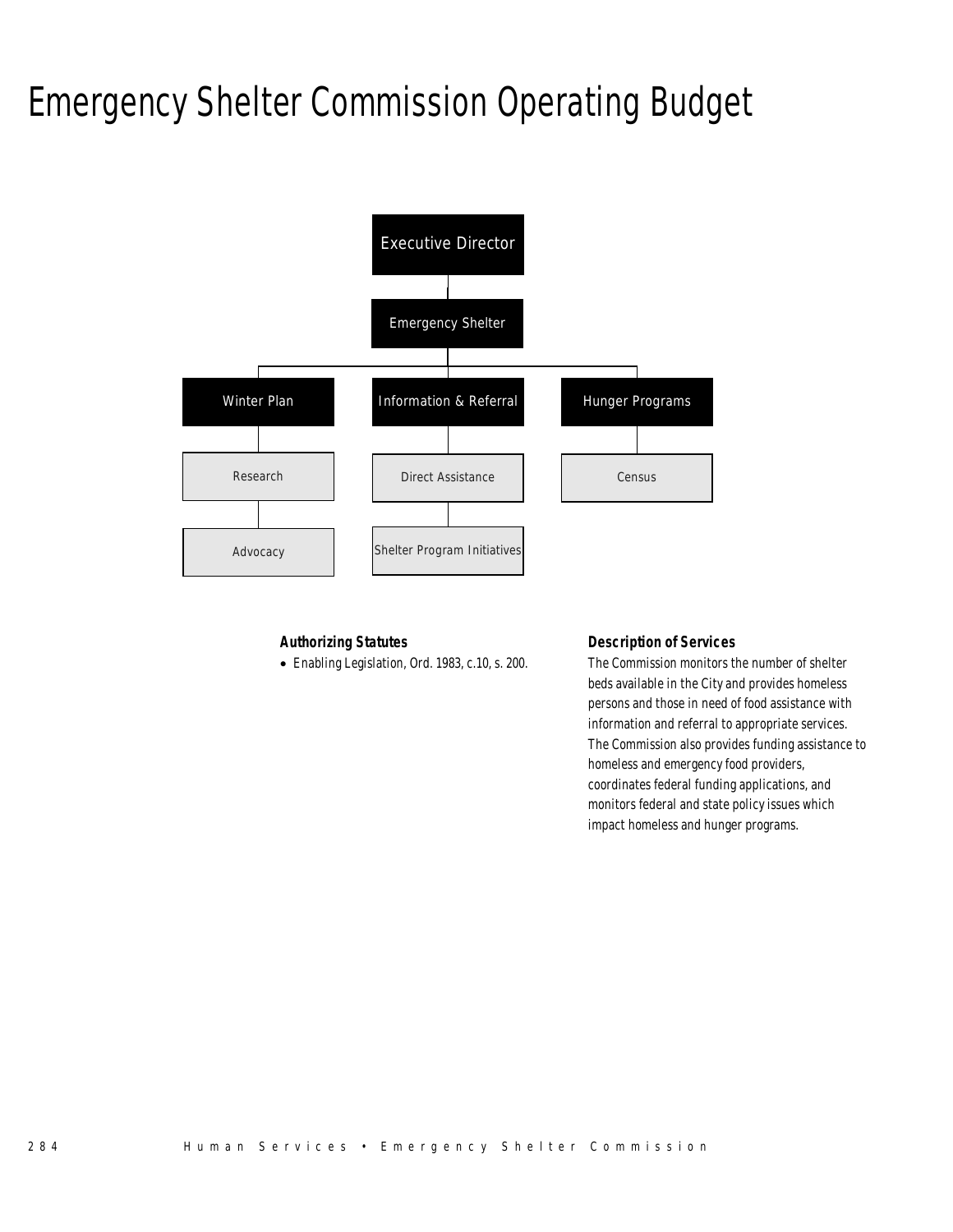# Department History

| <b>Personnel Services</b>       |                                                              | FY08 Expenditure              | FY09 Expenditure            | FY10 Appropriation               | FY11 Adopted                | Inc/Dec 10 vs 11                 |
|---------------------------------|--------------------------------------------------------------|-------------------------------|-----------------------------|----------------------------------|-----------------------------|----------------------------------|
|                                 | 51000 Permanent Employees                                    | 241,036                       | 257,174                     | 256,332                          | $\boldsymbol{0}$            | $-256,332$                       |
|                                 | 51100 Emergency Employees                                    | 0                             | $\mathbf{0}$                | $\mathbf 0$                      | $\mathbf 0$                 | $\overline{0}$                   |
|                                 | 51200 Overtime<br>51600 Unemployment Compensation            | $\mathbf 0$<br>$\overline{0}$ | $\mathbf 0$<br>$\mathbf 0$  | $\boldsymbol{0}$<br>$\mathbf{0}$ | $\mathbf 0$<br>$\mathbf{0}$ | $\overline{0}$<br>$\overline{0}$ |
|                                 | 51700 Workers' Compensation                                  | $\overline{0}$                | $\Omega$                    | 0                                | $\mathbf{0}$                | $\Omega$                         |
|                                 | <b>Total Personnel Services</b>                              | 241,036                       | 257,174                     | 256,332                          | 0                           | $-256,332$                       |
| <b>Contractual Services</b>     |                                                              | FY08 Expenditure              | FY09 Expenditure            | FY10 Appropriation               | FY11 Adopted                | Inc/Dec 10 vs 11                 |
|                                 | 52100 Communications                                         | 5,578                         | 7,137                       | 5,600                            | $\boldsymbol{0}$            | $-5,600$                         |
|                                 | 52200 Utilities                                              | 0                             | $\mathbf 0$                 | $\boldsymbol{0}$                 | $\mathbf 0$                 | $\mathbf 0$                      |
|                                 | 52400 Snow Removal                                           | $\Omega$                      | $\mathbf{0}$                | $\overline{0}$                   | $\mathbf{0}$                | $\mathbf{0}$                     |
|                                 | 52500 Garbage/Waste Removal                                  | 0                             | $\mathbf 0$                 | $\mathbf{0}$                     | $\mathbf 0$                 | $\overline{0}$                   |
|                                 | 52600 Repairs Buildings & Structures                         | $\overline{0}$                | $\mathbf{0}$                | $\mathbf{0}$                     | $\mathbf{0}$                | $\theta$                         |
|                                 | 52700 Repairs & Service of Equipment                         | 267<br>6,128                  | 195<br>735                  | 800<br>735                       | $\mathbf 0$<br>$\mathbf 0$  | $-800$<br>$-735$                 |
|                                 | 52800 Transportation of Persons<br>52900 Contracted Services | 286,064                       | 297,699                     | 286,336                          | $\mathbf 0$                 | $-286,336$                       |
|                                 | <b>Total Contractual Services</b>                            | 298,037                       | 305,766                     | 293,471                          | $\bf{0}$                    | $-293,471$                       |
| <b>Supplies &amp; Materials</b> |                                                              | FY08 Expenditure              | FY09 Expenditure            | FY10 Appropriation               | FY11 Adopted                | Inc/Dec 10 vs 11                 |
|                                 |                                                              | $\boldsymbol{0}$              | $\boldsymbol{0}$            | $\boldsymbol{0}$                 | $\boldsymbol{0}$            | $\mathbf{0}$                     |
|                                 | 53000 Auto Energy Supplies<br>53200 Food Supplies            | $\mathbf 0$                   | $\mathbf 0$                 | $\boldsymbol{0}$                 | $\mathbf 0$                 | $\mathbf{0}$                     |
|                                 | 53400 Custodial Supplies                                     | $\overline{0}$                | $\mathbf 0$                 | $\mathbf{0}$                     | $\mathbf{0}$                | $\overline{0}$                   |
|                                 | 53500 Med, Dental, & Hosp Supply                             | $\overline{0}$                | $\mathbf{0}$                | $\boldsymbol{0}$                 | $\mathbf 0$                 | $\Omega$                         |
|                                 | 53600 Office Supplies and Materials                          | 1,493                         | 4,590                       | 2,259                            | $\mathbf{0}$                | $-2,259$                         |
|                                 | 53700 Clothing Allowance                                     | 0                             | $\mathbf 0$                 | $\mathbf 0$                      | $\mathbf 0$                 | $\mathbf{0}$                     |
|                                 | 53800 Educational Supplies & Mat                             | 0                             | $\mathbf 0$                 | $\mathbf{0}$                     | $\mathbf{0}$                | $\overline{0}$                   |
|                                 | 53900 Misc Supplies & Materials                              | $\overline{0}$                | $\mathbf{0}$                | $\mathbf{0}$                     | $\mathbf{0}$                | $\overline{0}$                   |
|                                 | <b>Total Supplies &amp; Materials</b>                        | 1,493                         | 4,590                       | 2,259                            | $\bf{0}$                    | $-2,259$                         |
| <b>Current Chgs &amp; Oblig</b> |                                                              | FY08 Expenditure              | FY09 Expenditure            | FY10 Appropriation               | FY11 Adopted                | Inc/Dec 10 vs 11                 |
|                                 | 54300 Workers' Comp Medical                                  | $\boldsymbol{0}$              | $\boldsymbol{0}$            | $\boldsymbol{0}$                 | $\boldsymbol{0}$            | $\mathbf{0}$                     |
|                                 | 54400 Legal Liabilities                                      | 0                             | $\mathbf 0$                 | $\boldsymbol{0}$                 | $\mathbf 0$                 | $\mathbf 0$                      |
|                                 | 54500 Aid To Veterans                                        | $\mathbf{0}$                  | $\mathbf 0$                 | $\mathbf{0}$                     | $\mathbf{0}$                | $\overline{0}$                   |
|                                 | 54600 Current Charges H&I<br>54700 Indemnification           | $\mathbf 0$<br>$\mathbf 0$    | $\mathbf 0$<br>$\mathbf{0}$ | 0<br>$\mathbf{0}$                | $\mathbf 0$<br>$\mathbf{0}$ | $\overline{0}$<br>$\overline{0}$ |
|                                 | 54900 Other Current Charges                                  | 881                           | 217                         | 1,000                            | $\mathbf 0$                 | $-1,000$                         |
|                                 | Total Current Chgs & Oblig                                   | 881                           | 217                         | 1,000                            | $\mathbf 0$                 | $-1,000$                         |
| Equipment                       |                                                              | FY08 Expenditure              | FY09 Expenditure            | FY10 Appropriation               | FY11 Adopted                | Inc/Dec 10 vs 11                 |
|                                 | 55000 Automotive Equipment                                   | $\mathbf 0$                   | $\mathbf 0$                 | $\mathbf 0$                      | $\mathbf 0$                 | $\mathbf 0$                      |
|                                 | 55400 Lease/Purchase                                         | $\overline{0}$                | $\Omega$                    | $\overline{0}$                   | $\mathbf 0$                 | $\overline{0}$                   |
|                                 | 55600 Office Furniture & Equipment                           | 1,559                         | $\boldsymbol{0}$            | 0                                | $\mathbf 0$                 | $\mathbf 0$                      |
|                                 | 55900 Misc Equipment                                         | 2,082                         | $\mathbf 0$                 | 0                                | $\mathbf 0$                 | $\mathbf 0$                      |
|                                 | <b>Total Equipment</b>                                       | 3,641                         | 0                           | 0                                | 0                           | 0                                |
| <b>Other</b>                    |                                                              | FY08 Expenditure              | FY09 Expenditure            | FY10 Appropriation               | FY11 Adopted                | Inc/Dec 10 vs 11                 |
|                                 | 56200 Special Appropriation                                  | $\boldsymbol{0}$              | 0                           | $\pmb{0}$                        | 0                           | 0                                |
|                                 | 57200 Structures & Improvements                              | 0                             | 0                           | 0                                | $\boldsymbol{0}$            | 0                                |
|                                 | 58000 Land & Non-Structure                                   | 0                             | $\mathbf 0$                 | 0                                | $\mathbf 0$                 | 0                                |
|                                 | <b>Total Other</b>                                           | 0                             | 0                           | $\boldsymbol{0}$                 | 0                           | 0                                |
|                                 | <b>Grand Total</b>                                           | 545,088                       | 567,747                     | 553,062                          | $\boldsymbol{0}$            | $-553,062$                       |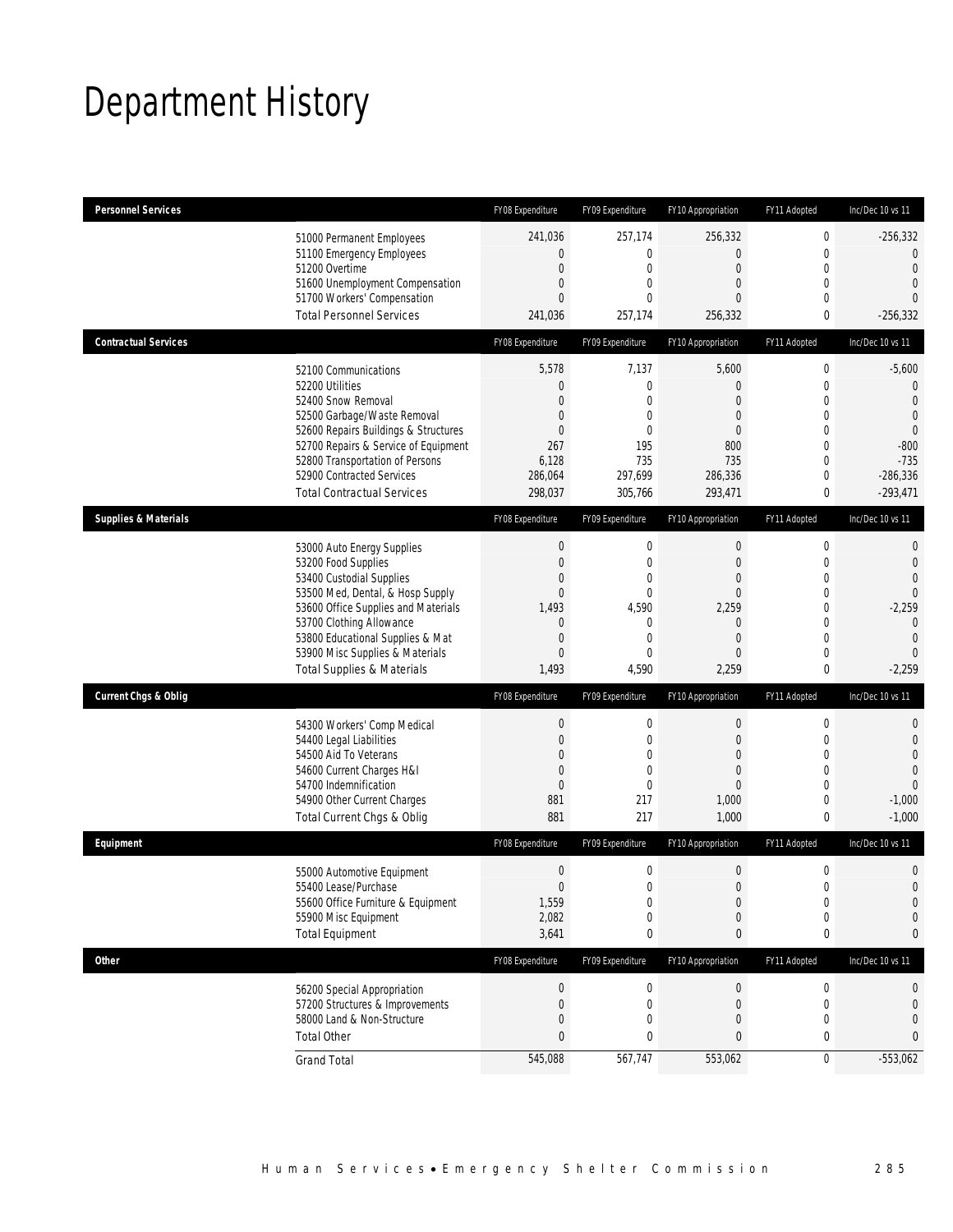# External Funds History

| <b>Personnel Services</b>                                                    | FY08 Expenditure                   | FY09 Expenditure                     | FY10 Appropriation              | FY11 Adopted                    | Inc/Dec 10 vs 11                 |
|------------------------------------------------------------------------------|------------------------------------|--------------------------------------|---------------------------------|---------------------------------|----------------------------------|
| 51000 Permanent Employees<br>51100 Emergency Employees                       | $\boldsymbol{0}$<br>$\overline{0}$ | 0<br>$\mathbf{0}$                    | $\boldsymbol{0}$<br>$\mathbf 0$ | $\boldsymbol{0}$<br>$\mathbf 0$ | $\mathbf 0$<br>$\mathbf{0}$      |
| 51200 Overtime                                                               | 0                                  | $\mathbf 0$                          | 0                               | $\mathbf{0}$                    | $\mathbf 0$                      |
| 51300 Part Time Employees                                                    | $\overline{0}$                     | 0                                    | 0                               | $\mathbf{0}$                    | $\overline{0}$                   |
| 51400 Health Insurance                                                       | 0<br>$\Omega$                      | $\mathbf 0$                          | $\mathbf 0$                     | $\mathbf{0}$<br>$\mathbf{0}$    | $\mathbf 0$<br>$\overline{0}$    |
| 51500 Pension & Annunity<br>51600 Unemployment Compensation                  | 0                                  | 0<br>$\mathbf 0$                     | 0<br>0                          | $\mathbf 0$                     | $\overline{0}$                   |
| 51700 Workers' Compensation                                                  | 0                                  | $\overline{0}$                       | 0                               | $\mathbf{0}$                    | $\mathbf 0$                      |
| 51800 Indirect Costs                                                         | $\overline{0}$                     | $\mathbf{0}$                         | 0                               | $\mathbf 0$                     | $\overline{0}$                   |
| 51900 Medicare                                                               | 0                                  | $\mathbf 0$                          | 0                               | $\mathbf{0}$                    | $\overline{0}$                   |
| <b>Total Personnel Services</b>                                              | 0                                  | 0                                    | 0                               | 0                               | $\mathbf{0}$                     |
| <b>Contractual Services</b>                                                  | FY08 Expenditure                   | FY09 Expenditure                     | FY10 Appropriation              | FY11 Adopted                    | Inc/Dec 10 vs 11                 |
| 52100 Communications                                                         | $\mathbf 0$                        | 0                                    | $\boldsymbol{0}$                | $\boldsymbol{0}$                | 0                                |
| 52200 Utilities                                                              | 0                                  | 0                                    | 0                               | $\mathbf 0$                     | $\mathbf{0}$                     |
| 52400 Snow Removal                                                           | 0                                  | $\mathbf 0$                          | $\mathbf 0$                     | $\mathbf 0$                     | $\mathbf 0$                      |
| 52500 Garbage/Waste Removal                                                  | $\Omega$<br>$\Omega$               | 0                                    | 0                               | $\mathbf{0}$<br>$\mathbf{0}$    | $\overline{0}$<br>$\overline{0}$ |
| 52600 Repairs Buildings & Structures<br>52700 Repairs & Service of Equipment | $\overline{0}$                     | 0<br>$\mathbf 0$                     | 0<br>$\overline{0}$             | $\mathbf{0}$                    | $\overline{0}$                   |
| 52800 Transportation of Persons                                              | $\overline{0}$                     | $\mathbf 0$                          | $\overline{0}$                  | $\mathbf 0$                     | $\Omega$                         |
| 52900 Contracted Services                                                    | 75,077                             | 56,741                               | 18,736                          | $\mathbf 0$                     | $-18,736$                        |
| <b>Total Contractual Services</b>                                            | 75,077                             | 56,741                               | 18,736                          | 0                               | $-18.736$                        |
| <b>Supplies &amp; Materials</b>                                              | FY08 Expenditure                   | FY09 Expenditure                     | FY10 Appropriation              | FY11 Adopted                    | Inc/Dec 10 vs 11                 |
| 53000 Auto Energy Supplies                                                   | $\mathbf{0}$                       | $\boldsymbol{0}$                     | $\mathbf 0$                     | 0                               | 0                                |
| 53200 Food Supplies                                                          | 160                                | 194                                  | 500                             | $\mathbf 0$                     | $-500$                           |
| 53400 Custodial Supplies                                                     | 0                                  | 0                                    | 0                               | $\mathbf 0$                     | $\mathbf 0$                      |
| 53500 Med, Dental, & Hosp Supply                                             | $\overline{0}$                     | 0                                    | 0                               | $\mathbf{0}$                    | $\overline{0}$                   |
| 53600 Office Supplies and Materials                                          | $\overline{0}$                     | 0                                    | $\mathbf{0}$                    | $\mathbf{0}$                    | $\overline{0}$                   |
| 53700 Clothing Allowance<br>53900 Misc Supplies & Materials                  | $\overline{0}$<br>6,361            | $\mathbf{0}$<br>$\mathbf 0$          | $\overline{0}$<br>$\mathbf 0$   | $\mathbf{0}$<br>$\mathbf 0$     | $\overline{0}$<br>$\overline{0}$ |
| <b>Total Supplies &amp; Materials</b>                                        | 6,521                              | 194                                  | 500                             | $\bf{0}$                        | $-500$                           |
|                                                                              |                                    |                                      |                                 |                                 |                                  |
|                                                                              |                                    |                                      |                                 |                                 |                                  |
| <b>Current Chgs &amp; Oblig</b>                                              | FY08 Expenditure                   | FY09 Expenditure                     | FY10 Appropriation              | FY11 Adopted                    | Inc/Dec 10 vs 11                 |
| 54300 Workers' Comp Medical                                                  | $\mathbf 0$                        | $\boldsymbol{0}$                     | $\overline{0}$                  | $\boldsymbol{0}$                | $\mathbf 0$                      |
| 54400 Legal Liabilities                                                      | $\overline{0}$                     | $\boldsymbol{0}$                     | $\mathbf 0$                     | $\mathbf 0$                     | $\overline{0}$                   |
| 54600 Current Charges H&I                                                    | 0                                  | 0                                    | 0                               | $\mathbf 0$                     | $\overline{0}$                   |
| 54700 Indemnification                                                        | 0                                  | $\boldsymbol{0}$                     | $\mathbf 0$                     | $\mathbf 0$                     | $\mathbf{0}$                     |
| 54900 Other Current Charges<br>Total Current Chgs & Oblig                    | 0<br>0                             | 0<br>0                               | 0<br>0                          | $\mathbf 0$<br>0                | $\overline{0}$<br>0              |
|                                                                              | r Yu8 Expenaiture                  | FYUY EXpenditure                     | FYTO Appropriation              | FY I I Ааортеа                  | INC/DEC IN AS II                 |
| <i><b>Equipment</b></i>                                                      |                                    |                                      |                                 |                                 |                                  |
| 55000 Automotive Equipment                                                   | 0                                  | $\boldsymbol{0}$                     | $\pmb{0}$                       | $\boldsymbol{0}$                | $\mathbf 0$                      |
| 55400 Lease/Purchase                                                         | 0                                  | $\boldsymbol{0}$                     | $\mathbf 0$                     | $\boldsymbol{0}$                | $\boldsymbol{0}$                 |
| 55600 Office Furniture & Equipment                                           | 0                                  | $\boldsymbol{0}$                     | 0                               | $\boldsymbol{0}$                | $\mathbf 0$                      |
| 55900 Misc Equipment<br><b>Total Equipment</b>                               | 0<br>0                             | 0<br>0                               | 0<br>0                          | $\mathbf 0$<br>0                | $\mathbf 0$<br>0                 |
| <b>Other</b>                                                                 | FY08 Expenditure                   | FY09 Expenditure                     | FY10 Appropriation              | FY11 Adopted                    | Inc/Dec 10 vs 11                 |
|                                                                              |                                    |                                      |                                 |                                 |                                  |
| 56200 Special Appropriation                                                  | $\theta$                           | 0                                    | $\pmb{0}$                       | 0                               | 0                                |
| 57200 Structures & Improvements                                              | 0<br>$\mathbf 0$                   | $\boldsymbol{0}$<br>$\boldsymbol{0}$ | $\boldsymbol{0}$<br>0           | $\boldsymbol{0}$<br>$\mathbf 0$ | $\mathbf 0$<br>$\mathbf 0$       |
| 58000 Land & Non-Structure<br><b>Total Other</b>                             | $\overline{0}$                     | $\pmb{0}$                            | 0                               | $\pmb{0}$                       | $\bf{0}$                         |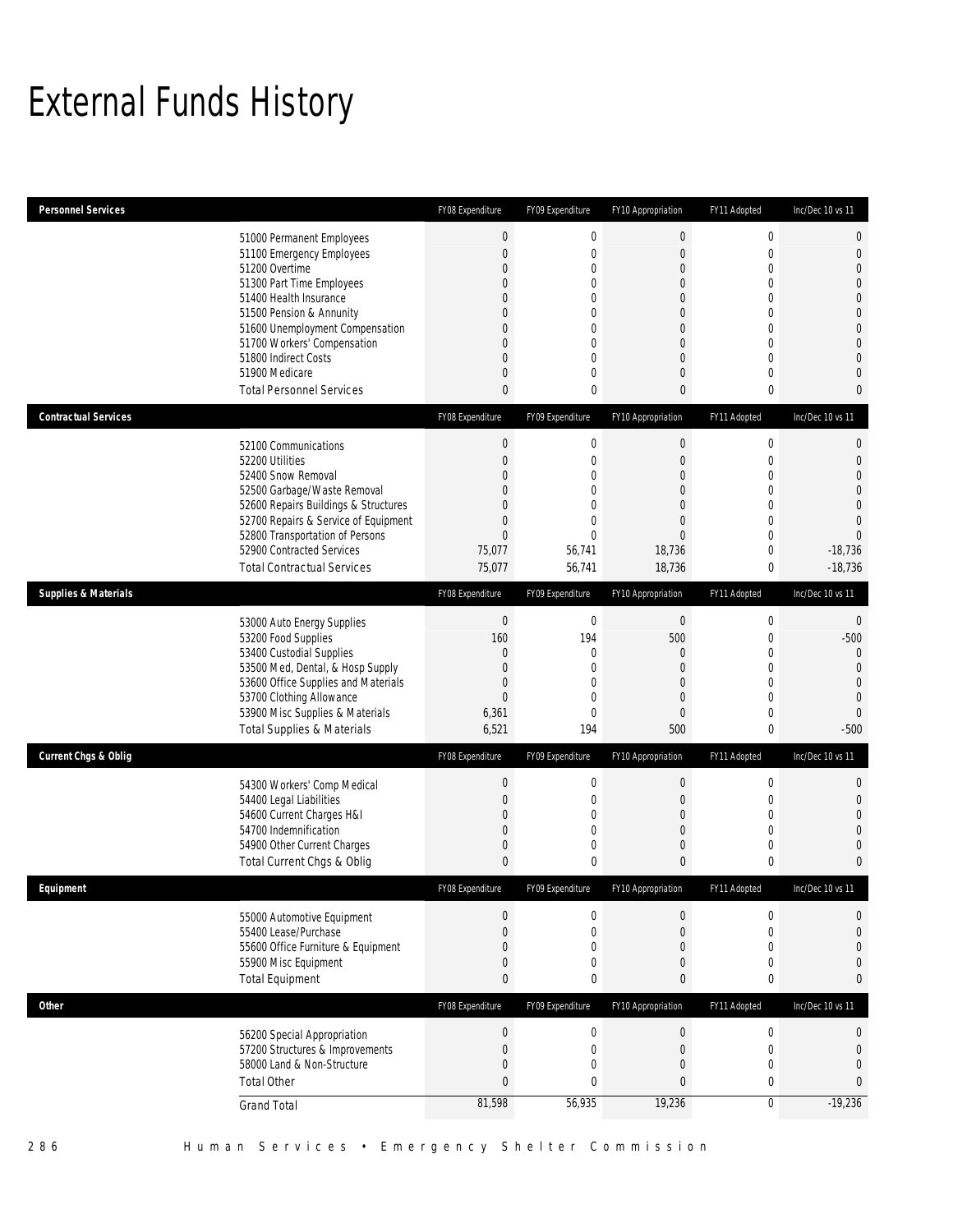# Program 1. Emergency Shelter Commission

### *James Greene, Manager Organization: 406100*

### *Program Description*

The Emergency Shelter Commission works to ensure that all homeless persons in Boston have access to shelter by conducting an annual homeless census and monitoring homeless shelter capacity. The program works with other City departments and the Mayor's Homeless Planning Committee to provide financial assistance and coordinate the efforts of various service providers. The Commission also conducts research on issues related to homelessness.

### *Program Strategies*

- To issue reports on the number of residents in need of shelter and food assistance.
- To provide food assistance to families and individuals who are at risk of hunger.
- To provide information and referrals to individuals and families in need of shelter, food or housing assistance.
- To secure funding for programs that assist homeless persons in moving into permanent housing.

| <b>Performance Measures</b> |                                                                   | Actual '08         | Actual '09         | Projected '10      | Target '11        |
|-----------------------------|-------------------------------------------------------------------|--------------------|--------------------|--------------------|-------------------|
|                             | Dollar resources secured (McKinney Funding)                       | 18.090.000         | 21.548.088         | 20.203.895         |                   |
|                             | Homeless population census                                        | 6.901              | 7,681              | 7.562              |                   |
|                             | Meals served through Can Share and other<br>Hunger Grant programs | 352.622            | 330.903            | 338.494            |                   |
|                             | Total constituents served                                         |                    | 3,937              | 4.029              |                   |
| Selected Service Indicators |                                                                   | Actual '08         | Actual '09         | Approp '10         | <b>Budget '11</b> |
| Non Personnel               | <b>Personnel Services</b>                                         | 241.036<br>304.052 | 257.174<br>310.573 | 256.332<br>296.730 | 0<br>$\theta$     |
| Total                       |                                                                   | 545,088            | 567.747            | 553,062            | 0                 |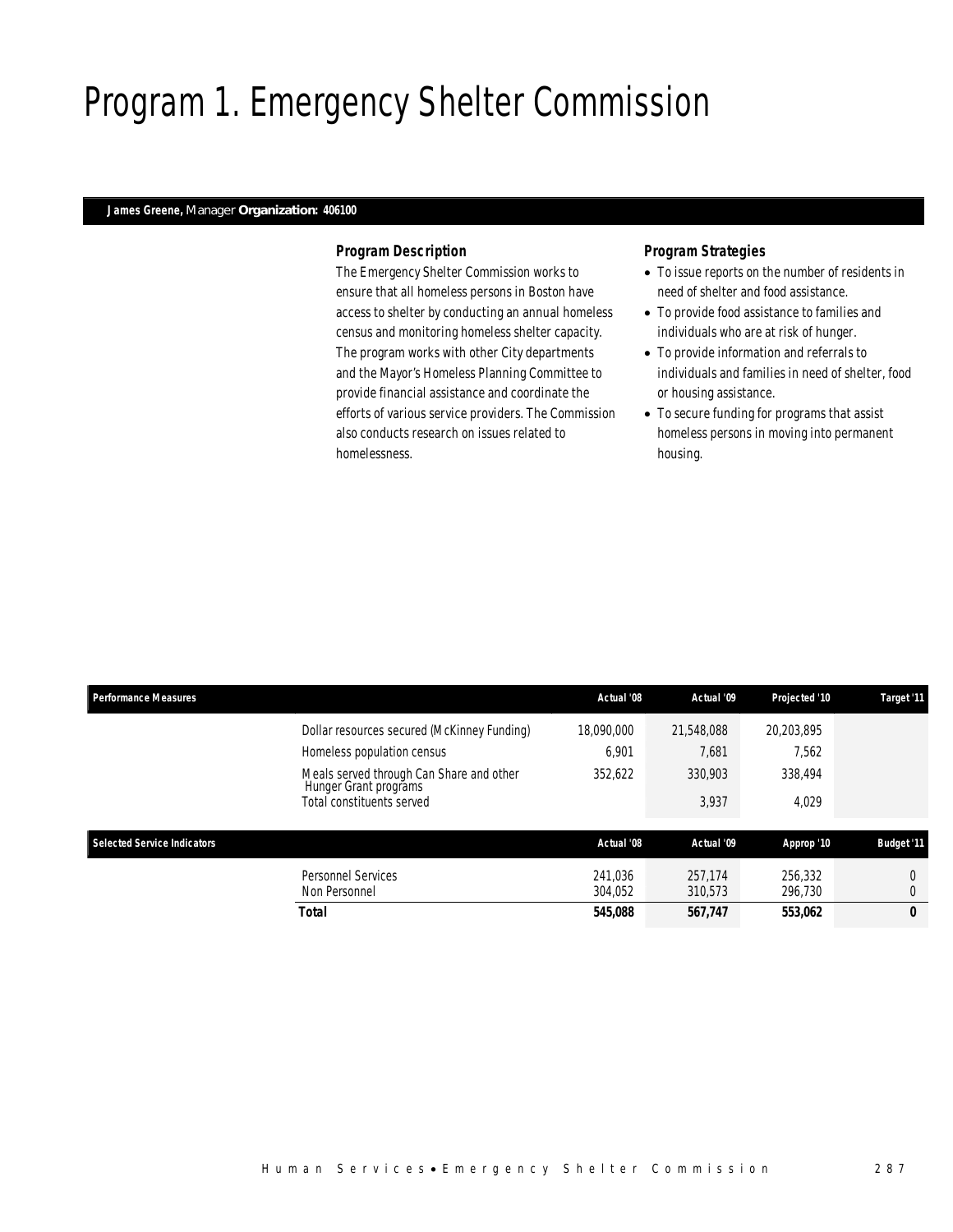# External Funds Projects

*Elder Street Homeless Initiative* 

### *Project Mission*

The Elder Street Homeless Initiative is a coordinated effort to alleviate homelessness among Boston's elderly population. This three year \$180,000 initiative, funded through the financial support of Citizens Bank, has allowed for targeted efforts to identify and facilitate housing access for all elderly homeless living on the streets of Boston.

## *Project Bread*

#### *Project Mission*

The Project Bread grant funds a portion of the expenses related to the City's Can Share Food Drive.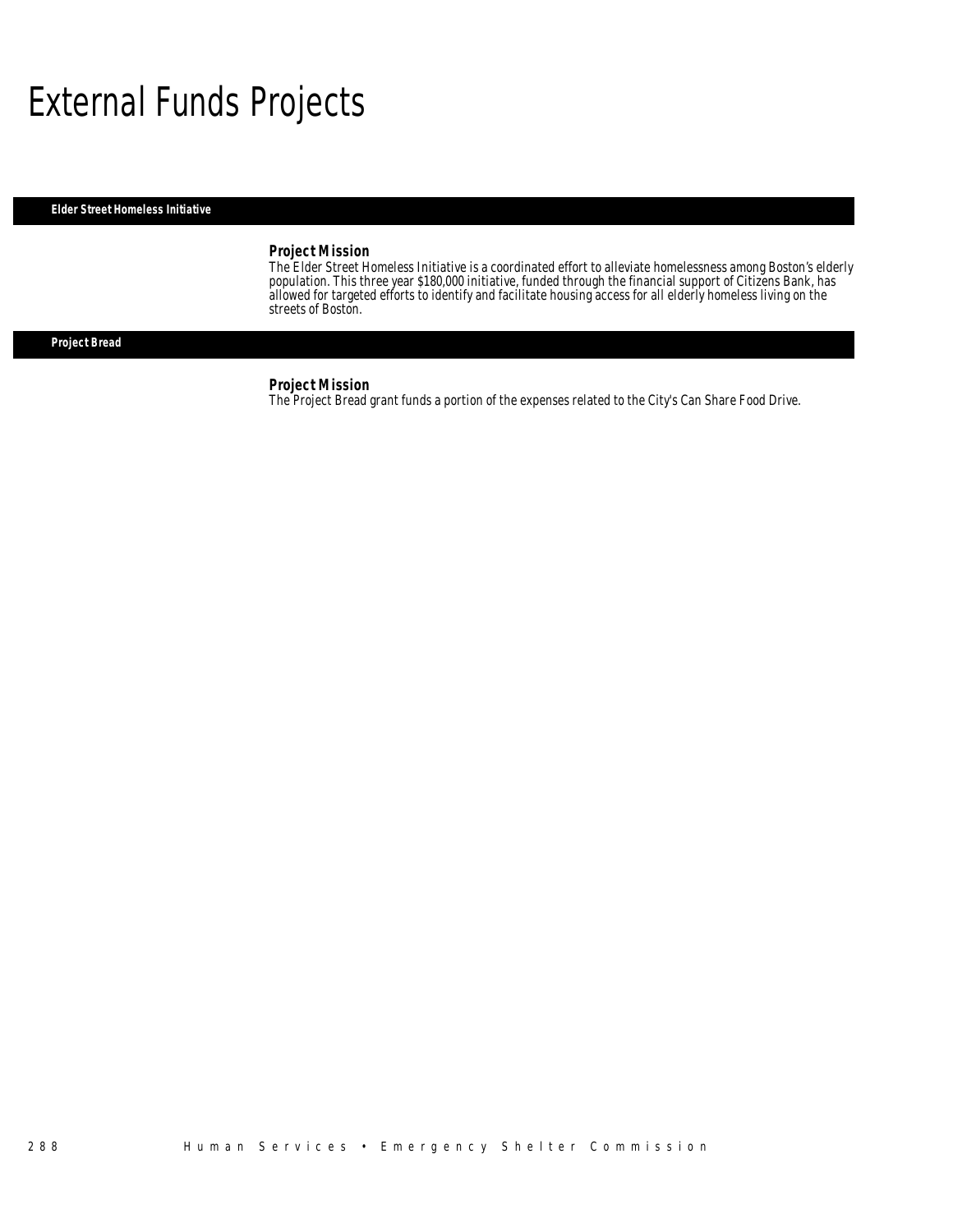# Veterans' Services Department Operating Budget

### *Eugene J. Vaillancourt, Commissioner Appropriation: 741*

### *Department Mission*

The mission of the Veterans' Services Department is to provide financial and medical assistance to veterans and their dependents residing in Boston (those eligible under MGL C115 and CMR 108); participate in payment of burial expenses for indigent veterans under prescribed regulations; assist all veterans in obtaining benefits (federal, state, or local) to which they may be entitled; oversee the decoration of all veterans graves (mostly in Boston, but some elsewhere) on Memorial Day; and carry out commemorative and recording activities related to Boston veterans.

#### *FY11 Performance Strategies*

- To determine eligibility for financial or medical aid to Boston veterans.
- To ensure that veterans' graves are decorated.
- To maintain hero squares to highest possible standards.

| <b>Operating Budget</b>            | Program Name                        | Total Actual '08     | Total Actual '09     | Total Approp '10     | <b>Total Budget '11</b> |
|------------------------------------|-------------------------------------|----------------------|----------------------|----------------------|-------------------------|
|                                    | Veterans' Services                  | 4,451,461            | 4,635,333            | 4,276,039            | 4,809,307               |
|                                    | <b>Total</b>                        | 4,451,461            | 4,635,333            | 4,276,039            | 4,809,307               |
| <b>Selected Service Indicators</b> |                                     | Actual '08           | Actual '09           | Approp '10           | <b>Budget '11</b>       |
|                                    | Personnel Services<br>Non Personnel | 869.636<br>3.581.825 | 916.814<br>3.718.519 | 928.445<br>3.347.594 | 830.462<br>3,978,845    |
|                                    | <b>Total</b>                        | 4,451,461            | 4,635,333            | 4,276,039            | 4,809,307               |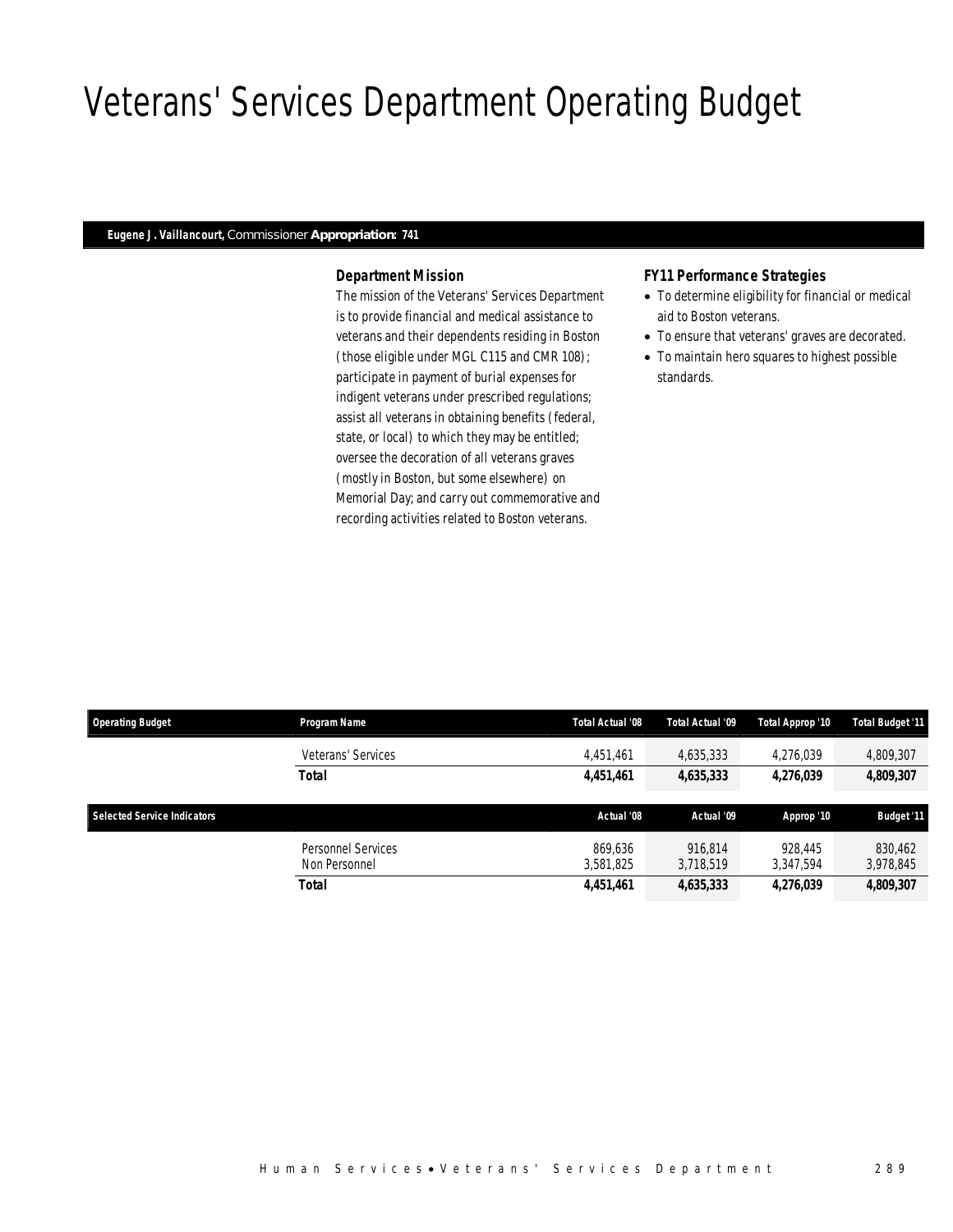# Veterans' Services Department Operating Budget



### *Authorizing Statutes*

- Enabling Legislation, CBC Ord. §§ 12-2.1-12-2.3.
- Veterans' Benefits, M.G.L.A. c. 115, as amended.
- Appropriation for Grave Decoration, M.G.L.A. c. 115, § 9.

### *Description of Services*

The Veterans' Services Department represents Boston veterans' interests before the Massachusetts legislature and veterans' organizations. It also coordinates with state and local agencies to identify and assist veterans in need of financial, medical, or support services. The Department also makes referrals to veterans concerned with various issues such as Agent Orange and Post-Traumatic Stress Disorder. The Department assists veterans with financial supplements and pays medical bills for eligible veterans and their dependents. In addition, the Department oversees the provision of burial plots for veterans, maintains military records of deceased veterans, and decorates veterans' graves and hero squares on appropriate holidays.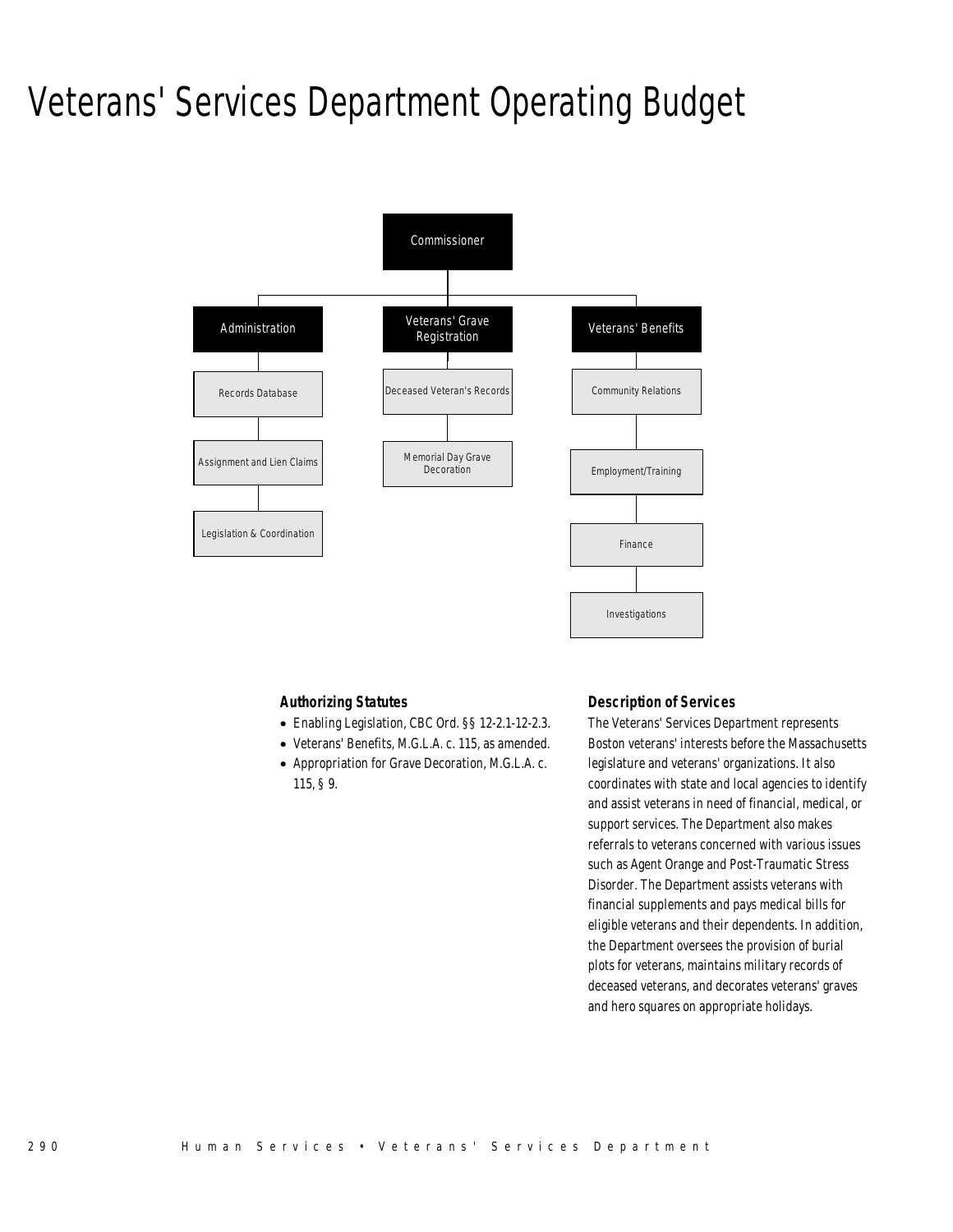# Department History

| <b>Personnel Services</b>       |                                                                                                                                                                                                                                                                                                      | FY08 Expenditure                                                                                                         | FY09 Expenditure                                                                                                            | FY10 Appropriation                                                                                                                   | FY11 Adopted                                                                                                                | Inc/Dec 10 vs 11                                                                                                        |
|---------------------------------|------------------------------------------------------------------------------------------------------------------------------------------------------------------------------------------------------------------------------------------------------------------------------------------------------|--------------------------------------------------------------------------------------------------------------------------|-----------------------------------------------------------------------------------------------------------------------------|--------------------------------------------------------------------------------------------------------------------------------------|-----------------------------------------------------------------------------------------------------------------------------|-------------------------------------------------------------------------------------------------------------------------|
|                                 | 51000 Permanent Employees<br>51100 Emergency Employees<br>51200 Overtime<br>51600 Unemployment Compensation<br>51700 Workers' Compensation<br><b>Total Personnel Services</b>                                                                                                                        | 831,030<br>38,606<br>$\mathbf 0$<br>$\boldsymbol{0}$<br>$\overline{0}$<br>869,636                                        | 875,433<br>41,381<br>0<br>0<br>$\Omega$<br>916,814                                                                          | 885,092<br>43,353<br>$\mathbf 0$<br>$\overline{0}$<br>$\overline{0}$<br>928,445                                                      | 794,480<br>35,982<br>0<br>$\mathbf{0}$<br>$\mathbf{0}$<br>830,462                                                           | $-90,612$<br>$-7,371$<br>$\theta$<br>$\mathbf{0}$<br>$\overline{0}$<br>$-97,983$                                        |
| <b>Contractual Services</b>     |                                                                                                                                                                                                                                                                                                      | FY08 Expenditure                                                                                                         | FY09 Expenditure                                                                                                            | FY10 Appropriation                                                                                                                   | FY11 Adopted                                                                                                                | Inc/Dec 10 vs 11                                                                                                        |
|                                 | 52100 Communications<br>52200 Utilities<br>52400 Snow Removal<br>52500 Garbage/Waste Removal<br>52600 Repairs Buildings & Structures<br>52700 Repairs & Service of Equipment<br>52800 Transportation of Persons<br>52900 Contracted Services<br><b>Total Contractual Services</b>                    | 15,070<br>$\mathbf 0$<br>$\overline{0}$<br>$\mathbf 0$<br>$\overline{0}$<br>1,055<br>3,605<br>62,988<br>82,718           | 14,742<br>$\mathbf 0$<br>$\mathbf 0$<br>$\mathbf 0$<br>0<br>350<br>961<br>53,973<br>70,026                                  | 16,093<br>$\boldsymbol{0}$<br>$\overline{0}$<br>0<br>0<br>2,046<br>872<br>49,916<br>68,927                                           | 16,093<br>$\mathbf{0}$<br>$\mathbf{0}$<br>$\mathbf{0}$<br>$\mathbf{0}$<br>3,456<br>3,900<br>68,400<br>91,849                | $\mathbf{0}$<br>$\mathbf 0$<br>$\overline{0}$<br>$\overline{0}$<br>$\overline{0}$<br>1,410<br>3,028<br>18,484<br>22,922 |
| <b>Supplies &amp; Materials</b> |                                                                                                                                                                                                                                                                                                      | FY08 Expenditure                                                                                                         | FY09 Expenditure                                                                                                            | FY10 Appropriation                                                                                                                   | FY11 Adopted                                                                                                                | Inc/Dec 10 vs 11                                                                                                        |
|                                 | 53000 Auto Energy Supplies<br>53200 Food Supplies<br>53400 Custodial Supplies<br>53500 Med, Dental, & Hosp Supply<br>53600 Office Supplies and Materials<br>53700 Clothing Allowance<br>53800 Educational Supplies & Mat<br>53900 Misc Supplies & Materials<br><b>Total Supplies &amp; Materials</b> | $\boldsymbol{0}$<br>$\boldsymbol{0}$<br>0<br>$\boldsymbol{0}$<br>8,060<br>$\theta$<br>$\overline{0}$<br>16,672<br>24,732 | $\mathbf 0$<br>$\mathbf{0}$<br>$\mathbf{0}$<br>$\overline{0}$<br>6,537<br>$\mathbf 0$<br>$\overline{0}$<br>14,778<br>21,315 | $\boldsymbol{0}$<br>$\overline{0}$<br>$\overline{0}$<br>$\overline{0}$<br>6,537<br>$\mathbf 0$<br>$\overline{0}$<br>17,800<br>24,337 | $\boldsymbol{0}$<br>$\mathbf 0$<br>$\mathbf{0}$<br>$\mathbf{0}$<br>8,225<br>$\mathbf 0$<br>$\mathbf{0}$<br>18,840<br>27,065 | $\mathbf{0}$<br>$\mathbf{0}$<br>$\overline{0}$<br>$\Omega$<br>1,688<br>$\mathbf{0}$<br>$\overline{0}$<br>1,040<br>2,728 |
| <b>Current Chgs &amp; Oblig</b> |                                                                                                                                                                                                                                                                                                      | FY08 Expenditure                                                                                                         | FY09 Expenditure                                                                                                            | FY10 Appropriation                                                                                                                   | FY11 Adopted                                                                                                                | Inc/Dec 10 vs 11                                                                                                        |
|                                 | 54300 Workers' Comp Medical<br>54400 Legal Liabilities<br>54500 Aid To Veterans<br>54600 Current Charges H&I<br>54700 Indemnification<br>54900 Other Current Charges<br>Total Current Chgs & Oblig                                                                                                   | $\boldsymbol{0}$<br>$\mathbf 0$<br>3,432,469<br>$\mathbf 0$<br>$\overline{0}$<br>4,033<br>3,436,502                      | $\mathbf 0$<br>$\overline{0}$<br>3,622,148<br>0<br>$\mathbf{0}$<br>2,720<br>3,624,868                                       | $\boldsymbol{0}$<br>$\overline{0}$<br>3,250,000<br>$\mathbf 0$<br>$\overline{0}$<br>4,330<br>3,254,330                               | $\boldsymbol{0}$<br>$\mathbf 0$<br>3,855,800<br>$\mathbf 0$<br>$\mathbf{0}$<br>4,131<br>3,859,931                           | $\overline{0}$<br>$\overline{0}$<br>605,800<br>$\overline{0}$<br>$\mathbf{0}$<br>$-199$<br>605,601                      |
| Equipment                       |                                                                                                                                                                                                                                                                                                      | FY08 Expenditure                                                                                                         | FY09 Expenditure                                                                                                            | FY10 Appropriation                                                                                                                   | FY11 Adopted                                                                                                                | Inc/Dec 10 vs 11                                                                                                        |
|                                 | 55000 Automotive Equipment<br>55400 Lease/Purchase<br>55600 Office Furniture & Equipment<br>55900 Misc Equipment<br><b>Total Equipment</b>                                                                                                                                                           | $\mathbf 0$<br>$\overline{0}$<br>$\boldsymbol{0}$<br>37,873<br>37,873                                                    | $\mathbf 0$<br>0<br>$\boldsymbol{0}$<br>2,310<br>2,310                                                                      | $\boldsymbol{0}$<br>$\overline{0}$<br>$\boldsymbol{0}$<br>$\mathbf 0$<br>0                                                           | $\boldsymbol{0}$<br>$\mathbf 0$<br>$\boldsymbol{0}$<br>$\mathbf 0$<br>0                                                     | $\mathbf 0$<br>$\overline{0}$<br>$\mathbf 0$<br>$\mathbf 0$<br>0                                                        |
| <b>Other</b>                    |                                                                                                                                                                                                                                                                                                      | FY08 Expenditure                                                                                                         | FY09 Expenditure                                                                                                            | FY10 Appropriation                                                                                                                   | FY11 Adopted                                                                                                                | Inc/Dec 10 vs 11                                                                                                        |
|                                 | 56200 Special Appropriation<br>57200 Structures & Improvements<br>58000 Land & Non-Structure<br><b>Total Other</b>                                                                                                                                                                                   | $\boldsymbol{0}$<br>$\boldsymbol{0}$<br>$\boldsymbol{0}$<br>0                                                            | 0<br>0<br>0<br>0                                                                                                            | $\boldsymbol{0}$<br>$\mathbf 0$<br>0<br>0                                                                                            | 0<br>$\mathbf 0$<br>$\mathbf{0}$<br>0                                                                                       | 0<br>0<br>$\mathbf 0$<br>0                                                                                              |
|                                 | <b>Grand Total</b>                                                                                                                                                                                                                                                                                   | 4,451,461                                                                                                                | 4,635,333                                                                                                                   | 4,276,039                                                                                                                            | 4,809,307                                                                                                                   | 533,268                                                                                                                 |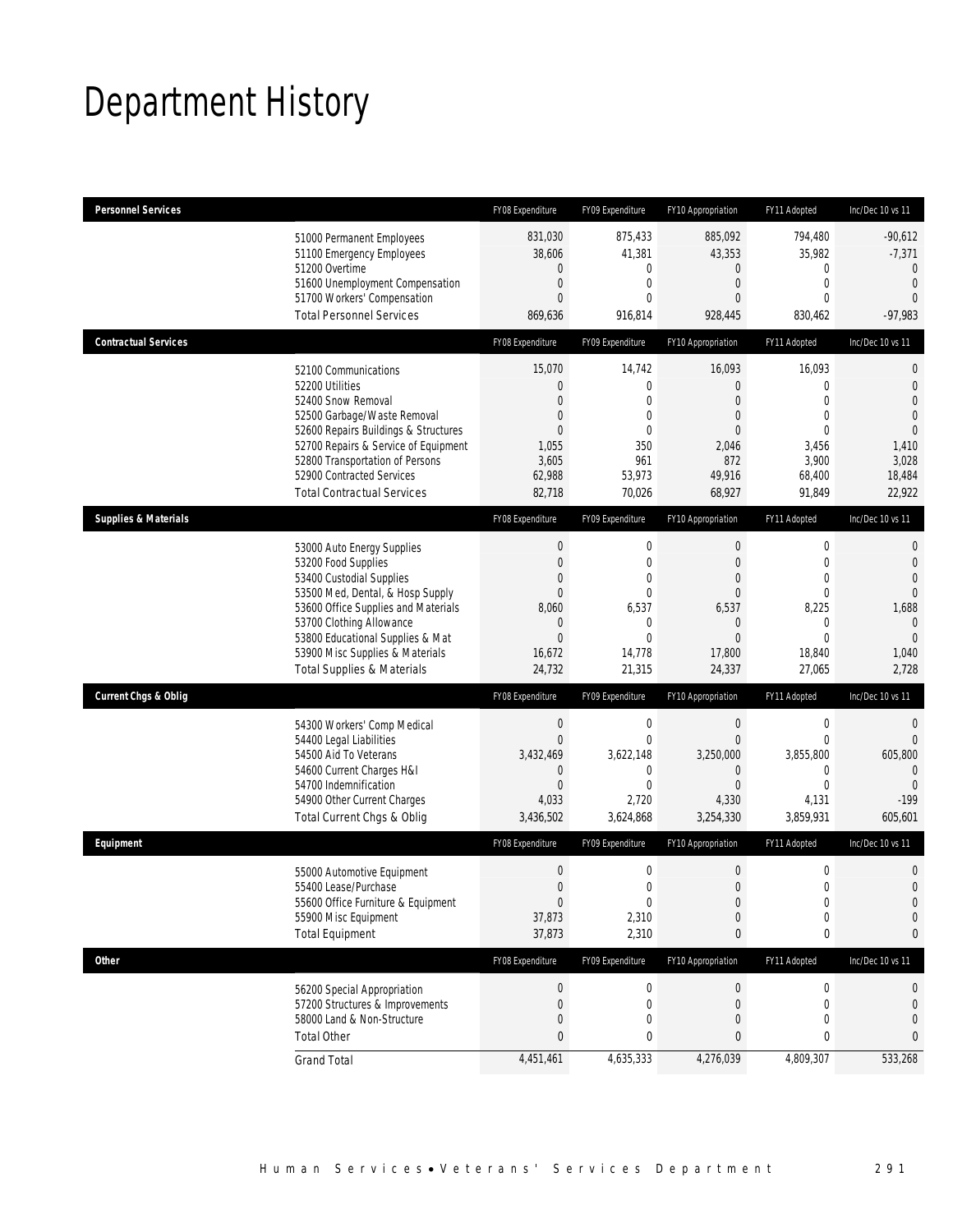# Department Personnel

| Title                                 | Union<br>Code   | Grade     | Position | FY11 Salary | Title                        | Union<br>Code   | Grade | Position | FY11 Salary  |
|---------------------------------------|-----------------|-----------|----------|-------------|------------------------------|-----------------|-------|----------|--------------|
|                                       |                 |           |          |             |                              |                 |       |          |              |
| Commissioner (Vet)                    | CDH             | <b>NG</b> | 1.00     | 86,086      | Social Service Technician    | SU <sub>4</sub> | 12    | 1.00     | 32,778       |
| <b>Burial Agent</b>                   | SU <sub>4</sub> | 17        | 1.00     | 49,253      | Prin Admin Asst              | SE <sub>1</sub> | 09    | 1.00     | 93,276       |
| Adm Assistant                         | SU <sub>4</sub> | 17        | 1.00     | 66,266      | Principal Adm Asst           | SE <sub>1</sub> | 06    | 1.00     | 72,313       |
| <b>Community Relations Specialist</b> | SU <sub>4</sub> | 17        | 1.00     | 66,266      | Sr Adm Anl                   | SE <sub>1</sub> | 06    | 1.00     | 72,313       |
| Exec Sec (Veterans)                   | SU <sub>4</sub> | 15        | 1.00     | 43,804      | Dep Comm                     | SE <sub>1</sub> | 05    | 1.00     | 66,358       |
| <b>Head Administrative Clerk</b>      | SU <sub>4</sub> | 14        | 2.00     | 77,589      | Exec Sec                     | SE <sub>1</sub> | 05    | 1.00     | 61,069       |
| Veterans Svcs Supv                    | SU <sub>4</sub> | 13        | 2.00     | 79,429      | Adm Assistant                | SE <sub>1</sub> | 04    | 1.00     | 53,022       |
|                                       |                 |           |          |             | <b>Total</b>                 |                 |       | 16       | 919,823      |
|                                       |                 |           |          |             | <b>Adjustments</b>           |                 |       |          |              |
|                                       |                 |           |          |             | <b>Differential Payments</b> |                 |       |          | $\mathbf{0}$ |
|                                       |                 |           |          |             | Other                        |                 |       |          | 8,797        |
|                                       |                 |           |          |             | Chargebacks                  |                 |       |          | 0            |
|                                       |                 |           |          |             | <b>Salary Savings</b>        |                 |       |          | $-134,140$   |
|                                       |                 |           |          |             | <b>FY11 Total Request</b>    |                 |       |          | 794,480      |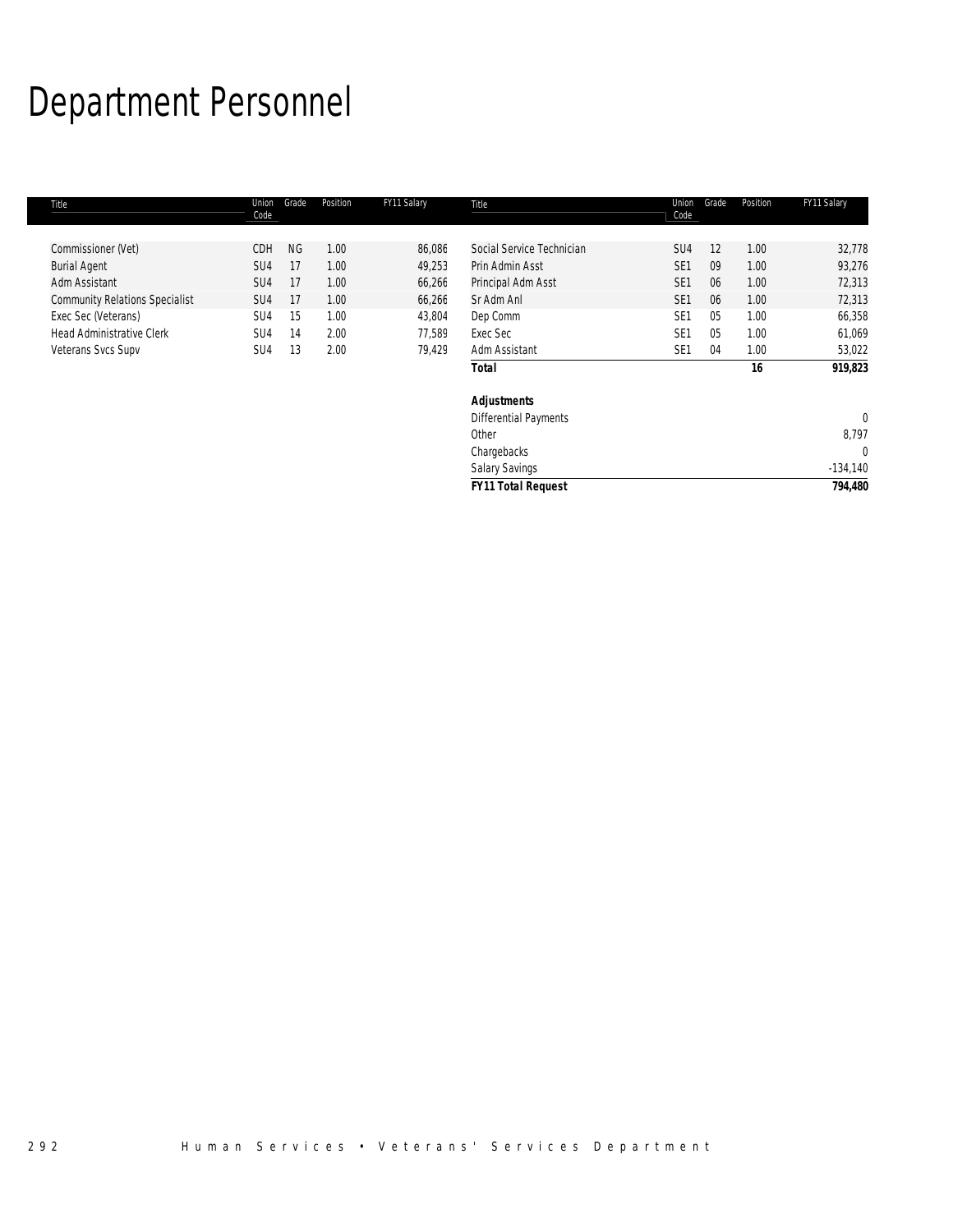## Program 1. Veterans' Services

### *Eugene J. Vaillancourt, Manager Organization: 741100*

### *Program Description*

The Veterans' Services Program explores all legal avenues to provide needy veterans and their dependents with assistance in obtaining benefits to which they are entitled. It provides emergency cash assistance to homeless or about-to-be displaced eligible veterans and their dependents. It also provides assistance to indigent veterans through financial supplements and medical benefits, and offers employment, housing, and other referral services. In addition, the program maintains a leadership position within the Massachusetts Veterans' Services Agents Association to improve services to veterans. The program also maintains records of deceased veterans and provides for their appropriate memorialization.

### *Program Strategies*

- To determine eligibility for financial or medical aid to Boston veterans.
- To ensure that veterans' graves are decorated.
- To maintain hero squares to highest possible standards.

| <b>Performance Measures</b>        |                                                                                                                                  | Actual '08           | Actual '09           | Projected '10        | Target '11           |
|------------------------------------|----------------------------------------------------------------------------------------------------------------------------------|----------------------|----------------------|----------------------|----------------------|
|                                    | % of hero squares decorated<br>% of individual graves decorated<br>% of individuals who qualify for and are provided<br>with aid | 100%<br>100%<br>100% | 100%<br>96%<br>100%  | 100%<br>89%<br>100%  | 100%<br>100%<br>100% |
| <b>Selected Service Indicators</b> |                                                                                                                                  | Actual '08           | Actual '09           | Approp '10           | <b>Budget '11</b>    |
|                                    | Personnel Services<br>Non Personnel                                                                                              | 869.636<br>3.581.825 | 916.814<br>3.718.519 | 928.445<br>3.347.594 | 830.462<br>3,978,845 |
|                                    | <b>Total</b>                                                                                                                     | 4,451,461            | 4,635,333            | 4,276,039            | 4,809,307            |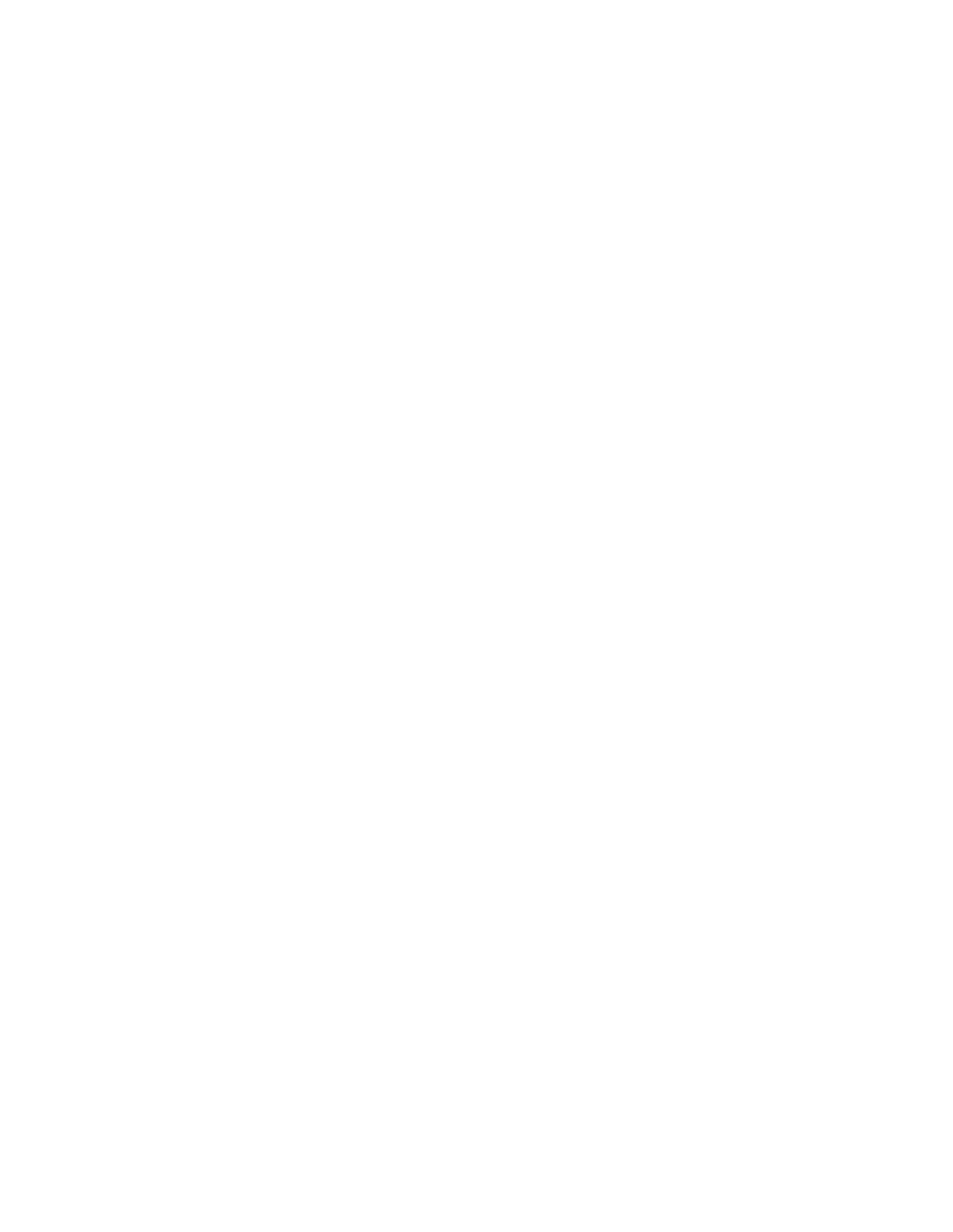# Women's Commission Operating Budget

### *Marie A.Turley, Executive Director Appropriation: 417*

## *Department Mission*

The mission of the Boston Women's Commission is to provide technical assistance, education, outreach, and advocacy on all issues of concern to women in the City of Boston. The Commission emphasizes economic opportunity, child care, youth programs for girls, and health and safety issues.

### *FY11 Performance Strategies*

- To advocate for increased attention to initiatives that affect women.
- To provide opportunities for girls through advocacy and education.
- To provide technical assistance to constituents and organizations on issues concerning women.

| <b>Operating Budget</b>     | Program Name                               | Total Actual '08 | Total Actual '09 | Total Approp '10 | Total Budget '11  |
|-----------------------------|--------------------------------------------|------------------|------------------|------------------|-------------------|
|                             | Women's Commission                         | 157,388          | 157.279          | 159,800          | 159,800           |
|                             | Total                                      | 157,388          | 157,279          | 159,800          | 159,800           |
| Selected Service Indicators |                                            | Actual '08       | Actual '09       | Approp '10       | <b>Budget '11</b> |
|                             | <b>Personnel Services</b><br>Non Personnel | 151,904<br>5.484 | 154,145<br>3.134 | 155,575<br>4.225 | 155.575<br>4,225  |
|                             | <b>Total</b>                               | 157,388          | 157,279          | 159,800          | 159,800           |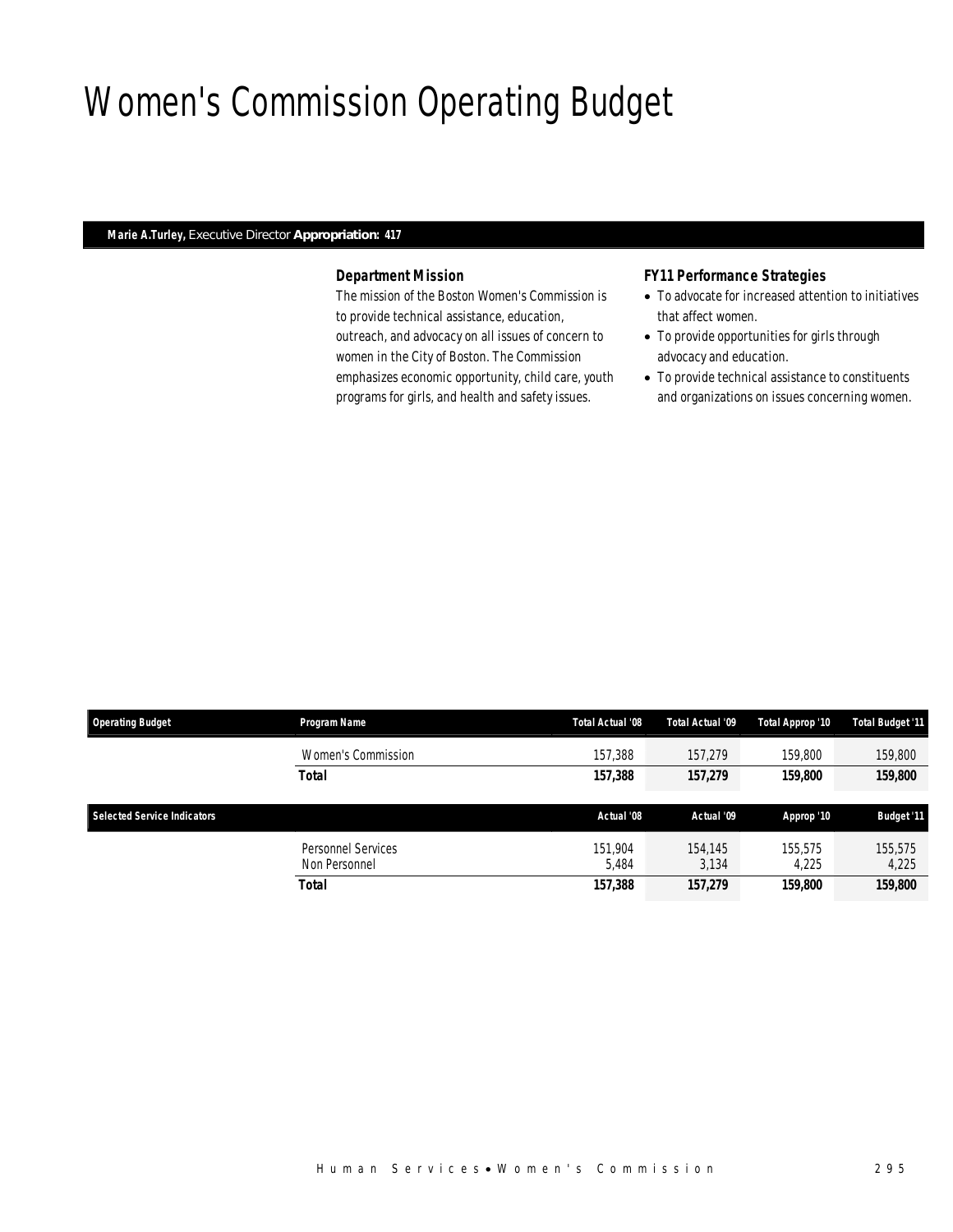# Women's Commission Operating Budget



### *Description of Services*

Services provided by the Women's Commission include outreach to individuals and groups, organizing working groups and task forces, and advocacy through support of legislative initiatives. The Commission collaborates with state and city agencies and non-profit organizations on women's issues.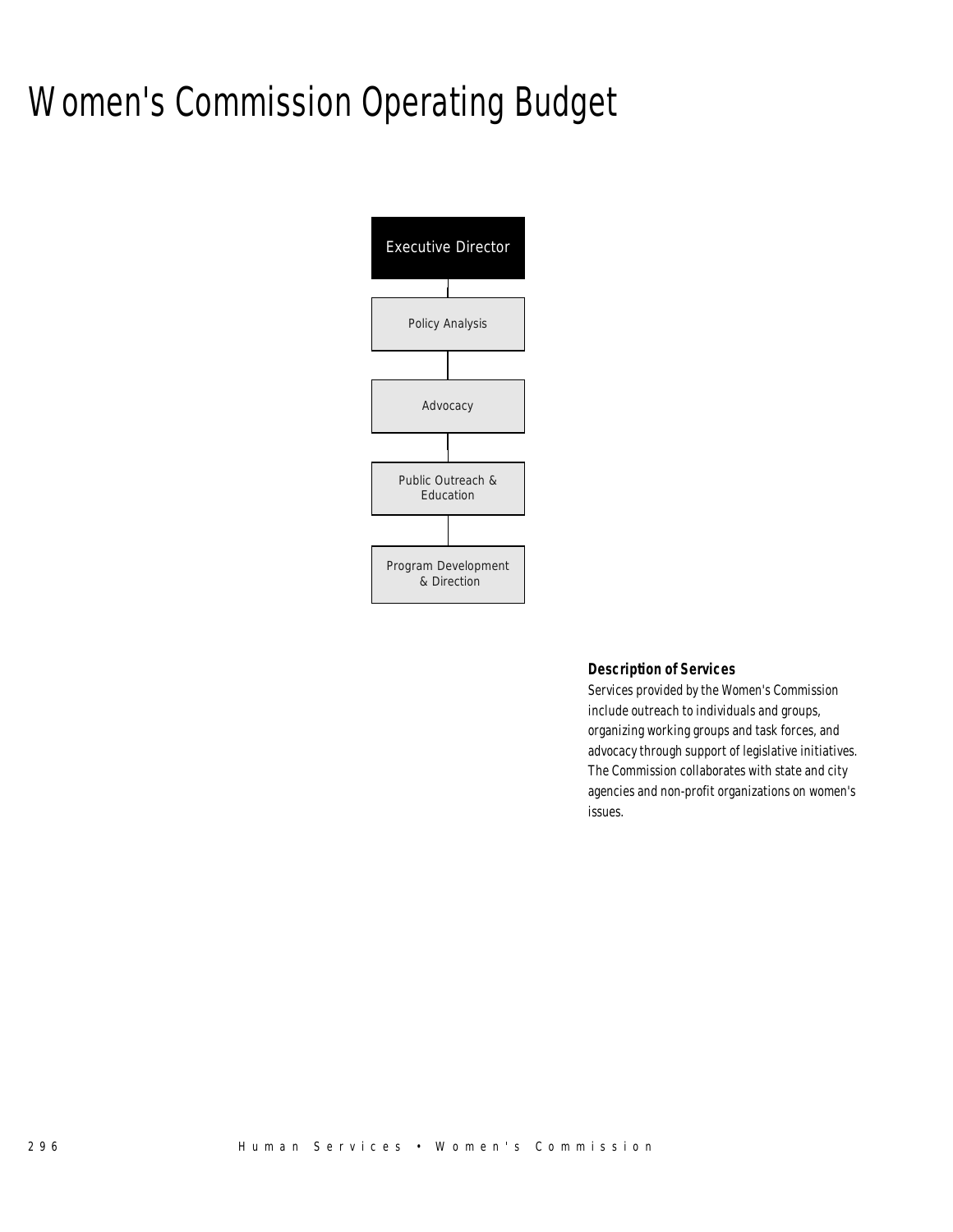# Department History

| <b>Personnel Services</b>       |                                                                                                                                                                                                                                                                                                      | FY08 Expenditure                                                                                  | FY09 Expenditure                                                                                              | FY10 Appropriation                                                                            | FY11 Adopted                                                                                                               | Inc/Dec 10 vs 11                                                              |
|---------------------------------|------------------------------------------------------------------------------------------------------------------------------------------------------------------------------------------------------------------------------------------------------------------------------------------------------|---------------------------------------------------------------------------------------------------|---------------------------------------------------------------------------------------------------------------|-----------------------------------------------------------------------------------------------|----------------------------------------------------------------------------------------------------------------------------|-------------------------------------------------------------------------------|
|                                 | 51000 Permanent Employees<br>51100 Emergency Employees<br>51200 Overtime<br>51600 Unemployment Compensation<br>51700 Workers' Compensation<br><b>Total Personnel Services</b>                                                                                                                        | 151,904<br>0<br>$\mathbf 0$<br>0<br>$\overline{0}$<br>151,904                                     | 154,145<br>$\mathbf 0$<br>$\mathbf 0$<br>0<br>$\theta$<br>154,145                                             | 155,575<br>$\overline{0}$<br>$\mathbf 0$<br>0<br>0<br>155,575                                 | 155,575<br>$\mathbf 0$<br>$\mathbf 0$<br>$\mathbf{0}$<br>$\Omega$<br>155,575                                               | 0<br>0<br>$\overline{0}$<br>0<br>0<br>0                                       |
| <b>Contractual Services</b>     |                                                                                                                                                                                                                                                                                                      | FY08 Expenditure                                                                                  | FY09 Expenditure                                                                                              | FY10 Appropriation                                                                            | FY11 Adopted                                                                                                               | Inc/Dec 10 vs 11                                                              |
|                                 | 52100 Communications<br>52200 Utilities<br>52400 Snow Removal<br>52500 Garbage/Waste Removal<br>52600 Repairs Buildings & Structures<br>52700 Repairs & Service of Equipment<br>52800 Transportation of Persons<br>52900 Contracted Services<br><b>Total Contractual Services</b>                    | 1,887<br>$\theta$<br>0<br>0<br>0<br>649<br>219<br>21<br>2,776                                     | 1,772<br>$\boldsymbol{0}$<br>0<br>$\overline{0}$<br>0<br>336<br>28<br>182<br>2,318                            | 2,300<br>0<br>0<br>0<br>0<br>550<br>0<br>675<br>3,525                                         | 2,300<br>$\mathbf 0$<br>$\overline{0}$<br>$\mathbf{0}$<br>$\mathbf{0}$<br>550<br>$\mathbf 0$<br>675<br>3,525               | 0<br>$\mathbf 0$<br>$\overline{0}$<br>0<br>0<br>$\overline{0}$<br>0<br>0<br>0 |
| <b>Supplies &amp; Materials</b> |                                                                                                                                                                                                                                                                                                      | FY08 Expenditure                                                                                  | FY09 Expenditure                                                                                              | FY10 Appropriation                                                                            | FY11 Adopted                                                                                                               | Inc/Dec 10 vs 11                                                              |
|                                 | 53000 Auto Energy Supplies<br>53200 Food Supplies<br>53400 Custodial Supplies<br>53500 Med, Dental, & Hosp Supply<br>53600 Office Supplies and Materials<br>53700 Clothing Allowance<br>53800 Educational Supplies & Mat<br>53900 Misc Supplies & Materials<br><b>Total Supplies &amp; Materials</b> | $\boldsymbol{0}$<br>$\mathbf 0$<br>0<br>$\mathbf 0$<br>251<br>$\theta$<br>$\mathbf 0$<br>0<br>251 | $\mathbf 0$<br>$\mathbf 0$<br>0<br>$\mathbf 0$<br>698<br>$\mathbf 0$<br>$\overline{0}$<br>$\mathbf{0}$<br>698 | $\boldsymbol{0}$<br>$\mathbf 0$<br>0<br>$\mathbf 0$<br>700<br>0<br>$\overline{0}$<br>0<br>700 | $\boldsymbol{0}$<br>$\mathbf 0$<br>$\mathbf{0}$<br>$\mathbf 0$<br>700<br>$\mathbf 0$<br>$\mathbf{0}$<br>$\mathbf 0$<br>700 | 0<br>$\mathbf 0$<br>0<br>0<br>0<br>$\overline{0}$<br>0<br>0<br>0              |
| <b>Current Chgs &amp; Oblig</b> |                                                                                                                                                                                                                                                                                                      | FY08 Expenditure                                                                                  | FY09 Expenditure                                                                                              | FY10 Appropriation                                                                            | FY11 Adopted                                                                                                               | Inc/Dec 10 vs 11                                                              |
|                                 | 54300 Workers' Comp Medical<br>54400 Legal Liabilities<br>54500 Aid To Veterans<br>54600 Current Charges H&I<br>54700 Indemnification<br>54900 Other Current Charges<br>Total Current Chgs & Oblig                                                                                                   | $\boldsymbol{0}$<br>$\mathbf 0$<br>0<br>0<br>0<br>0<br>$\overline{0}$                             | $\boldsymbol{0}$<br>$\mathbf 0$<br>0<br>$\mathbf 0$<br>$\overline{0}$<br>0<br>$\mathbf 0$                     | $\boldsymbol{0}$<br>$\mathbf 0$<br>0<br>$\mathbf 0$<br>0<br>0<br>$\mathbf{0}$                 | $\boldsymbol{0}$<br>$\mathbf 0$<br>$\mathbf{0}$<br>$\mathbf 0$<br>$\mathbf{0}$<br>$\mathbf 0$<br>$\bf{0}$                  | 0<br>$\mathbf 0$<br>0<br>0<br>0<br>$\mathbf 0$<br>0                           |
| Equipment                       |                                                                                                                                                                                                                                                                                                      | FY08 Expenditure                                                                                  | FY09 Expenditure                                                                                              | FY10 Appropriation                                                                            | FY11 Adopted                                                                                                               | Inc/Dec 10 vs 11                                                              |
|                                 | 55000 Automotive Equipment<br>55400 Lease/Purchase<br>55600 Office Furniture & Equipment<br>55900 Misc Equipment<br><b>Total Equipment</b>                                                                                                                                                           | $\mathbf 0$<br>$\overline{0}$<br>175<br>2,282<br>2,457                                            | $\mathbf 0$<br>$\Omega$<br>$\boldsymbol{0}$<br>118<br>118                                                     | $\mathbf 0$<br>0<br>$\boldsymbol{0}$<br>$\mathbf 0$<br>0                                      | $\mathbf 0$<br>$\mathbf 0$<br>$\boldsymbol{0}$<br>$\mathbf 0$<br>$\pmb{0}$                                                 | 0<br>$\overline{0}$<br>$\mathbf 0$<br>0<br>0                                  |
| <b>Other</b>                    |                                                                                                                                                                                                                                                                                                      | FY08 Expenditure                                                                                  | FY09 Expenditure                                                                                              | FY10 Appropriation                                                                            | FY11 Adopted                                                                                                               | Inc/Dec 10 vs 11                                                              |
|                                 | 56200 Special Appropriation<br>57200 Structures & Improvements<br>58000 Land & Non-Structure<br><b>Total Other</b>                                                                                                                                                                                   | $\boldsymbol{0}$<br>$\boldsymbol{0}$<br>$\mathbf 0$<br>0                                          | 0<br>0<br>$\mathbf 0$<br>0                                                                                    | $\boldsymbol{0}$<br>0<br>$\mathbf 0$<br>0                                                     | 0<br>$\boldsymbol{0}$<br>$\mathbf 0$<br>0                                                                                  | 0<br>0<br>0<br>0                                                              |
|                                 | <b>Grand Total</b>                                                                                                                                                                                                                                                                                   | 157,388                                                                                           | 157,279                                                                                                       | 159,800                                                                                       | 159,800                                                                                                                    | $\overline{0}$                                                                |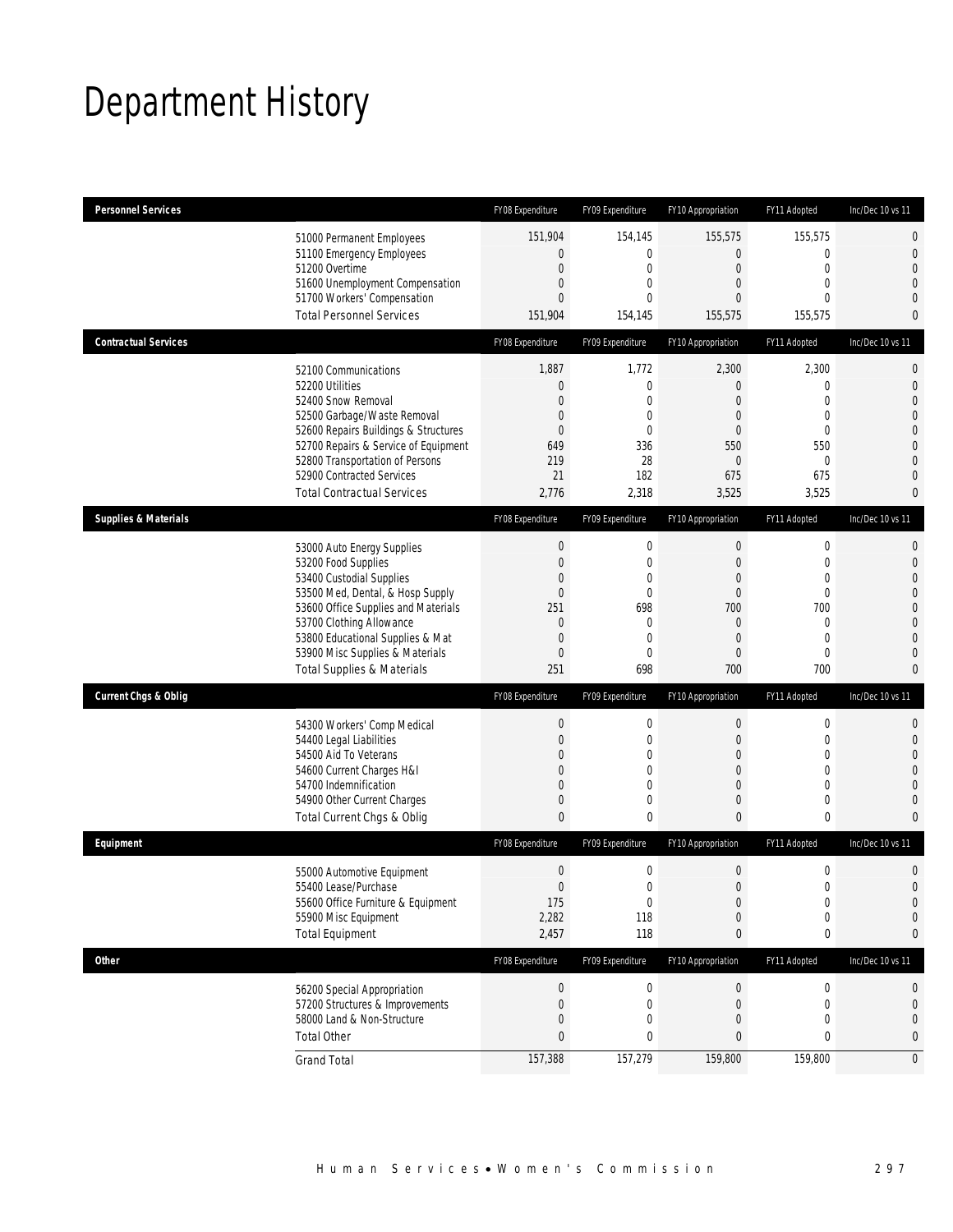# Department Personnel

| Title    | Union<br>Code | Grade | Position | FY11 Salary | Title                     | Union<br>Code | Grade | Position       | FY11 Salary  |
|----------|---------------|-------|----------|-------------|---------------------------|---------------|-------|----------------|--------------|
|          |               |       |          |             |                           |               |       |                |              |
| Director | CDH           | NG    | 1.00     | 89,188      | Staff Asst III            | <b>MYO</b>    | 07    | 1.00           | 63,692       |
|          |               |       |          |             | <b>Total</b>              |               |       | $\overline{2}$ | 152,880      |
|          |               |       |          |             | <b>Adjustments</b>        |               |       |                |              |
|          |               |       |          |             | Differential Payments     |               |       |                | $\mathbf{0}$ |
|          |               |       |          |             | Other                     |               |       |                | 2,695        |
|          |               |       |          |             | Chargebacks               |               |       |                | $\mathbf{0}$ |
|          |               |       |          |             | Salary Savings            |               |       |                | $\mathbf{0}$ |
|          |               |       |          |             | <b>FY11 Total Request</b> |               |       |                | 155,575      |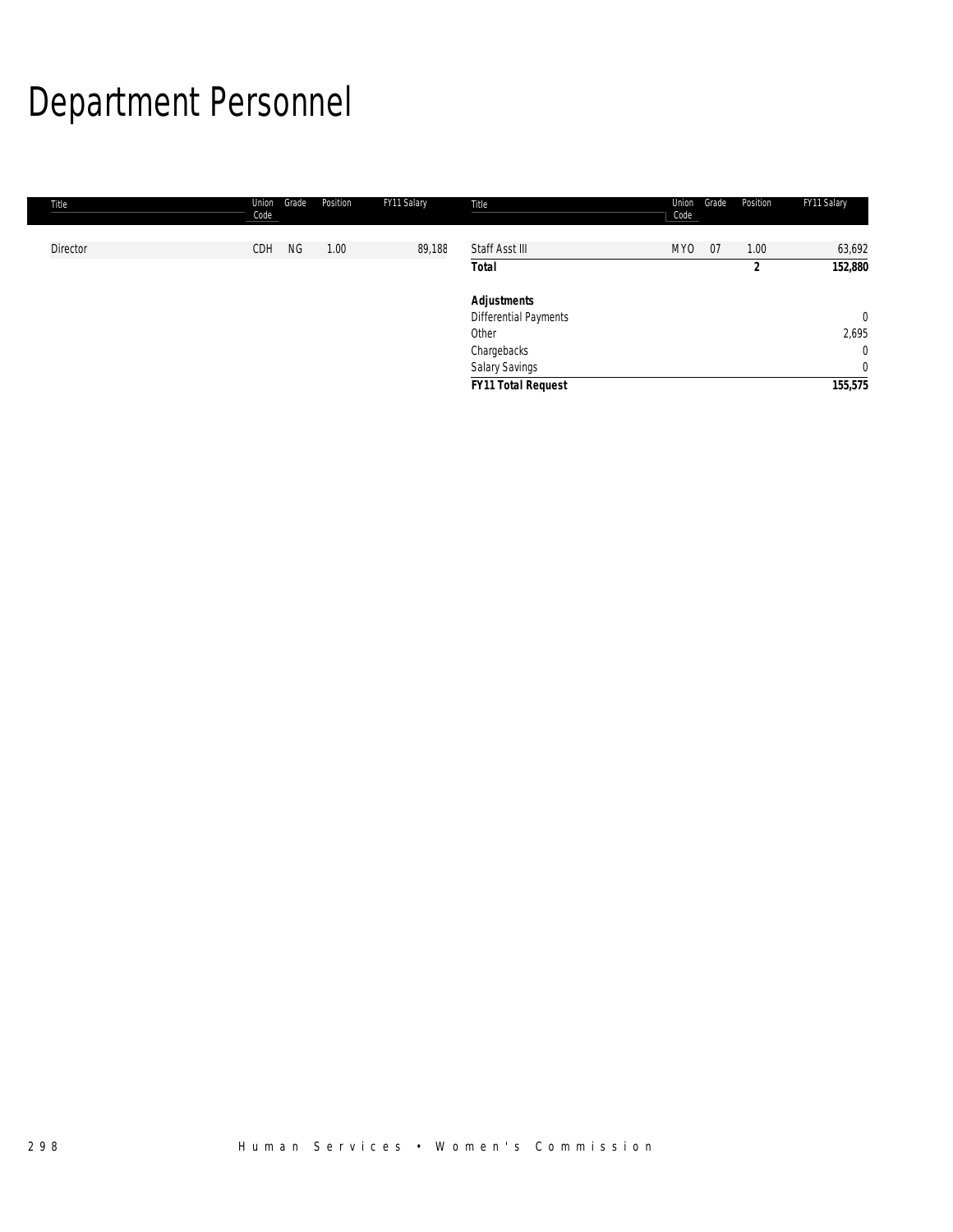## Program 1. Women's Commission

## *Marie A. Turley, Manager Organization: 417100*

### *Program Description*

The Women's Commission Program provides information and referrals, technical assistance, advocacy, and policy direction for women in the City. The program addresses all concerns, but has particular focus on economic and gender equity, health, safety, child care and programs for girls. This program collaborates with other City departments, Suffolk County, state and federal governments, and non-profit organizations on many of these issues.

### *Program Strategies*

- To advocate for increased attention to initiatives that affect women.
- To provide opportunities for girls through advocacy and education.
- To provide technical assistance to constituents and organizations on issues concerning women.

| <b>Performance Measures</b>                |                                                                                | Actual '08       | Actual '09       | Projected '10    | Target '11        |
|--------------------------------------------|--------------------------------------------------------------------------------|------------------|------------------|------------------|-------------------|
|                                            | % of constituents who receive appropriate<br>referrals within one business day | 83%              | 83%              | 85%              | 83%               |
|                                            | Constituent referrals requested                                                | 390              | 411              | 390              | 400               |
| Day                                        | Girls participating in Take Our Daughters to Work                              | 62               | 72               | 50               | 70                |
| Presentations given                        |                                                                                | 17               | 18               | 13               | 15                |
| Technical assistance efforts               |                                                                                | 103              | 90               | 93               | 100               |
|                                            |                                                                                |                  |                  |                  |                   |
| Selected Service Indicators                |                                                                                | Actual '08       | Actual '09       | Approp '10       | <b>Budget '11</b> |
| <b>Personnel Services</b><br>Non Personnel |                                                                                | 151,904<br>5,484 | 154,145<br>3,134 | 155,575<br>4,225 | 155,575<br>4,225  |
| Total                                      |                                                                                | 157,388          | 157,279          | 159,800          | 159,800           |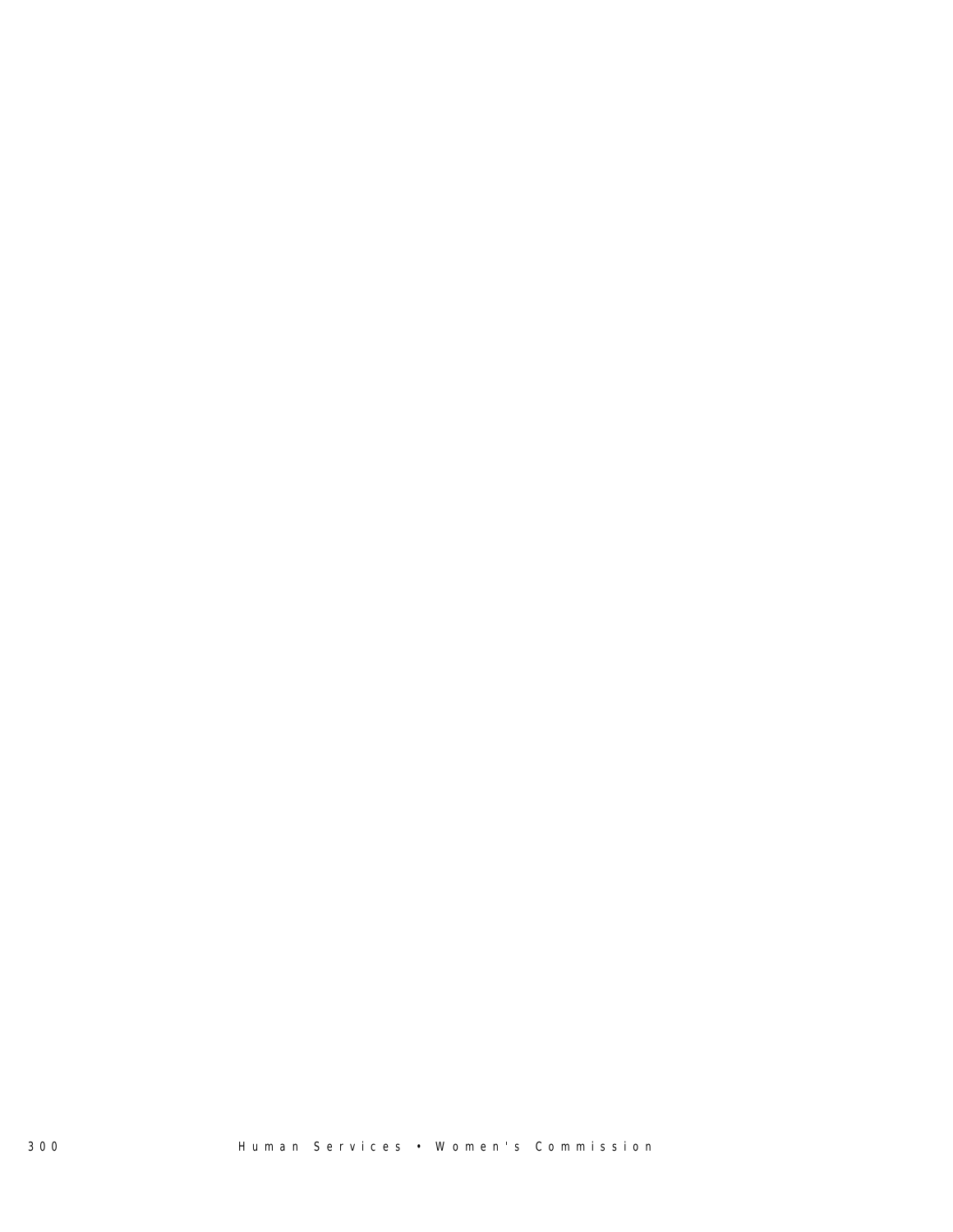# Youth Fund Operating Budget

### *Christine Wainwright, Director Appropriation: 448*

### *Department Mission*

The Youth Fund appropriation is used to support activities and services for Boston's youth. In addition to the Boston Public Schools, many City departments, including Parks and Recreation, Boston Centers for Youth and Families, Boston Public Library, Boston Public Health Commission, and the Jobs and Community Services division of BRA/EDIC provide services to Boston youth as part of their mission. The Youth Fund has been established to provide funding for summer jobs for youth and provide information on resources available to Boston's youth.

### *FY11 Performance Strategies*

- To hire the maximum number of youth who call the Hopeline.
- To provide employment opportunities for youth at community based organizations (CBOs).
- To provide timely information and referrals to resources available to Boston's youth.

| <b>Operating Budget</b>            | Program Name       | Total Actual '08 | Total Actual '09 | Total Approp '10 | <b>Total Budget '11</b> |
|------------------------------------|--------------------|------------------|------------------|------------------|-------------------------|
|                                    | Youth Fund         | 4,261,425        | 4,622,037        | 4,638,373        | 4,638,373               |
|                                    | <b>Total</b>       | 4,261,425        | 4,622,037        | 4,638,373        | 4,638,373               |
| <b>External Funds Budget</b>       | <b>Fund Name</b>   | Total Actual '08 | Total Actual '09 | Total Approp '10 | <b>Total Budget '11</b> |
|                                    | Settlement Funds   |                  | 414,374          | 500,000          | 596,432                 |
|                                    | Youthworks         | 1,408,832        | 1,312,066        | 1,611,135        | 805,568                 |
|                                    | <b>Total</b>       | 1,408,832        | 1,726,440        | 2,111,135        | 1,402,000               |
| <b>Selected Service Indicators</b> |                    | Actual '08       | Actual '09       | Approp '10       | <b>Budget '11</b>       |
|                                    | Personnel Services | 225.017          | 233,689          | 237.123          | 4,201,873               |
|                                    | Non Personnel      | 4,036,408        | 4,388,348        | 4,401,250        | 436,500                 |
|                                    | <b>Total</b>       | 4,261,425        | 4,622,037        | 4.638.373        | 4,638,373               |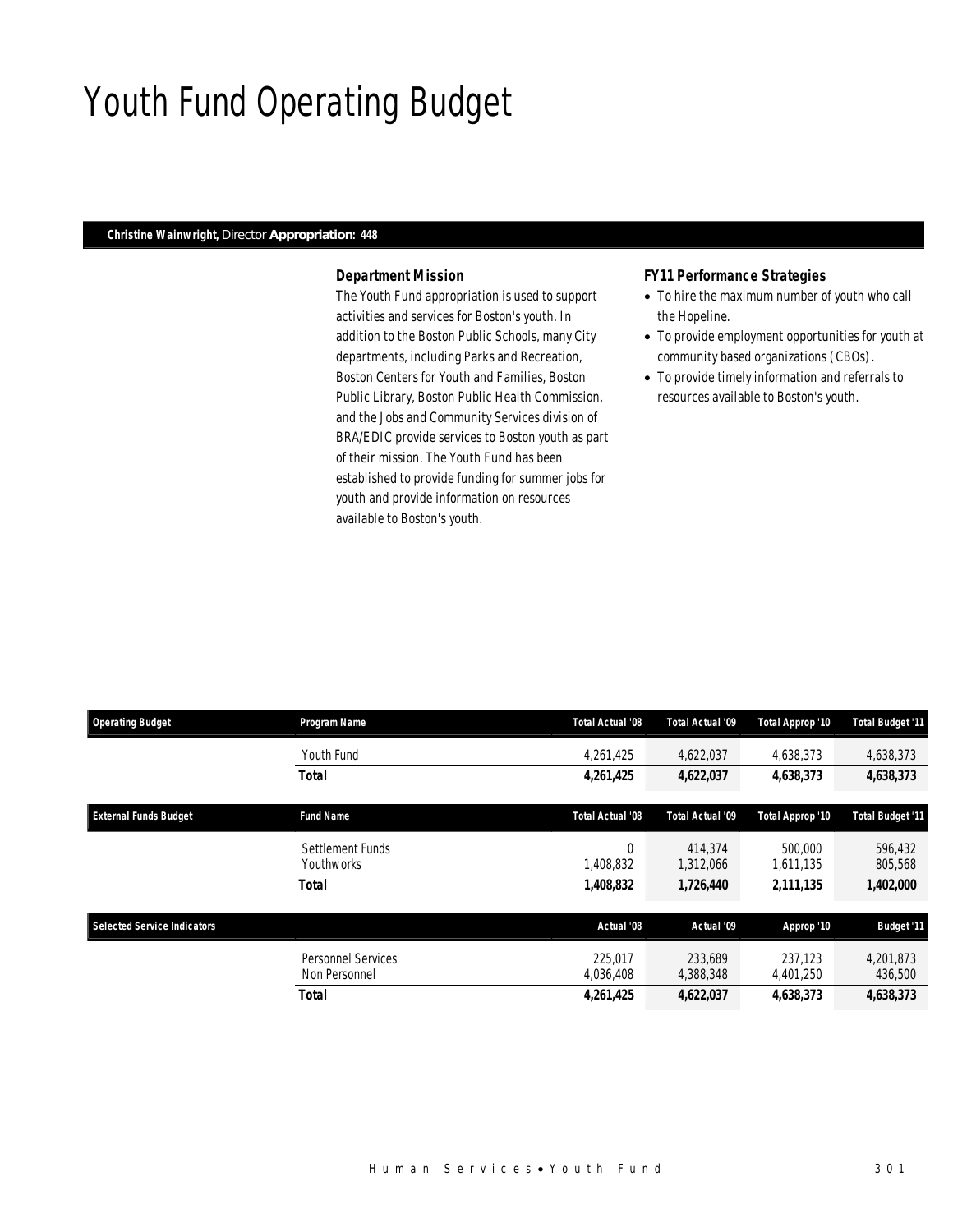# Youth Fund Operating Budget

## *Description of Services*

The Boston Youth Fund (BYF) supports employment opportunities and serves as a resource for Boston youth. BYF provides funding for summer jobs for youth at community based organizations (CBOs), and teams aimed at citywide beautification initiatives. During the school year, BYF supports the Youthline and the Bostonyouthzone.com website. The Youthline maintains a fully accessible - via web or phone - and comprehensive database of resources available to Boston's youth and their parents. The Youthline provides timely information and referrals to education, health, sport, cultural, civic participation and after-school resources available to youth in the City of Boston.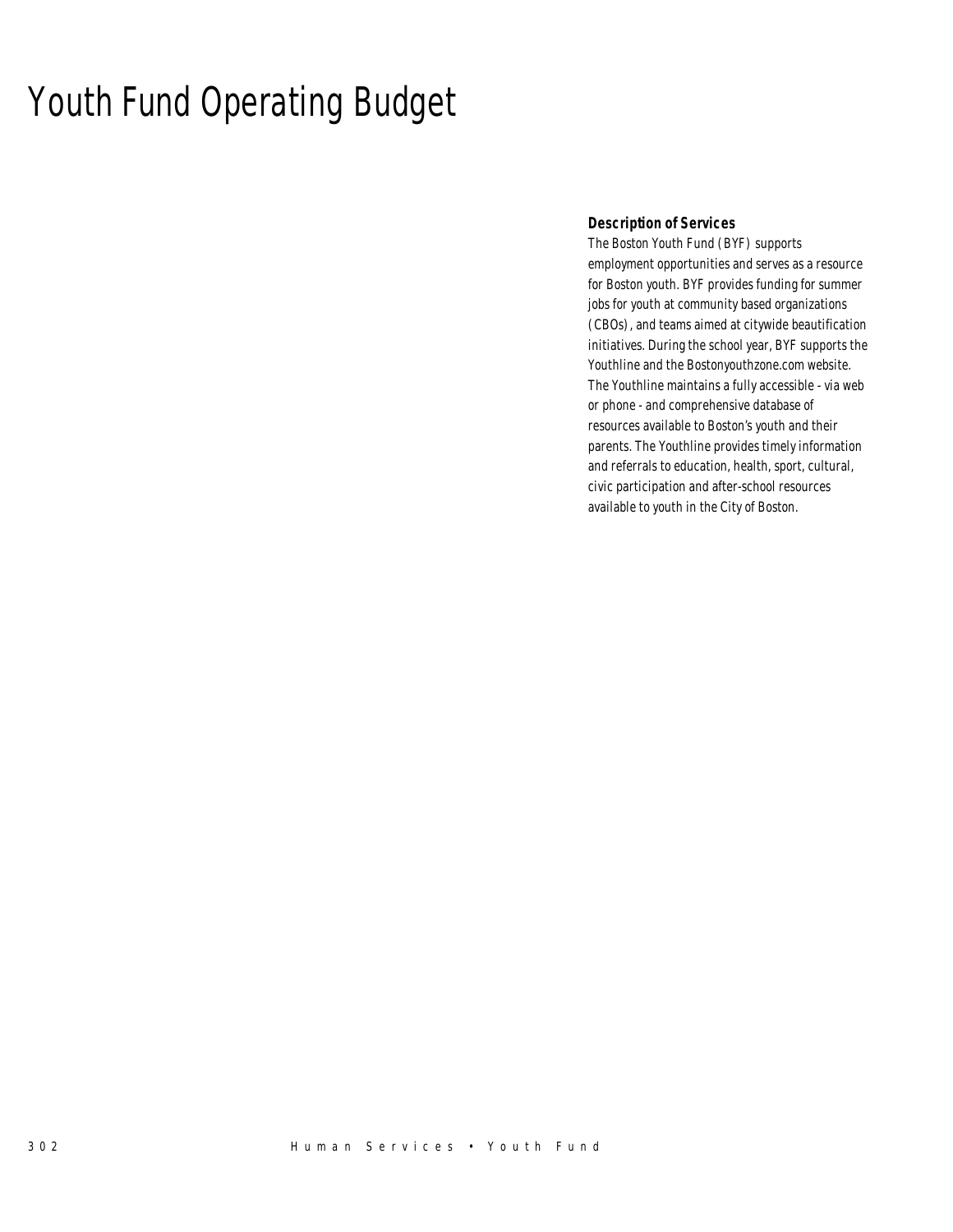# Department History

| <b>Personnel Services</b>                                                    | FY08 Expenditure                     | FY09 Expenditure                | FY10 Appropriation                 | FY11 Adopted                    | Inc/Dec 10 vs 11                 |
|------------------------------------------------------------------------------|--------------------------------------|---------------------------------|------------------------------------|---------------------------------|----------------------------------|
| 51000 Permanent Employees                                                    | 225,017                              | 233,689                         | 237,123                            | 314,641                         | 77,518                           |
| 51100 Emergency Employees                                                    | $\boldsymbol{0}$                     | $\boldsymbol{0}$                | 0                                  | 3,887,233                       | 3,887,233                        |
| 51200 Overtime<br>51600 Unemployment Compensation                            | $\boldsymbol{0}$<br>$\boldsymbol{0}$ | $\mathbf 0$<br>$\mathbf{0}$     | $\boldsymbol{0}$<br>$\overline{0}$ | 0<br>$\mathbf{0}$               | $\mathbf{0}$<br>$\mathbf{0}$     |
| 51700 Workers' Compensation                                                  | $\overline{0}$                       | 0                               | $\overline{0}$                     | $\mathbf 0$                     | $\Omega$                         |
| <b>Total Personnel Services</b>                                              | 225,017                              | 233,689                         | 237,123                            | 4,201,874                       | 3,964,751                        |
| <b>Contractual Services</b>                                                  | FY08 Expenditure                     | FY09 Expenditure                | FY10 Appropriation                 | FY11 Adopted                    | Inc/Dec 10 vs 11                 |
| 52100 Communications                                                         | 667                                  | 445                             | 840                                | 840                             | $\mathbf 0$                      |
| 52200 Utilities                                                              | $\boldsymbol{0}$                     | $\mathbf 0$                     | $\theta$                           | $\mathbf{0}$                    | $\mathbf 0$                      |
| 52400 Snow Removal                                                           | $\Omega$                             | $\theta$                        | $\Omega$                           | $\Omega$                        | $\overline{0}$                   |
| 52500 Garbage/Waste Removal                                                  | 0                                    | 0                               | $\overline{0}$                     | $\overline{0}$                  | $\overline{0}$                   |
| 52600 Repairs Buildings & Structures<br>52700 Repairs & Service of Equipment | 0<br>$\boldsymbol{0}$                | 0<br>$\mathbf 0$                | $\Omega$<br>$\mathbf{0}$           | $\Omega$<br>$\mathbf{0}$        | $\mathbf 0$<br>$\overline{0}$    |
| 52800 Transportation of Persons                                              | $\mathbf{0}$                         | $\mathbf{0}$                    | $\mathbf{0}$                       | $\mathbf{0}$                    | $\mathbf{0}$                     |
| 52900 Contracted Services                                                    | 11,531                               | 12,178                          | 14,440                             | 14,440                          | $\overline{0}$                   |
| <b>Total Contractual Services</b>                                            | 12,198                               | 12,623                          | 15,280                             | 15,280                          | 0                                |
| <b>Supplies &amp; Materials</b>                                              | FY08 Expenditure                     | FY09 Expenditure                | FY10 Appropriation                 | FY11 Adopted                    | Inc/Dec 10 vs 11                 |
| 53000 Auto Energy Supplies                                                   | $\boldsymbol{0}$                     | $\mathbf 0$                     | 3,040                              | 3,040                           | $\mathbf{0}$                     |
| 53200 Food Supplies                                                          | $\boldsymbol{0}$                     | $\mathbf 0$                     | $\theta$                           | 0                               | $\mathbf{0}$                     |
| 53400 Custodial Supplies                                                     | 344                                  | 741                             | 500                                | 500                             | $\overline{0}$                   |
| 53500 Med, Dental, & Hosp Supply                                             | $\boldsymbol{0}$                     | $\boldsymbol{0}$                | $\mathbf{0}$                       | $\mathbf{0}$                    | $\overline{0}$                   |
| 53600 Office Supplies and Materials                                          | 8,179                                | 7,887                           | 10,000                             | 10,000                          | $\mathbf 0$                      |
| 53700 Clothing Allowance<br>53800 Educational Supplies & Mat                 | $\mathbf 0$<br>$\boldsymbol{0}$      | 0<br>$\mathbf{0}$               | $\theta$<br>$\mathbf{0}$           | $\mathbf 0$<br>$\mathbf 0$      | $\overline{0}$<br>$\overline{0}$ |
| 53900 Misc Supplies & Materials                                              | 29,141                               | 21,114                          | 29,000                             | 29,000                          | $\overline{0}$                   |
| <b>Total Supplies &amp; Materials</b>                                        | 37,664                               | 29,742                          | 42,540                             | 42,540                          | $\mathbf{0}$                     |
| <b>Current Chgs &amp; Oblig</b>                                              | FY08 Expenditure                     | FY09 Expenditure                | FY10 Appropriation                 | FY11 Adopted                    | Inc/Dec 10 vs 11                 |
| 54300 Workers' Comp Medical                                                  | $\boldsymbol{0}$                     | $\boldsymbol{0}$                | $\boldsymbol{0}$                   | $\boldsymbol{0}$                | $\mathbf{0}$                     |
| 54400 Legal Liabilities                                                      | $\boldsymbol{0}$                     | $\mathbf 0$                     | $\overline{0}$                     | $\mathbf 0$                     | $\mathbf 0$                      |
| 54500 Aid To Veterans                                                        | 0                                    | $\mathbf{0}$                    | $\overline{0}$                     | $\overline{0}$                  | $\overline{0}$                   |
| 54600 Current Charges H&I                                                    | 0                                    | 0                               | $\overline{0}$                     | $\overline{0}$                  | $\overline{0}$                   |
| 54700 Indemnification                                                        | $\mathbf{0}$                         | 0                               | $\overline{0}$                     | $\theta$                        | $\overline{0}$                   |
| 54900 Other Current Charges<br>Total Current Chgs & Oblig                    | 1,346<br>1,346                       | 1,404<br>1,404                  | 3,680<br>3,680                     | 3,680<br>3,680                  | $\overline{0}$<br>$\overline{0}$ |
| Equipment                                                                    | FY08 Expenditure                     | FY09 Expenditure                | FY10 Appropriation                 | FY11 Adopted                    | Inc/Dec 10 vs 11                 |
|                                                                              |                                      |                                 |                                    |                                 |                                  |
| 55000 Automotive Equipment<br>55400 Lease/Purchase                           | $\boldsymbol{0}$                     | $\boldsymbol{0}$<br>$\mathbf 0$ | $\boldsymbol{0}$<br>0              | $\boldsymbol{0}$<br>$\mathbf 0$ | $\mathbf 0$<br>$\mathbf{0}$      |
| 55600 Office Furniture & Equipment                                           | $\boldsymbol{0}$<br>$\boldsymbol{0}$ | 0                               | $\boldsymbol{0}$                   | $\boldsymbol{0}$                | $\mathbf 0$                      |
| 55900 Misc Equipment                                                         | 5,495                                | 4,829                           | $\theta$                           | $\mathbf 0$                     | $\mathbf 0$                      |
| <b>Total Equipment</b>                                                       | 5,495                                | 4,829                           | 0                                  | 0                               | 0                                |
| <b>Other</b>                                                                 | FY08 Expenditure                     | FY09 Expenditure                | FY10 Appropriation                 | FY11 Adopted                    | Inc/Dec 10 vs 11                 |
| 56200 Special Appropriation                                                  | 3,979,705                            | 4,339,750                       | 4,339,750                          | 375,000                         | $-3,964,750$                     |
| 57200 Structures & Improvements                                              | $\boldsymbol{0}$                     | 0                               | 0                                  | 0                               | 0                                |
| 58000 Land & Non-Structure                                                   | $\boldsymbol{0}$                     | $\boldsymbol{0}$                | $\boldsymbol{0}$                   | $\boldsymbol{0}$                | $\mathbf 0$                      |
| <b>Total Other</b>                                                           | 3,979,705                            | 4,339,750                       | 4,339,750                          | 375,000                         | $-3,964,750$                     |
| <b>Grand Total</b>                                                           | 4,261,425                            | 4,622,037                       | 4,638,373                          | 4,638,373                       | $\mathbf 0$                      |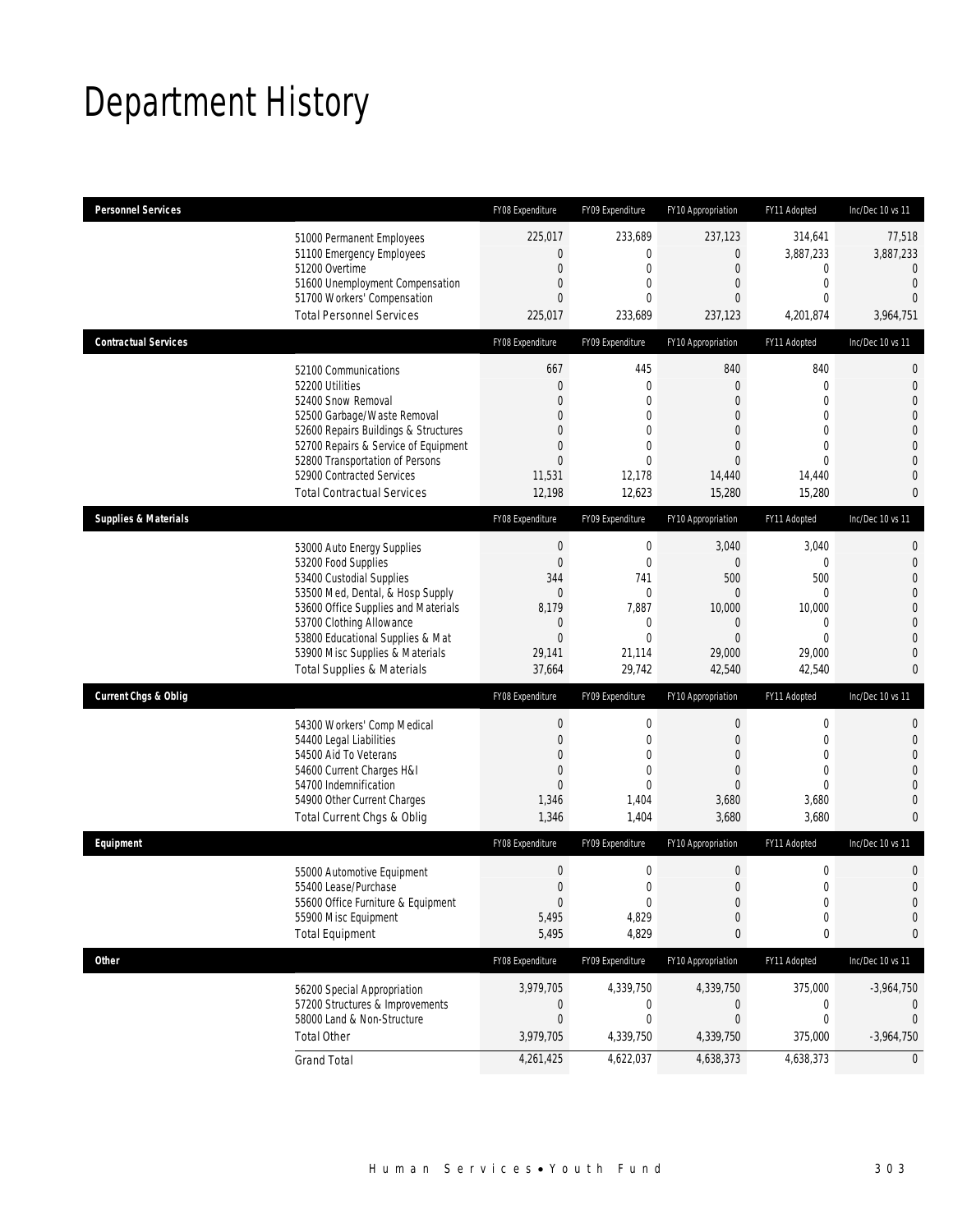# Department Personnel

| Title      | Union<br>Code | Grade     | Position | FY11 Salary | Title                     | Union<br>Code   | Grade | Position | FY11 Salary    |
|------------|---------------|-----------|----------|-------------|---------------------------|-----------------|-------|----------|----------------|
|            |               |           |          |             |                           |                 |       |          |                |
| Exec Dir   | <b>MYN</b>    | <b>NG</b> | 1.00     | 66,441      | Admin Asst III            | MY <sub>0</sub> | 08    | 1.00     | 69,732         |
| Admin Asst | EXO           | <b>NG</b> | 1.00     | 31,938      | <b>Staff Asst</b>         | MY0             | 05    | 1.00     | 48,110         |
| St Asst I  | EXO           | NG        | 3.00     | 84,862      | <b>CBO Director</b>       | MY0             | 04    | 1.00     | 48,110         |
|            |               |           |          |             | Total                     |                 |       | 8        | 349,193        |
|            |               |           |          |             | <b>Adjustments</b>        |                 |       |          |                |
|            |               |           |          |             | Differential Payments     |                 |       |          | $\overline{0}$ |
|            |               |           |          |             | Other                     |                 |       |          | 4,729          |
|            |               |           |          |             | Chargebacks               |                 |       |          | $\mathbf{0}$   |
|            |               |           |          |             | Salary Savings            |                 |       |          | $-39,282$      |
|            |               |           |          |             | <b>FY11 Total Request</b> |                 |       |          | 314,640        |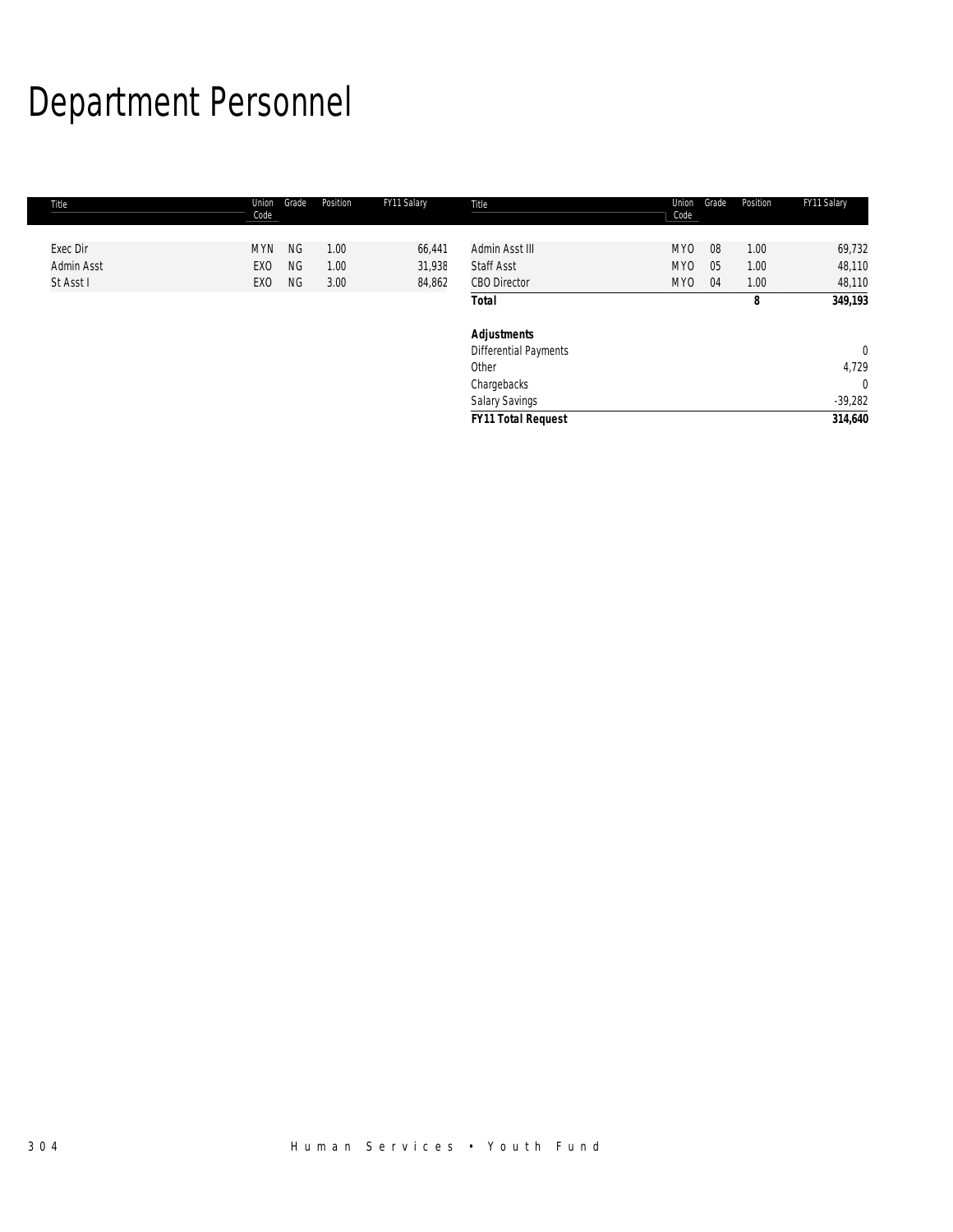# External Funds History

| <b>Personnel Services</b>       |                                                                         | FY08 Expenditure    | FY09 Expenditure    | FY10 Appropriation        | FY11 Adopted                 | Inc/Dec 10 vs 11                 |
|---------------------------------|-------------------------------------------------------------------------|---------------------|---------------------|---------------------------|------------------------------|----------------------------------|
|                                 | 51000 Permanent Employees                                               | $\bf{0}$            | $\boldsymbol{0}$    | $\pmb{0}$                 | $\mathbf 0$                  | $\mathbf{0}$                     |
|                                 | 51100 Emergency Employees                                               | $\boldsymbol{0}$    | $\mathbf 0$         | 0                         | 1,402,000                    | 1,402,000                        |
|                                 | 51200 Overtime                                                          | 0                   | 0                   | 0                         | $\mathbf{0}$                 | $\Omega$                         |
|                                 | 51300 Part Time Employees                                               | 0                   | $\overline{0}$      | $\boldsymbol{0}$          | $\mathbf 0$                  | $\overline{0}$                   |
|                                 | 51400 Health Insurance                                                  | 0                   | $\overline{0}$      | 0                         | $\mathbf{0}$                 | $\mathbf{0}$                     |
|                                 | 51500 Pension & Annunity<br>51600 Unemployment Compensation             | 0<br>0              | 0<br>$\overline{0}$ | 0<br>$\overline{0}$       | $\mathbf{0}$<br>$\mathbf{0}$ | $\overline{0}$<br>$\overline{0}$ |
|                                 | 51700 Workers' Compensation                                             | 0                   | 0                   | 0                         | $\mathbf{0}$                 | $\mathbf{0}$                     |
|                                 | 51800 Indirect Costs                                                    | 0                   | 0                   | 0                         | $\mathbf{0}$                 | $\Omega$                         |
|                                 | 51900 Medicare                                                          | 0                   | 0                   | 0                         | $\mathbf{0}$                 | $\overline{0}$                   |
|                                 | <b>Total Personnel Services</b>                                         | $\mathbf{0}$        | 0                   | 0                         | 1,402,000                    | 1,402,000                        |
| <b>Contractual Services</b>     |                                                                         | FY08 Expenditure    | FY09 Expenditure    | FY10 Appropriation        | FY11 Adopted                 | Inc/Dec 10 vs 11                 |
|                                 | 52100 Communications                                                    | $\bf{0}$            | 0                   | 0                         | $\boldsymbol{0}$             | 0                                |
|                                 | 52200 Utilities                                                         | $\overline{0}$      | $\overline{0}$      | $\overline{0}$            | $\mathbf 0$                  | $\overline{0}$                   |
|                                 | 52400 Snow Removal                                                      | 0                   | $\overline{0}$      | 0                         | $\mathbf{0}$                 | $\mathbf{0}$                     |
|                                 | 52500 Garbage/Waste Removal                                             | 0                   | 0                   | 0                         | $\mathbf 0$                  | $\Omega$                         |
|                                 | 52600 Repairs Buildings & Structures                                    | 0                   | $\Omega$            | $\overline{0}$            | $\mathbf{0}$                 | $\overline{0}$                   |
|                                 | 52700 Repairs & Service of Equipment<br>52800 Transportation of Persons | 0<br>$\mathbf{0}$   | 0<br>$\overline{0}$ | 0<br>$\overline{0}$       | $\mathbf{0}$<br>$\mathbf 0$  | $\Omega$<br>$\Omega$             |
|                                 | 52900 Contracted Services                                               | 1,408,832           | 1,312,066           | 1,611,135                 | $\mathbf 0$                  | $-1,611,135$                     |
|                                 | <b>Total Contractual Services</b>                                       | 1,408,832           | 1,312,066           | 1,611,135                 | 0                            | $-1,611,135$                     |
| <b>Supplies &amp; Materials</b> |                                                                         | FY08 Expenditure    | FY09 Expenditure    | FY10 Appropriation        | FY11 Adopted                 | Inc/Dec 10 vs 11                 |
|                                 |                                                                         | $\bf{0}$            | $\mathbf 0$         | 0                         | $\boldsymbol{0}$             | 0                                |
|                                 | 53000 Auto Energy Supplies<br>53200 Food Supplies                       | $\boldsymbol{0}$    | 0                   | 0                         | $\mathbf 0$                  | $\overline{0}$                   |
|                                 | 53400 Custodial Supplies                                                | 0                   | $\overline{0}$      | 0                         | $\mathbf{0}$                 | $\mathbf{0}$                     |
|                                 | 53500 Med, Dental, & Hosp Supply                                        | 0                   | 0                   | 0                         | $\mathbf 0$                  | $\overline{0}$                   |
|                                 | 53600 Office Supplies and Materials                                     | 0                   | $\overline{0}$      | $\overline{0}$            | $\mathbf{0}$                 | $\overline{0}$                   |
|                                 | 53700 Clothing Allowance                                                | 0                   | 0                   | 0                         | $\mathbf{0}$                 | $\overline{0}$                   |
|                                 | 53900 Misc Supplies & Materials                                         | 0                   | $\mathbf{0}$        | 0                         | $\mathbf 0$                  | $\overline{0}$                   |
|                                 | <b>Total Supplies &amp; Materials</b>                                   | $\pmb{0}$           | $\bf{0}$            | 0                         | $\mathbf 0$                  | $\mathbf{0}$                     |
| <b>Current Chgs &amp; Oblig</b> |                                                                         | FY08 Expenditure    | FY09 Expenditure    | FY10 Appropriation        | FY11 Adopted                 | Inc/Dec 10 vs 11                 |
|                                 | 54300 Workers' Comp Medical                                             | $\boldsymbol{0}$    | 0                   | 0                         | $\mathbf 0$                  | $\mathbf{0}$                     |
|                                 | 54400 Legal Liabilities                                                 | 0                   | 0                   | 0                         | $\mathbf 0$                  | $\overline{0}$                   |
|                                 | 54600 Current Charges H&I<br>54700 Indemnification                      | 0<br>$\overline{0}$ | 0<br>$\overline{0}$ | 0<br>$\overline{0}$       | $\mathbf 0$<br>$\mathbf{0}$  | $\overline{0}$                   |
|                                 | 54900 Other Current Charges                                             | 0                   | 0                   | 0                         | $\mathbf 0$                  | $\overline{0}$<br>$\mathbf{0}$   |
|                                 | Total Current Chgs & Oblig                                              | $\mathbf{0}$        | 0                   | 0                         | 0                            | $\mathbf{0}$                     |
| Equipment                       |                                                                         | FY08 Expenditure    | FY09 Expenditure    | <b>FY10 Appropriation</b> | FY11 Adopted                 | Inc/Dec 10 vs 11                 |
|                                 |                                                                         | $\mathbf 0$         | 0                   | 0                         | 0                            | $\mathbf 0$                      |
|                                 | 55000 Automotive Equipment<br>55400 Lease/Purchase                      | $\boldsymbol{0}$    | 0                   | $\boldsymbol{0}$          | $\mathbf 0$                  | $\mathbf{0}$                     |
|                                 | 55600 Office Furniture & Equipment                                      | 0                   | 0                   | 0                         | 0                            | $\mathbf{0}$                     |
|                                 | 55900 Misc Equipment                                                    | $\boldsymbol{0}$    | 0                   | 0                         | $\mathbf 0$                  | $\theta$                         |
|                                 | <b>Total Equipment</b>                                                  | $\bf{0}$            | 0                   | 0                         | $\bf{0}$                     | $\mathbf{0}$                     |
| Other                           |                                                                         | FY08 Expenditure    | FY09 Expenditure    | FY10 Appropriation        | FY11 Adopted                 | Inc/Dec 10 vs 11                 |
|                                 | 56200 Special Appropriation                                             | $\boldsymbol{0}$    | 414,374             | 500,000                   | $\boldsymbol{0}$             | $-500,000$                       |
|                                 | 57200 Structures & Improvements                                         | $\boldsymbol{0}$    | $\boldsymbol{0}$    | $\boldsymbol{0}$          | $\boldsymbol{0}$             | $\mathbf{0}$                     |
|                                 | 58000 Land & Non-Structure                                              | $\boldsymbol{0}$    | $\boldsymbol{0}$    | $\boldsymbol{0}$          | $\mathbf 0$                  | $\theta$                         |
|                                 | <b>Total Other</b>                                                      | $\pmb{0}$           | 414,374             | 500,000                   | $\pmb{0}$                    | $-500,000$                       |
|                                 | <b>Grand Total</b>                                                      | 1,408,832           | 1,726,440           | 2,111,135                 | 1,402,000                    | $-709,135$                       |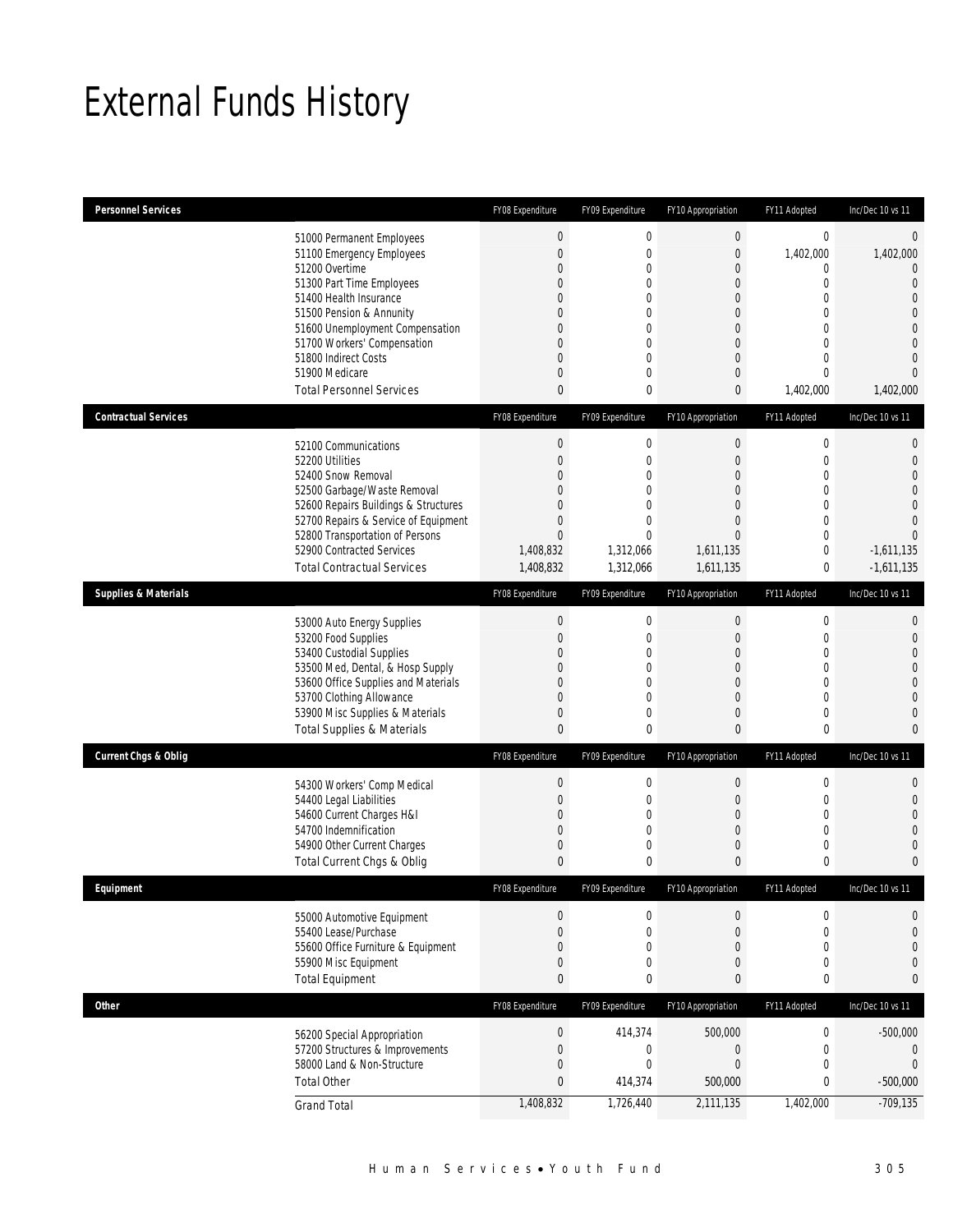## Program 1. Youth Fund

### *Christine Wainwright, Manager Organization: 448100*

#### *Program Description*

The Youth Fund appropriation will be used to support activities and services for Boston's youth. In addition to the Boston Public Schools, many City departments, including Parks and Recreation, Boston Centers for Youth and Families, Boston Public Library, Boston Public Health Commission, and the Jobs and Community Services division of BRA/EDIC provide services to Boston youth as part of their mission. The Youth Fund has been established to provide funding for summer jobs for youth and provide information on resources available to Boston's youth.

### *Program Strategies*

- To hire the maximum number of youth who call the Hopeline.
- To provide employment opportunities for youth at community based organizations (CBOs).
- To provide timely information and referrals to resources available to Boston's youth.

| <b>Performance Measures</b>        |                                                                                                                                                                                                       | Actual '08                                              | Actual '09                                              | Projected '10                                           | Target '11                                              |
|------------------------------------|-------------------------------------------------------------------------------------------------------------------------------------------------------------------------------------------------------|---------------------------------------------------------|---------------------------------------------------------|---------------------------------------------------------|---------------------------------------------------------|
|                                    | % of high school youth employed in the City<br>ABCD summer hires<br>Federal stimulus summer jobs                                                                                                      | 35%<br>1,087                                            | 35%<br>1,034                                            | 39%<br>2,123<br>855                                     | 32%<br>1,526<br>300                                     |
|                                    | Hopeline callers<br>Other summer jobs leveraged<br>Private Industry Council (PIC) summer hires<br>Referrals provided by Youthline<br>Summer worksites<br>Total summer jobs<br>Youth Fund summer hires | 7.753<br>905<br>4,423<br>4,256<br>290<br>9,948<br>3,533 | 7,998<br>692<br>4,163<br>4,485<br>318<br>9,431<br>3,542 | 7,998<br>764<br>3,102<br>4.149<br>363<br>9,752<br>3,654 | 7,950<br>750<br>2,927<br>3,600<br>360<br>8,503<br>3,000 |
| <b>Selected Service Indicators</b> |                                                                                                                                                                                                       | Actual '08                                              | <b>Actual '09</b>                                       | Approp '10                                              | <b>Budget '11</b>                                       |
|                                    | <b>Personnel Services</b><br>Non Personnel                                                                                                                                                            | 225.017<br>4,036,408                                    | 233,689<br>4,388,348                                    | 237,123<br>4,401,250                                    | 4,318,673<br>436,500                                    |
|                                    | <b>Total</b>                                                                                                                                                                                          | 4,261,425                                               | 4,622,037                                               | 4,638,373                                               | 4,755,173                                               |